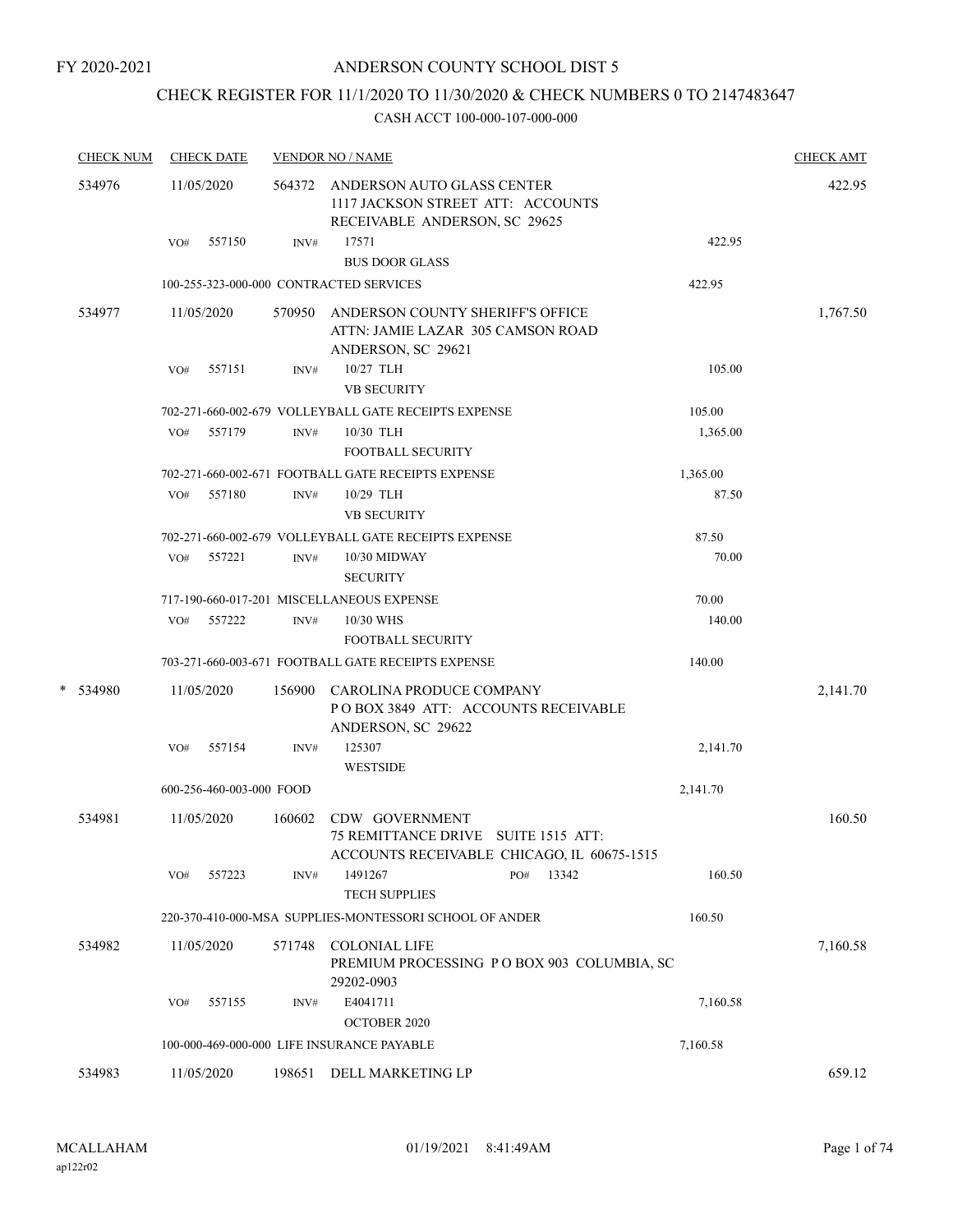FY 2020-2021

### ANDERSON COUNTY SCHOOL DIST 5

### CHECK REGISTER FOR 11/1/2020 TO 11/30/2020 & CHECK NUMBERS 0 TO 2147483647

| <b>CHECK NUM</b> |     | <b>CHECK DATE</b>           |        | <b>VENDOR NO / NAME</b>                                                                             |     |       |                   | <b>CHECK AMT</b> |
|------------------|-----|-----------------------------|--------|-----------------------------------------------------------------------------------------------------|-----|-------|-------------------|------------------|
|                  |     |                             |        | PO BOX 534118 ATT: ACCOUNTS RECEIVABLE<br>ATLANTA, GA 30353-4118                                    |     |       |                   |                  |
|                  | VO# | 557224                      | INV#   | 10434605197<br><b>TECH SUPPLIES</b>                                                                 | PO# | 13260 | 659.12            |                  |
|                  |     |                             |        | 220-370-410-000-NCS SUPPLIES - NEW COVENANT SCHOOL                                                  |     |       | 659.12            |                  |
| 534984           |     | 11/05/2020                  | 211302 | DUKE ENERGY<br>PO BOX 70516 CHARLOTTE, NC 28272-0516                                                |     |       |                   | 63,934.55        |
|                  | VO# | 557238                      | INV#   | DUE NOV 13<br><b>UTILITIES</b>                                                                      |     |       | 63,934.55         |                  |
|                  |     |                             |        | 100-254-470-000-000 ENERGY-ELECTRICITY & WATER<br>100-254-470-000-000 ENERGY-ELECTRICITY & WATER    |     |       | 4,218.06<br>51.96 |                  |
|                  |     |                             |        | 100-254-470-001-000 ENERGY-ELECTRICITY & WATER                                                      |     |       | 62.51             |                  |
|                  |     |                             |        | 100-254-470-002-000 ENERGY-ELECTRICITY & WATER                                                      |     |       | 20,131.82         |                  |
|                  |     |                             |        | 100-254-470-003-000 ENERGY-ELECTRICITY & WATER                                                      |     |       | 3,196.20          |                  |
|                  |     |                             |        | 100-254-470-005-000 ENERGY-ELECTRICITY & WATER                                                      |     |       | 8,148.29          |                  |
|                  |     |                             |        | 100-254-470-009-000 ENERGY-ELECTRICITY & WATER                                                      |     |       | 5,127.19          |                  |
|                  |     |                             |        | 100-254-470-015-000 ENERGY-ELECTRICITY & WATER                                                      |     |       | 45.97             |                  |
|                  |     |                             |        | 100-254-470-016-000 ENERGY-ELECTRICITY & WATER                                                      |     |       | 22.71             |                  |
|                  |     |                             |        | 100-254-470-018-000 ENERGY-ELECTRICITY & WATER                                                      |     |       | 3,815.18          |                  |
|                  |     |                             |        | 100-254-470-019-000 ENERGY-ELECTRICITY & WATER                                                      |     |       | 36.99             |                  |
|                  |     |                             |        | 100-254-470-021-000 ENERGY-ELECTRICITY & WATER                                                      |     |       | 8,944.47          |                  |
|                  |     |                             |        | 131-254-470-031-000 ENERGY-ELECTRICITY/WATER                                                        |     |       | 10,133.20         |                  |
| 534985           |     | 11/05/2020                  | 576462 | <b>GREGORY PACKAGING INC</b><br>PO BOX T HELLERTON, PA 18055                                        |     |       |                   | 20,865.60        |
|                  | VO# | 557159                      | INV#   | 062466<br><b>JUICE</b>                                                                              | PO# | 13552 | 20,865.60         |                  |
|                  |     |                             |        | 600-000-172-000-000 FOOD SERV INVEN. FOOD                                                           |     |       | 20,865.60         |                  |
| 534986           |     | 11/05/2020                  | 304900 | KAPLAN EARLY LEARNING COMPANY<br>PO BOX 890575 ATT: ACCOUNTS RECEIVABLE<br>CHARLOTTE, NC 28289-0575 |     |       |                   | 676.78           |
|                  | VO# | 557182                      | INV#   | 5633168<br>WEST MARKET                                                                              |     |       | 676.78            |                  |
|                  |     |                             |        | 718-271-660-018-201 MISCELLANEOUS EXPENSE                                                           |     |       | 294.89            |                  |
|                  |     |                             |        | 718-271-660-018-270 PLAYGROUND EQUIP EXPENSE                                                        |     |       | 381.89            |                  |
| 534987           |     | 11/05/2020                  | 575505 | MCCOLLUM, CHRISTOPER**<br>LUMBERJACK TREE SERVICE PO BOX 14161<br>ANDERSON, SC 29624                |     |       |                   | 1,500.00         |
|                  | VO# | 557164                      | INV#   | 063                                                                                                 |     |       | 1,500.00          |                  |
|                  |     |                             |        | <b>CAREER CAMPUS</b>                                                                                |     |       |                   |                  |
|                  |     | 505-254-323-001-FEN FENCING |        |                                                                                                     |     |       | 1,500.00          |                  |
| 534988           |     | 11/05/2020                  | 573603 | <b>MOLLY HAWKINS HOUSE</b><br>PO BOX 129 NAPLES, NC 28760-0129                                      |     |       |                   | 527.89           |
|                  | VO# | 557162                      | INV#   | 40891                                                                                               |     |       | 527.89            |                  |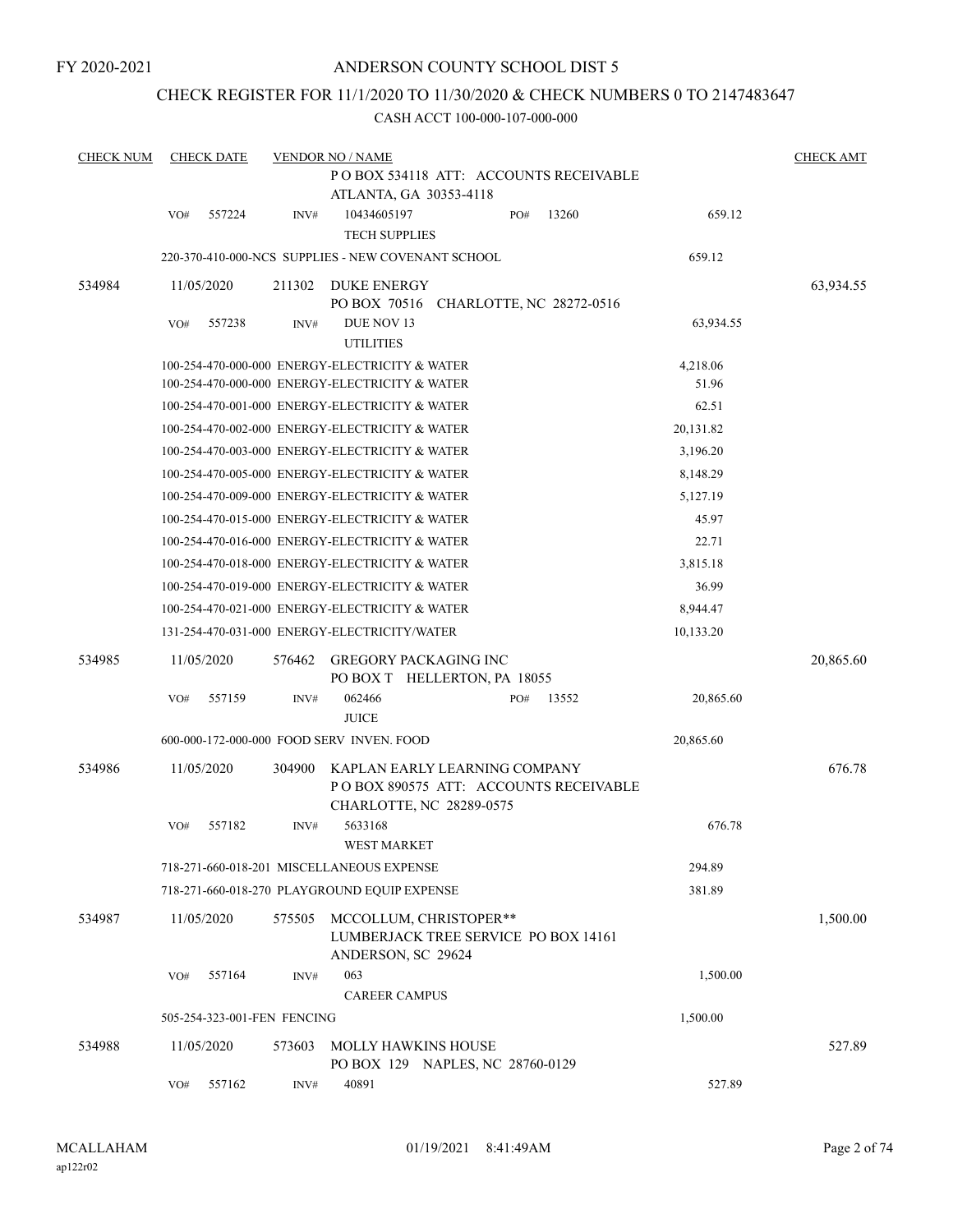### CHECK REGISTER FOR 11/1/2020 TO 11/30/2020 & CHECK NUMBERS 0 TO 2147483647

| <b>CHECK NUM</b> |     | <b>CHECK DATE</b>                   |        | <b>VENDOR NO / NAME</b>                                                    |     |           |           | <b>CHECK AMT</b> |
|------------------|-----|-------------------------------------|--------|----------------------------------------------------------------------------|-----|-----------|-----------|------------------|
|                  |     |                                     |        | <b>SOUTHWOOD</b>                                                           |     |           |           |                  |
|                  |     |                                     |        | 309-113-410-021-000 SUPPLIES AND MATERIALS                                 |     |           | 527.89    |                  |
| * 534990         |     | 11/05/2020                          |        | 366700 MUTUAL OF OMAHA                                                     |     |           |           | 28,695.76        |
|                  |     |                                     |        | PO BOX 2147 OMAHA, NE 68103-2147                                           |     |           |           |                  |
|                  | VO# | 557163                              | INV#   | 001133683052<br><b>NOVEMBER 2020</b>                                       |     |           | 28,695.76 |                  |
|                  |     |                                     |        | 100-000-450-000-000 MISC. DEDUCTIONS                                       |     |           | 8,118.16  |                  |
|                  |     |                                     |        | 100-000-456-000-000 INSURANCE PAYABLE                                      |     |           | 20,577.60 |                  |
|                  |     |                                     |        |                                                                            |     |           |           |                  |
| 534993           |     | 11/05/2020                          |        | 568036 PIEDMONT NATURAL GAS<br>PO BOX 1246 CHARLOTTE, NC 28201-1246        |     |           |           | 1,262.36         |
|                  | VO# | 557235                              | INV#   | DUE NOV 17                                                                 |     |           | 1,262.36  |                  |
|                  |     |                                     |        | <b>UTILITIES</b>                                                           |     |           |           |                  |
|                  |     | 100-254-472-000-000 ENERGY-GAS      |        |                                                                            |     |           | 46.00     |                  |
|                  |     | 100-254-472-001-000 ENERGY-GAS      |        |                                                                            |     |           | 346.57    |                  |
|                  |     | 100-254-472-005-000 ENERGY-GAS      |        |                                                                            |     |           | 29.27     |                  |
|                  |     | 100-254-472-011-000 ENERGY-GAS      |        |                                                                            |     |           | 23.54     |                  |
|                  |     | 100-254-472-015-000 ENERGY-GAS      |        |                                                                            |     |           | 58.13     |                  |
|                  |     | 100-254-472-016-000 ENERGY-GAS      |        |                                                                            |     |           | 23.54     |                  |
|                  |     | 100-254-472-021-000 ENERGY- GAS     |        |                                                                            |     |           | 109.88    |                  |
|                  |     | 600-256-470-011-000 ENERGY          |        |                                                                            |     |           | 169.00    |                  |
|                  |     | 600-256-470-015-000 ENERGY          |        |                                                                            |     |           | 114.00    |                  |
|                  |     | 600-256-470-016-000 ENERGY          |        |                                                                            |     |           | 158.15    |                  |
|                  |     | 600-256-470-021-000 ENERGY          |        |                                                                            |     |           | 184.28    |                  |
| * 534995         |     | 11/05/2020                          | 573474 | <b>SCBDA</b>                                                               |     |           |           | 144.00           |
|                  |     |                                     |        | EASLEY HIGH ATTN: RICK LANGDALE 154 GREEN                                  |     |           |           |                  |
|                  |     |                                     |        | WAVE BLVD EASLEY, SC 29642                                                 |     |           |           |                  |
|                  | VO# | 557186                              | INV#   | <b>GLENVIEW MS</b>                                                         |     |           | 144.00    |                  |
|                  |     |                                     |        | <b>REGISTRATION</b>                                                        |     |           |           |                  |
|                  |     |                                     |        | 720-271-660-020-601 BAND CLUB EXPENSE                                      |     |           | 144.00    |                  |
| 534999           |     | 11/05/2020                          | 566878 | STANDARD INSURANCE CO                                                      |     |           |           | 391.14           |
|                  |     |                                     |        | PO BOX 6367 EMPLOYEE BENEFITS NATIONAL<br>ACCOUNTS PORTLAND, OR 97228-6367 |     |           |           |                  |
|                  | VO# | 557190                              | INV#   | FICA QTR 3                                                                 |     |           | 391.14    |                  |
|                  |     |                                     |        | T504                                                                       |     |           |           |                  |
|                  |     | 100-114-210-000-000 SOCIAL SECURITY |        |                                                                            |     |           | 391.14    |                  |
| * 535001         |     | 11/05/2020                          | 574096 | SUMMIT CONSTRUCTION GROUP LLS                                              |     |           |           | 107,350.00       |
|                  |     |                                     |        | 101 CONCORD CIR ANDERSON, SC 29621                                         |     |           |           |                  |
|                  | VO# | 557230                              | INV#   | 20101                                                                      |     | PO# 13157 | 46,650.00 |                  |
|                  |     |                                     |        | <b>CF REAMES</b>                                                           |     |           |           |                  |
|                  |     | 505-254-323-001-FEN FENCING         |        |                                                                            |     |           | 46,650.00 |                  |
|                  | VO# | 557231                              | INV#   | 20102                                                                      | PO# | 13218     | 60,000.00 |                  |
|                  |     |                                     |        | <b>WATER FOUNTAINS</b>                                                     |     |           |           |                  |
|                  |     | 100-254-410-000-C19 SUPPIES - C19   |        |                                                                            |     |           | 60,000.00 |                  |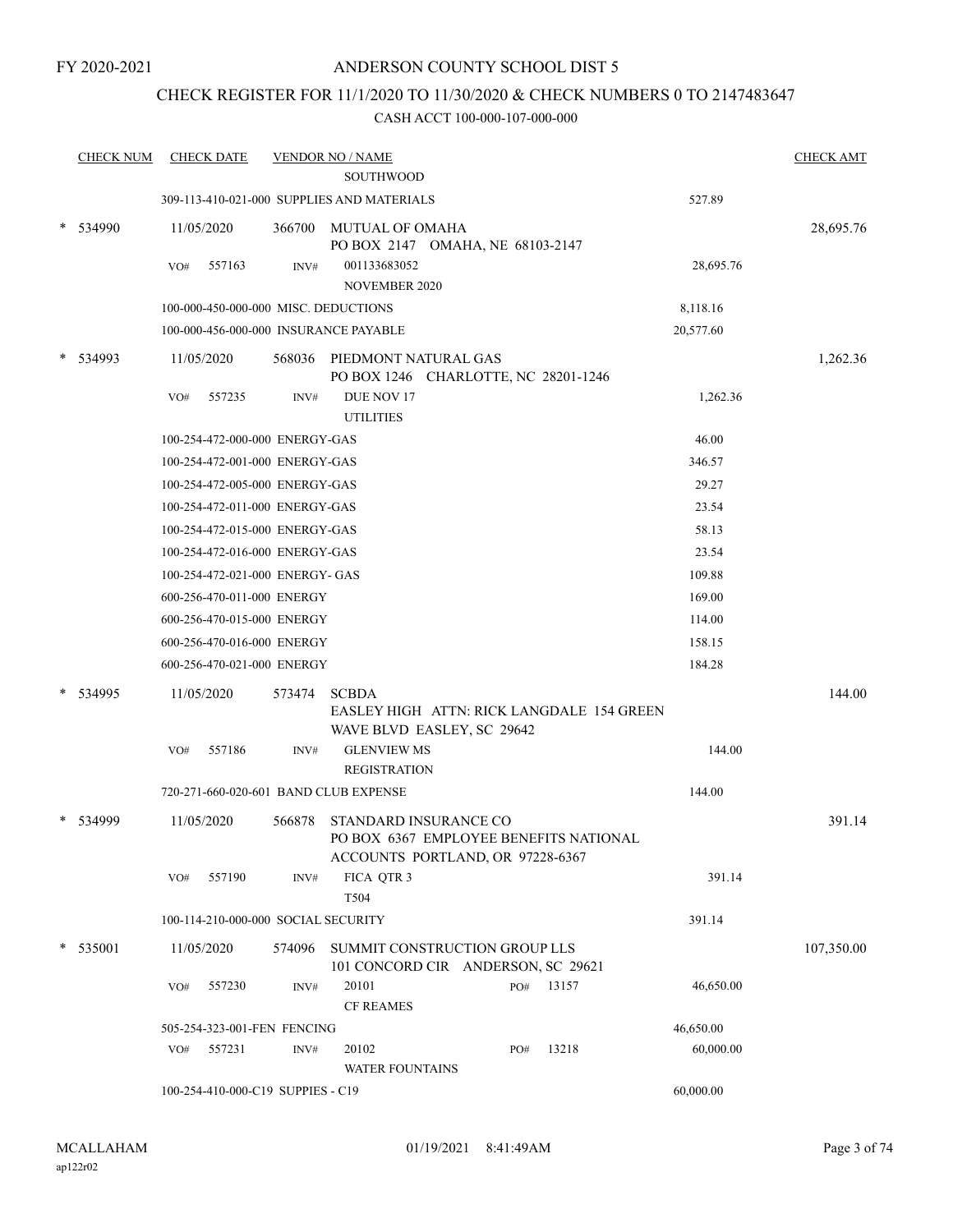# CHECK REGISTER FOR 11/1/2020 TO 11/30/2020 & CHECK NUMBERS 0 TO 2147483647

|        | <b>CHECK NUM</b> |            | <b>CHECK DATE</b> |                                  | <b>VENDOR NO / NAME</b>                                                                                |                                                                            |        |          | <b>CHECK AMT</b> |
|--------|------------------|------------|-------------------|----------------------------------|--------------------------------------------------------------------------------------------------------|----------------------------------------------------------------------------|--------|----------|------------------|
|        |                  | VO#        | 557232            | INV#                             | 180<br><b>MCCANTS</b>                                                                                  | PO#                                                                        | 12730  | 700.00   |                  |
|        |                  |            |                   | 505-254-323-005-PAV PAVING       |                                                                                                        |                                                                            |        | 700.00   |                  |
|        | 535002           |            | 11/05/2020        | 574177                           | TEACHER SYNERGY, LLC                                                                                   | 75 REMITTANCE DRIVE DEPT 6759 CHICAGO, IL 60675                            |        |          | 175.92           |
|        |                  | VO#        | 557172            | INV#                             | 131898041<br><b>MATERIALS</b>                                                                          |                                                                            | 175.92 |          |                  |
|        |                  |            |                   | 100-222-410-008-000 SUPPLIES     |                                                                                                        |                                                                            |        | 175.92   |                  |
| 535003 |                  | 11/05/2020 |                   | 576122                           | THERE IS HOPE COUNSELING, LLC<br>ROYCE V. MILLER 145 THOMAS GREEN BLVD, SUITE<br>210 CLEMSON, SC 29631 |                                                                            |        | 675.00   |                  |
|        |                  | VO#        | 557173            | INV#                             | 161763<br>OCT 27 & 28                                                                                  |                                                                            |        | 675.00   |                  |
|        |                  |            |                   |                                  | 237-128-313-002-020 STUDENT SERVICES/COUNSELOR                                                         |                                                                            |        | 375.00   |                  |
|        |                  |            |                   |                                  | 237-128-313-003-020 STUDENT SERVICES/ COUNSELOR                                                        |                                                                            |        | 300.00   |                  |
|        | 535004           |            | 11/05/2020        | 524353                           | ATLANTA, GA 30353-0934                                                                                 | WAL-MART COMMUNITY/GEMB<br>POBOX 530934 ATT: ACCOUNTS RECEIVABLE           |        |          | 139.77           |
|        |                  | VO#        | 557174            | INV#                             | <b>ACCT 3717</b>                                                                                       |                                                                            |        | 139.77   |                  |
|        |                  |            |                   |                                  | <b>NEVITT FOREST</b>                                                                                   |                                                                            |        |          |                  |
|        |                  |            |                   |                                  | 712-271-660-012-201 MISCELLANEOUS EXPENSE                                                              |                                                                            |        | 139.77   |                  |
| *      | 535006           |            | 11/05/2020        | 524353                           | ATLANTA, GA 30353-0934                                                                                 | WAL-MART COMMUNITY/GEMB<br>PO BOX 530934 ATT: ACCOUNTS RECEIVABLE          |        |          | 738.08           |
|        |                  | VO#        | 557175            | INV#                             | <b>ACCT 9874</b><br><b>WEST MARKET</b>                                                                 |                                                                            |        | 738.08   |                  |
|        |                  |            |                   |                                  | 718-271-660-018-201 MISCELLANEOUS EXPENSE                                                              |                                                                            |        | 738.08   |                  |
|        | 535007           |            | 11/05/2020        |                                  |                                                                                                        | 573864 WELLS FARGO VENDOR FIN SERV<br>PO BOX 105710 ATLANTA, GA 30348-5710 |        |          | 136.70           |
|        |                  | VO#        | 557191            | INV#                             | 5012378460<br><b>COPIER</b>                                                                            |                                                                            |        | 136.70   |                  |
|        |                  |            |                   | 202-113-490-006-000 COPIER COST  |                                                                                                        |                                                                            |        | 136.70   |                  |
|        | 535008           |            | 11/10/2020        |                                  | 576412 AMAZON CAPITAL SERVICES                                                                         | PO BOX 035184 SEATTLE, WA 98124-5184                                       |        |          | 6,279.18         |
|        |                  | VO#        | 557382            | INV#                             | <b>PURCHASES</b><br>#A2QG7V7TDJIMYY                                                                    |                                                                            |        | 6,279.18 |                  |
|        |                  |            |                   | 100-112-410-013-0RE RELATED ARTS |                                                                                                        |                                                                            |        | 120.44   |                  |
|        |                  |            |                   | 100-113-410-006-ART ART SUPPLIES |                                                                                                        |                                                                            |        | 264.21   |                  |
|        |                  |            |                   | 100-113-410-014-000 SUPPLIES     |                                                                                                        |                                                                            |        | 218.10   |                  |
|        |                  |            |                   |                                  | 100-113-410-021-VEN SUPPLY-ADDT'L FOR LOST VENDING                                                     |                                                                            |        | 510.43   |                  |
|        |                  |            |                   |                                  | 100-221-410-002-TST SUPPLIES-TESTING                                                                   |                                                                            |        | 135.56   |                  |
|        |                  |            |                   | 100-233-410-001-000 SUPPLIES     |                                                                                                        |                                                                            |        | 52.38    |                  |
|        |                  |            |                   |                                  | 201-112-410-007-000 SUPPLIES AND MATERIALS                                                             |                                                                            |        | 2,303.14 |                  |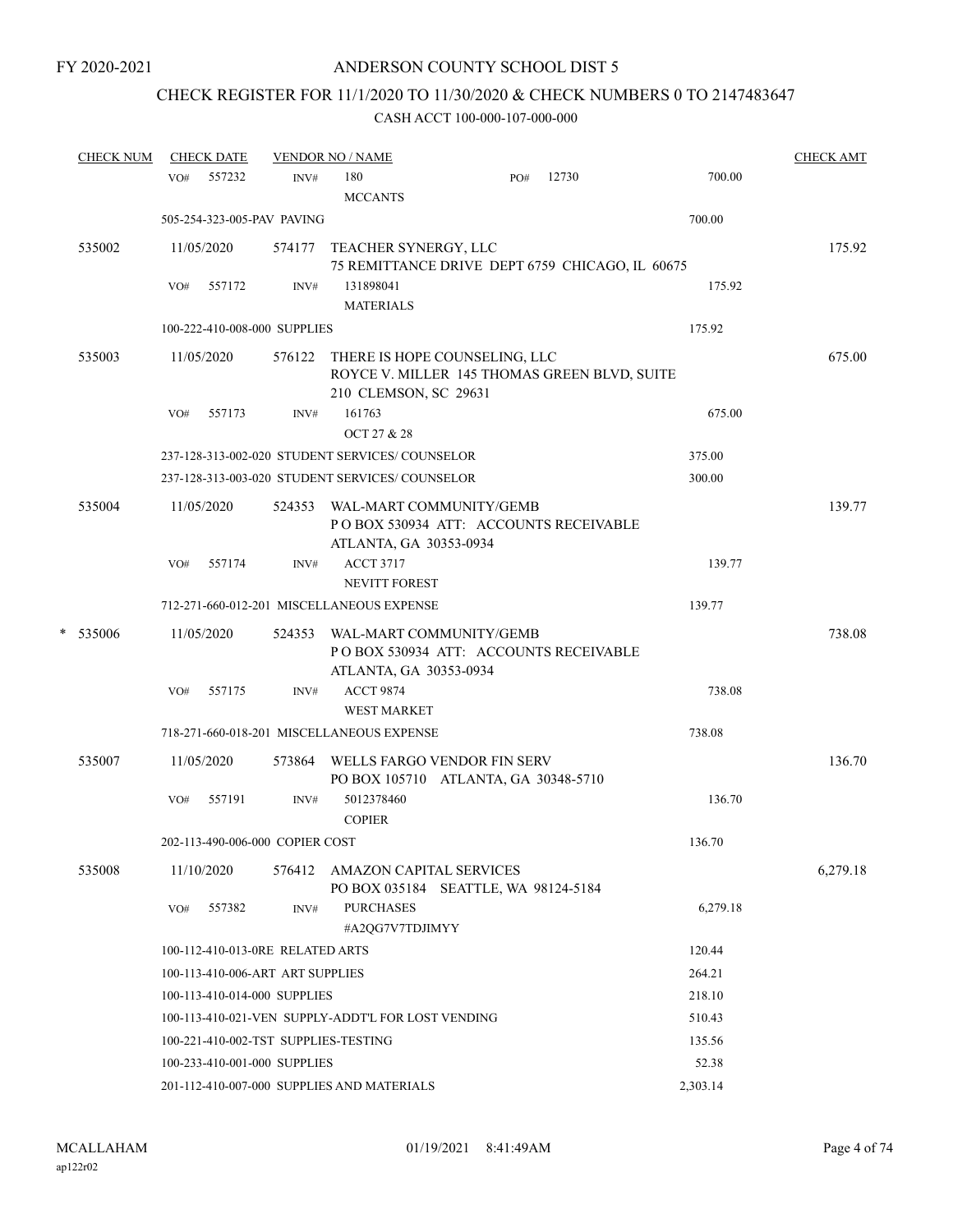### CHECK REGISTER FOR 11/1/2020 TO 11/30/2020 & CHECK NUMBERS 0 TO 2147483647

| <b>CHECK NUM</b> | <b>CHECK DATE</b>                  |        | <b>VENDOR NO / NAME</b>                                                                     |           | <b>CHECK AMT</b> |  |  |  |  |
|------------------|------------------------------------|--------|---------------------------------------------------------------------------------------------|-----------|------------------|--|--|--|--|
|                  | 264-162-410-007-000 SUPPLIES       |        |                                                                                             | 65.68     |                  |  |  |  |  |
|                  | 264-162-410-008-000 SUPPLIES       |        |                                                                                             | 65.68     |                  |  |  |  |  |
|                  | 264-162-410-009-000 SUPPLIES       |        |                                                                                             | 65.68     |                  |  |  |  |  |
|                  | 264-162-410-010-000 SUPPLIES       |        |                                                                                             | 65.68     |                  |  |  |  |  |
|                  | 264-162-410-011-000 SUPPLIES       |        |                                                                                             | 65.68     |                  |  |  |  |  |
|                  | 264-162-410-012-000 SUPPLIES       |        |                                                                                             | 65.68     |                  |  |  |  |  |
|                  | 264-162-410-013-000 SUPPLIES       |        |                                                                                             | 65.68     |                  |  |  |  |  |
|                  | 264-162-410-014-000 SUPPLIES       |        |                                                                                             | 65.68     |                  |  |  |  |  |
|                  | 264-162-410-016-000 SUPPLIES       |        |                                                                                             | 65.68     |                  |  |  |  |  |
|                  | 264-162-410-017-000 SUPPLIES       |        |                                                                                             | 65.68     |                  |  |  |  |  |
|                  | 264-162-410-019-000 SUPPLIES       |        |                                                                                             | 65.68     |                  |  |  |  |  |
|                  |                                    |        | 702-271-660-002-797 STUDENT RUN BUSINESS EXPENSE<br>49.18                                   |           |                  |  |  |  |  |
|                  |                                    |        | 705-271-660-005-411 MISCELLANEOUS EXPENSE                                                   | 52.28     |                  |  |  |  |  |
|                  | 713-271-660-013-228 ART EXPENSE    |        |                                                                                             | 397.97    |                  |  |  |  |  |
|                  | 713-271-660-013-228 ART EXPENSE    |        |                                                                                             | 334.23    |                  |  |  |  |  |
|                  | 719-271-660-019-220 MUSIC EXPENSE  |        |                                                                                             | 59.91     |                  |  |  |  |  |
|                  | 810-147-410-015-000 SUPPLIES       |        |                                                                                             | 87.53     |                  |  |  |  |  |
|                  | 810-147-410-015-000 SUPPLIES       |        |                                                                                             | 286.08    |                  |  |  |  |  |
|                  | 937-113-410-007-000 SUPPLIES       |        |                                                                                             | 27.26     |                  |  |  |  |  |
|                  | 937-113-410-013-000 SUPPLIES       |        |                                                                                             | 658.00    |                  |  |  |  |  |
| 535009           | 11/10/2020                         | 570950 | ANDERSON COUNTY SHERIFF'S OFFICE<br>ATTN: JAMIE LAZAR 305 CAMSON ROAD<br>ANDERSON, SC 29621 |           | 297.50           |  |  |  |  |
|                  | 557266<br>VO#                      | INV#   | <b>OCT 2020</b>                                                                             | 157.50    |                  |  |  |  |  |
|                  |                                    |        | <b>ROBERT ANDERSON</b>                                                                      |           |                  |  |  |  |  |
|                  |                                    |        | 706-271-660-006-679 VOLLEYBALL GATE RECEIPTS EXPENSE                                        | 157.50    |                  |  |  |  |  |
|                  | VO#<br>557267                      | INV#   | NOV <sub>4</sub><br><b>ROBERT ANDERSON</b>                                                  | 140.00    |                  |  |  |  |  |
|                  |                                    |        | 706-271-660-006-671 FOOTBALL GATE RECEIPTS EXPENSE                                          | 140.00    |                  |  |  |  |  |
| 535010           | 11/10/2020                         | 570168 | APPLE, INC<br>POBOX 281877 ATT: ACCOUNTS RECEIVABLE                                         |           | 20,261.52        |  |  |  |  |
|                  | 557268<br>VO#                      | INV#   | ATLANTA, GA 30384-1877<br>2104465320<br>13483<br>PO#<br><b>MACBOOKS</b>                     | 20,261.52 |                  |  |  |  |  |
|                  | 207-115-410-031-C01 SUPPLIES (C/O) |        |                                                                                             | 20,261.52 |                  |  |  |  |  |
| 535011           | 11/10/2020                         | 569220 | AUTECH<br>PO BOX 248 ATT: ACCOUNTS RECEIVABLE<br>WILLIAMSTON, SC 29697                      |           | 2,298.65         |  |  |  |  |
|                  | 557334<br>VO#                      | INV#   | 8144<br><b>CALHOUN</b>                                                                      | 150.00    |                  |  |  |  |  |
|                  |                                    |        | 100-254-323-014-400 CONTR SERV-HVAC/ELECT/PLUMBING                                          | 150.00    |                  |  |  |  |  |
|                  | 557335<br>VO#                      | INV#   | 8245                                                                                        | 865.94    |                  |  |  |  |  |
|                  |                                    |        | <b>MCCANTS</b>                                                                              |           |                  |  |  |  |  |
|                  |                                    |        | 100-254-323-005-400 CONTR SERV-HVAC/ELECT/PLUMBING                                          | 865.94    |                  |  |  |  |  |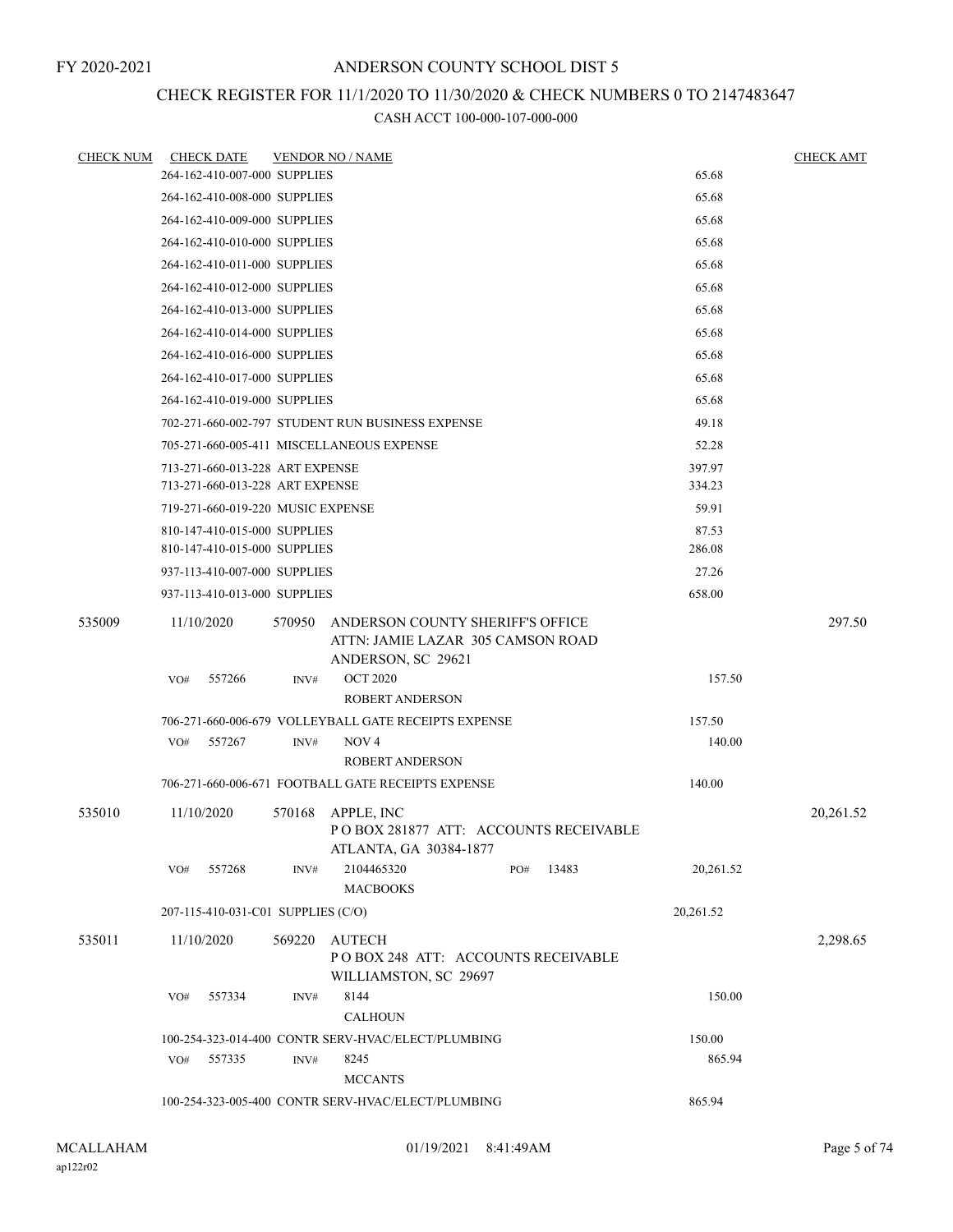# CHECK REGISTER FOR 11/1/2020 TO 11/30/2020 & CHECK NUMBERS 0 TO 2147483647

| <b>CHECK NUM</b> |     | <b>CHECK DATE</b>                  |        | <b>VENDOR NO / NAME</b>                            |     |                                          |          | <b>CHECK AMT</b> |
|------------------|-----|------------------------------------|--------|----------------------------------------------------|-----|------------------------------------------|----------|------------------|
|                  | VO# | 557336                             | INV#   | 8233                                               |     |                                          | 362.79   |                  |
|                  |     |                                    |        | <b>ROBERT ANDERSON</b>                             |     |                                          |          |                  |
|                  |     |                                    |        | 100-254-323-006-400 CONTR SERV-HVAC/ELECT/PLUMBING |     |                                          | 362.79   |                  |
|                  | VO# | 557337                             | INV#   | 8234                                               |     |                                          | 311.57   |                  |
|                  |     |                                    |        | AIT                                                |     |                                          |          |                  |
|                  |     |                                    |        | 131-254-323-031-400 CONTR SERV-HVAC/ELECT/PLUMBING |     |                                          | 311.57   |                  |
|                  | VO# | 557338                             | INV#   | 8235                                               |     |                                          | 150.00   |                  |
|                  |     |                                    |        | <b>SOUSTHWOOD</b>                                  |     |                                          |          |                  |
|                  |     |                                    |        | 100-254-323-021-400 CONTR SERV-HVAC/ELECT/PLUMBING |     |                                          | 150.00   |                  |
|                  | VO# | 557339                             | INV#   | 8237                                               |     |                                          | 458.35   |                  |
|                  |     |                                    |        | NEW PROSPECT                                       |     |                                          |          |                  |
|                  |     |                                    |        | 100-254-410-010-400 HVAC/ELECTRICAL/PLUMBING       |     |                                          | 458.35   |                  |
| 535012           |     | 11/10/2020                         |        | 575868 AVEANNA HEALTHCARE                          |     |                                          |          | 3,070.40         |
|                  |     |                                    |        | PO BOX 102714 ATLANTA, GA 30368-2714               |     |                                          |          |                  |
|                  | VO# | 557269                             | INV#   | 6103102                                            | PO# | 13595                                    | 3,070.40 |                  |
|                  |     |                                    |        | <b>OCT 2020</b>                                    |     |                                          |          |                  |
|                  |     |                                    |        | 203-213-312-017-SUP PURCHASED SERVICES             |     |                                          | 3,070.40 |                  |
| * 535015         |     | 11/10/2020                         |        | 575063 BAYADA HOME HEALTH CARE, INC.               |     |                                          |          | 605.50           |
|                  |     |                                    |        | PO BOX 536446 PITTSBURGH, PA 15253-5906            |     |                                          |          |                  |
|                  | VO# | 557340                             | INV#   | 16009851                                           |     |                                          | 605.50   |                  |
|                  |     |                                    |        | <b>OCT SERVICE</b>                                 |     |                                          |          |                  |
|                  |     |                                    |        | 203-213-312-017-SUP PURCHASED SERVICES             |     |                                          | 605.50   |                  |
| 535016           |     | 11/10/2020                         |        | 571723 BRIGHT WHITE PAPER COMPANY                  |     |                                          |          | 1,753.86         |
|                  |     |                                    |        | POBOX 2472 PALM CITY, FL 34991                     |     |                                          |          |                  |
|                  | VO# | 557341                             | INV#   | 20511                                              | PO# | 13495                                    | 1,753.86 |                  |
|                  |     |                                    |        | <b>SUPPLIES</b>                                    |     |                                          |          |                  |
|                  |     | 329-114-410-002-000 SUPPLIES-STATE |        |                                                    |     |                                          | 1,753.86 |                  |
| * 535018         |     | 11/10/2020                         |        | 572118 BURDETTE, TED**                             |     |                                          |          | 100.80           |
|                  |     |                                    |        | 4215 OLD GREENVILLE HIGHWAY CENTRAL, SC 29630      |     |                                          |          |                  |
|                  | VO# | 557258                             | INV#   | NOV <sub>4</sub>                                   |     |                                          | 100.80   |                  |
|                  |     |                                    |        | FOOTBALL OFFICIAL                                  |     |                                          |          |                  |
|                  |     |                                    |        | 706-271-660-006-671 FOOTBALL GATE RECEIPTS EXPENSE |     |                                          | 100.80   |                  |
| 535019           |     | 11/10/2020                         |        | 575939 BURTON, BURMAN HOIL**                       |     |                                          |          | 100.80           |
|                  |     |                                    |        | 811 ISAQUEENA TRAIL #1604 CENTRAL, SC 29630        |     |                                          |          |                  |
|                  | VO# | 557259                             | INV#   | NOV <sub>4</sub>                                   |     |                                          | 100.80   |                  |
|                  |     |                                    |        | FOOTBALL OFFICIAL                                  |     |                                          |          |                  |
|                  |     |                                    |        | 706-271-660-006-671 FOOTBALL GATE RECEIPTS EXPENSE |     |                                          | 100.80   |                  |
| * 535021         |     | 11/10/2020                         | 572445 | CENTER FOR APPLIED LINGUISTICS                     |     |                                          |          | 117.50           |
|                  |     |                                    |        |                                                    |     | 4646 40TH STREET NW WASHINGTON, DC 20016 |          |                  |
|                  | VO# | 557275                             | INV#   | 0660                                               |     |                                          | 117.50   |                  |
|                  |     |                                    |        | <b>MATERIALS</b>                                   |     |                                          |          |                  |
|                  |     | 243-183-410-023-000 SUPPLIES-ESL   |        |                                                    |     |                                          | 117.50   |                  |
| $*$ 535023       |     | 11/10/2020                         |        | 572942 CROMER, AIMEE**                             |     |                                          |          | 358.96           |
|                  |     |                                    |        |                                                    |     |                                          |          |                  |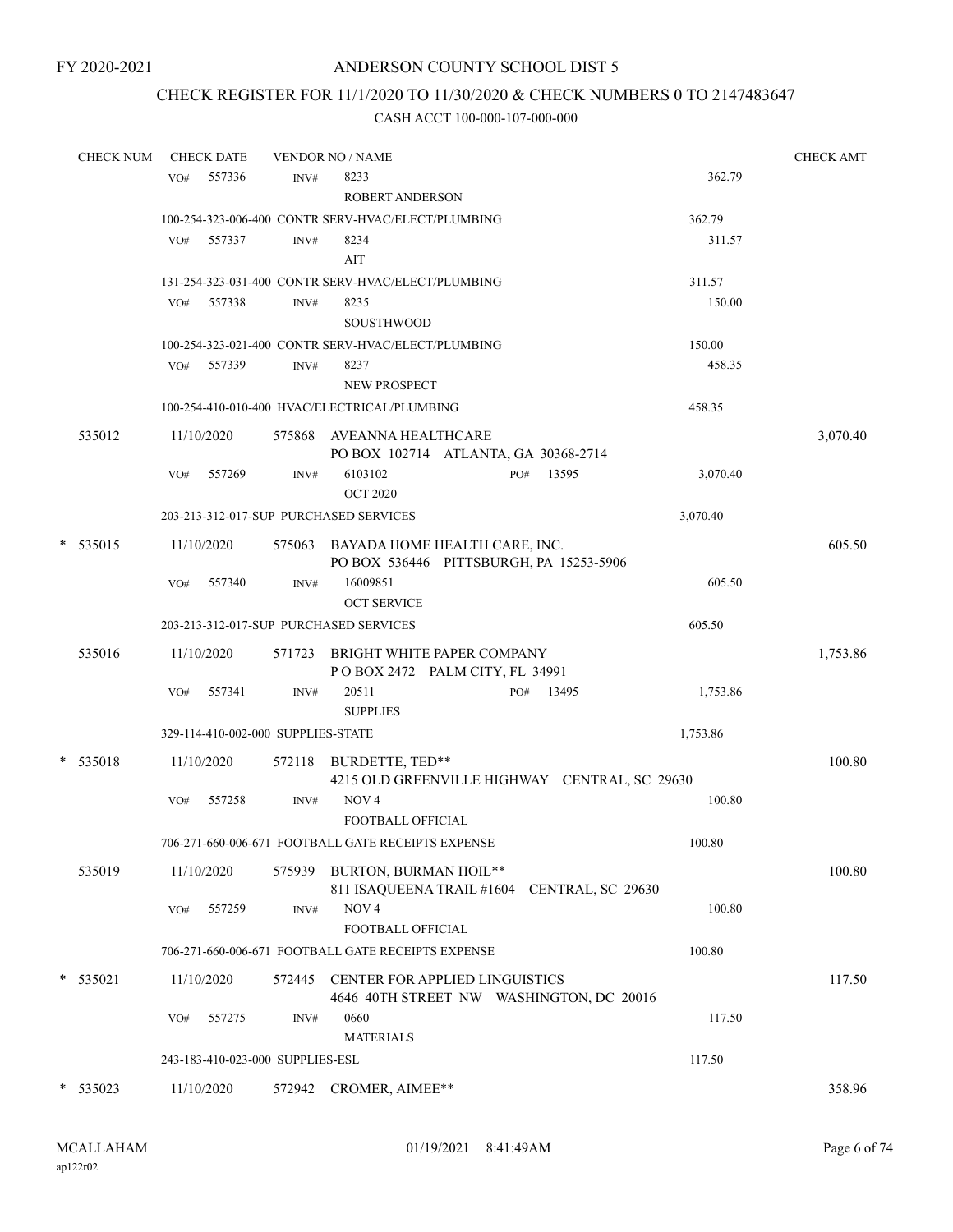FY 2020-2021

### ANDERSON COUNTY SCHOOL DIST 5

### CHECK REGISTER FOR 11/1/2020 TO 11/30/2020 & CHECK NUMBERS 0 TO 2147483647

| <b>CHECK NUM</b> |            | <b>CHECK DATE</b> |                                | <b>VENDOR NO / NAME</b>                                            |          | <b>CHECK AMT</b> |
|------------------|------------|-------------------|--------------------------------|--------------------------------------------------------------------|----------|------------------|
|                  |            |                   |                                | 1018 THORNEHILL DR ANDERSON, SC 29621                              |          |                  |
|                  | VO#        | 557277            | INV#                           | 0312                                                               | 94.16    |                  |
|                  |            |                   |                                | <b>GLENVIEW VB</b>                                                 |          |                  |
|                  |            |                   |                                | 720-271-660-020-679 VOLLEYBALL GATE RECEIPTS EXPENSE               | 94.16    |                  |
|                  | VO#        | 557278            | INV#                           | 0318                                                               | 61.50    |                  |
|                  |            |                   |                                | ANN HUITT                                                          |          |                  |
|                  |            |                   |                                | 705-271-660-005-411 MISCELLANEOUS EXPENSE                          | 61.50    |                  |
|                  | VO#        | 557279            | INV#                           | 0313                                                               | 203.30   |                  |
|                  |            |                   |                                | AIT                                                                |          |                  |
|                  |            |                   | 131-115-410-031-000 SUPPLIES   |                                                                    | 203.30   |                  |
|                  | 11/10/2020 |                   |                                |                                                                    |          | 698.00           |
| $*$ 535025       |            |                   |                                | 576521 EDUCATORSHANDBOOK.COM<br>PO BOX 13793 TALLAHASSEE, FL 32317 |          |                  |
|                  | VO#        | 557284            | INV#                           | 7425                                                               | 698.00   |                  |
|                  |            |                   |                                | MCCANTS LICENSE                                                    |          |                  |
|                  |            |                   |                                | 100-113-410-005-VEN SUPPLY-ADDT'L FOR LOST VENDING                 | 698.00   |                  |
|                  |            |                   |                                |                                                                    |          |                  |
| 535026           |            | 11/10/2020        |                                | 573285 ELECTRONIX EXPRESS                                          |          | 1,245.00         |
|                  |            |                   |                                | 900 HART STREET RAHWAY, NJ 07065                                   |          |                  |
|                  | VO#        | 557347            | INV#                           | 553245<br>13527<br>PO#                                             | 1,245.00 |                  |
|                  |            |                   |                                | <b>TRONIX LAB</b>                                                  |          |                  |
|                  |            |                   |                                | 207-116-410-006-006 SUPPLIES-IMPROVE PRGS                          | 1,245.00 |                  |
| 535027           |            | 11/10/2020        |                                | 572128 ESKEW, BEN**                                                |          | 103.50           |
|                  |            |                   |                                | 102 WILLENE DRIVE PIEDMONT, SC 29673                               |          |                  |
|                  | VO#        | 557257            | INV#                           | NOV <sub>4</sub>                                                   | 103.50   |                  |
|                  |            |                   |                                | <b>FOOTBALL OFFICIAL</b>                                           |          |                  |
|                  |            |                   |                                | 706-271-660-006-671 FOOTBALL GATE RECEIPTS EXPENSE                 | 103.50   |                  |
| * 535029         |            | 11/10/2020        |                                | 572087 EWELL EDUCATIONAL SERVICES                                  |          | 325.00           |
|                  |            |                   |                                | PO BOX 3298 GLEN ROSE, TX 76043-3298                               |          |                  |
|                  | VO#        | 557286            | INV#                           | SC3-58633<br>13609<br>PO#                                          | 325.00   |                  |
|                  |            |                   |                                | <b>SUBSCRIPTION</b>                                                |          |                  |
|                  |            |                   |                                | 329-115-410-031-000 SUPPLIES-STATE EQUIPMENT                       | 325.00   |                  |
|                  |            |                   |                                |                                                                    |          |                  |
| $*$ 535031       |            | 11/10/2020        |                                | 574279 HALLIGAN MAHONEY & WILLIAMS                                 |          | 9,193.75         |
|                  |            | 557289            |                                | PO BOX 11367 COLUMBIA, SC 29211-1367<br>15123                      | 9,193.75 |                  |
|                  | VO#        |                   | INV#                           | <b>OCT SERVICES</b>                                                |          |                  |
|                  |            |                   |                                |                                                                    |          |                  |
|                  |            |                   | 100-231-319-000-000 LEGAL FEES |                                                                    | 9,193.75 |                  |
| $*$ 535033       |            | 11/10/2020        | 563606                         | INTERSTATE TRANSPORTATION                                          |          | 5,000.00         |
|                  |            |                   |                                | PO BOX 9163 ATT: ACCOUNTS RECEIVABLE                               |          |                  |
|                  |            |                   |                                | COLUMBIA, SC 29290                                                 |          |                  |
|                  | VO#        | 557291            | INV#                           | V001001514<br>13626<br>PO#                                         | 5,000.00 |                  |
|                  |            |                   |                                | <b>BUS UPGRADES</b>                                                |          |                  |
|                  |            |                   |                                | 100-255-323-000-000 CONTRACTED SERVICES                            | 5,000.00 |                  |
| 535034           |            | 11/10/2020        |                                | 571483 ISOM ELECTRIC, LLC                                          |          | 21,161.50        |
|                  |            |                   |                                | 3300-D N. MAIN STREET PMB 325 ANDERSON, SC                         |          |                  |
|                  |            |                   |                                | 29621                                                              |          |                  |
|                  |            |                   |                                |                                                                    |          |                  |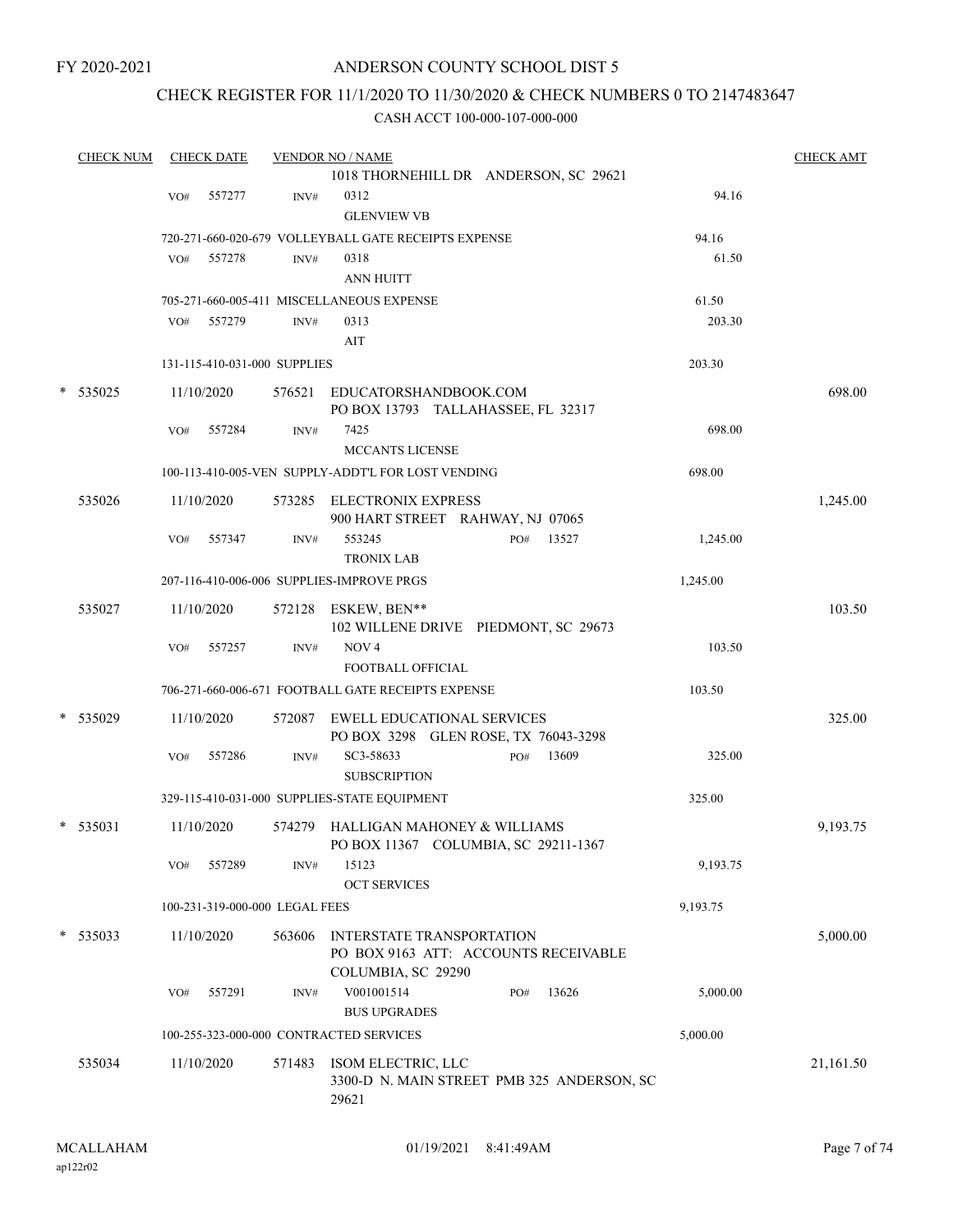# CHECK REGISTER FOR 11/1/2020 TO 11/30/2020 & CHECK NUMBERS 0 TO 2147483647

| <b>CHECK NUM</b> | <b>CHECK DATE</b> |                              |                | <b>VENDOR NO / NAME</b>                                                                                        |     |       |           | <b>CHECK AMT</b> |
|------------------|-------------------|------------------------------|----------------|----------------------------------------------------------------------------------------------------------------|-----|-------|-----------|------------------|
|                  | VO#               | 557349                       | INV#           | 11100                                                                                                          | PO# | 12559 | 20,861.50 |                  |
|                  |                   |                              |                | TLH & WHS                                                                                                      |     |       |           |                  |
|                  |                   | 505-254-323-002-LIT LIGHTS   |                |                                                                                                                |     |       | 5,032.00  |                  |
|                  |                   | 505-254-323-003-LIT LIGHTS   |                |                                                                                                                |     |       | 15,829.50 |                  |
|                  | VO#               | 557350                       | INV#           | 11171                                                                                                          |     |       | 300.00    |                  |
|                  |                   |                              |                | <b>NEVITT FOREST</b>                                                                                           |     |       |           |                  |
|                  |                   |                              |                | 100-254-323-012-400 CONTR SERV-HVAC/ELECT/PLUMBING                                                             |     |       | 300.00    |                  |
| 535035           | 11/10/2020        |                              |                | 313476 LAKESHORE LEARNING MATERIALS<br>2695 EAST DOMINGUEZ STREET ATT: ACCOUNTS<br>RECEIVABLE CARSON, CA 90895 |     |       |           | 288.41           |
|                  | VO#               | 557294                       | INV#           | 5085741020<br>WHITEHALL ELEM                                                                                   | PO# | 13437 | 121.95    |                  |
|                  |                   | 100-147-410-019-000 SUPPLIES |                |                                                                                                                |     |       | 121.95    |                  |
|                  | VO#               | 557295                       | INV#           | 1844121020                                                                                                     |     |       | 166.46    |                  |
|                  |                   |                              |                | <b>CALHOUN ELEM</b>                                                                                            |     |       |           |                  |
|                  |                   |                              |                | 817-112-410-014-000 SUPPLIES AND MATERIALS                                                                     |     |       | 166.46    |                  |
| 535036           | 11/10/2020        |                              | 564353         | LAZER CONSTRUCTION COMPANY INC<br>POBOX 5103 ATT: ACCOUNTS RECEIVABLE<br>ANDERSON, SC 29623                    |     |       |           | 98,869.06        |
|                  | VO#               | 557296                       | INV#           | APP 7419-16<br><b>TL HANNA</b>                                                                                 |     |       | 98,869.06 |                  |
|                  |                   |                              |                | 505-253-520-002-STD STADIUM RENOVATIONS                                                                        |     |       | 98,869.06 |                  |
| 535037           | 11/10/2020        |                              | 327600         | LOLLIS METALS, INC<br>POBOX 13042 ATT: ACCOUNTS RECEIVABLE<br>ANDERSON, SC 29624                               |     |       |           | 700.85           |
|                  | VO#               | 557355                       | INV#           | 86963<br><b>SUPPLIES</b>                                                                                       |     |       | 700.85    |                  |
|                  |                   |                              |                | 100-254-410-012-400 HVAC/ELECTRICAL/PLUMBING                                                                   |     |       | 233.61    |                  |
|                  |                   |                              |                | 100-254-410-016-400 HVAC/ELECTRICAL/PLUMBING                                                                   |     |       | 233.62    |                  |
|                  |                   |                              |                | 100-254-410-019-400 HVAC/ELECTRICAL/PLUMBING                                                                   |     |       | 233.62    |                  |
| * 535039         | 11/10/2020        |                              | 567442         | MAKE MUSIC<br>PO BOX 733687 DALLAS, TX 75373-3687                                                              |     |       |           | 834.60           |
|                  | VO#               | 557297                       | INV#           | MM6858184<br><b>MCCANTS</b>                                                                                    |     |       | 834.60    |                  |
|                  |                   | 397-113-410-005-000 SUPPLIES |                |                                                                                                                |     |       | 834.60    |                  |
|                  |                   |                              |                |                                                                                                                |     |       |           |                  |
| $*$ 535041       | 11/10/2020<br>VO# | 557309                       | 576277<br>INV# | MENDEZ, KIYA**<br>50 BRAEBURN DRIVE APT 226 ANDERSON, SC 29621<br><b>OCT 20-30</b>                             |     |       | 170.00    | 170.00           |
|                  |                   |                              |                | <b>AIT INTERNSHIP</b>                                                                                          |     |       |           |                  |
|                  |                   |                              |                | 131-115-312-031-000 PURCHASED SERVICES                                                                         |     |       | 170.00    |                  |
| 535042           | 11/10/2020        |                              | 567126         | MUSIC & ARTS CENTER<br>5295 WESTVIEW DR SUITE 300 ATTN: CA<br>FREDERICK, MD 21703                              |     |       |           | 30,831.92        |
|                  | VO#               | 557240                       | INV#           | PO 13078                                                                                                       | PO# | 13078 | 6,393.41  |                  |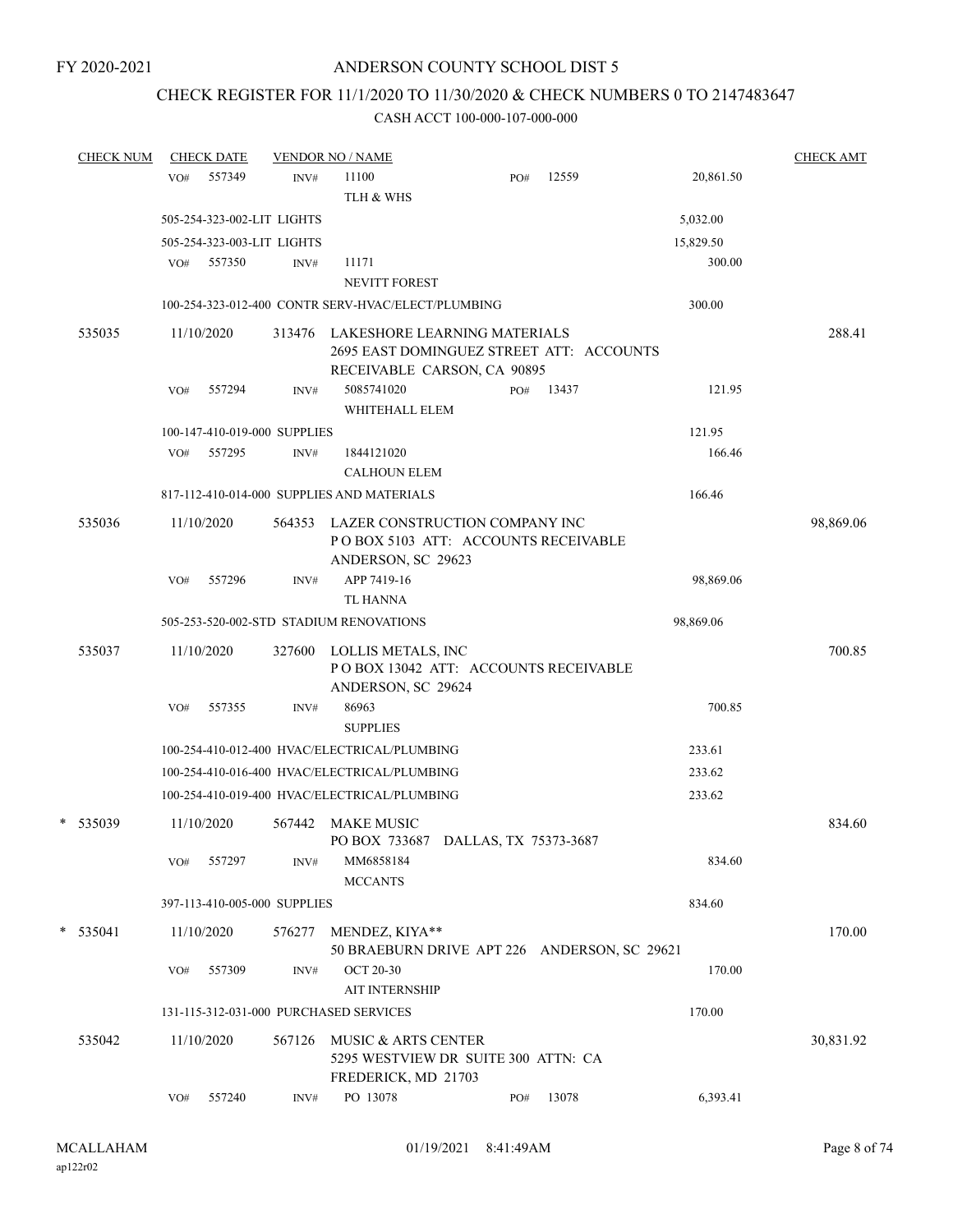## CHECK REGISTER FOR 11/1/2020 TO 11/30/2020 & CHECK NUMBERS 0 TO 2147483647

| <u>CHECK NUM</u> | <b>CHECK DATE</b>                                                                                                                |        | <b>VENDOR NO / NAME</b><br><b>REPAIRS</b>                                                 |     |       |                              | <b>CHECK AMT</b> |
|------------------|----------------------------------------------------------------------------------------------------------------------------------|--------|-------------------------------------------------------------------------------------------|-----|-------|------------------------------|------------------|
|                  | 100-112-314-014-000 BAND REPAIRS ACCOUNT                                                                                         |        |                                                                                           |     |       | 486.52                       |                  |
|                  | 100-113-314-005-000 BAND REPAIRS ACCOUNT                                                                                         |        |                                                                                           |     |       | 791.93                       |                  |
|                  | 100-113-314-006-000 BAND REPAIRS ACCOUNT<br>100-113-314-006-000 BAND REPAIRS ACCOUNT<br>100-113-314-006-000 BAND REPAIRS ACCOUNT |        |                                                                                           |     |       | 839.93<br>1,003.96<br>767.34 |                  |
|                  | 100-113-314-020-000 BAND REPAIRS ACCOUNT                                                                                         |        |                                                                                           |     |       | 844.80                       |                  |
|                  | 100-113-314-021-000 BAND REPAIRS ACCOUNT                                                                                         |        |                                                                                           |     |       | 1,658.93                     |                  |
|                  | VO#<br>557241                                                                                                                    | INV#   | PO 13077<br><b>REPAIRS</b>                                                                | PO# | 13077 | 24,438.51                    |                  |
|                  | 100-113-314-005-000 BAND REPAIRS ACCOUNT<br>100-113-314-005-000 BAND REPAIRS ACCOUNT                                             |        |                                                                                           |     |       | 124.84<br>1,789.16           |                  |
|                  | 100-113-314-006-000 BAND REPAIRS ACCOUNT<br>100-113-314-006-000 BAND REPAIRS ACCOUNT                                             |        |                                                                                           |     |       | 2,934.85<br>128.73           |                  |
|                  | 100-113-314-020-000 BAND REPAIRS ACCOUNT<br>100-113-314-020-000 BAND REPAIRS ACCOUNT                                             |        |                                                                                           |     |       | 181.90<br>3,883.16           |                  |
|                  | 100-113-314-021-000 BAND REPAIRS ACCOUNT<br>100-113-314-021-000 BAND REPAIRS ACCOUNT                                             |        |                                                                                           |     |       | 544.20<br>64.28              |                  |
|                  | 100-114-314-002-000 BAND REPAIRS ACCOUNT<br>100-114-314-002-000 BAND REPAIRS ACCOUNT                                             |        |                                                                                           |     |       | 1,282.14<br>5,091.77         |                  |
|                  | 100-114-314-003-000 BAND REPAIRS ACCOUNT<br>100-114-314-003-000 BAND REPAIRS ACCOUNT                                             |        |                                                                                           |     |       | 394.74<br>8,018.74           |                  |
| 535043           | 11/10/2020                                                                                                                       | 576660 | PERSONNEL CONCEPTS INC<br>PO BOX 5750 CAROL STREAM, IL 60197-5750                         |     |       |                              | 2,332.95         |
|                  | 557311<br>VO#                                                                                                                    | INV#   | 9344764872<br>CUST#25P9807143                                                             |     |       | 2,332.95                     |                  |
|                  | 100-390-410-000-000 SUPPLIES AND MATERIALS                                                                                       |        |                                                                                           |     |       | 2,332.95                     |                  |
| 535044           | 11/10/2020                                                                                                                       | 576016 | PIVOT POINT INTERNATIONAL, INC<br>DEPT 20-1055 PO BOX 5940 CAROL STREAM, IL<br>60197-5940 |     |       |                              | 6,350.43         |
|                  | 557366<br>VO#                                                                                                                    | INV#   | 16414636<br>CUST# 3467321                                                                 |     |       | 6,350.43                     |                  |
|                  | 731-271-660-031-823 COSMETOLOGY EXPENSE                                                                                          |        |                                                                                           |     |       | 6,350.43                     |                  |
| 535045           | 11/10/2020                                                                                                                       |        | 571652 PROSOURCE LLC<br>P.O. BOX 5339 GREENVILLE, SC 29606                                |     |       |                              | 531.14           |
|                  | VO#<br>557368                                                                                                                    | INV#   | S2259658<br><b>SUPPLIES</b>                                                               |     |       | 531.14                       |                  |
|                  | 100-254-410-002-400 HVAC/ELECTRICAL/PLUMBING                                                                                     |        |                                                                                           |     |       | 531.14                       |                  |
| 535046           | 11/10/2020                                                                                                                       | 573501 | QUALITY CARE PRESSURE CLEANING<br>210 SPRINGSIDE CIRCLE ANDERSON, SC 29625                |     |       |                              | 600.00           |
|                  | 557313<br>VO#                                                                                                                    | INV#   | 5517<br><b>OCT SERVICE</b>                                                                | PO# | 12985 | 600.00                       |                  |
|                  | 100-255-323-000-000 CONTRACTED SERVICES                                                                                          |        |                                                                                           |     |       | 600.00                       |                  |
| $* 535048$       | 11/10/2020                                                                                                                       | 570470 | RICHARD KAY SUPERSTORE                                                                    |     |       |                              | 210.20           |
|                  |                                                                                                                                  |        |                                                                                           |     |       |                              |                  |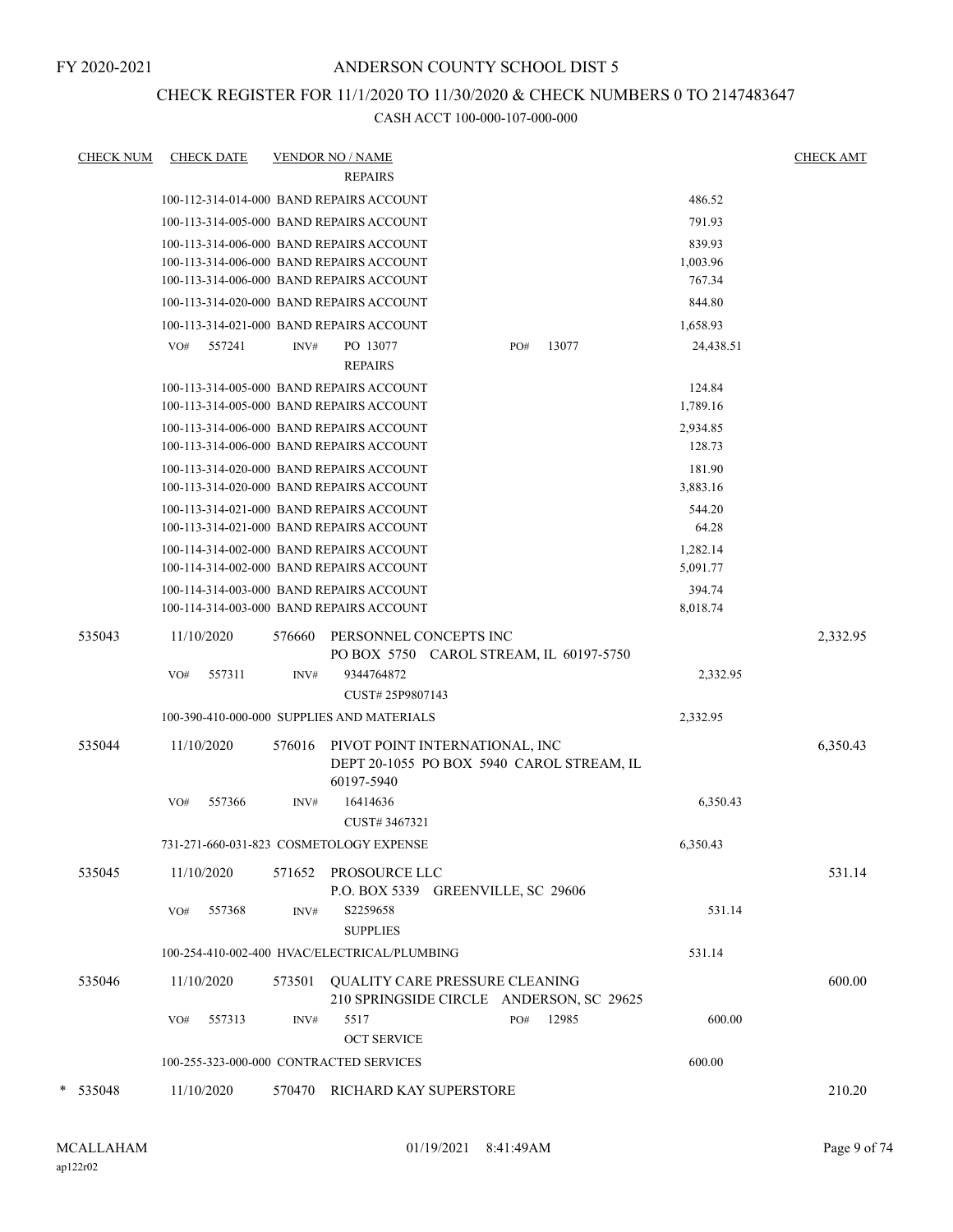### CHECK REGISTER FOR 11/1/2020 TO 11/30/2020 & CHECK NUMBERS 0 TO 2147483647

|  | <b>CHECK NUM</b> |                      | <b>CHECK DATE</b> |                              | <b>VENDOR NO / NAME</b>                                                             |                                                                                                              |              |          | <b>CHECK AMT</b> |
|--|------------------|----------------------|-------------------|------------------------------|-------------------------------------------------------------------------------------|--------------------------------------------------------------------------------------------------------------|--------------|----------|------------------|
|  |                  |                      |                   |                              |                                                                                     | 1935 PEARMAN DAIRY ROAD ATT: ACCOUNTS                                                                        |              |          |                  |
|  |                  |                      |                   |                              |                                                                                     | RECEIVABLE ANDERSON, SC 29625                                                                                |              |          |                  |
|  |                  | VO#                  | 557370            | INV#                         | <b>CVCS52553</b><br><b>ACCT 119531</b>                                              |                                                                                                              |              | 210.20   |                  |
|  |                  |                      |                   |                              | 100-254-412-000-001 TRUCK SERVICE - MAINTENANCE                                     |                                                                                                              |              | 210.20   |                  |
|  | 535049           |                      | 11/10/2020        | 573474 SCBDA                 |                                                                                     |                                                                                                              |              |          | 168.00           |
|  |                  |                      |                   |                              |                                                                                     | <b>EASLEY HIGH ATTN: RICK LANGDALE 154 GREEN</b><br>WAVE BLVD EASLEY, SC 29642                               |              |          |                  |
|  |                  | 557371<br>VO#        |                   | INV#                         | SOUTHWOOD<br><b>REGISTRATION</b>                                                    |                                                                                                              |              | 168.00   |                  |
|  |                  |                      |                   |                              | 721-190-660-021-637 BAND MS/HS EXPENSE                                              |                                                                                                              |              | 168.00   |                  |
|  | 535050           |                      | 11/10/2020        | 572885                       |                                                                                     | <b>SCMEA ORCHESTRA DIVISION</b><br>CANE BAY HS ATTN: LINDA VERSPRILLE 1624 STATE<br>RD SUMMERVILLE, SC 29483 |              |          | 140.00           |
|  |                  | VO#                  | 557372            | INV#                         | <b>SOUTHWOOD</b>                                                                    |                                                                                                              |              | 140.00   |                  |
|  |                  |                      |                   | <b>REGISTRATION</b>          |                                                                                     |                                                                                                              |              |          |                  |
|  |                  |                      |                   |                              | 721-190-660-021-658 ORCHESTRA MIDDLE EXPENSE                                        |                                                                                                              | 140.00       |          |                  |
|  | 535051           |                      | 11/10/2020        | 568699                       |                                                                                     | SHEPARD & ASSOCIATES, LLC<br>3547 DREHER SHOALS RD SUITE 6 ATT: ACCOUNTS<br>RECEIVABLE IRMO, SC 29063        |              |          | 7,244.79         |
|  |                  | VO#                  | 557314            | INV#                         | 20167<br><b>CLIENT 8002</b>                                                         |                                                                                                              | 13343<br>PO# | 7,244.79 |                  |
|  |                  |                      |                   | 505-253-522-002-ROF ROOF TLH |                                                                                     |                                                                                                              |              | 7,244.79 |                  |
|  | * 535053         |                      | 11/10/2020        | 571007                       |                                                                                     | SIMPLIFIED OFFICE SYSTEMS<br>6220 BUSH RIVER ROAD COLUMBIA, SC 29212                                         |              |          | 445.56           |
|  |                  | VO#                  | 557316            | INV#                         | 201102-0035<br><b>ROBERT ANDERSON</b>                                               |                                                                                                              |              | 184.42   |                  |
|  |                  |                      |                   |                              | 100-113-410-006-VEN SUPPLY-ADDT'L FOR LOST VENDING                                  |                                                                                                              |              | 184.42   |                  |
|  |                  | VO#                  | 557317            | INV#                         | 201102-0034<br><b>ROBERT ANDERSON</b>                                               |                                                                                                              |              | 176.73   |                  |
|  |                  |                      |                   |                              | 100-113-410-006-VEN SUPPLY-ADDT'L FOR LOST VENDING                                  |                                                                                                              |              | 176.73   |                  |
|  |                  | VO#                  | 557376            | INV#                         | 201102-0079<br>$\mbox{COPIES}$                                                      |                                                                                                              |              | 84.41    |                  |
|  |                  |                      |                   |                              | 201-112-490-016-000 OTHER/COPIER COST                                               |                                                                                                              |              | 84.41    |                  |
|  | 535054           |                      | 11/10/2020        | 572694                       |                                                                                     | SPECIALTY INSULATION, LLC<br>PO BOX 14398 GREENVILLE, SC 29610                                               |              |          | 950.00           |
|  |                  | VO#                  | 557377            | INV#                         | 20201006 ADV<br><b>SOUTH FANT</b>                                                   |                                                                                                              |              | 950.00   |                  |
|  |                  |                      |                   |                              | 100-254-323-015-400 CONTR SERV-HVAC/ELECT/PLUMBING                                  |                                                                                                              |              | 950.00   |                  |
|  | * 535056         | 11/10/2020<br>576522 |                   |                              | TEXAS A&M AGRILIFE EXTENSION SERVICE<br>PO BOX 10420 COLLEGE STATION, TX 77842-2147 |                                                                                                              |              |          | 1,210.00         |
|  |                  | VO#                  | 557318            | INV#                         | E104129<br><b>ONLINE COURSES</b>                                                    |                                                                                                              | PO#<br>13335 | 1,210.00 |                  |
|  |                  |                      |                   |                              | 329-115-410-031-0CO SUPPLIES-STATE (C/O)                                            |                                                                                                              |              | 1,210.00 |                  |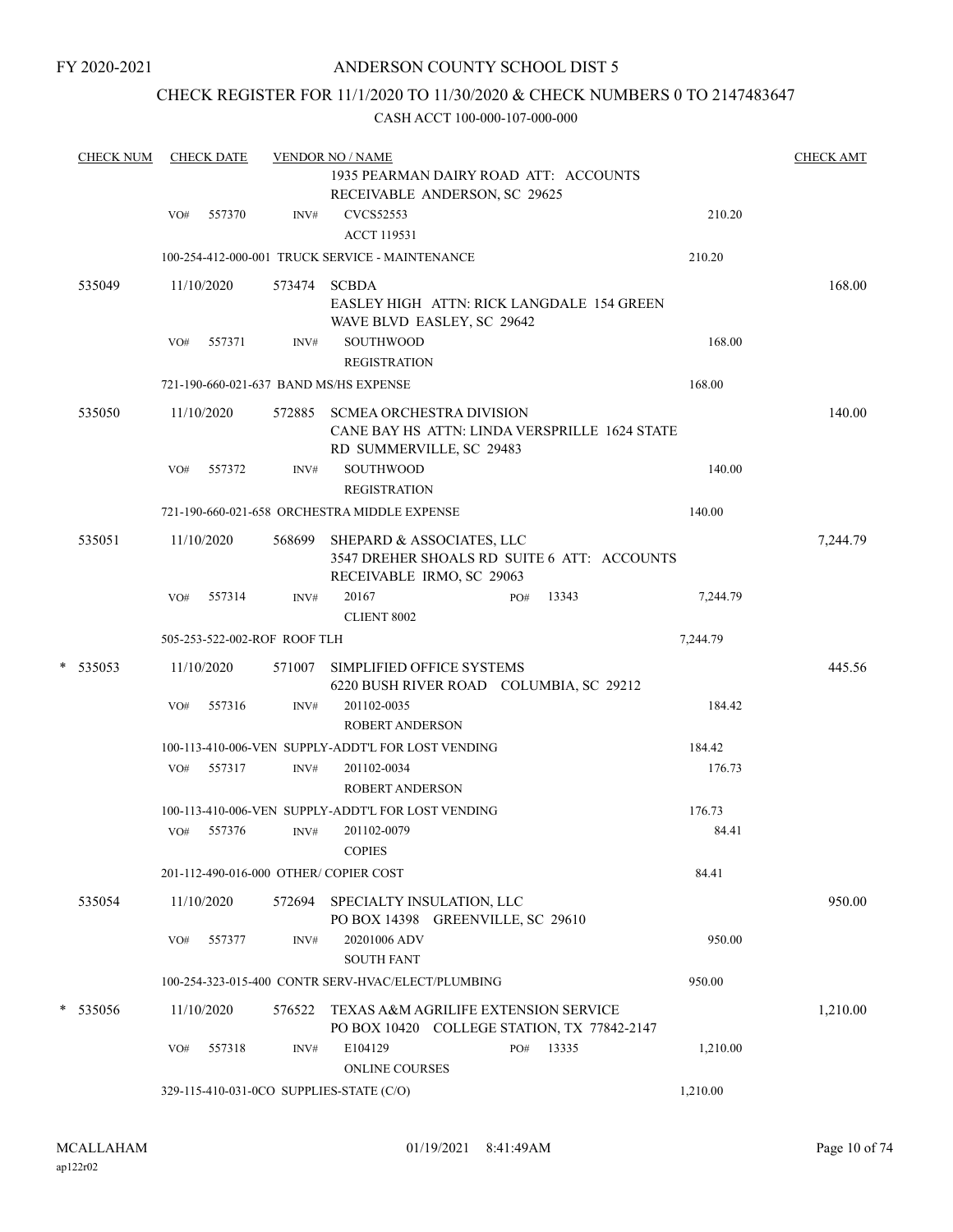# CHECK REGISTER FOR 11/1/2020 TO 11/30/2020 & CHECK NUMBERS 0 TO 2147483647

|        | <b>CHECK NUM</b> |            | <b>CHECK DATE</b>                                              |        | <b>VENDOR NO / NAME</b>                            |                                               |                 | <b>CHECK AMT</b> |
|--------|------------------|------------|----------------------------------------------------------------|--------|----------------------------------------------------|-----------------------------------------------|-----------------|------------------|
| $\ast$ | 535059           | 11/10/2020 |                                                                | 524353 | WAL-MART COMMUNITY/GEMB<br>ATLANTA, GA 30353-0934  | PO BOX 530934 ATT: ACCOUNTS RECEIVABLE        |                 | 1,679.36         |
|        |                  | VO#        | 557320                                                         | INV#   | 2021 5306<br><b>GLENVIEW</b>                       |                                               | 1,679.36        |                  |
|        |                  |            | 100-113-410-020-000 SUPPLIES                                   |        |                                                    |                                               | 111.74          |                  |
|        |                  |            |                                                                |        | 720-271-660-020-666 CONCESSIONS EXPENSE            |                                               | 1,567.62        |                  |
| $\ast$ | 535062           |            | 11/10/2020                                                     | 573864 | WELLS FARGO VENDOR FIN SERV                        | PO BOX 105710 ATLANTA, GA 30348-5710          |                 | 174.41           |
|        |                  | VO#        | 557322                                                         | INV#   | 5012507633<br><b>COPIER</b>                        |                                               | 174.41          |                  |
|        |                  |            |                                                                |        | 100-181-410-023-000 SUPPLIES-ADULT ED.             |                                               | 174.41          |                  |
|        | 535064           |            | 11/12/2020                                                     |        | 571975 A3 COMMUNICATIONS<br>30368-7343             | DIVISION 700 PO BOX 117343 ATLANTA, GA        |                 | 5,160.82         |
|        |                  | VO#        | 557407                                                         | INV#   | 80121<br><b>LICENSES</b>                           | 13385<br>PO#                                  | 5,160.82        |                  |
|        |                  |            |                                                                |        | 100-266-314-000-000 REPAIRS TO EQUIPMENT           |                                               | 5,160.82        |                  |
|        | 535065           |            | 11/12/2020                                                     | 568485 | ABBEVILLE SPORTING GOODS<br>ABBEVILLE, SC 29620    | 117 COURT SQUARE ATT: ACCOUNTS RECEIVABLE     |                 | 2,677.14         |
|        |                  | VO#        | 557408                                                         | INV#   | 1965<br><b>MCCANTS</b>                             |                                               | 2,677.14        |                  |
|        |                  |            |                                                                |        | 705-271-660-005-411 MISCELLANEOUS EXPENSE          |                                               | 2,677.14        |                  |
|        | 535066           |            | 11/12/2020                                                     | 576663 | <b>ADENATION</b><br>15237                          | 5700 CORPORATE DRIVE SUITE 455 PITTSBURGH, PA |                 | 720.00           |
|        |                  | VO#        | 557464                                                         | INV#   | 232<br><b>SUPPLIES</b>                             |                                               | 720.00          |                  |
|        |                  |            | 100-271-410-003-000 SUPPLIES                                   |        |                                                    |                                               | 720.00          |                  |
|        | * 535068         |            | 11/12/2020                                                     | 567907 | AT&T<br>$(864 M10-0346)$<br>ATLANTA, GA 30348-5503 | POBOX 105503 ATT: ACCOUNTS RECEIVABLE         |                 | 4,146.26         |
|        |                  | VO#        | 557449                                                         | INV#   | 864 M10-0346<br><b>SERVICE</b>                     |                                               | 4,146.26        |                  |
|        |                  |            | 100-266-340-000-000 TELEPHONE                                  |        |                                                    |                                               | 1,343.24        |                  |
|        |                  |            | 100-266-340-000-000 TELEPHONE                                  |        |                                                    |                                               | 85.66           |                  |
|        |                  |            | 100-266-340-000-000 TELEPHONE<br>100-266-340-000-000 TELEPHONE |        |                                                    |                                               | 17.46<br>121.48 |                  |
|        |                  |            | 100-266-340-001-000 TELEPHONE                                  |        |                                                    |                                               | 58.10           |                  |
|        |                  |            | 100-266-340-002-000 TELEPHONE                                  |        |                                                    |                                               | 390.00          |                  |
|        |                  |            | 100-266-340-003-000 TELEPHONE                                  |        |                                                    |                                               | 394.90          |                  |
|        |                  |            | 100-266-340-005-000 TELEPHONE                                  |        |                                                    |                                               | 85.66           |                  |
|        |                  |            | 100-266-340-006-000 TELEPHONE                                  |        |                                                    |                                               | 71.38           |                  |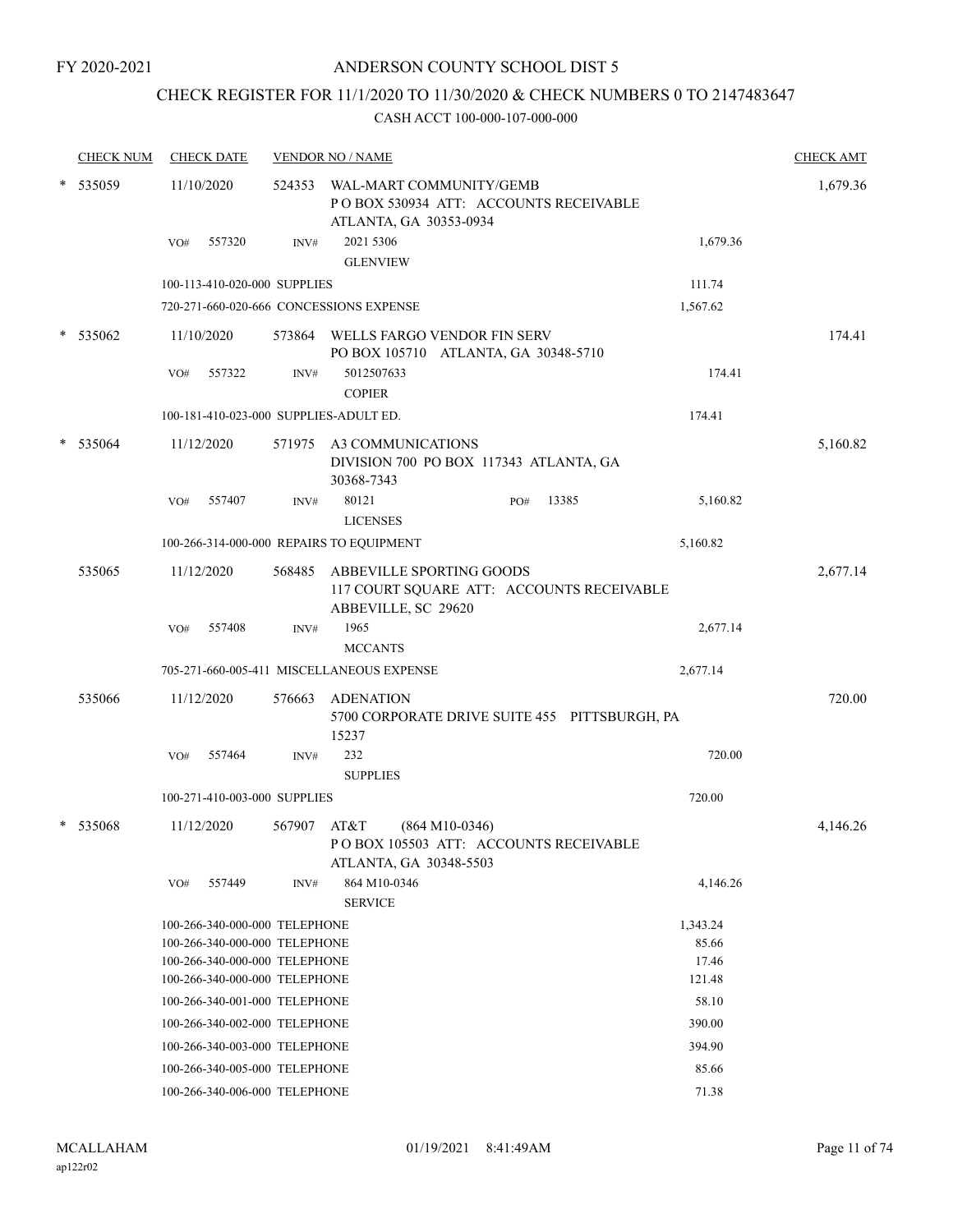## CHECK REGISTER FOR 11/1/2020 TO 11/30/2020 & CHECK NUMBERS 0 TO 2147483647

| <b>CHECK NUM</b> | <b>CHECK DATE</b>                       |        | <b>VENDOR NO / NAME</b>                                                                    |           | <b>CHECK AMT</b> |
|------------------|-----------------------------------------|--------|--------------------------------------------------------------------------------------------|-----------|------------------|
|                  | 100-266-340-007-000 TELEPHONE           |        |                                                                                            | 66.47     |                  |
|                  | 100-266-340-008-000 TELEPHONE           |        |                                                                                            | 57.90     |                  |
|                  | 100-266-340-009-000 TELEPHONE           |        |                                                                                            | 80.64     |                  |
|                  | 100-266-340-010-000 TELEPHONE           |        |                                                                                            | 71.38     |                  |
|                  | 100-266-340-011-000 TELEPHONE           |        |                                                                                            | 252.58    |                  |
|                  | 100-266-340-012-000 TELEPHONE           |        |                                                                                            | 99.25     |                  |
|                  | 100-266-340-013-000 TELEPHONE           |        |                                                                                            | 84.86     |                  |
|                  | 100-266-340-014-000 TELEPHONE           |        |                                                                                            | 85.66     |                  |
|                  | 100-266-340-015-000 TELEPHONE           |        |                                                                                            | 72.05     |                  |
|                  | 100-266-340-016-000 TELEPHONE           |        |                                                                                            | 93.36     |                  |
|                  | 100-266-340-017-000 TELEPHONE           |        |                                                                                            | 84.86     |                  |
|                  | 100-266-340-018-000 TELEPHONE           |        |                                                                                            | 84.86     |                  |
|                  | 100-266-340-019-000 TELEPHONE           |        |                                                                                            | 67.03     |                  |
|                  | 100-266-340-020-000 TELEPHONE           |        |                                                                                            | 57.90     |                  |
|                  | 100-266-340-021-000 TELEPHONE           |        |                                                                                            | 85.66     |                  |
|                  | 100-266-340-023-000 TELEPHONE           |        |                                                                                            | 44.82     |                  |
|                  | 124-266-340-024-000 TELEPHONE           |        |                                                                                            | 44.42     |                  |
|                  | 131-266-340-031-000 TELEPHONE           |        |                                                                                            | 30.94     |                  |
|                  | 600-256-340-000-000 TELEPHONE           |        |                                                                                            | 113.74    |                  |
| 535069           | 11/12/2020                              | 570003 | AT&T<br>$(803 M24-8701)$<br>PO BOX 9011 ATT: ACCOUNTS RECEIVABLE CAROL<br>STREAM, IL 60197 |           | 1,067.55         |
|                  | 557414<br>VO#                           | INV#   | 15536916<br><b>SERVICE</b>                                                                 | 1,067.55  |                  |
|                  | 100-266-340-015-000 TELEPHONE           |        |                                                                                            | 355.85    |                  |
|                  | 100-266-340-018-000 TELEPHONE           |        |                                                                                            | 355.85    |                  |
|                  | 100-266-340-023-000 TELEPHONE           |        |                                                                                            | 355.85    |                  |
| * 535071         | 11/12/2020                              | 171100 | CITY GLASS COMPANY, INC.<br>PO BOX 275 ATT: ACCOUNTS RECEIVABLE<br>ANDERSON, SC 29622      |           | 345.00           |
|                  | 557415<br>VO#                           | INV#   | 1653<br><b>SOUTH FANT</b>                                                                  | 345.00    |                  |
|                  | 100-254-323-015-001 CONTRACTED SERVICES |        |                                                                                            | 345.00    |                  |
| * 535074         | 11/12/2020                              |        | 211302 DUKE ENERGY<br>PO BOX 70516<br>CHARLOTTE, NC 28272-0516                             |           | 38,208.09        |
|                  | 557453<br>VO#                           | INV#   | DUE NOV 17<br><b>UTILITIES</b>                                                             | 38,208.09 |                  |
|                  |                                         |        | 100-254-470-000-000 ENERGY-ELECTRICITY & WATER                                             | 10.09     |                  |
|                  |                                         |        | 100-254-470-000-000 ENERGY-ELECTRICITY & WATER                                             | 211.56    |                  |
|                  |                                         |        | 100-254-470-001-000 ENERGY-ELECTRICITY & WATER                                             | 246.55    |                  |
|                  |                                         |        | 100-254-470-006-000 ENERGY-ELECTRICITY & WATER                                             | 12,587.42 |                  |
|                  |                                         |        | 100-254-470-008-000 ENERGY-ELECTRICITY & WATER                                             | 6,974.70  |                  |
|                  |                                         |        | 100-254-470-011-000 ENERGY-ELECTRICITY & WATER                                             | 3,718.86  |                  |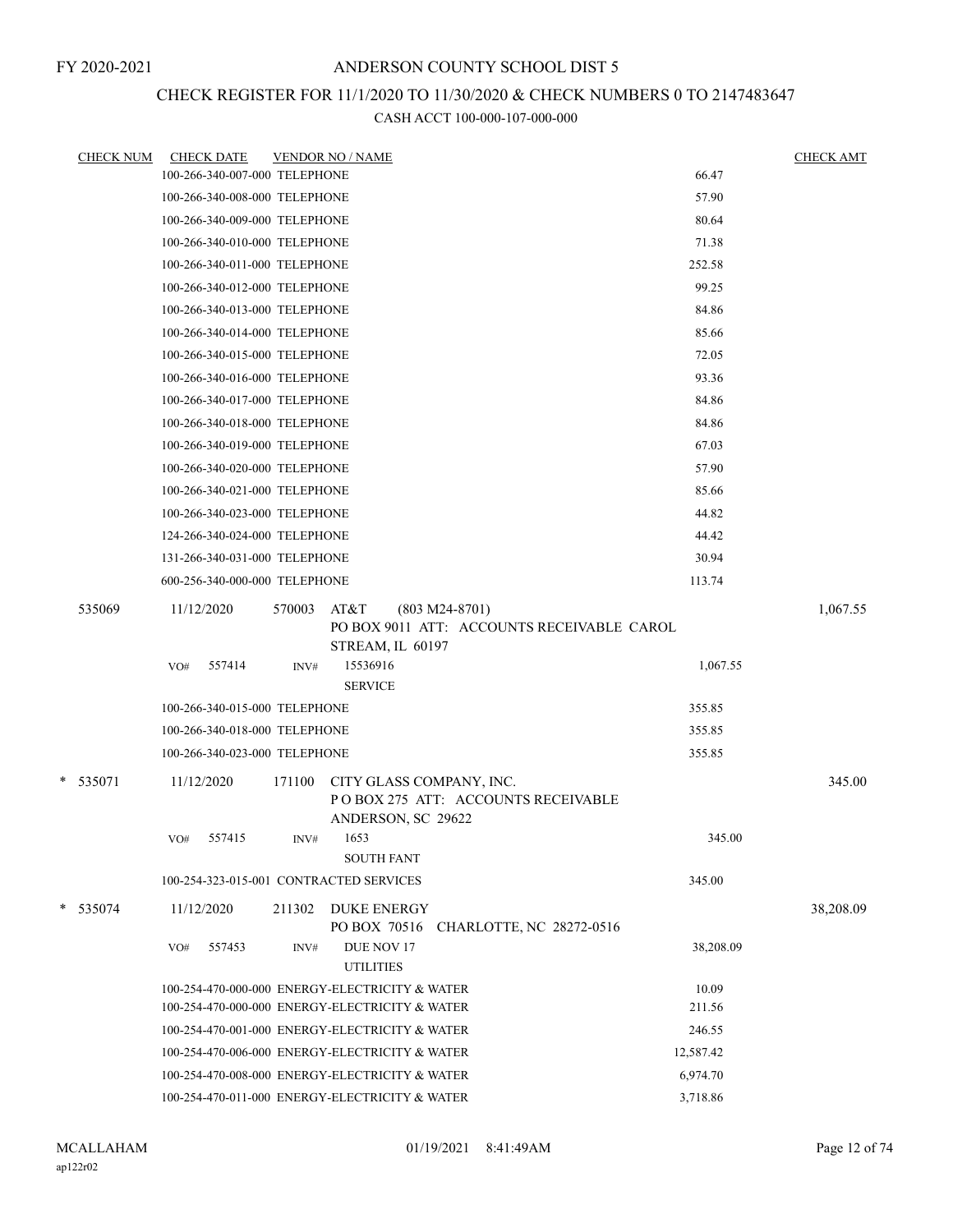### CHECK REGISTER FOR 11/1/2020 TO 11/30/2020 & CHECK NUMBERS 0 TO 2147483647

| <b>CHECK NUM</b> | <b>CHECK DATE</b>                        |        | <b>VENDOR NO / NAME</b>                                                                              |              |          | <b>CHECK AMT</b> |
|------------------|------------------------------------------|--------|------------------------------------------------------------------------------------------------------|--------------|----------|------------------|
|                  |                                          |        | 100-254-470-012-000 ENERGY-ELECTRICITY & WATER                                                       |              | 5,155.18 |                  |
|                  |                                          |        | 100-254-470-014-000 ENERGY-ELECTRICITY & WATER                                                       |              | 5,670.39 |                  |
|                  | 100-254-470-014-THR UTILITIES - THEATRE  |        |                                                                                                      |              | 1,471.61 |                  |
|                  |                                          |        | 100-254-470-015-000 ENERGY-ELECTRICITY & WATER                                                       |              | 2,161.73 |                  |
| 535075           | 11/12/2020                               |        | 576424 DUNCAN, TIFFANY**<br>128 FERNWOOD DRIVE EASLEY, SC 29640                                      |              |          | 166.92           |
|                  | 557419<br>VO#                            | INV#   | 00219222<br><b>MCCANTS</b>                                                                           |              | 166.92   |                  |
|                  |                                          |        | 705-271-660-005-411 MISCELLANEOUS EXPENSE                                                            |              | 130.92   |                  |
|                  | 705-271-660-005-611 PEP CLUB EXPENSE     |        |                                                                                                      |              | 36.00    |                  |
| 535076           | 11/12/2020                               | 563495 | ELECTRIC CITY UTILITIES<br>CITY OF ANDERSON 601 SOUTH MAIN ST<br>ANDERSON, SC 29624                  |              |          | 7,545.62         |
|                  | 557454<br>VO#                            | INV#   | <b>DUE 11/26</b><br><b>UTILITIES</b>                                                                 |              | 7,545.62 |                  |
|                  |                                          |        | 100-254-470-001-000 ENERGY-ELECTRICITY & WATER                                                       |              | 874.55   |                  |
|                  |                                          |        | 100-254-470-005-000 ENERGY-ELECTRICITY & WATER                                                       |              | 12.00    |                  |
|                  |                                          |        | 100-254-470-006-000 ENERGY-ELECTRICITY & WATER                                                       |              | 2,188.85 |                  |
|                  |                                          |        | 100-254-470-015-000 ENERGY-ELECTRICITY & WATER                                                       |              | 703.80   |                  |
|                  |                                          |        | 100-254-470-016-000 ENERGY-ELECTRICITY & WATER                                                       |              | 1,438.19 |                  |
|                  |                                          |        | 100-254-470-018-000 ENERGY-ELECTRICITY & WATER                                                       |              | 867.13   |                  |
|                  |                                          |        | 100-254-470-021-000 ENERGY-ELECTRICITY & WATER                                                       |              | 1,461.10 |                  |
| *<br>535078      | 11/12/2020                               | 569372 | <b>GREAT AMERICA LEASING CORP</b><br>PO BOX 660831 ATT: ACCOUNTS RECEIVABLE<br>DALLAS, TX 75266-0831 |              |          | 1,598.48         |
|                  | 557422<br>VO#                            | INV#   | 28090548<br><b>COPIER</b>                                                                            | 13147<br>PO# | 1,598.48 |                  |
|                  | 100-252-360-000-000 PRINTING AND BINDING |        |                                                                                                      |              | 1,598.48 |                  |
| 535079           | 11/12/2020                               | 568255 | HENRY SCHEIN INC<br>BOX 371952 ATT: ACCOUNTS RECEIVABLE<br>PITTSBURGH, PA 15250-7952                 |              |          | 659.79           |
|                  | 557462<br>VO#                            | INV#   | 84655002<br><b>SUPPLIES</b>                                                                          |              | 659.79   |                  |
|                  | 100-271-410-003-000 SUPPLIES             |        |                                                                                                      |              | 659.79   |                  |
| 535080           | 11/12/2020                               | 571483 | ISOM ELECTRIC, LLC<br>3300-D N. MAIN STREET PMB 325 ANDERSON, SC<br>29621                            |              |          | 5,400.00         |
|                  | 555352<br>VO#                            | INV#   | 10752<br><b>TL HANNA</b>                                                                             | 12853<br>PO# | 5,400.00 |                  |
|                  | 600-256-540-002-000 EQUIPMENT-EXPENDABLE |        |                                                                                                      |              | 5,400.00 |                  |
| 535081           | 11/12/2020                               | 566870 | K I KRUEGER INTERNATIONAL, INC<br>P.O. BOX 204576 ATT: ACCOUNTS RECEIVABLE<br>DALLAS, TX 75320-4576  |              |          | 19,063.12        |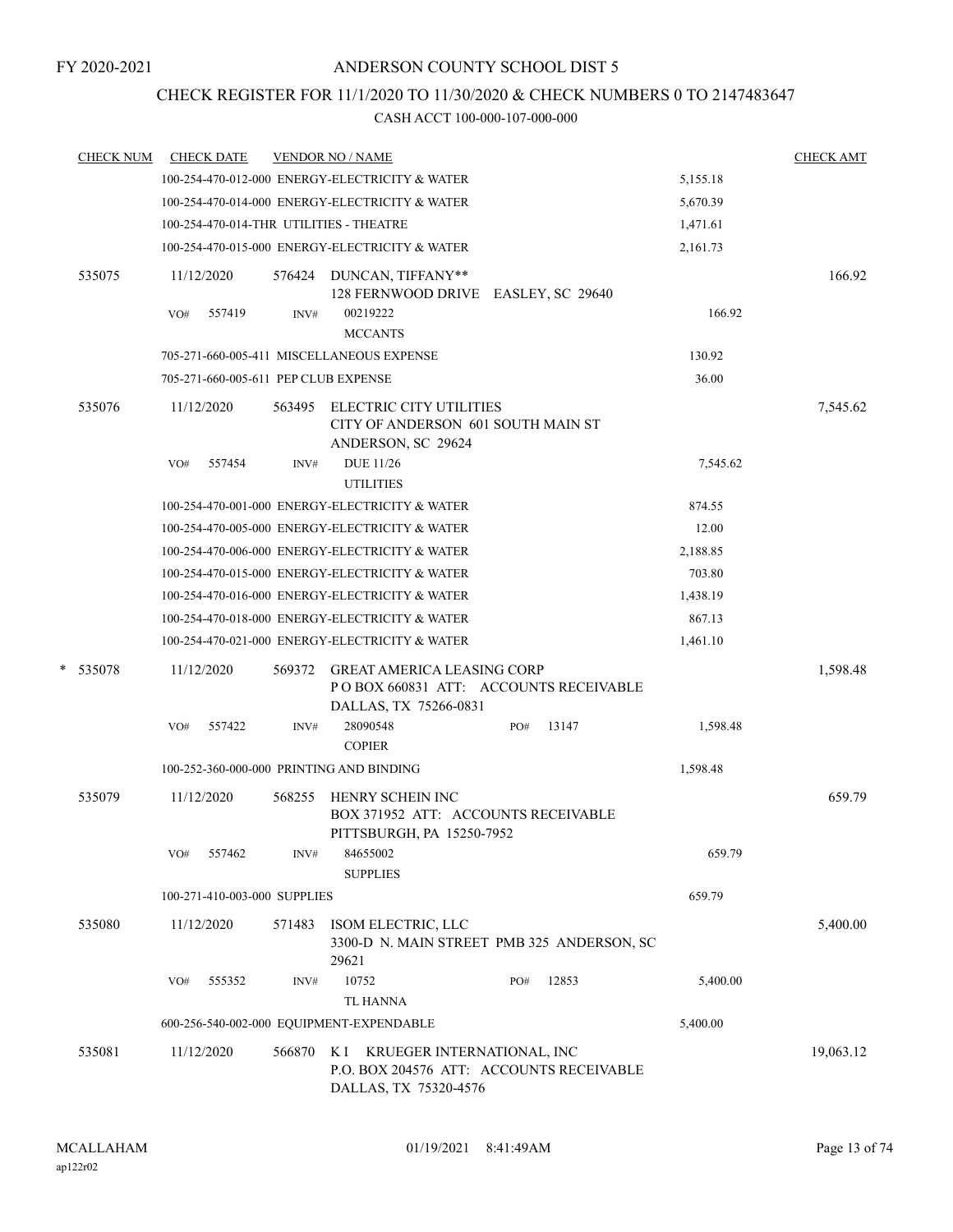# CHECK REGISTER FOR 11/1/2020 TO 11/30/2020 & CHECK NUMBERS 0 TO 2147483647

|   | <b>CHECK NUM</b> |            | <b>CHECK DATE</b>             |        | <b>VENDOR NO / NAME</b>                                                                              |     |       |           | <b>CHECK AMT</b> |
|---|------------------|------------|-------------------------------|--------|------------------------------------------------------------------------------------------------------|-----|-------|-----------|------------------|
|   |                  | VO#        | 557423                        | INV#   | 14223390<br>SOUTHWOOD                                                                                | PO# | 13460 | 19,063.12 |                  |
|   |                  |            | 397-224-540-021-000 FURNITURE |        |                                                                                                      |     |       | 19,063.12 |                  |
|   | 535082           | 11/12/2020 |                               | 329401 | <b>LOWES BUSINESS ACCOUNT</b><br>PO BOX 530954 CREDIT SERVICES ATLANTA, GA<br>30353-0954             |     |       |           | 1,581.16         |
|   |                  | VO#        | 557427                        | INV#   | 7288008                                                                                              |     |       | 1,581.16  |                  |
|   |                  |            |                               |        | <b>PURCHASES</b>                                                                                     |     |       |           |                  |
|   |                  |            |                               |        | 100-254-410-000-001 MAINT. SUPPLIES-STRUCTURES                                                       |     |       | 585.57    |                  |
|   |                  |            |                               |        | 100-254-410-000-500 PEST MANAGEMENT                                                                  |     |       | 99.13     |                  |
|   |                  |            |                               |        | 100-254-410-001-001 SUPPLIES - MAINTENANCE                                                           |     |       | 28.50     |                  |
|   |                  |            |                               |        | 100-254-410-002-001 SUPPLIES - MAINTENANCE                                                           |     |       | 37.65     |                  |
|   |                  |            |                               |        | 100-254-410-003-001 SUPPLIES - MAINTENANCE                                                           |     |       | 148.87    |                  |
|   |                  |            |                               |        | 100-254-410-003-400 HVAC/ELECTRICAL/PLUMBING                                                         |     |       | 133.08    |                  |
|   |                  |            |                               |        | 100-254-410-005-001 SUPPLIES - MAINTENANCE                                                           |     |       | 10.10     |                  |
|   |                  |            |                               |        | 100-254-410-006-001 SUPPLIES - MAINTENANCE                                                           |     |       | 26.32     |                  |
|   |                  |            |                               |        | 100-254-410-009-001 SUPPLIES - MAINTENANCE                                                           |     |       | 200.24    |                  |
|   |                  |            |                               |        | 100-254-410-016-001 SUPPLIES - MAINTENANCE                                                           |     |       | 22.32     |                  |
|   |                  |            | 100-254-410-017-000 SUPPLIES  |        |                                                                                                      |     |       | 29.51     |                  |
|   |                  |            |                               |        | 100-254-410-019-400 HVAC/ELECTRICAL/PLUMBING                                                         |     |       | 93.41     |                  |
|   |                  |            |                               |        | 100-254-410-020-001 SUPPLIES - MAINTENANCE                                                           |     |       | 25.89     |                  |
|   |                  |            |                               |        | 100-254-410-023-001 SUPPLIES-MAINTENANCE                                                             |     |       | 105.10    |                  |
|   |                  |            |                               |        | 100-254-540-000-001 EQUIPMENT - MAINTENANCE                                                          |     |       | 35.47     |                  |
| * | 535084           | 11/12/2020 |                               | 329401 | <b>LOWES BUSINESS ACCOUNT</b><br>PO BOX 530954 CREDIT SERVICES ATLANTA, GA<br>30353-0954             |     |       |           | 883.47           |
|   |                  | VO#        | 557425                        | INV#   | 65306<br><b>PURCHASES</b>                                                                            | PO# | 13412 | 883.47    |                  |
|   |                  |            |                               |        | 329-115-410-031-000 SUPPLIES-STATE EQUIPMENT                                                         |     |       | 883.47    |                  |
|   | 535085           | 11/12/2020 |                               | 329401 | <b>LOWES BUSINESS ACCOUNT</b><br>PO BOX 530954 CREDIT SERVICES ATLANTA, GA<br>30353-0954             |     |       |           | 142.86           |
|   |                  | VO#        | 557426                        | INV#   | 49639<br><b>PURCHASES</b>                                                                            | PO# | 13406 | 142.86    |                  |
|   |                  |            | 131-115-410-031-000 SUPPLIES  |        |                                                                                                      |     |       | 142.86    |                  |
|   | 535086           | 11/12/2020 |                               | 576302 | MARYLAND CHILD SUPPORT ACCOUNT<br>PO BOX 17396 BALTIMORE, MD 21297-1396                              |     |       |           | 229.35           |
|   |                  | VO#        | 557405                        | INV#   | 11/13 PAYROLL<br><b>DEDUCTIONS</b>                                                                   |     |       | 229.35    |                  |
|   |                  |            |                               |        | 100-000-435-000-000 WAGE GARNISH/CH SUPPORT                                                          |     |       | 229.35    |                  |
|   | 535087           | 11/12/2020 |                               | 358500 | <b>MINUTEMAN PRESS</b><br>3308 NORTH MAIN STREET ATT: ACCOUNTS<br>RECEIVABLE ANDERSON, SC 29621-4108 |     |       |           | 1,259.24         |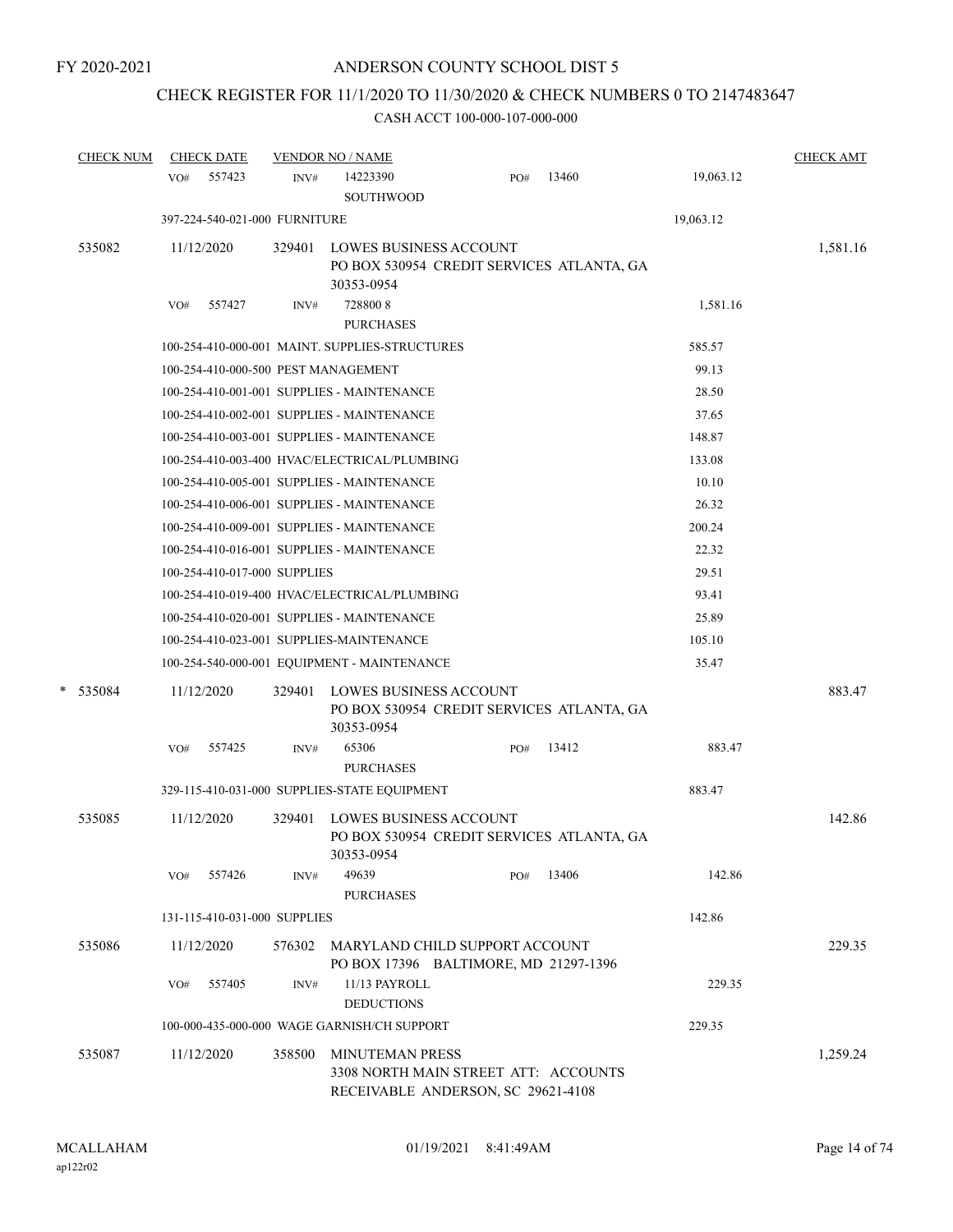# CHECK REGISTER FOR 11/1/2020 TO 11/30/2020 & CHECK NUMBERS 0 TO 2147483647

| <b>CHECK NUM</b> | <b>CHECK DATE</b> |                                      | <b>VENDOR NO / NAME</b>                                                                                      |                                                                                      |                 | <b>CHECK AMT</b> |
|------------------|-------------------|--------------------------------------|--------------------------------------------------------------------------------------------------------------|--------------------------------------------------------------------------------------|-----------------|------------------|
|                  | VO#               | 557465<br>INV#                       | 90767                                                                                                        |                                                                                      | 1,259.24        |                  |
|                  |                   |                                      | <b>WESTSIDE</b>                                                                                              |                                                                                      |                 |                  |
|                  |                   | 100-271-410-003-000 SUPPLIES         |                                                                                                              |                                                                                      | 1,259.24        |                  |
| 535088           | 11/12/2020        |                                      |                                                                                                              | 564010 NC CHILD SUPPORT CENTRALIZED COLLECTNS<br>POBOX 900012 RALEIGH, NC 27675-9012 |                 | 305.50           |
|                  | VO#               | 557404<br>INV#                       | 11/13 PAYROLL<br><b>DEDUCTIONS</b>                                                                           |                                                                                      | 305.50          |                  |
|                  |                   |                                      | 100-000-435-000-000 WAGE GARNISH/CH SUPPORT                                                                  |                                                                                      | 305.50          |                  |
|                  |                   |                                      |                                                                                                              |                                                                                      |                 |                  |
| 535089           | 11/12/2020        |                                      | 385075 NORRIS, JENNIFER RAE**                                                                                | 28 CROSSVINE WAY SIMPSONVILLE, SC 29680                                              |                 | 125.00           |
|                  | VO#               | 557430<br>INV#                       | <b>MCCANTS</b><br>VOLLEYBALL                                                                                 |                                                                                      | 125.00          |                  |
|                  |                   |                                      | 705-271-660-005-679 VOLLEYBALL GATE RECEIPTS EXPENSE                                                         |                                                                                      | 125.00          |                  |
| 535090           | 11/12/2020        | 572028                               | OMNI CHEER                                                                                                   | PO BOX 16400 READING, PA 19612-6400                                                  |                 | 296.31           |
|                  | VO#               | 557433<br>INV#                       | 2020000086282<br><b>MCCANTS</b>                                                                              |                                                                                      | 296.31          |                  |
|                  |                   | 705-271-660-005-611 PEP CLUB EXPENSE |                                                                                                              |                                                                                      | 296.31          |                  |
|                  |                   |                                      |                                                                                                              |                                                                                      |                 |                  |
| 535091           | 11/12/2020        | 568036                               | PIEDMONT NATURAL GAS                                                                                         | PO BOX 1246 CHARLOTTE, NC 28201-1246                                                 |                 | 158.87           |
|                  | VO#               | 557451<br>INV#                       | 9000769202001<br><b>NEVITT FOREST</b>                                                                        |                                                                                      | 133.39          |                  |
|                  |                   | 600-256-470-012-000 ENERGY           |                                                                                                              |                                                                                      | 133.39          |                  |
|                  | VO# 557452        | INV#                                 | 4000769201001<br><b>NEVITT FOREST</b>                                                                        |                                                                                      | 25.48           |                  |
|                  |                   |                                      | 100-254-470-012-000 ENERGY-ELECTRICITY & WATER                                                               |                                                                                      | 25.48           |                  |
| 535092           | 11/12/2020        |                                      |                                                                                                              | 572850 ROBERT ANDERSON PETTY CASH                                                    |                 | 400.00           |
|                  | VO#               | 557434<br>INV#                       | $, --$<br><b>NOV 17</b><br><b>BASKETBALL</b>                                                                 |                                                                                      | 400.00          |                  |
|                  |                   |                                      | 706-271-660-006-666 CONCESSIONS EXPENSE                                                                      |                                                                                      | 200.00          |                  |
|                  |                   |                                      | 706-271-660-006-753 BASKETBALL GATE EXPENSE                                                                  |                                                                                      | 200.00          |                  |
| 535093           | 11/12/2020        | 567525                               | ROWLAND MECHANICAL                                                                                           | 4035 HWY 24 ANDERSON, SC 29626                                                       |                 | 1,405.44         |
|                  | VO#               | 557435<br>INV#                       | 10064-10072<br><b>BUS REPAIRS</b>                                                                            | 13096<br>PO#                                                                         | 1,405.44        |                  |
|                  |                   |                                      | 100-255-323-000-ACT ACTIVITY BUS CONTRACTED SERVICES                                                         |                                                                                      | 575.00          |                  |
|                  |                   |                                      | 100-255-323-000-ACT ACTIVITY BUS CONTRACTED SERVICES                                                         |                                                                                      | 214.75          |                  |
|                  |                   |                                      | 100-255-323-000-ACT ACTIVITY BUS CONTRACTED SERVICES                                                         |                                                                                      | 46.00           |                  |
|                  |                   |                                      | 100-255-323-000-ACT ACTIVITY BUS CONTRACTED SERVICES                                                         |                                                                                      | 77.20           |                  |
|                  |                   |                                      | 100-255-323-000-ACT ACTIVITY BUS CONTRACTED SERVICES                                                         |                                                                                      | 85.39           |                  |
|                  |                   |                                      | 100-255-323-000-ACT ACTIVITY BUS CONTRACTED SERVICES                                                         |                                                                                      | 101.78          |                  |
|                  |                   |                                      | 100-255-323-000-ACT ACTIVITY BUS CONTRACTED SERVICES                                                         |                                                                                      | 118.15          |                  |
|                  |                   |                                      | 100-255-323-000-ACT ACTIVITY BUS CONTRACTED SERVICES<br>100-255-323-000-ACT ACTIVITY BUS CONTRACTED SERVICES |                                                                                      | 85.39<br>101.78 |                  |
|                  |                   |                                      |                                                                                                              |                                                                                      |                 |                  |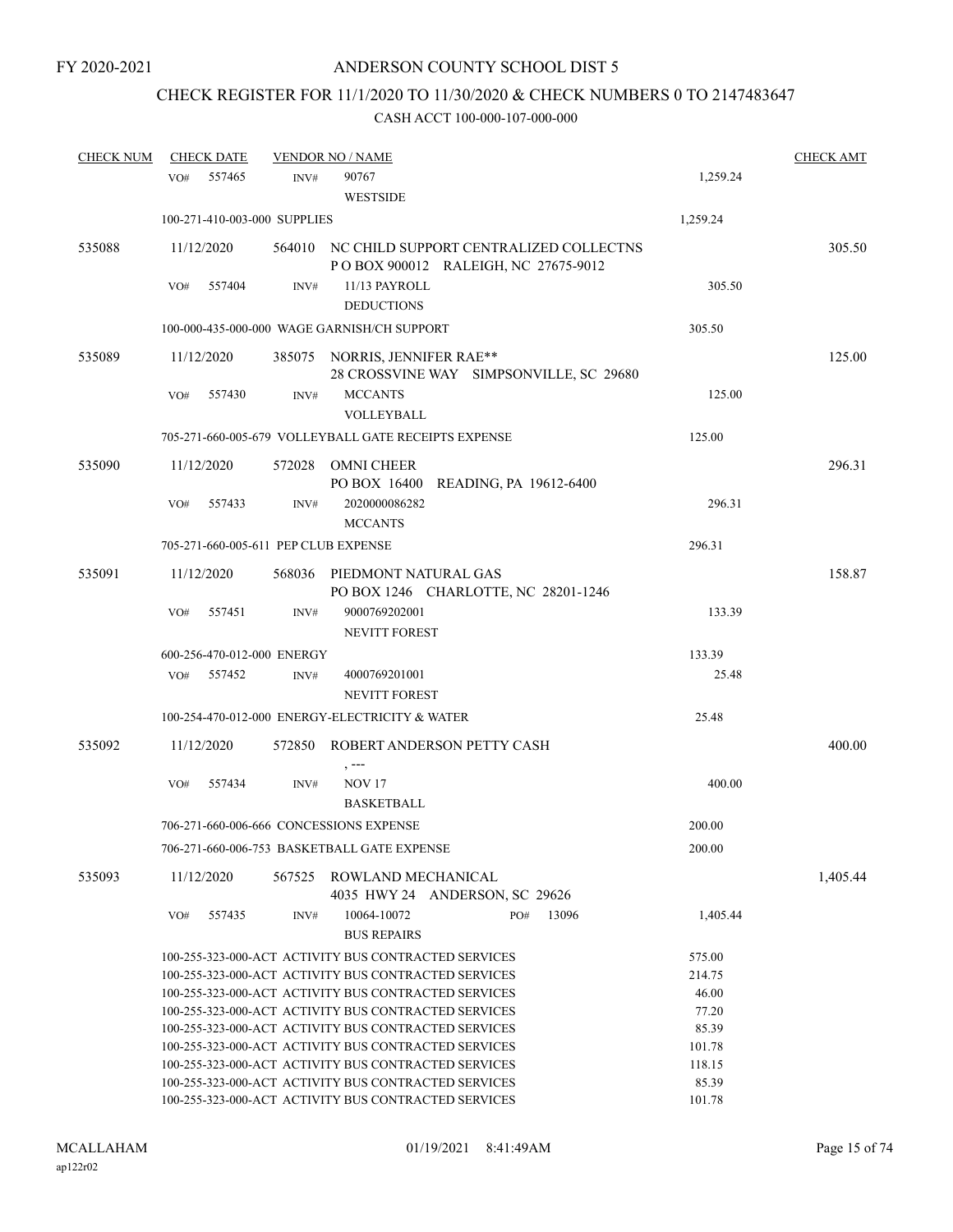## CHECK REGISTER FOR 11/1/2020 TO 11/30/2020 & CHECK NUMBERS 0 TO 2147483647

| <b>CHECK NUM</b> |     | <b>CHECK DATE</b>                                              |        | <b>VENDOR NO / NAME</b>                                                                           |                | <b>CHECK AMT</b> |
|------------------|-----|----------------------------------------------------------------|--------|---------------------------------------------------------------------------------------------------|----------------|------------------|
| * 535095         |     | 11/12/2020                                                     |        | 450701 SC RETIREMENT SYSTEM (SPP)<br>PO BOX 11960 CAPITOL STATION COLUMBIA, SC<br>29211           |                | 976.74           |
|                  | VO# | 557400                                                         | INV#   | 11/13 PAYROLL                                                                                     | 976.74         |                  |
|                  |     |                                                                |        | <b>DEDUCTIONS</b>                                                                                 |                |                  |
|                  |     |                                                                |        | 100-000-438-000-000 RETIREMENT SERV PURCHASE                                                      | 976.74         |                  |
| 535096           |     | 11/12/2020                                                     | 451500 | SC STATE DEPARTMENT OF EDUCATION<br>1429 SENATE ST ROOM 1101 TRANSPORTATION<br>COLUMBIA, SC 29201 |                | 1,067.27         |
|                  | VO# | 557436                                                         | INV#   | <b>SEPT 2020</b><br><b>MILEAGE</b>                                                                | 415.03         |                  |
|                  |     |                                                                |        | 100-255-330-000-TRP TRANSITIONAL MILEAGE                                                          | 415.03         |                  |
|                  | VO# | 557476                                                         | INV#   | JULY-AUG 2020<br><b>MILEAGE</b>                                                                   | 652.24         |                  |
|                  |     |                                                                |        | 394-271-660-063-000 OTHER/ FIELD TRIP TRANSP                                                      | 652.24         |                  |
| 535097           |     | 11/12/2020                                                     |        | 576084 SC STATE DISBURSEMENT UNIT<br>PO BOX 100303 COLUMBIA, SC 29202-3303                        |                | 1,325.80         |
|                  | VO# | 557403                                                         | INV#   | 11/13 PAYROLL<br><b>DEDUCTIONS</b>                                                                | 1,325.80       |                  |
|                  |     |                                                                |        | 100-000-435-000-000 WAGE GARNISH/CH SUPPORT                                                       | 1,325.80       |                  |
| 535098           |     | 11/12/2020                                                     | 576350 | <b>SEGRA</b><br>SC TELECOMMUNICATIONS GROUP PO BOX 603030<br>CHARLOTTE, NC 28260-3030             |                | 218.49           |
|                  | VO# | 557448                                                         | INV#   | 1803144<br><b>SERVICE</b>                                                                         | 218.49         |                  |
|                  |     | 100-266-340-000-000 TELEPHONE                                  |        |                                                                                                   | 1.44           |                  |
|                  |     | 100-266-340-000-000 TELEPHONE                                  |        |                                                                                                   | 3.02           |                  |
|                  |     | 100-266-340-000-000 TELEPHONE<br>100-266-340-000-000 TELEPHONE |        |                                                                                                   | 105.30<br>0.69 |                  |
|                  |     | 100-266-340-001-000 TELEPHONE                                  |        |                                                                                                   | 14.65          |                  |
|                  |     | 100-266-340-002-000 TELEPHONE                                  |        |                                                                                                   | 22.72          |                  |
|                  |     | 100-266-340-003-000 TELEPHONE                                  |        |                                                                                                   | 15.22          |                  |
|                  |     | 100-266-340-005-000 TELEPHONE                                  |        |                                                                                                   | 0.06           |                  |
|                  |     | 100-266-340-007-000 TELEPHONE                                  |        |                                                                                                   | 5.71           |                  |
|                  |     | 100-266-340-008-000 TELEPHONE                                  |        |                                                                                                   | 6.75           |                  |
|                  |     | 100-266-340-009-000 TELEPHONE                                  |        |                                                                                                   | 7.30           |                  |
|                  |     | 100-266-340-010-000 TELEPHONE                                  |        |                                                                                                   | 7.20           |                  |
|                  |     | 100-266-340-011-000 TELEPHONE                                  |        |                                                                                                   | 4.15           |                  |
|                  |     | 100-266-340-012-000 TELEPHONE                                  |        |                                                                                                   | 3.21           |                  |
|                  |     | 100-266-340-014-000 TELEPHONE                                  |        |                                                                                                   | 2.24           |                  |
|                  |     | 100-266-340-015-000 TELEPHONE                                  |        |                                                                                                   | 3.17           |                  |
|                  |     | 100-266-340-016-000 TELEPHONE                                  |        |                                                                                                   | 1.79           |                  |
|                  |     | 100-266-340-017-000 TELEPHONE                                  |        |                                                                                                   | 3.07           |                  |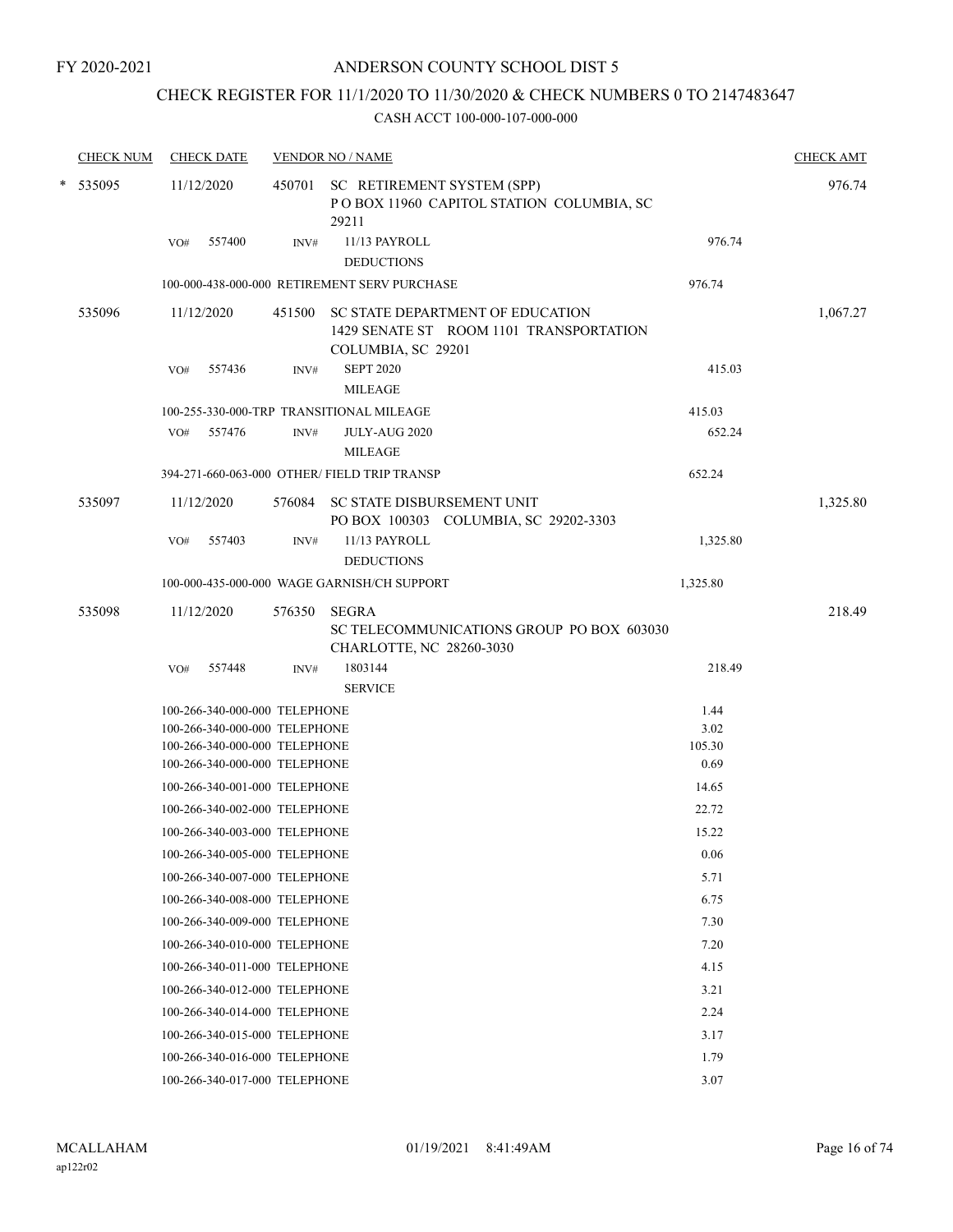#### FY 2020-2021

### ANDERSON COUNTY SCHOOL DIST 5

# CHECK REGISTER FOR 11/1/2020 TO 11/30/2020 & CHECK NUMBERS 0 TO 2147483647

| <b>CHECK NUM</b> |     | <b>CHECK DATE</b> | 100-266-340-018-000 TELEPHONE     | <b>VENDOR NO / NAME</b>                                    |           | <b>CHECK AMT</b> |
|------------------|-----|-------------------|-----------------------------------|------------------------------------------------------------|-----------|------------------|
|                  |     |                   |                                   |                                                            | 0.20      |                  |
|                  |     |                   | 100-266-340-019-000 TELEPHONE     |                                                            | 5.28      |                  |
|                  |     |                   | 100-266-340-021-000 TELEPHONE     |                                                            | 3.74      |                  |
|                  |     |                   | 124-266-340-024-000 TELEPHONE     |                                                            | 1.58      |                  |
| $*$ 535101       |     | 11/12/2020        | 569589                            | <b>SREB</b>                                                |           | 500.00           |
|                  |     |                   |                                   | 592 TENTH ST, NW ATTN: JAMES LEW ATLANTA, GA               |           |                  |
|                  |     |                   |                                   | 30318-5776<br>735121                                       | 500.00    |                  |
|                  | VO# | 557441            | INV#                              | <b>SUPPLIES</b>                                            |           |                  |
|                  |     |                   |                                   | 329-115-312-031-0CO PURCHASED SERVICES C/O                 | 500.00    |                  |
|                  |     |                   |                                   |                                                            |           |                  |
| 535102           |     | 11/12/2020        | 569589                            | <b>SREB</b>                                                |           | 1,000.00         |
|                  |     |                   |                                   | 592 TENTH ST, NW ATTN: JAMES LEW ATLANTA, GA<br>30318-5776 |           |                  |
|                  | VO# | 557442            | INV#                              | 2021-TCTW-SC3                                              | 1,000.00  |                  |
|                  |     |                   |                                   | <b>MEMBERSHIP FEES</b>                                     |           |                  |
|                  |     |                   |                                   | 329-115-312-031-0CO PURCHASED SERVICES C/O                 | 1,000.00  |                  |
| 535103           |     | 11/12/2020        | 571571                            | <b>TECHPOINT</b>                                           |           | 2,125.00         |
|                  |     |                   |                                   | 144 PEARL INDUSTRIAL AVE HOSCHTON, GA 30548                |           |                  |
|                  | VO# | 557443            | INV#                              | 2868                                                       | 2,125.00  |                  |
|                  |     |                   |                                   | <b>INSTALLATION</b>                                        |           |                  |
|                  |     |                   |                                   | 100-266-345-000-000 TECHNOLOGY INFRASTRUCTURE              | 2,125.00  |                  |
| 535104           |     | 11/12/2020        | 576093                            | <b>TRELLIS COMPANY</b>                                     |           | 640.49           |
|                  |     |                   |                                   | PO BOX 659601 SAN ANTONIO, TX 78265-9601                   |           |                  |
|                  | VO# | 557402            | INV#                              | 11/13 PAYROLL                                              | 640.49    |                  |
|                  |     |                   |                                   | <b>DEDUCTIONS</b>                                          |           |                  |
|                  |     |                   | 100-000-441-000-000 MISCELLANEOUS |                                                            | 640.49    |                  |
| 535105           |     | 11/12/2020        | 508700                            | TRI-COUNTY TECHNICAL COLLEGE                               |           | 41,115.00        |
|                  |     |                   |                                   | POBOX 587 PENDLETON, SC 29670                              |           |                  |
|                  | VO# | 557444            | INV#                              | 5108<br>13642<br>PO#                                       | 41,115.00 |                  |
|                  |     |                   |                                   | <b>FALL 2020</b>                                           |           |                  |
|                  |     |                   |                                   | 100-114-312-002-DCC DUAL CREDIT COURSES                    | 32,850.00 |                  |
|                  |     |                   |                                   | 100-114-312-003-DCC DUAL CREDIT COURSES                    | 7,015.00  |                  |
|                  |     |                   |                                   | 124-114-312-024-DCC DUAL CREDIT CLASSES                    | 1,250.00  |                  |
| 535106           |     | 11/12/2020        | 564298                            | UNITED WAY OF ANDERSON COUNTY                              |           | 2,594.56         |
|                  |     |                   |                                   | POBOX 2067 ANDERSON, SC 29622                              |           |                  |
|                  | VO# | 557401            | INV#                              | 11/13 PAYROLL                                              | 2,594.56  |                  |
|                  |     |                   |                                   | <b>DEDUCTIONS</b>                                          |           |                  |
|                  |     |                   |                                   | 100-000-455-000-000 UNITED FUND - PAYABLE                  | 2,594.56  |                  |
| 535107           |     | 11/12/2020        | 519401                            | <b>VERIZON</b>                                             |           | 5,616.72         |
|                  |     |                   |                                   | PO BOX 660108<br>DALLAS, TX 75266-0652                     |           |                  |
|                  | VO# | 557450            | INV#                              | 9865678472                                                 | 5,616.72  |                  |
|                  |     |                   |                                   | <b>SERVICE</b>                                             |           |                  |
|                  |     |                   | 100-266-340-000-000 TELEPHONE     |                                                            | 4,313.90  |                  |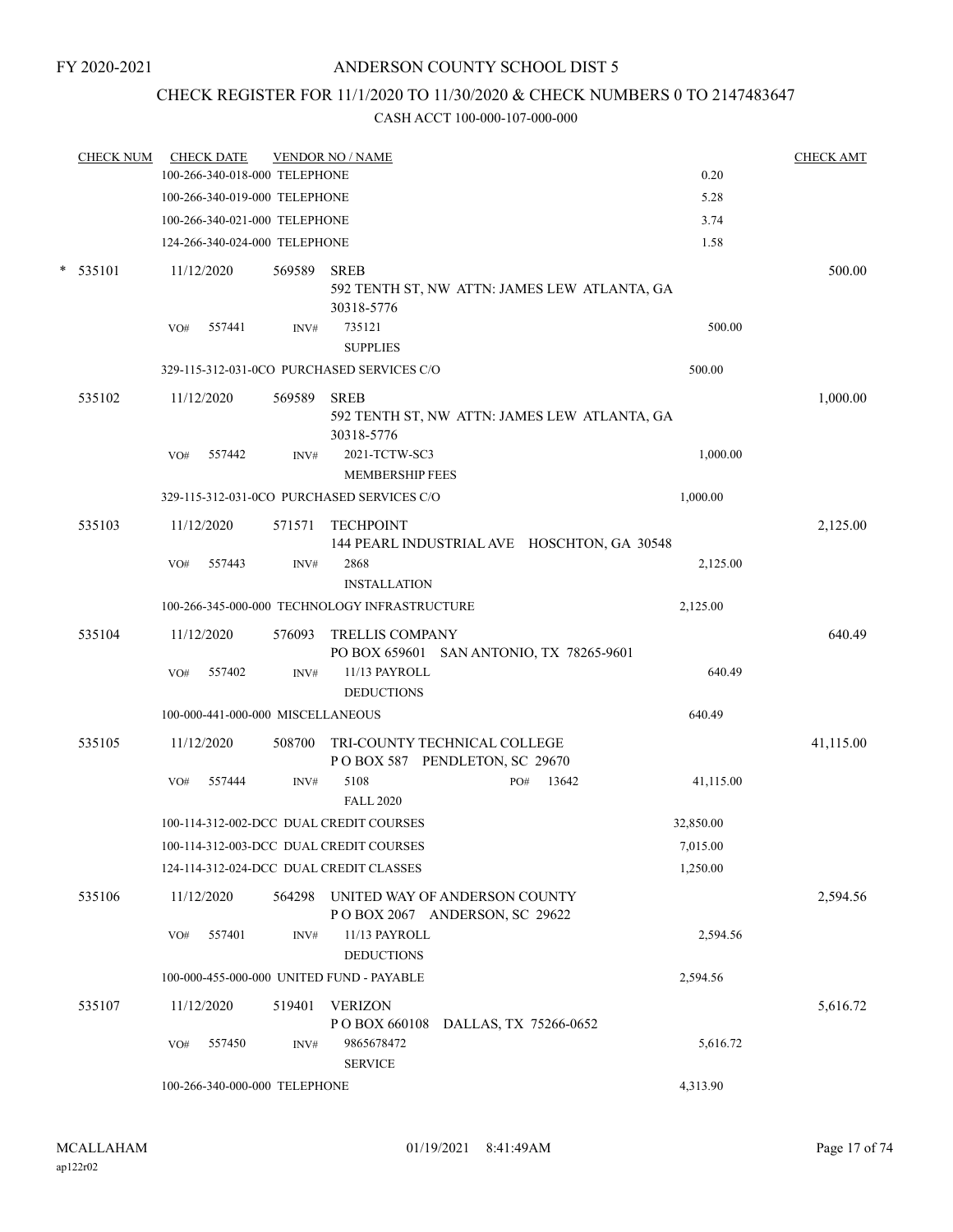## CHECK REGISTER FOR 11/1/2020 TO 11/30/2020 & CHECK NUMBERS 0 TO 2147483647

| <b>CHECK NUM</b> | <b>CHECK DATE</b>                       |        | <b>VENDOR NO / NAME</b>                                                                     |     |       |          | <b>CHECK AMT</b> |
|------------------|-----------------------------------------|--------|---------------------------------------------------------------------------------------------|-----|-------|----------|------------------|
|                  | 100-266-340-001-000 TELEPHONE           |        |                                                                                             |     |       | 38.01    |                  |
|                  | 100-266-340-002-000 TELEPHONE           |        |                                                                                             |     |       | 87.01    |                  |
|                  | 100-266-340-003-000 TELEPHONE           |        |                                                                                             |     |       | 135.95   |                  |
|                  | 100-266-340-006-000 TELEPHONE           |        |                                                                                             |     |       | 17.98    |                  |
|                  | 100-266-340-007-000 TELEPHONE           |        |                                                                                             |     |       | 13.76    |                  |
|                  | 100-266-340-008-000 TELEPHONE           |        |                                                                                             |     |       | 62.73    |                  |
|                  | 100-266-340-009-000 TELEPHONE           |        |                                                                                             |     |       | 62.73    |                  |
|                  | 100-266-340-010-000 TELEPHONE           |        |                                                                                             |     |       | 13.76    |                  |
|                  | 100-266-340-012-000 TELEPHONE           |        |                                                                                             |     |       | 66.71    |                  |
|                  | 100-266-340-013-000 TELEPHONE           |        |                                                                                             |     |       | 13.76    |                  |
|                  | 100-266-340-014-000 TELEPHONE           |        |                                                                                             |     |       | 62.73    |                  |
|                  | 100-266-340-015-000 TELEPHONE           |        |                                                                                             |     |       | 48.97    |                  |
|                  | 100-266-340-017-000 TELEPHONE           |        |                                                                                             |     |       | 13.76    |                  |
|                  | 100-266-340-018-000 TELEPHONE           |        |                                                                                             |     |       | 13.76    |                  |
|                  | 100-266-340-019-000 TELEPHONE           |        |                                                                                             |     |       | 62.73    |                  |
|                  | 100-266-340-020-000 TELEPHONE           |        |                                                                                             |     |       | 66.95    |                  |
|                  | 131-266-340-031-000 TELEPHONE           |        |                                                                                             |     |       | 151.06   |                  |
|                  | 210-211-340-001-000 TELEPHONE           |        |                                                                                             |     |       | 52.95    |                  |
|                  | 220-113-340-000-000 HOTSPOTS            |        |                                                                                             |     |       | 83.62    |                  |
|                  | 338-221-340-000-EAR TELEPHONE           |        |                                                                                             |     |       | 38.01    |                  |
|                  | 600-256-340-000-000 TELEPHONE           |        |                                                                                             |     |       | 146.91   |                  |
|                  | 900-188-340-000-006 HOMELESS TELEPHONE  |        |                                                                                             |     |       | 48.97    |                  |
| 535108           | 11/12/2020                              | 524353 | WAL-MART COMMUNITY/GEMB<br>POBOX 530934 ATT: ACCOUNTS RECEIVABLE<br>ATLANTA, GA 30353-0934  |     |       |          | 1,399.28         |
|                  | VO#<br>557445                           | INV#   | 2021 5314<br><b>PURCHASES</b>                                                               |     |       | 1,399.28 |                  |
|                  |                                         |        | 100-113-410-006-VEN SUPPLY-ADDT'L FOR LOST VENDING                                          |     |       | 307.62   |                  |
|                  |                                         |        | 706-271-660-006-411 MISCELLANEOUS EXPENSE                                                   |     |       | 341.16   |                  |
|                  | 706-271-660-006-666 CONCESSIONS EXPENSE |        |                                                                                             |     |       | 718.58   |                  |
|                  | 706-271-660-006-674 FOOTBALL EXPENSE    |        |                                                                                             |     |       | 31.92    |                  |
| 535109           | 11/12/2020                              | 573864 | WELLS FARGO VENDOR FIN SERV<br>PO BOX 105710 ATLANTA, GA 30348-5710                         |     |       |          | 591.71           |
|                  | 557446<br>VO#                           | INV#   | 5012590323<br><b>COPIER</b>                                                                 | PO# | 13016 | 369.15   |                  |
|                  | 100-113-410-020-000 SUPPLIES            |        |                                                                                             |     |       | 369.15   |                  |
|                  | VO#<br>557447                           | INV#   | 5012507634<br><b>COPIER</b>                                                                 | PO# | 13017 | 222.56   |                  |
|                  | 100-147-410-018-000 SUPPLIES            |        |                                                                                             |     |       | 222.56   |                  |
| 535110           | 11/17/2020                              | 570950 | ANDERSON COUNTY SHERIFF'S OFFICE<br>ATTN: JAMIE LAZAR 305 CAMSON ROAD<br>ANDERSON, SC 29621 |     |       |          | 1,277.50         |
|                  | VO#<br>557491                           | INV#   | NOV 6 TLH                                                                                   |     |       | 805.00   |                  |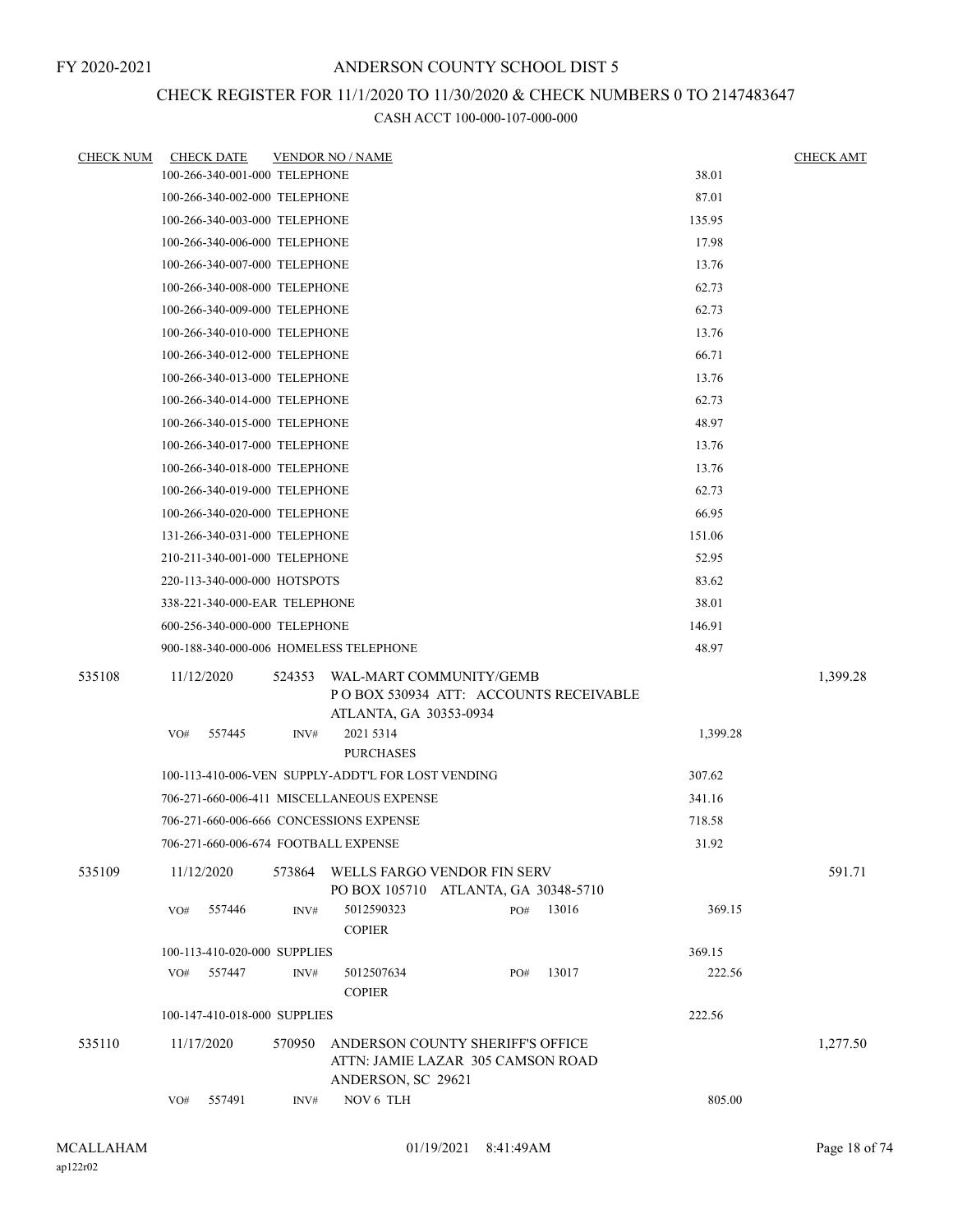FY 2020-2021

### ANDERSON COUNTY SCHOOL DIST 5

### CHECK REGISTER FOR 11/1/2020 TO 11/30/2020 & CHECK NUMBERS 0 TO 2147483647

| <b>CHECK NUM</b> |     | <b>CHECK DATE</b>            |        | <b>VENDOR NO / NAME</b>                                              |     |                                          |           | <b>CHECK AMT</b> |
|------------------|-----|------------------------------|--------|----------------------------------------------------------------------|-----|------------------------------------------|-----------|------------------|
|                  |     |                              |        | <b>FOOTBALL SECURITY</b>                                             |     |                                          |           |                  |
|                  |     |                              |        | 702-271-660-002-671 FOOTBALL GATE RECEIPTS EXPENSE                   |     |                                          | 805.00    |                  |
|                  | VO# | 557492                       | INV#   | NOV 5 TLH<br><b>FOOTBALL SECURITY</b>                                |     |                                          | 122.50    |                  |
|                  |     |                              |        | 702-271-660-002-671 FOOTBALL GATE RECEIPTS EXPENSE                   |     |                                          | 122.50    |                  |
|                  | VO# | 557576                       | INV#   | OCT <sub>19</sub>                                                    |     |                                          | 105.00    |                  |
|                  |     |                              |        | <b>GLENVIEW SECURITY</b>                                             |     |                                          |           |                  |
|                  |     |                              |        | 720-271-660-020-679 VOLLEYBALL GATE RECEIPTS EXPENSE                 |     |                                          | 105.00    |                  |
|                  | VO# | 557577                       | INV#   | <b>NOV 11</b>                                                        |     |                                          | 140.00    |                  |
|                  |     |                              |        | <b>GLENVIEW SECURITY</b>                                             |     |                                          |           |                  |
|                  |     |                              |        | 720-271-660-020-671 FOOTBALL GATE RECEIPTS EXPENSE                   |     |                                          | 140.00    |                  |
|                  | VO# | 557578                       | INV#   | NOV <sub>4</sub>                                                     |     |                                          | 105.00    |                  |
|                  |     |                              |        | <b>GLENVIEW SECURITY</b>                                             |     |                                          |           |                  |
|                  |     |                              |        | 720-271-660-020-671 FOOTBALL GATE RECEIPTS EXPENSE                   |     |                                          | 105.00    |                  |
| 535111           |     | 11/17/2020                   | 112250 | ANDERSON COUNTY FINANCE DEPT<br>29622-8002                           |     | POBOX 8002 ATT: ALEX MCLEES ANDERSON, SC |           | 69,972.81        |
|                  | VO# | 557579                       | INV#   | <b>AUG 2020</b>                                                      | PO# | 13109                                    | 5,157.76  |                  |
|                  |     |                              |        | <b>AIT SECURITY</b>                                                  |     |                                          |           |                  |
|                  |     |                              |        | 131-258-312-031-000 SECURITY CONTRACT -SRO                           |     |                                          | 5,157.76  |                  |
|                  | VO# | 557580                       | INV#   | AUG 2020                                                             | PO# | 13106                                    | 64,815.05 |                  |
|                  |     |                              |        | <b>SRO SECURITY</b>                                                  |     |                                          |           |                  |
|                  |     |                              |        | 100-258-312-000-000 CONTRACTED SERVICES - RESOURCE OFFR              |     |                                          | 64,815.05 |                  |
| 535112           |     | 11/17/2020                   | 115205 | ASD5 GENERAL FUND PETTY CASH                                         |     |                                          |           | 119.02           |
|                  | VO# | 557622                       | INV#   | $\overline{ }$<br><b>EXPENSES</b><br>REIMBURSEMENT                   |     |                                          | 119.02    |                  |
|                  |     |                              |        | 100-213-410-000-000 SUPPLIES AND MATERIALS                           |     |                                          | 15.22     |                  |
|                  |     | 100-233-410-000-000 SUPPLIES |        |                                                                      |     |                                          | 14.98     |                  |
|                  |     | 100-233-410-000-000 SUPPLIES |        |                                                                      |     |                                          | 7.49      |                  |
|                  |     | 100-257-410-000-000 SUPPLIES |        |                                                                      |     |                                          | 6.93      |                  |
|                  |     | 100-257-410-000-000 SUPPLIES |        |                                                                      |     |                                          | 4.15      |                  |
|                  |     |                              |        | 100-266-345-000-000 TECHNOLOGY INFRASTRUCTURE                        |     |                                          | 12.82     |                  |
|                  |     |                              |        | 232-211-313-000-000 STUDENTS SERVICES                                |     |                                          | 24.00     |                  |
|                  |     | 852-252-410-000-000 SUPPLIES |        |                                                                      |     |                                          | 8.43      |                  |
|                  |     |                              |        | 900-188-313-000-006 HOMELESS STUDENT SERVICES/TUTORS                 |     |                                          | 25.00     |                  |
|                  |     |                              |        |                                                                      |     |                                          |           |                  |
| 535113           |     | 11/17/2020                   | 570528 | ASIAN FOOD SOLUTIONS, INC<br>5600 ELMHURST CIRCLE OVIEDO, FL 32765   |     |                                          |           | 10,209.26        |
|                  | VO# | 557594                       | INV#   | 495                                                                  |     |                                          | 10,209.26 |                  |
|                  |     |                              |        | CUST #0405000                                                        |     |                                          |           |                  |
|                  |     |                              |        | 600-000-172-000-000 FOOD SERV INVEN. FOOD                            |     |                                          | 10,209.26 |                  |
| $*$ 535115       |     | 11/17/2020                   | 572113 | BULL'S EYE BRANDS, INC.<br>P.O. BOX 638286 CINCINNATI, OH 45263-8286 |     |                                          |           | 7,433.79         |
|                  | VO# | 557584                       | INV#   | 27196                                                                | PO# | 13524                                    | 1,134.55  |                  |
|                  |     |                              |        |                                                                      |     |                                          |           |                  |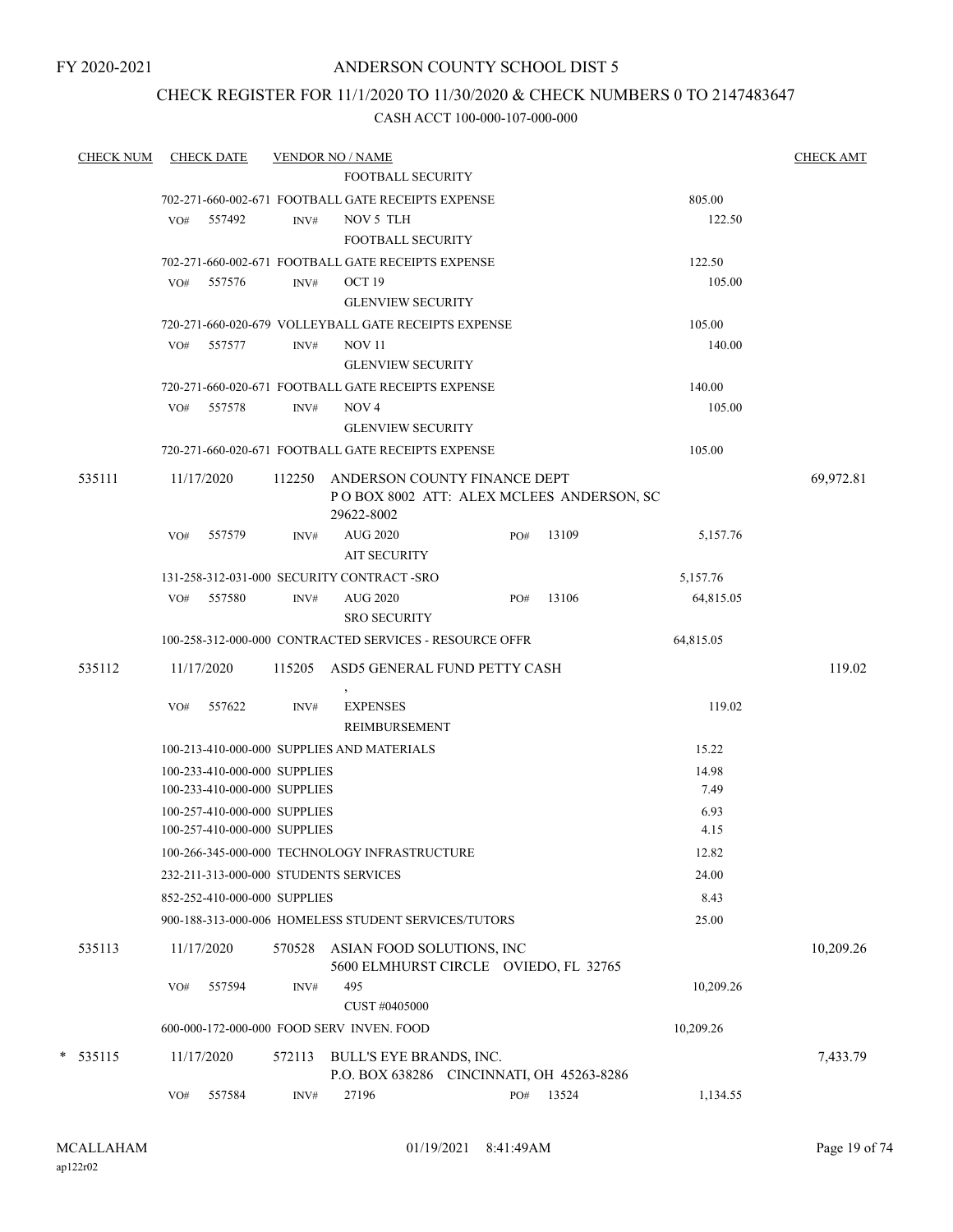FY 2020-2021

### ANDERSON COUNTY SCHOOL DIST 5

## CHECK REGISTER FOR 11/1/2020 TO 11/30/2020 & CHECK NUMBERS 0 TO 2147483647

| <b>CHECK NUM</b> | <b>CHECK DATE</b> |                                |        | <b>VENDOR NO / NAME</b>                                              |     |       |          | <b>CHECK AMT</b> |
|------------------|-------------------|--------------------------------|--------|----------------------------------------------------------------------|-----|-------|----------|------------------|
|                  |                   |                                |        | <b>MCCANTS</b>                                                       |     |       |          |                  |
|                  |                   | 600-256-410-005-000 SUPPLIES   |        |                                                                      |     |       | 129.69   |                  |
|                  |                   | 600-256-460-005-000 FOOD       |        |                                                                      |     |       | 1,004.86 |                  |
|                  | VO# 557585        |                                | INV#   | 27132<br><b>ROBERT ANDERSON</b>                                      | PO# | 13525 | 1,607.88 |                  |
|                  |                   | 600-256-410-006-000 SUPPLIES   |        |                                                                      |     |       | 172.92   |                  |
|                  |                   | 600-256-460-006-000 FOOD       |        |                                                                      |     |       | 1,434.96 |                  |
|                  | VO#               | 557586                         | INV#   | 27063,27211                                                          | PO# | 13526 | 2,163.23 |                  |
|                  |                   |                                |        | <b>GLENVIEW</b>                                                      |     |       |          |                  |
|                  |                   | 600-256-410-020-000 SUPPLIES   |        |                                                                      |     |       | 345.84   |                  |
|                  |                   | 600-256-460-020-000 FOOD       |        |                                                                      |     |       | 1,817.39 |                  |
|                  | VO#               | 557587                         | INV#   | 27113<br><b>TL HANNA</b>                                             | PO# | 13522 | 1,322.38 |                  |
|                  |                   | 600-256-410-002-000 SUPPLIES   |        |                                                                      |     |       | 216.15   |                  |
|                  |                   | 600-256-460-002-000 FOOD       |        |                                                                      |     |       | 1,106.23 |                  |
|                  | VO# 557588        |                                | INV#   | 27057<br><b>WESTSIDE</b>                                             | PO# | 13523 | 1,205.75 |                  |
|                  |                   | 600-256-410-003-000 SUPPLIES   |        |                                                                      |     |       | 172.92   |                  |
|                  |                   | 600-256-460-003-000 FOOD       |        |                                                                      |     |       | 1,032.83 |                  |
|                  |                   |                                |        |                                                                      |     |       |          |                  |
| 535116           | 11/17/2020        |                                | 575869 | <b>BURR FORMAN MCNAIR</b><br>PO BOX 830719 BIRMINGHAM, AL 35283-0719 |     |       |          | 4,005.00         |
|                  | VO#               | 557589                         | INV#   | 1197015<br>MCCANTS SALE                                              |     |       | 4,005.00 |                  |
|                  |                   | 100-231-319-000-000 LEGAL FEES |        |                                                                      |     |       | 4,005.00 |                  |
| 535117           | 11/17/2020        |                                | 156900 | CAROLINA PRODUCE COMPANY                                             |     |       |          | 2,712.90         |
|                  |                   |                                |        | POBOX 3849 ATT: ACCOUNTS RECEIVABLE<br>ANDERSON, SC 29622            |     |       |          |                  |
|                  | VO#               | 557590                         | INV#   | <b>OCT 2020</b>                                                      |     |       | 2,712.90 |                  |
|                  |                   |                                |        | <b>FOOD</b>                                                          |     |       |          |                  |
|                  |                   | 600-256-460-003-000 FOOD       |        |                                                                      |     |       | 765.20   |                  |
|                  |                   | 600-256-460-005-000 FOOD       |        |                                                                      |     |       | 87.00    |                  |
|                  |                   | 600-256-460-006-000 FOOD       |        |                                                                      |     |       | 369.75   |                  |
|                  |                   | 600-256-460-007-000 FOOD       |        |                                                                      |     |       | 261.00   |                  |
|                  |                   | 600-256-460-008-000 FOOD       |        |                                                                      |     |       | 157.50   |                  |
|                  |                   | 600-256-460-012-000 FOOD       |        |                                                                      |     |       | 455.50   |                  |
|                  |                   | 600-256-460-018-000 FOOD       |        |                                                                      |     |       | 218.50   |                  |
|                  |                   | 600-256-460-020-000 FOOD       |        |                                                                      |     |       | 246.80   |                  |
|                  |                   |                                |        | 631-256-460-031-000 PURCHASED FOOD                                   |     |       | 151.65   |                  |
| 535118           | 11/17/2020        |                                | 167800 | CHICK-FIL-A                                                          |     |       |          | 209.08           |
|                  |                   |                                |        | 3526 CLEMSON BOULEVARD ATT: MARY STEPHENS<br>ANDERSON, SC 29625      |     |       |          |                  |
|                  | VO#               | 557591                         | INV#   | FOR NOV 10TH                                                         |     |       | 209.08   |                  |
|                  |                   |                                |        | AIT                                                                  |     |       |          |                  |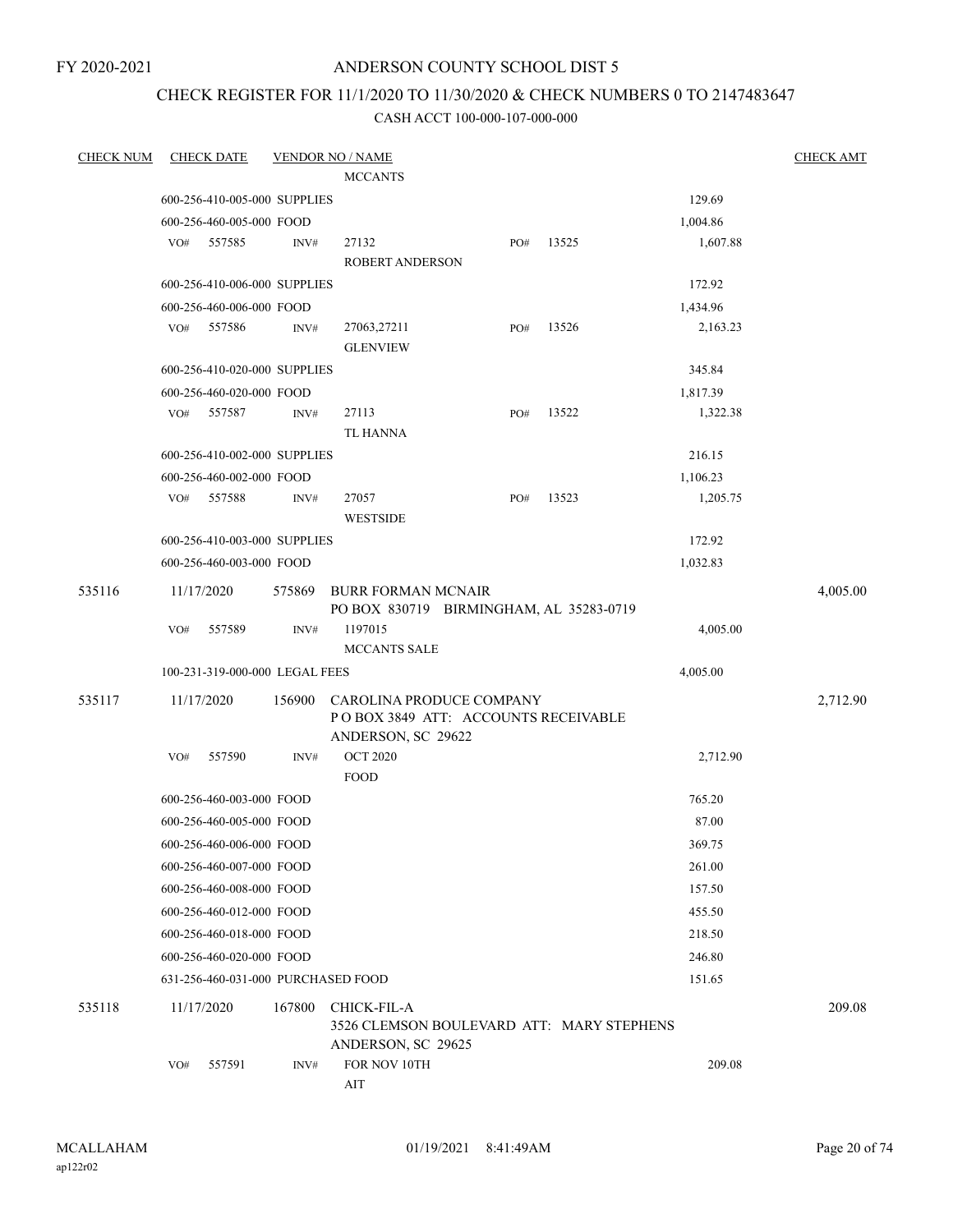## CHECK REGISTER FOR 11/1/2020 TO 11/30/2020 & CHECK NUMBERS 0 TO 2147483647

| <b>CHECK NUM</b> |     | <b>CHECK DATE</b>                  |        | <b>VENDOR NO / NAME</b><br>731-271-660-031-810 GENERAL ADMINISTRATION EXPENSE |                                                                               | 209.08   | <b>CHECK AMT</b> |
|------------------|-----|------------------------------------|--------|-------------------------------------------------------------------------------|-------------------------------------------------------------------------------|----------|------------------|
| 535119           |     | 11/17/2020                         | 171100 | CITY GLASS COMPANY, INC.<br>ANDERSON, SC 29622                                | POBOX 275 ATT: ACCOUNTS RECEIVABLE                                            |          | 208.65           |
|                  | VO# | 557499                             | INV#   | 1647<br>SOUTHWOOD                                                             |                                                                               | 208.65   |                  |
|                  |     |                                    |        | 100-113-410-021-C19 COVID 19 SUPPLIES                                         |                                                                               | 208.65   |                  |
| 535120           |     | 11/17/2020                         | 570581 | ANDERSON, SC 29624                                                            | CITY OF ANDERSON POLICE DEPT<br>401 SOUTH MAIN ST ATTN: TESSA FREDERICKS      |          | 1,376.00         |
|                  | VO# | 557500                             | INV#   | 010                                                                           |                                                                               | 1,376.00 |                  |
|                  |     |                                    |        | <b>ADULT ED SECURITY</b>                                                      |                                                                               |          |                  |
|                  |     |                                    |        | 356-258-312-023-000 CONTRACTED SECURITY                                       |                                                                               | 1,376.00 |                  |
| 535121           |     | 11/17/2020                         | 574613 |                                                                               | COCA-COLA BOTTLING CO CONSOLIDATED<br>PO BOX 602937 CHARLOTTE, NC 28260-2937  |          | 2,104.75         |
|                  | VO# | 557592                             | INV#   | 0500882753<br><b>TL HANNA</b>                                                 |                                                                               | 348.29   |                  |
|                  |     | 600-256-460-002-000 FOOD           |        |                                                                               |                                                                               | 348.29   |                  |
|                  | VO# | 557593                             | INV#   | 0500985551<br>AIT                                                             |                                                                               | 1,756.46 |                  |
|                  |     | 631-256-460-031-000 PURCHASED FOOD |        |                                                                               |                                                                               | 1,756.46 |                  |
| 535122           |     | 11/17/2020                         | 576058 | 77068                                                                         | CYBERSOFT TECHNOLOGIES, INC<br>4422 CYPRESS CREEK PKWY SUITE 400 HOUSTON, TX  |          | 2,109.00         |
|                  | VO# | 557501                             | INV#   | 90739                                                                         |                                                                               | 2,109.00 |                  |
|                  |     |                                    |        | <b>SUBSCRIPTION</b>                                                           |                                                                               |          |                  |
|                  |     |                                    |        | 100-255-323-000-000 CONTRACTED SERVICES                                       |                                                                               | 2,109.00 |                  |
| 535123           |     | 11/17/2020                         | 575808 | 29601                                                                         | DUE SOUTH COFFEE ROASTERS<br>1320 HAMPTON AVE. EXT. UNIT 4B GREENVILLE, SC    |          | 178.00           |
|                  | VO# | 557595                             | INV#   | R3785<br>AIT                                                                  |                                                                               | 178.00   |                  |
|                  |     | 631-256-460-031-000 PURCHASED FOOD |        |                                                                               |                                                                               | 178.00   |                  |
| $*$ 535125       |     | 11/17/2020                         |        | COLUMBIA, SC 29171                                                            | 572922 EXTREME EQUIPMENT SALES, LLC<br>PO BOX 4664 ATTN: ACCTS RECEIVBLE WEST |          | 452.40           |
|                  | VO# | 557558                             | INV#   | 9037<br><b>TL HANNA</b>                                                       |                                                                               | 452.40   |                  |
|                  |     | 100-271-410-002-000 SUPPLIES       |        |                                                                               |                                                                               | 452.40   |                  |
| 535126           |     | 11/17/2020                         | 569352 | <b>FRONTLINE TECHNOLOGIES</b>                                                 | PO BOX 780577 PHILADELPHIA, PA 19178-0577                                     |          | 369.12           |
|                  | VO# | 557506                             | INV#   | US128738<br><b>CLAIMS SERVICE</b>                                             | PO# 13239                                                                     | 369.12   |                  |
|                  |     |                                    |        | 283-213-316-000-000 HEALTHMASTER DATA PROCESSING                              |                                                                               | 369.12   |                  |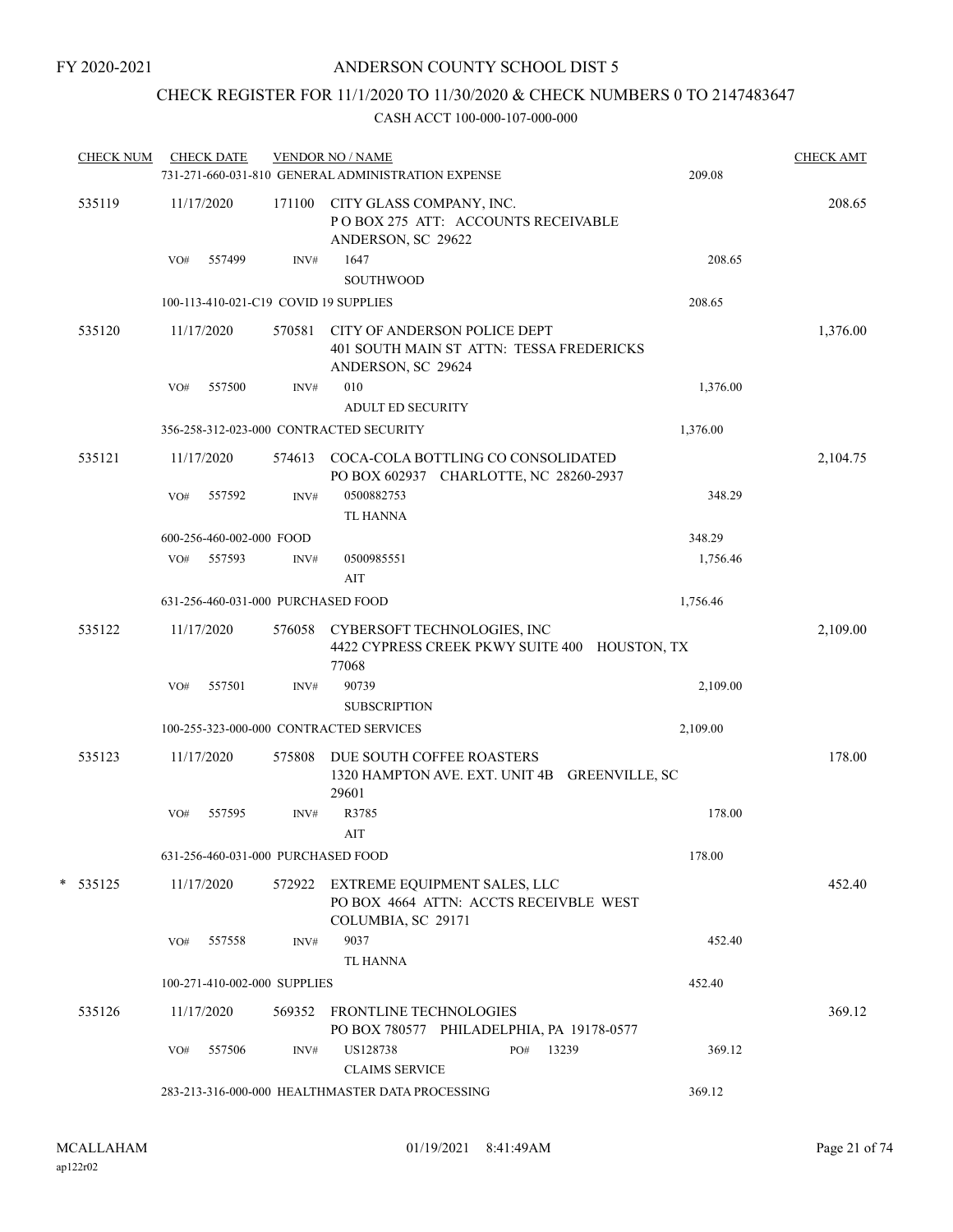## CHECK REGISTER FOR 11/1/2020 TO 11/30/2020 & CHECK NUMBERS 0 TO 2147483647

|        | <b>CHECK NUM</b> | <b>CHECK DATE</b>                      |        | <b>VENDOR NO / NAME</b>                                                                                     | <b>CHECK AMT</b> |
|--------|------------------|----------------------------------------|--------|-------------------------------------------------------------------------------------------------------------|------------------|
|        | 535127           | 11/17/2020                             |        | 576528 H21 GROUP, INC<br>430 INDUSTRIAL BLD MINNEAPOLIS, MN 55413                                           | 138,500.00       |
|        |                  | 557509<br>VO#                          | INV#   | 12832<br>205345<br>PO#<br>138,500.00<br><b>MCCANTS BLEACHERS</b>                                            |                  |
|        |                  | 505-271-410-005-BLC BLEACHERS          |        | 138,500.00                                                                                                  |                  |
| *      | 535129           | 11/17/2020                             |        | 568255 HENRY SCHEIN INC<br>BOX 371952 ATT: ACCOUNTS RECEIVABLE<br>PITTSBURGH, PA 15250-7952                 | 946.45           |
|        |                  | 557507<br>VO#                          | INV#   | 83892516<br>946.45<br><b>SUPPLIES</b>                                                                       |                  |
|        |                  | 100-271-410-002-000 SUPPLIES           |        | 946.45                                                                                                      |                  |
|        | 535130           | 11/17/2020                             |        | 274059 HUMMERT INTERNATIONAL<br>PO BOX 32127 ST LOUIS, MO 63132-2127                                        | 449.87           |
|        |                  | 557601<br>VO#                          | INV#   | 116902,116791<br>449.87<br>CUST# C0019622                                                                   |                  |
|        |                  |                                        |        | 731-271-660-031-878 HORTICULTURE EXPENSE<br>238.00<br>211.87<br>731-271-660-031-878 HORTICULTURE EXPENSE    |                  |
| *      | 535134           | 11/17/2020                             |        | 363375 MOORE, R TODD**<br>150 KINGSLAND WAY PIEDMONT, SC 29673                                              | 109.80           |
|        |                  | VO#<br>557489                          | INV#   | <b>NOV11</b><br>109.80<br><b>FOOTBALL OFFICIAL</b>                                                          |                  |
|        |                  |                                        |        | 720-271-660-020-671 FOOTBALL GATE RECEIPTS EXPENSE<br>109.80                                                |                  |
| $\ast$ | 535136           | 11/17/2020                             | 382750 | NEW FOUNDATIONS CHILDREN & FAM SVCS INC<br>2300 STANDRIDGE ROAD ATT: DONNA HARRINGTON<br>ANDERSON, SC 29625 | 756.44           |
|        |                  | 557516<br>VO#                          | INV#   | 1793<br>13663<br>756.44<br>PO#<br><b>OCTOBER 2020</b>                                                       |                  |
|        |                  |                                        |        | 221-113-312-000-NFH ADMIN COORD/VOC FACIL/TUTORS<br>756.44                                                  |                  |
|        | $* 535138$       | 11/17/2020                             | 572149 | PLAYSCRIPTS<br>7 PENN PLAZA SUITE 904 NEW YORK, NY 10001                                                    | 179.58           |
|        |                  | VO#<br>557533                          | INV#   | 2235341<br>179.58<br><b>GLENVIEW MS</b>                                                                     |                  |
|        |                  | 100-113-410-020-0RE RELATED ARTS       |        | 179.58                                                                                                      |                  |
|        | 535139           | 11/17/2020                             |        | 576592 PRESENCELEARNING INC<br>PO BOX 743532 LOS ANGELES, CA 90074-3532                                     | 3,900.00         |
|        |                  | 557534<br>VO#                          | INV#   | 36567<br>1,900.00<br><b>TELETHERAPY</b>                                                                     |                  |
|        |                  | 220-213-312-000-000 PURCHASED SERVICES |        | 1,900.00                                                                                                    |                  |
|        |                  | 557535<br>VO#                          | INV#   | 35548<br>2,000.00<br>TELETHERAPY                                                                            |                  |
|        |                  | 220-213-312-000-000 PURCHASED SERVICES |        | 2,000.00                                                                                                    |                  |
|        | $* 535141$       | 11/17/2020                             |        | 569972 RADA CUTLERY<br>PO BOX 838 WAVERLY, IA 50677                                                         | 561.45           |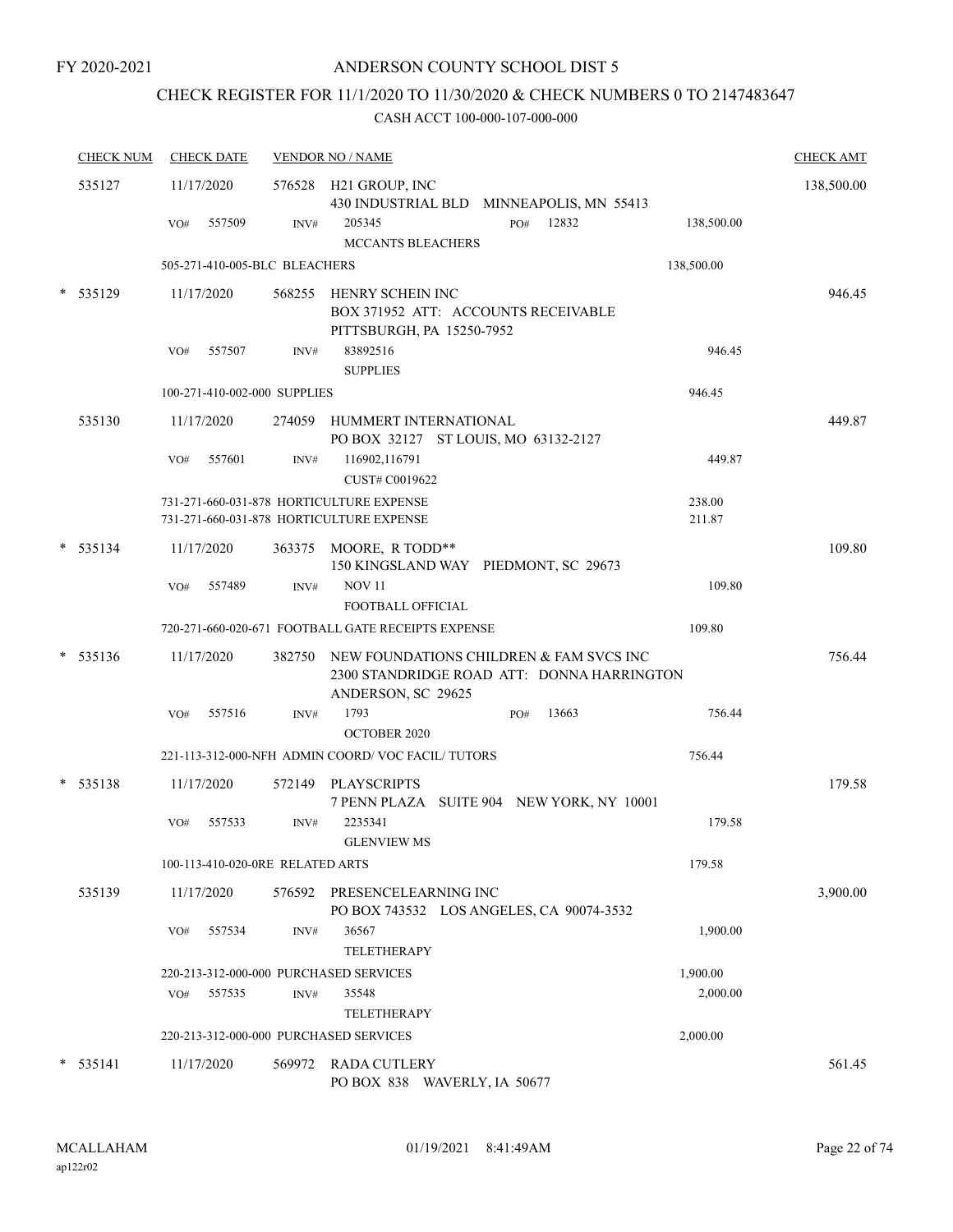# CHECK REGISTER FOR 11/1/2020 TO 11/30/2020 & CHECK NUMBERS 0 TO 2147483647

|        | <b>CHECK NUM</b> |                 | <b>CHECK DATE</b>                  |        | <b>VENDOR NO / NAME</b>                                                                           |     |       |          | <b>CHECK AMT</b> |
|--------|------------------|-----------------|------------------------------------|--------|---------------------------------------------------------------------------------------------------|-----|-------|----------|------------------|
|        |                  | VO <sub>#</sub> | 557538                             | INV#   | #C45MTD<br><b>W MARKET SCHOOL</b>                                                                 |     |       | 561.45   |                  |
|        |                  |                 |                                    |        | 718-271-660-018-290 MISC. FUNDRAISER EXPENSE                                                      |     |       | 561.45   |                  |
| *      | 535143           |                 | 11/17/2020                         | 576456 | RED FOX DISTRIBUTION LLC<br>104 COMMERCE BLVD EASLEY, SC 29642                                    |     |       |          | 334.15           |
|        |                  | VO#             | 557613                             | INV#   | 1061<br><b>FOOD</b>                                                                               |     |       | 334.15   |                  |
|        |                  |                 | 631-256-460-031-000 PURCHASED FOOD |        |                                                                                                   |     |       | 334.15   |                  |
|        | $*$ 535145       |                 | 11/17/2020                         | 564045 | <b>SC DEPT OF EDUCATION</b><br>TEXTBOOK OFFICE 301 GREYSTONE BLVD SUITE 150<br>COLUMBIA, SC 29210 |     |       |          | 127.80           |
|        |                  | VO#             | 557540                             | INV#   | <b>HOMELAND PARK</b><br>0405047-3902570                                                           |     |       | 127.80   |                  |
|        |                  |                 |                                    |        | 711-271-660-011-202 LOST TEXTBOOKS EXPENSE                                                        |     |       | 127.80   |                  |
|        | 535146           |                 | 11/17/2020                         | 572746 | <b>SCHOOL LIFE</b><br>PO BOX 1876 CAMARILLO, CA 93011                                             |     |       |          | 615.39           |
|        |                  | VO#             | 557541                             | INV#   | 200039366<br><b>CALHOUN ELEM</b>                                                                  | PO# | 13634 | 615.39   |                  |
|        |                  |                 |                                    |        | 201-112-410-014-000 SUPPLIES AND MATERIALS                                                        |     |       | 615.39   |                  |
| $\ast$ | 535148           |                 | 11/17/2020                         |        | 572156 STREETMAN RESOURCES, INC<br>210 GOLD THREAD WAY TAYLORS, SC 29687                          |     |       |          | 8,360.00         |
|        |                  | VO#             | 557618                             | INV#   | 101520<br><b>ASSESSMENTS</b>                                                                      | PO# | 13624 | 8,360.00 |                  |
|        |                  |                 |                                    |        | 600-256-323-002-000 REPAIRS TO EQUIPMENT                                                          |     |       | 440.00   |                  |
|        |                  |                 |                                    |        | 600-256-323-003-000 REPAIRS TO EQUIPMENT                                                          |     |       | 440.00   |                  |
|        |                  |                 |                                    |        | 600-256-323-005-000 REPAIRS TO EQUIPMENT                                                          |     |       | 440.00   |                  |
|        |                  |                 |                                    |        | 600-256-323-006-000 REPAIRS TO EQUIPMENT                                                          |     |       | 440.00   |                  |
|        |                  |                 |                                    |        | 600-256-323-007-000 REPAIRS TO EQUIPMENT                                                          |     |       | 440.00   |                  |
|        |                  |                 |                                    |        | 600-256-323-008-000 REPAIRS TO EQUIPMENT                                                          |     |       | 440.00   |                  |
|        |                  |                 |                                    |        | 600-256-323-009-000 REPAIRS TO EQUIPMENT                                                          |     |       | 440.00   |                  |
|        |                  |                 |                                    |        | 600-256-323-010-000 REPAIRS TO EQUIPMENT                                                          |     |       | 440.00   |                  |
|        |                  |                 |                                    |        | 600-256-323-011-000 REPAIRS TO EQUIPMENT                                                          |     |       | 440.00   |                  |
|        |                  |                 |                                    |        | 600-256-323-012-000 REPAIRS TO EQUIPMENT                                                          |     |       | 440.00   |                  |
|        |                  |                 |                                    |        | 600-256-323-013-000 REPAIRS TO EQUIPMENT                                                          |     |       | 440.00   |                  |
|        |                  |                 |                                    |        | 600-256-323-014-000 REPAIRS TO EQUIPMENT                                                          |     |       | 440.00   |                  |
|        |                  |                 |                                    |        | 600-256-323-015-000 REPAIRS TO EQUIPMENT                                                          |     |       | 440.00   |                  |
|        |                  |                 |                                    |        | 600-256-323-016-000 REPAIRS TO EQUIPMENT                                                          |     |       | 440.00   |                  |
|        |                  |                 |                                    |        | 600-256-323-017-000 REPAIRS TO EQUIPMENT                                                          |     |       | 440.00   |                  |
|        |                  |                 |                                    |        | 600-256-323-018-000 REPAIRS TO EQUIPMENT                                                          |     |       | 440.00   |                  |
|        |                  |                 |                                    |        | 600-256-323-019-000 REPAIRS TO EQUIPMENT                                                          |     |       | 440.00   |                  |
|        |                  |                 |                                    |        | 600-256-323-020-000 REPAIRS TO EQUIPMENT                                                          |     |       | 440.00   |                  |
|        |                  |                 |                                    |        | 600-256-323-021-000 REPAIRS TO EQUIPMENT                                                          |     |       | 440.00   |                  |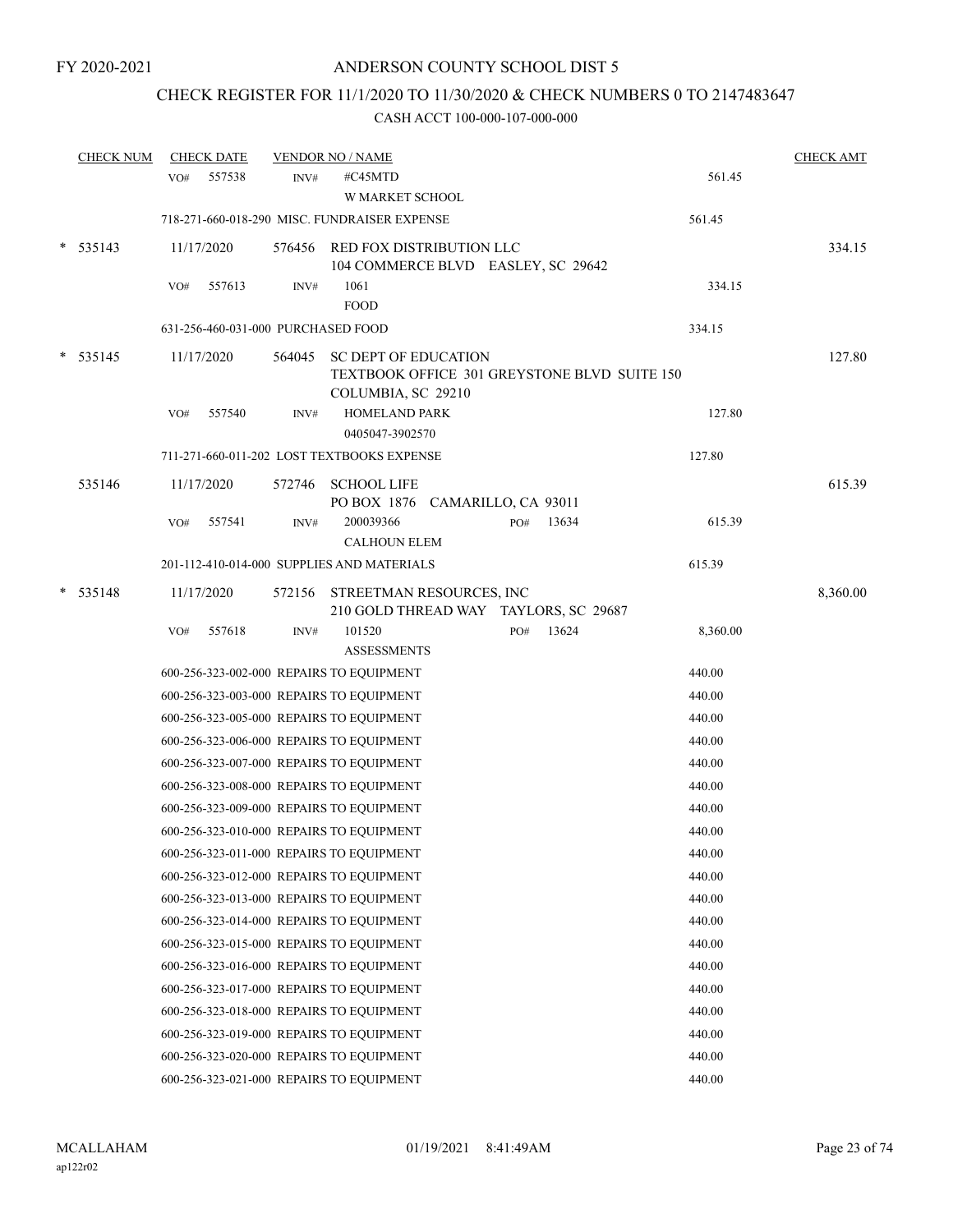## CHECK REGISTER FOR 11/1/2020 TO 11/30/2020 & CHECK NUMBERS 0 TO 2147483647

| <b>CHECK NUM</b> | <b>CHECK DATE</b>                         |        | <b>VENDOR NO / NAME</b>                                                                                |            | <b>CHECK AMT</b> |
|------------------|-------------------------------------------|--------|--------------------------------------------------------------------------------------------------------|------------|------------------|
| 535149           | 11/17/2020                                |        | 575399 SWANK MOVIE LICENSING USA<br>2844 PAYSPHERE CIRCLE CHICAGO, IL 60674                            |            | 517.00           |
|                  | 557557<br>VO#                             | INV#   | 2935969<br><b>MCLEES ELEM</b>                                                                          | 517.00     |                  |
|                  | 708-271-660-008-201 MISCELLANEOUS EXPENSE |        |                                                                                                        | 517.00     |                  |
| 535150           | 11/17/2020                                | 576122 | THERE IS HOPE COUNSELING, LLC<br>ROYCE V. MILLER 145 THOMAS GREEN BLVD, SUITE<br>210 CLEMSON, SC 29631 |            | 300.00           |
|                  | 557559<br>VO#                             | INV#   | 161764<br><b>NOV 11</b>                                                                                | 300.00     |                  |
|                  |                                           |        | 237-128-313-002-020 STUDENT SERVICES/COUNSELOR                                                         | 150.00     |                  |
|                  |                                           |        | 237-128-313-003-020 STUDENT SERVICES/COUNSELOR                                                         | 150.00     |                  |
| * 535152         | 11/17/2020                                | 510790 | US FOODSERVICE<br>P O BOX 602292 CHARLOTTE, NC 28260-2292                                              |            | 261,082.03       |
|                  | 557620<br>VO#                             | INV#   | 20950515                                                                                               | 260,277.28 |                  |
|                  |                                           |        | <b>FOOD &amp; SUPPLIES</b>                                                                             |            |                  |
|                  | 100-256-410-000-C19 COVID SUPPLIES        |        |                                                                                                        | 4,695.70   |                  |
|                  | 600-256-410-002-000 SUPPLIES              |        |                                                                                                        | 805.26     |                  |
|                  | 600-256-410-003-000 SUPPLIES              |        |                                                                                                        | 484.55     |                  |
|                  | 600-256-410-005-000 SUPPLIES              |        |                                                                                                        | 447.49     |                  |
|                  | 600-256-410-006-000 SUPPLIES              |        |                                                                                                        | 1,276.58   |                  |
|                  | 600-256-410-007-000 SUPPLIES              |        |                                                                                                        | 580.86     |                  |
|                  | 600-256-410-008-000 SUPPLIES              |        |                                                                                                        | 448.46     |                  |
|                  | 600-256-410-009-000 SUPPLIES              |        |                                                                                                        | 821.20     |                  |
|                  | 600-256-410-010-000 SUPPLIES              |        |                                                                                                        | 1,007.30   |                  |
|                  | 600-256-410-011-000 SUPPLIES              |        |                                                                                                        | 962.26     |                  |
|                  | 600-256-410-012-000 SUPPLIES              |        |                                                                                                        | 1,050.52   |                  |
|                  | 600-256-410-013-000 SUPPLIES              |        |                                                                                                        | 392.85     |                  |
|                  | 600-256-410-014-000 SUPPLIES              |        |                                                                                                        | 515.25     |                  |
|                  | 600-256-410-015-000 SUPPLIES              |        |                                                                                                        | 161.85     |                  |
|                  | 600-256-410-016-000 SUPPLIES              |        |                                                                                                        | 235.14     |                  |
|                  | 600-256-410-017-000 SUPPLIES              |        |                                                                                                        | 1,124.81   |                  |
|                  | 600-256-410-018-000 SUPPLIES              |        |                                                                                                        | 151.10     |                  |
|                  | 600-256-410-019-000 SUPPLIES              |        |                                                                                                        | 602.64     |                  |
|                  | 600-256-410-020-000 SUPPLIES              |        |                                                                                                        | 677.67     |                  |
|                  | 600-256-410-021-000 SUPPLIES              |        |                                                                                                        | 646.56     |                  |
|                  | 600-256-460-002-000 FOOD                  |        |                                                                                                        | 23,032.83  |                  |
|                  | 600-256-460-003-000 FOOD                  |        |                                                                                                        | 20,484.34  |                  |
|                  | 600-256-460-005-000 FOOD                  |        |                                                                                                        | 12,903.44  |                  |
|                  | 600-256-460-006-000 FOOD                  |        |                                                                                                        | 27,489.84  |                  |
|                  | 600-256-460-007-000 FOOD                  |        |                                                                                                        | 13,910.90  |                  |
|                  | 600-256-460-008-000 FOOD                  |        |                                                                                                        | 11,135.63  |                  |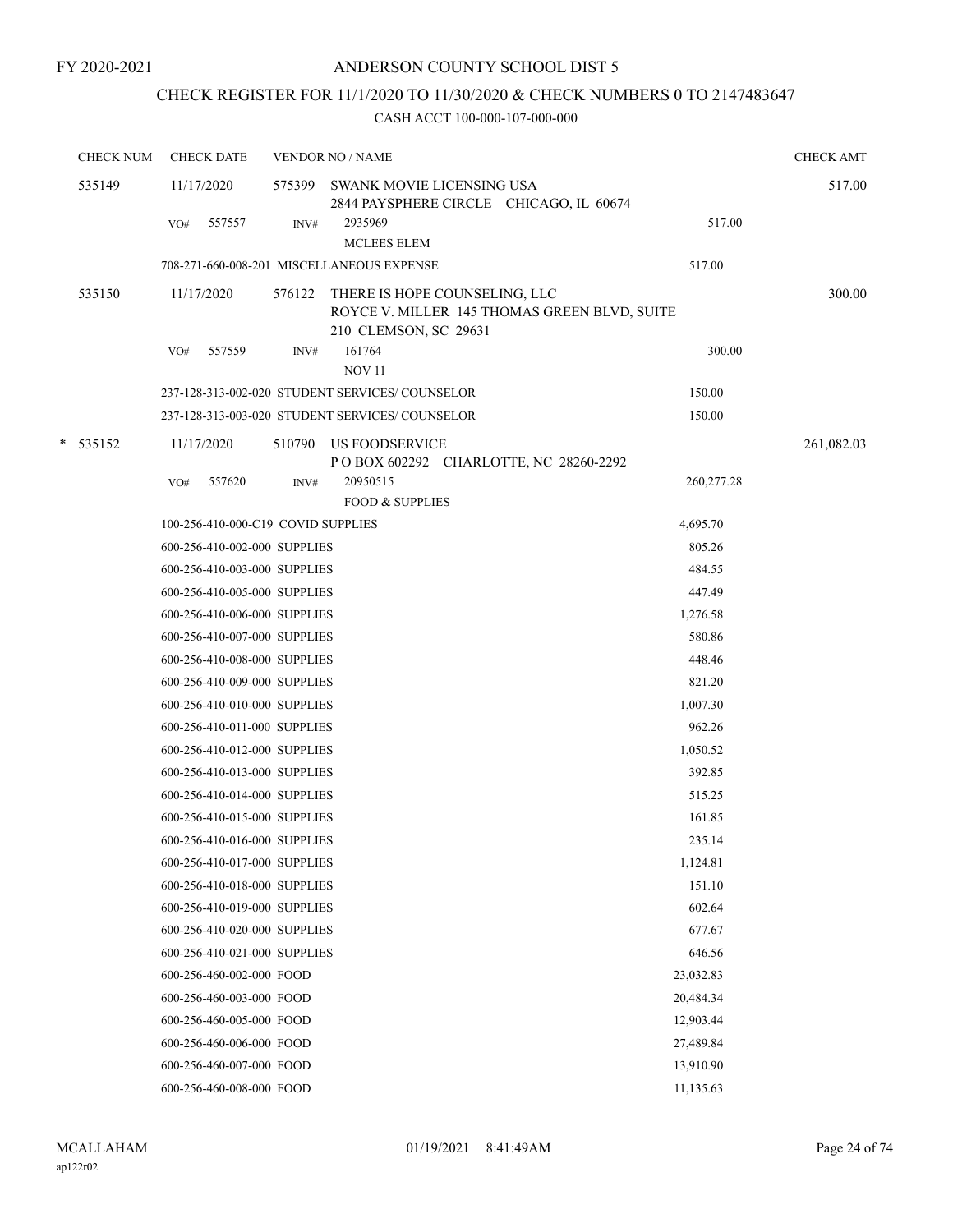# CHECK REGISTER FOR 11/1/2020 TO 11/30/2020 & CHECK NUMBERS 0 TO 2147483647

| <b>CHECK NUM</b> | <b>CHECK DATE</b>                          |        | <b>VENDOR NO / NAME</b> |                                                                     |           | <b>CHECK AMT</b> |
|------------------|--------------------------------------------|--------|-------------------------|---------------------------------------------------------------------|-----------|------------------|
|                  | 600-256-460-009-000 FOOD                   |        | 9,396.47                |                                                                     |           |                  |
|                  | 600-256-460-010-000 FOOD                   |        |                         |                                                                     | 14,205.48 |                  |
|                  | 600-256-460-011-000 FOOD                   |        |                         |                                                                     | 13,584.38 |                  |
|                  | 600-256-460-012-000 FOOD                   |        |                         |                                                                     | 11,683.19 |                  |
|                  | 600-256-460-013-000 FOOD                   |        |                         |                                                                     | 8,656.29  |                  |
|                  | 600-256-460-014-000 FOOD                   |        |                         |                                                                     | 10,763.30 |                  |
|                  | 600-256-460-015-000 FOOD                   |        |                         |                                                                     | 3,652.75  |                  |
|                  | 600-256-460-016-000 FOOD                   |        |                         |                                                                     | 5,910.49  |                  |
|                  | 600-256-460-017-000 FOOD                   |        |                         |                                                                     | 8,964.81  |                  |
|                  | 600-256-460-018-000 FOOD                   |        |                         |                                                                     | 4,610.68  |                  |
|                  | 600-256-460-019-000 FOOD                   |        |                         |                                                                     | 12,455.71 |                  |
|                  | 600-256-460-020-000 FOOD                   |        |                         |                                                                     | 16,790.81 |                  |
|                  | 600-256-460-021-000 FOOD                   |        |                         |                                                                     | 9,719.75  |                  |
|                  | 631-256-410-031-000 SUPPLIES               |        |                         |                                                                     | 99.81     |                  |
|                  | 631-256-410-031-CAT SUPPLIES-CATERING      |        |                         |                                                                     | 336.33    |                  |
|                  | 631-256-460-031-000 PURCHASED FOOD         |        |                         |                                                                     | 2,871.65  |                  |
|                  | 631-256-460-031-CAT FOOD-CATERING          |        |                         |                                                                     | 530.35    |                  |
|                  | 557621<br>VO#                              | INV#   | 60813458                |                                                                     | 804.75    |                  |
|                  |                                            |        | <b>USDA FOODS</b>       |                                                                     |           |                  |
|                  | 600-256-462-002-000 COMMODITY DISTRIBUTION |        |                         |                                                                     | 36.71     |                  |
|                  | 600-256-462-003-000 COMMODITY DISTRIBUTION |        |                         |                                                                     | 47.06     |                  |
|                  | 600-256-462-005-000 COMMODITY DISTRIBUTION |        |                         |                                                                     | 81.56     |                  |
|                  | 600-256-462-006-000 COMMODITY DISTRIBUTION |        |                         |                                                                     | 36.71     |                  |
|                  | 600-256-462-007-000 COMMODITY DISTRIBUTION |        |                         |                                                                     | 29.50     |                  |
|                  | 600-256-462-008-000 COMMODITY DISTRIBUTION |        |                         |                                                                     | 33.26     |                  |
|                  | 600-256-462-009-000 COMMODITY DISTRIBUTION |        |                         |                                                                     | 50.51     |                  |
|                  | 600-256-462-010-000 COMMODITY DISTRIBUTION |        |                         |                                                                     | 53.65     |                  |
|                  | 600-256-462-011-000 COMMODITY DISTRIBUTION |        |                         |                                                                     | 60.55     |                  |
|                  | 600-256-462-012-000 COMMODITY DISTRIBUTION |        |                         |                                                                     | 60.86     |                  |
|                  | 600-256-462-013-000 COMMODITY DISTRIBUTION |        |                         |                                                                     | 47.06     |                  |
|                  | 600-256-462-014-000 COMMODITY DISTRIBUTION |        |                         |                                                                     | 33.26     |                  |
|                  | 600-256-462-015-000 COMMODITY DISTRIBUTION |        |                         |                                                                     | 9.73      |                  |
|                  | 600-256-462-016-000 COMMODITY DISTRIBUTION |        |                         |                                                                     | 29.81     |                  |
|                  | 600-256-462-017-000 COMMODITY DISTRIBUTION |        |                         |                                                                     | 26.36     |                  |
|                  | 600-256-462-018-000 COMMODITY DISTRIBUTION |        |                         |                                                                     | 6.28      |                  |
|                  | 600-256-462-019-000 COMMODITY DISTRIBUTION |        |                         |                                                                     | 43.61     |                  |
|                  | 600-256-462-020-000 COMMODITY DISTRIBUTION |        |                         |                                                                     | 67.76     |                  |
|                  | 600-256-462-021-000 COMMODITY DISTRIBUTION |        |                         |                                                                     | 50.51     |                  |
| 535153           | 11/17/2020                                 | 573864 |                         | WELLS FARGO VENDOR FIN SERV<br>PO BOX 105710 ATLANTA, GA 30348-5710 |           | 512.74           |
|                  | 557560<br>VO#                              | INV#   | 5012553584              |                                                                     | 260.22    |                  |
|                  |                                            |        | <b>COPIER</b>           |                                                                     |           |                  |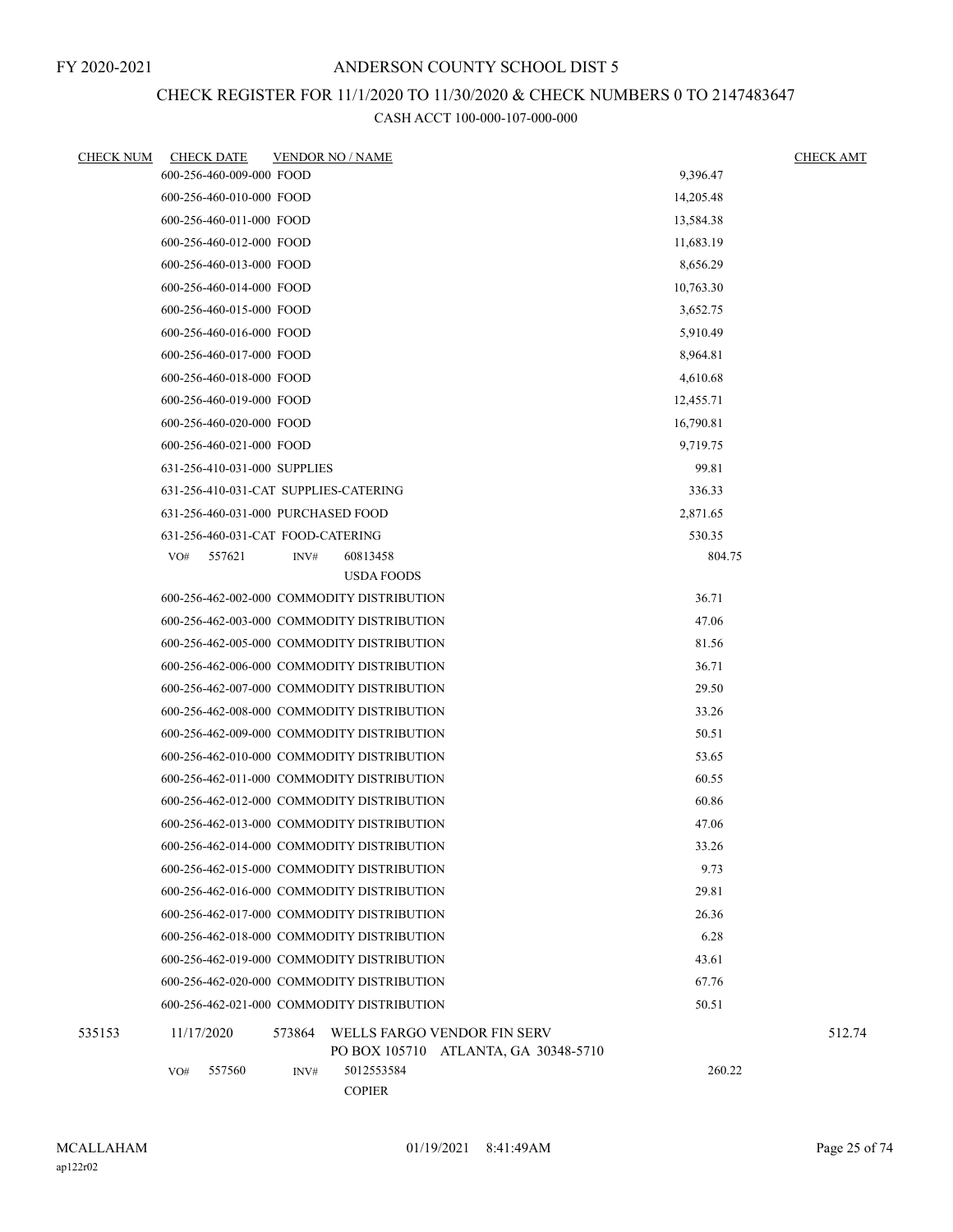# CHECK REGISTER FOR 11/1/2020 TO 11/30/2020 & CHECK NUMBERS 0 TO 2147483647

|   | <b>CHECK NUM</b> |     | <b>CHECK DATE</b>                  |        | <b>VENDOR NO / NAME</b>                                                                            |           | <b>CHECK AMT</b> |
|---|------------------|-----|------------------------------------|--------|----------------------------------------------------------------------------------------------------|-----------|------------------|
|   |                  |     | 201-112-490-010-000 COPIER COST    |        |                                                                                                    | 260.22    |                  |
|   |                  |     | VO# 557561                         | INV#   | 5012566877<br><b>COPIER</b>                                                                        | 252.52    |                  |
|   |                  |     |                                    |        | 100-181-410-023-000 SUPPLIES-ADULT ED.                                                             | 252.52    |                  |
|   | 535154           |     | 11/19/2020                         |        | 573301 ABC BANNERS & SIGNS, INC.<br>103 SULLIVAN LANE ANDERSON, SC 29625                           |           | 529.65           |
|   |                  | VO# | 557679                             | INV#   | 20190329-433<br>13690<br>PO#<br><b>SIGNS &amp; DECALS</b>                                          | 529.65    |                  |
|   |                  |     |                                    |        | 100-257-410-000-SUR SURPLUS SALE SUPPLIES                                                          | 529.65    |                  |
|   | 535155           |     | 11/19/2020                         |        | 570950 ANDERSON COUNTY SHERIFF'S OFFICE<br>ATTN: JAMIE LAZAR 305 CAMSON ROAD<br>ANDERSON, SC 29621 |           | 945.00           |
|   |                  | VO# | 557631                             | INV#   | 11/13/20<br>TLH FOOTBALL                                                                           | 945.00    |                  |
|   |                  |     |                                    |        | 702-271-660-002-671 FOOTBALL GATE RECEIPTS EXPENSE                                                 | 945.00    |                  |
|   | 535156           |     | 11/19/2020                         |        | 570168 APPLE, INC<br>PO BOX 281877 ATT: ACCOUNTS RECEIVABLE<br>ATLANTA, GA 30384-1877              |           | 1,532.24         |
|   |                  | VO# | 557723                             | INV#   | AD03037979<br>TECH SUPPLIES                                                                        | 252.52    |                  |
|   |                  |     | 100-271-410-002-000 SUPPLIES       |        |                                                                                                    | 252.52    |                  |
|   |                  |     | VO# 557724                         | INV#   | AD16295125<br><b>TECH SUPPLIES</b>                                                                 | 1,279.72  |                  |
|   |                  |     | 100-271-410-002-000 SUPPLIES       |        |                                                                                                    | 1,279.72  |                  |
| * | 535158           |     | 11/19/2020                         | 115202 | ASD5 CULINARY SERVICES PETTY CASH                                                                  |           | 225.00           |
|   |                  | VO# | 557677                             | INV#   | <b>REIMBURSEMENT</b><br><b>CAR WASH</b>                                                            | 225.00    |                  |
|   |                  |     | 600-256-410-000-000 SUPPLIES       |        |                                                                                                    | 225.00    |                  |
|   | 535159           |     | 11/19/2020                         | 566585 | BANK OF AMERICA<br>PO BOX 15731 ATT: ACCOUNTS RECEIVABLE<br>WILMINGTON, DE 19886-5731              |           | 10,587.10        |
|   |                  | VO# | 557678                             | INV#   | 7426<br>8355                                                                                       | 10,587.10 |                  |
|   |                  |     | 100-256-410-000-C19 COVID SUPPLIES |        |                                                                                                    | 4,441.93  |                  |
|   |                  |     | 232-188-410-000-000 SUPPLIES       |        |                                                                                                    | 6,025.89  |                  |
|   |                  |     |                                    |        | 232-211-313-000-000 STUDENTS SERVICES                                                              | 204.85    |                  |
|   |                  |     | 937-113-410-000-000 SUPPLIES       |        |                                                                                                    | $-85.57$  |                  |
|   | $*$ 535163       |     | 11/19/2020                         | 564814 | BROOKWOOD FARMS, INC<br>PO BOX 277 ATT: ACCOUNTS RECEIVABLE SILER<br>CITY, NC 27344                |           | 1,450.00         |
|   |                  | VO# | 557683                             | INV#   | 0128665<br><b>FOOD</b>                                                                             | 1,450.00  |                  |
|   |                  |     |                                    |        | 600-000-172-000-000 FOOD SERV INVEN. FOOD                                                          | 1,450.00  |                  |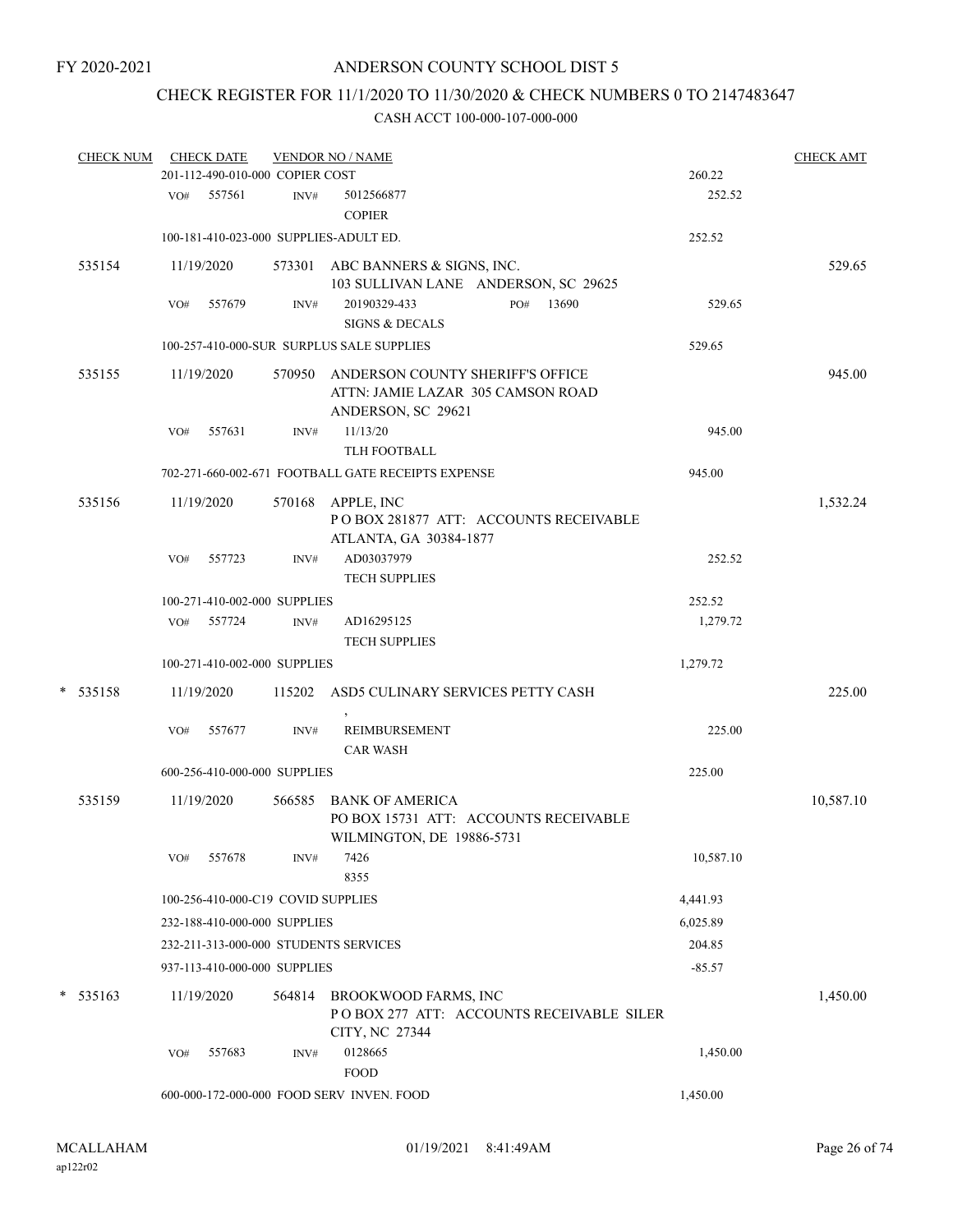## CHECK REGISTER FOR 11/1/2020 TO 11/30/2020 & CHECK NUMBERS 0 TO 2147483647

| <b>CHECK NUM</b> |     | <b>CHECK DATE</b>                  |        | <b>VENDOR NO / NAME</b>                                                                                    |     |           |           | <b>CHECK AMT</b> |
|------------------|-----|------------------------------------|--------|------------------------------------------------------------------------------------------------------------|-----|-----------|-----------|------------------|
| $*$ 535165       |     | 11/19/2020                         |        | 152495 CAMCOR, INC<br>POBOX 1899 ATT: ACCOUNTS RECEIVABLE<br>BURLINGTON, NC 27216-1899                     |     |           |           | 2,028.72         |
|                  | VO# | 557665                             | INV#   | 2500710<br><b>HEADPHONE</b>                                                                                | PO# | 13632     | 2,028.72  |                  |
|                  |     |                                    |        | 201-112-445-019-000 TECHNOLOGY SUPPLIES                                                                    |     |           | 2,028.72  |                  |
| 535166           |     | 11/19/2020                         |        | 160602 CDW GOVERNMENT<br>75 REMITTANCE DRIVE SUITE 1515 ATT:<br>ACCOUNTS RECEIVABLE CHICAGO, IL 60675-1515 |     |           |           | 4,523.89         |
|                  | VO# | 557664                             | INV#   | 4065933<br><b>TONER</b>                                                                                    |     | PO# 13662 | 380.96    |                  |
|                  |     |                                    |        | 201-112-445-010-000 TECHNOLOGY SUPPLIES                                                                    |     |           | 380.96    |                  |
|                  | VO# | 557725                             | INV#   | 4085509<br><b>PRINTER</b>                                                                                  | PO# | 13653     | 2,579.97  |                  |
|                  |     | 329-114-410-002-000 SUPPLIES-STATE |        |                                                                                                            |     |           | 2,579.97  |                  |
|                  | VO# | 557726                             | INV#   | 3988865<br><b>TONER</b>                                                                                    | PO# | 13656     | 759.26    |                  |
|                  |     | 329-114-410-002-000 SUPPLIES-STATE |        |                                                                                                            |     |           | 759.26    |                  |
|                  | VO# | 557727                             | INV#   | 4388812<br><b>PRINTER</b>                                                                                  | PO# | 13600     | 555.33    |                  |
|                  |     | 100-221-410-001-VIR VIRTUAL SET UP |        |                                                                                                            |     |           | 555.33    |                  |
|                  | VO# | 557728                             | INV#   | <b>ZSN0957</b><br><b>TECH SUPPLIES</b>                                                                     | PO# | 13225     | 720.45    |                  |
|                  |     |                                    |        | 100-255-323-000-000 CONTRACTED SERVICES                                                                    |     |           | 720.45    |                  |
|                  |     | VO# 557729                         | INV#   | 2930243<br><b>PRINTER</b>                                                                                  | PO# | 13577     | 472.08    |                  |
|                  |     |                                    |        | 201-112-445-010-000 TECHNOLOGY SUPPLIES                                                                    |     |           | 472.08    |                  |
|                  | VO# | 557730                             | INV#   | 3377063<br><b>CREDIT</b>                                                                                   |     |           | $-472.08$ |                  |
|                  |     |                                    |        | 100-221-410-000-TST SUPPLIES-TESTING                                                                       |     |           | $-472.08$ |                  |
|                  | VO# | 557731                             | INV#   | 3250966<br><b>CREDIT</b>                                                                                   |     |           | $-472.08$ |                  |
|                  |     |                                    |        | 124-114-445-024-000 TECHNOLOGY SUPPLIES                                                                    |     |           | $-472.08$ |                  |
| 535167           |     | 11/19/2020                         |        | 572302 CERTIPORT, INC<br>13036 COLLECTIONS CENTER DR CHICAGO, IL 60693                                     |     |           |           | 802.50           |
|                  | VO# | 557686                             | INV#   | 12003565<br><b>LICENSE</b>                                                                                 | PO# | 13536     | 802.50    |                  |
|                  |     |                                    |        | 328-115-312-031-000 PURCHASED SERVICES                                                                     |     |           | 802.50    |                  |
| 535168           |     | 11/19/2020                         | 570581 | CITY OF ANDERSON POLICE DEPT<br>401 SOUTH MAIN ST ATTN: TESSA FREDERICKS<br>ANDERSON, SC 29624             |     |           |           | 172.00           |
|                  | VO# | 557688                             | INV#   | 101<br>NOV 14TH SECURITY                                                                                   | PO# | 13689     | 172.00    |                  |
|                  |     | 100-257-312-000-SUR SURPLUS SALE   |        |                                                                                                            |     |           | 172.00    |                  |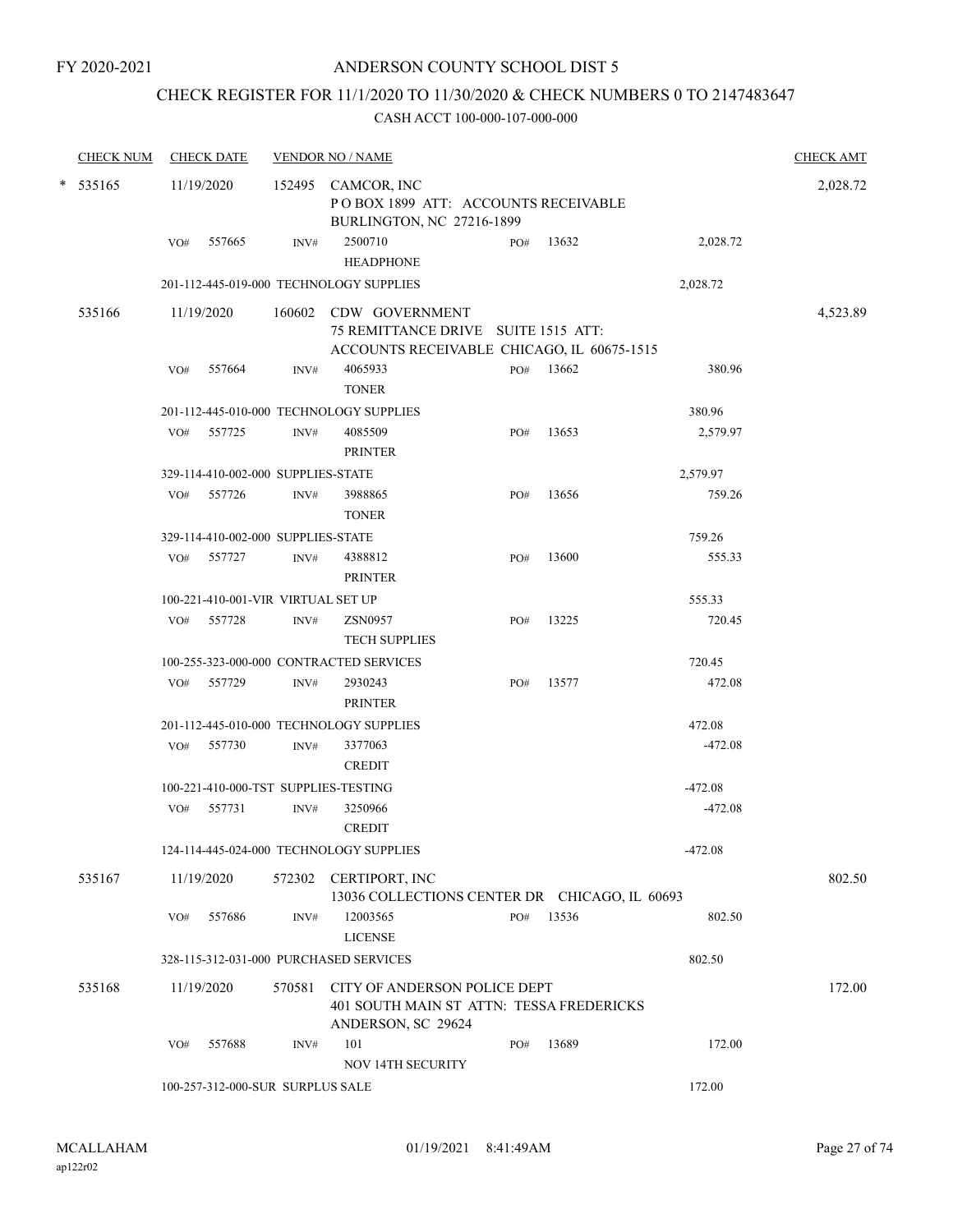## CHECK REGISTER FOR 11/1/2020 TO 11/30/2020 & CHECK NUMBERS 0 TO 2147483647

| <b>CHECK NUM</b> |     | <b>CHECK DATE</b>            |        | <b>VENDOR NO / NAME</b>                                                             |     |       |           | <b>CHECK AMT</b> |
|------------------|-----|------------------------------|--------|-------------------------------------------------------------------------------------|-----|-------|-----------|------------------|
| $*$ 535170       |     | 11/19/2020                   | 576667 | DEEDY BOOKING                                                                       |     |       |           | 2,000.00         |
|                  |     |                              |        | 1956 CARRINGTON CT STONE MOUNTAIN, GA 30087                                         |     |       |           |                  |
|                  | VO# | 557676                       | INV#   | 11232020<br><b>VISIT</b>                                                            |     |       | 2,000.00  |                  |
|                  |     |                              |        | 713-271-660-013-201 MISCELLANEOUS EXPENSE                                           |     |       | 295.30    |                  |
|                  |     |                              |        | 713-271-660-013-350 FIELD TRIPS KINDERGARTEN EXPENSE                                |     |       | 406.06    |                  |
|                  |     |                              |        | 713-271-660-013-351 FIELD TRIPS GRADE 1 EXPENSE                                     |     |       | 1,119.50  |                  |
|                  |     |                              |        | 713-271-660-013-352 FIELD TRIPS GRADE 2 EXPENSE                                     |     |       | 11.73     |                  |
|                  |     |                              |        | 713-271-660-013-353 FIELD TRIPS GRADE 3 EXPENSE                                     |     |       | 100.54    |                  |
|                  |     |                              |        | 713-271-660-013-354 FIELD TRIPS GRADE 4 EXPENSE                                     |     |       | 7.84      |                  |
|                  |     |                              |        | 713-271-660-013-356 FIELD TRIPS - SPECIAL EXPENSE                                   |     |       | 59.03     |                  |
| 535171           |     | 11/19/2020                   | 565945 | DISCOUNT MAGAZINE SUBSCRIPTIONS<br>POBOX 60114 ATT: ACCOUNTS RECEIVABLE FORT        |     |       |           | 136.99           |
|                  | VO# | 557656                       | INV#   | <b>MYERS, FL 33906</b><br>9344012                                                   | PO# | 13327 | 136.99    |                  |
|                  |     |                              |        | TL HANNA                                                                            |     |       |           |                  |
|                  |     | 100-222-410-002-000 SUPPLIES |        |                                                                                     |     |       | 136.99    |                  |
| 535172           |     | 11/19/2020                   | 211302 | <b>DUKE ENERGY</b><br>PO BOX 70516 CHARLOTTE, NC 28272-0516                         |     |       |           | 30,969.85        |
|                  | VO# | 557736                       | INV#   | DUE NOV 23<br><b>UTILITIES</b>                                                      |     |       | 30,969.85 |                  |
|                  |     |                              |        | 100-254-470-000-000 ENERGY-ELECTRICITY & WATER                                      |     |       | 232.66    |                  |
|                  |     |                              |        | 100-254-470-002-000 ENERGY-ELECTRICITY & WATER                                      |     |       | 17.34     |                  |
|                  |     |                              |        | 100-254-470-013-000 ENERGY-ELECTRICITY & WATER                                      |     |       | 8,137.31  |                  |
|                  |     |                              |        | 100-254-470-016-000 ENERGY-ELECTRICITY & WATER                                      |     |       | 4,697.32  |                  |
|                  |     |                              |        | 100-254-470-017-000 ENERGY-ELECTRICITY & WATER                                      |     |       | 7,793.32  |                  |
|                  |     |                              |        | 100-254-470-020-000 ENERGY-ELECTRICITY & WATER                                      |     |       | 9,769.93  |                  |
|                  |     |                              |        | 100-254-470-023-000 ENERGY-ELECTRICITY & WATER                                      |     |       | 89.29     |                  |
|                  |     | 600-256-470-026-000 ENERGY   |        |                                                                                     |     |       | 232.68    |                  |
| 535173           |     | 11/19/2020                   | 563495 | ELECTRIC CITY UTILITIES<br>CITY OF ANDERSON 601 SOUTH MAIN ST<br>ANDERSON, SC 29624 |     |       |           | 959.94           |
|                  | VO# | 557734                       | INV#   | 295758061<br><b>UTILITIES</b>                                                       |     |       | 839.89    |                  |
|                  |     |                              |        | 100-254-470-012-000 ENERGY-ELECTRICITY & WATER                                      |     |       | 839.89    |                  |
|                  | VO# | 557735                       | INV#   | 495402011<br><b>UTILITIES</b>                                                       |     |       | 120.05    |                  |
|                  |     |                              |        | 100-254-470-000-000 ENERGY-ELECTRICITY & WATER                                      |     |       | 120.05    |                  |
| 535174           |     |                              |        | ENCORE TECHNOLOGY GROUP LLC                                                         |     |       |           |                  |
|                  |     | 11/19/2020                   | 179840 | DEPT 720017 P.O. BOX 1335 CHARLOTTE, NC<br>28201-1335                               |     |       |           | 8,163.37         |
|                  | VO# | 557691                       | INV#   | 151944<br>TL HANNA                                                                  | PO# | 13449 | 8,163.37  |                  |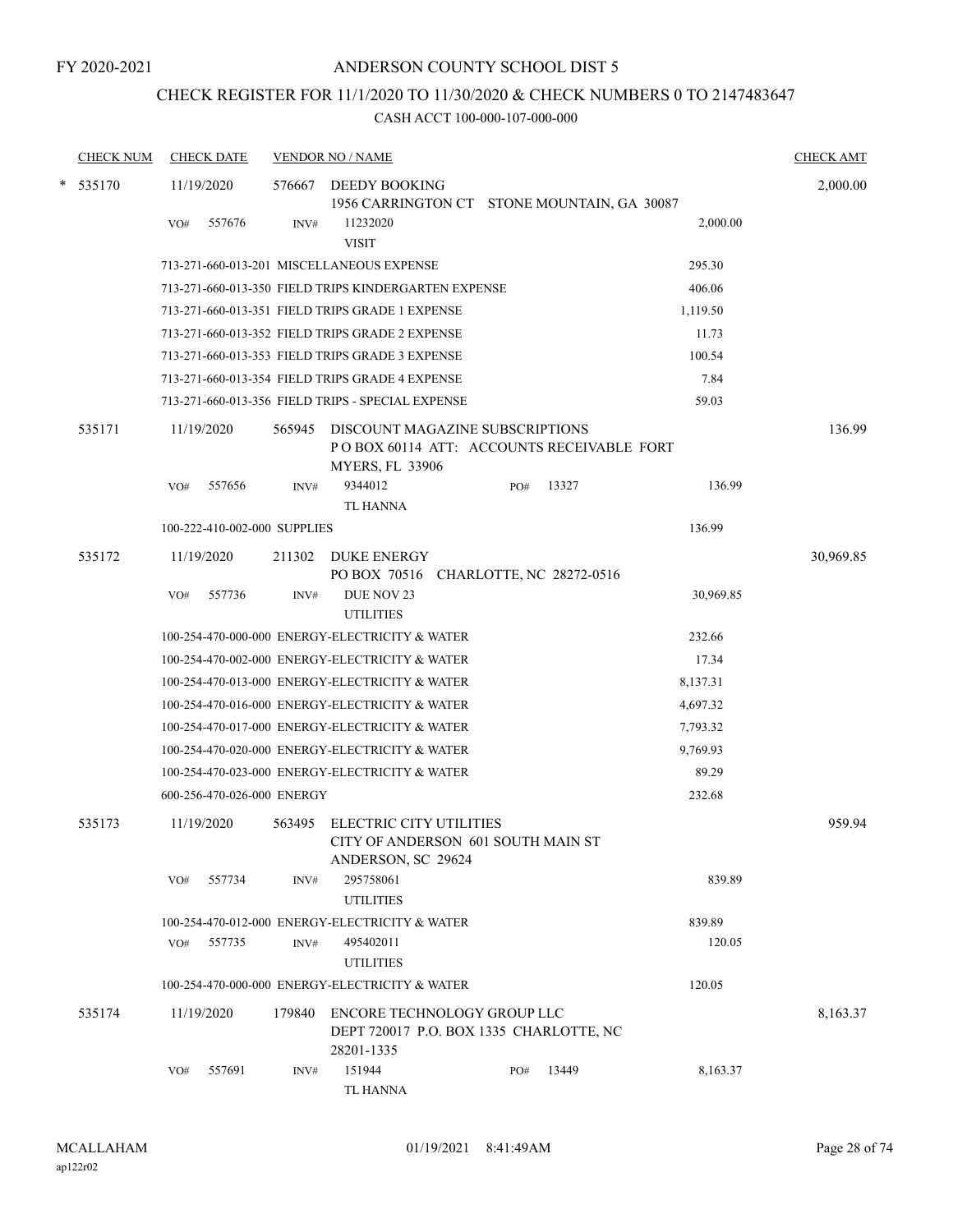## CHECK REGISTER FOR 11/1/2020 TO 11/30/2020 & CHECK NUMBERS 0 TO 2147483647

| <b>CHECK NUM</b> |                                            | <b>CHECK DATE</b> |                                   | <b>VENDOR NO / NAME</b><br>505-266-345-002-TEC TECHNOLOGY PURCHASED SERV          |  |     |       | 8,163.37 | <b>CHECK AMT</b> |
|------------------|--------------------------------------------|-------------------|-----------------------------------|-----------------------------------------------------------------------------------|--|-----|-------|----------|------------------|
| $* 535177$       |                                            | 11/19/2020        |                                   | 576235 GARRETT, KARSEN**<br>108 HERITAGE RIVERWOOD DR, APT L CENTRAL, SC<br>29630 |  |     |       |          | 381.46           |
|                  | VO#                                        | 557653            | INV#                              | D490<br><b>SHIRTS</b>                                                             |  |     |       | 381.46   |                  |
|                  |                                            |                   | 100-113-410-006-000 SUPPLIES      |                                                                                   |  |     |       | 381.46   |                  |
| 535178           |                                            | 11/19/2020        |                                   | 576654 GIMKIT, INC<br>PO BOX 19833 SEATTLE, WA 98109                              |  |     |       |          | 1,000.00         |
|                  | VO#                                        | 557118            | INV#                              | 2A7C39B1-0001<br><b>GLENVIEW MS</b>                                               |  |     |       | 1,000.00 |                  |
|                  |                                            |                   | 100-113-410-020-000 SUPPLIES      |                                                                                   |  |     |       | 1,000.00 |                  |
| $* 535181$       |                                            | 11/19/2020        |                                   | 274059 HUMMERT INTERNATIONAL<br>PO BOX 32127 ST LOUIS, MO 63132-2127              |  |     |       |          | 900.27           |
|                  | VO#                                        | 557632            | INV#                              | 115524<br><b>POTS</b>                                                             |  |     |       | 900.27   |                  |
|                  |                                            |                   |                                   | 731-271-660-031-878 HORTICULTURE EXPENSE                                          |  |     |       | 900.27   |                  |
| 535182           |                                            | 11/19/2020        |                                   | 571483 ISOM ELECTRIC, LLC<br>3300-D N. MAIN STREET PMB 325 ANDERSON, SC<br>29621  |  |     |       |          | 5,024.00         |
|                  | VO#                                        | 557694            | INV#                              | 11228<br><b>CAREER CAMPUS</b>                                                     |  | PO# | 13625 | 3,053.00 |                  |
|                  |                                            |                   |                                   | 100-254-323-001-LGT UPGRADED LIGHTS                                               |  |     |       | 3,053.00 |                  |
|                  | VO#                                        | 557696            | INV#                              | 11255, 11256<br><b>ROBERT ANDERSON</b>                                            |  | PO# | 13598 | 1,246.00 |                  |
|                  |                                            |                   | 100-254-323-006-GEN GENERATOR     |                                                                                   |  |     |       | 285.00   |                  |
|                  |                                            |                   | 100-254-323-006-GEN GENERATOR     |                                                                                   |  |     |       | 961.00   |                  |
|                  | VO#                                        | 557697            | INV#                              | 11254<br><b>MIDWAY</b>                                                            |  | PO# | 13598 | 725.00   |                  |
|                  |                                            |                   | 100-254-323-017-GEN GENERATOR     |                                                                                   |  |     |       | 725.00   |                  |
| 535183           |                                            | 11/19/2020        | 576047                            | LANGUAGE LINE SERVICES INC<br>PO BOX 202564 DALLAS, TX 75320                      |  |     |       |          | 960.22           |
|                  | VO#                                        | 557640            | INV#                              | 4911152<br>9020861160                                                             |  |     |       | 960.22   |                  |
|                  |                                            |                   |                                   | 100-221-312-000-000 PURCHASED SERVICES                                            |  |     |       | 960.22   |                  |
| 535184           |                                            | 11/19/2020        | 568647                            | MANSFIELD OIL COMPANY<br>PO BOX 733706 DALLAS, TX 75373-3706                      |  |     |       |          | 3,884.05         |
|                  | VO#                                        | 557698            | INV#                              | <b>SQLCD 641683</b><br><b>FUEL</b>                                                |  |     |       | 3,884.05 |                  |
|                  | 100-254-411-000-001 GASOLINE<br>3,551.89   |                   |                                   |                                                                                   |  |     |       |          |                  |
|                  |                                            |                   | 100-255-411-000-000 GASOLINE      |                                                                                   |  |     |       | 218.11   |                  |
|                  | 78.68<br>600-256-690-020-000 OTHER OBJECTS |                   |                                   |                                                                                   |  |     |       |          |                  |
|                  |                                            |                   | 600-256-690-021-000 OTHER OBJECTS |                                                                                   |  |     |       | 35.37    |                  |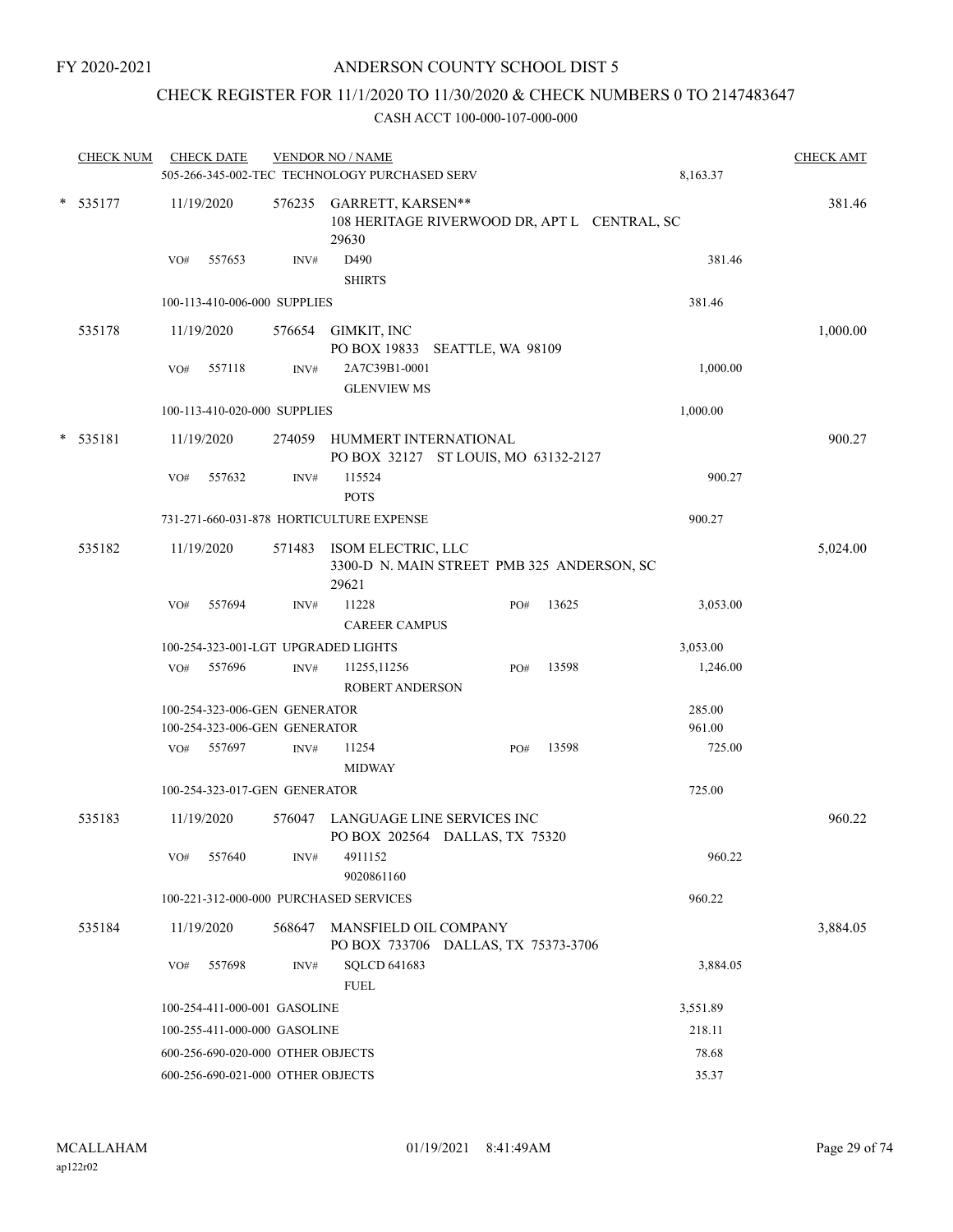### CHECK REGISTER FOR 11/1/2020 TO 11/30/2020 & CHECK NUMBERS 0 TO 2147483647

|   | <b>CHECK NUM</b> |     | <b>CHECK DATE</b>            |        | <b>VENDOR NO / NAME</b>                                                                              |     |           |          | <b>CHECK AMT</b> |
|---|------------------|-----|------------------------------|--------|------------------------------------------------------------------------------------------------------|-----|-----------|----------|------------------|
|   | $* 535186$       |     | 11/19/2020                   |        | 572407 MATH UNITY, LLC<br>3563 SUELDO STREET SUITE C SAN LUIS OBISPO, CA<br>93401                    |     |           |          | 1,454.84         |
|   |                  | VO# | 557666                       | INV#   | 1416176<br><b>VIRTUAL FMN KITS</b>                                                                   | PO# | 13664     | 1,454.84 |                  |
|   |                  |     |                              |        | 201-112-410-014-000 SUPPLIES AND MATERIALS                                                           |     |           | 1,454.84 |                  |
|   | 535187           |     | 11/19/2020                   |        | 573349 MEDSHORE AMBULANCE SERVICE<br>PO BOX 650458 DALLAS, TX 75265                                  |     |           |          | 600.00           |
|   |                  | VO# | 557699                       | INV#   | 20-60187<br><b>MCCANTS</b>                                                                           |     |           | 150.00   |                  |
|   |                  |     |                              |        | 705-271-660-005-671 FOOTBALL GATE RECEIPTS EXPENSE                                                   |     |           | 150.00   |                  |
|   |                  | VO# | 557700                       | INV#   | 20-62901<br><b>MCCANTS</b>                                                                           |     |           | 150.00   |                  |
|   |                  |     |                              |        | 705-271-660-005-671 FOOTBALL GATE RECEIPTS EXPENSE                                                   |     |           | 150.00   |                  |
|   |                  |     | VO# 557701                   | INV#   | 20-64640<br><b>MCCANTS</b>                                                                           |     |           | 150.00   |                  |
|   |                  |     |                              |        | 705-271-660-005-671 FOOTBALL GATE RECEIPTS EXPENSE                                                   |     |           | 150.00   |                  |
|   |                  |     | VO# 557702                   | INV#   | 20-64625<br><b>MCCANTS</b>                                                                           |     |           | 150.00   |                  |
|   |                  |     |                              |        | 705-271-660-005-671 FOOTBALL GATE RECEIPTS EXPENSE                                                   |     |           | 150.00   |                  |
|   | 535188           |     | 11/19/2020                   |        | 358500 MINUTEMAN PRESS<br>3308 NORTH MAIN STREET ATT: ACCOUNTS<br>RECEIVABLE ANDERSON, SC 29621-4108 |     |           |          | 389.26           |
|   |                  | VO# | 557634                       | INV#   | 90942<br>VISUAL DICTIONARY                                                                           |     | PO# 13631 | 389.26   |                  |
|   |                  |     | 201-112-410-019-000 SUPPLIES |        |                                                                                                      |     |           | 389.26   |                  |
|   | 535189           |     | 11/19/2020                   |        | 563430 NATIONAL CENTER FOR YOUTH ISSUES<br>PO BOX 22185 CHATTANOOGA, TN 37422-2185                   |     |           |          | 357.00           |
|   |                  |     | VO# 557703                   | INV#   | C10166045<br><b>CONFERENCE</b>                                                                       |     | PO# 13610 | 119.00   |                  |
|   |                  |     |                              |        | 100-212-333-000-000 TRIPS AND CONFERENCES                                                            |     |           | 119.00   |                  |
|   |                  |     | VO# 557704                   | INV#   | C <sub>10166046</sub><br><b>CONFERENCE</b>                                                           | PO# | 13610     | 119.00   |                  |
|   |                  |     |                              |        | 100-212-333-000-000 TRIPS AND CONFERENCES                                                            |     |           | 119.00   |                  |
|   |                  | VO# | 557705                       | INV#   | C10166047<br><b>CONFERENCE</b>                                                                       | PO# | 13610     | 119.00   |                  |
|   |                  |     |                              |        | 100-212-333-000-000 TRIPS AND CONFERENCES                                                            |     |           | 119.00   |                  |
| * | 535191           |     | 11/19/2020                   | 576088 | PACK STEEL SUPPLY LLC<br>PORTER CAPITAL CORPORATION PO BOX 12105<br>BIRMINGHAM, AL 35202             |     |           |          | 942.54           |
|   |                  | VO# | 557709                       | INV#   | 4426<br><b>MATERIALS</b>                                                                             | PO# | 13622     | 942.54   |                  |
|   |                  |     |                              |        | 329-115-410-031-000 SUPPLIES-STATE EQUIPMENT                                                         |     |           | 942.54   |                  |
|   | 535192           |     | 11/19/2020                   |        | 568036 PIEDMONT NATURAL GAS                                                                          |     |           |          | 102.04           |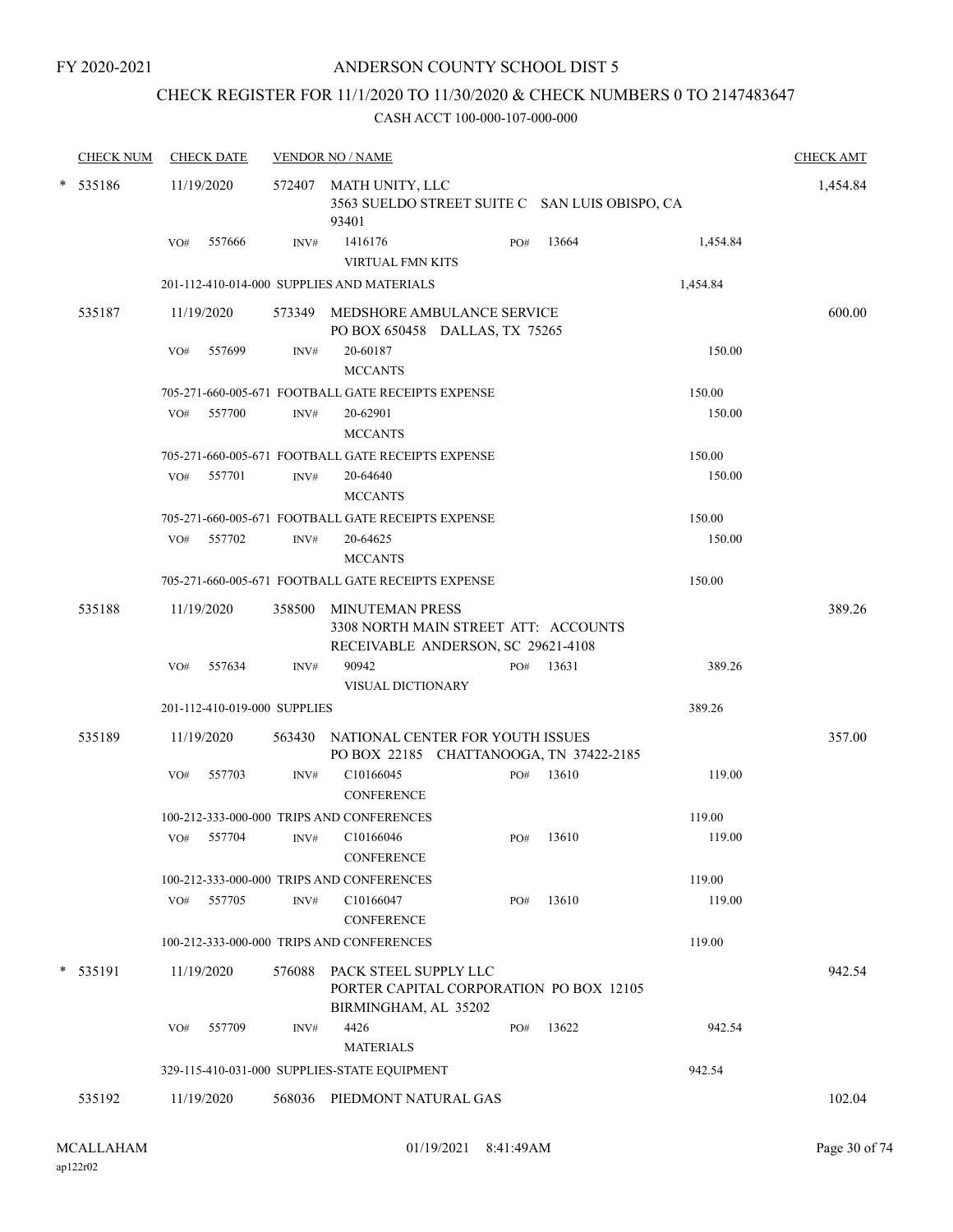# CHECK REGISTER FOR 11/1/2020 TO 11/30/2020 & CHECK NUMBERS 0 TO 2147483647

| <b>CHECK NUM</b> |     | <b>CHECK DATE</b> |                              | <b>VENDOR NO / NAME</b>                                                            |     |       |          | <b>CHECK AMT</b> |
|------------------|-----|-------------------|------------------------------|------------------------------------------------------------------------------------|-----|-------|----------|------------------|
|                  | VO# | 557733            | INV#                         | PO BOX 1246 CHARLOTTE, NC 28201-1246<br>7000758753003<br><b>UTILITIES</b>          |     |       | 102.04   |                  |
|                  |     |                   | 600-256-470-018-000 ENERGY   |                                                                                    |     |       | 102.04   |                  |
| 535193           |     | 11/19/2020        |                              | 571253 POCKET NURSE<br>P.O. BOX 644898 PITTSBURGH, PA 15264-4898                   |     |       |          | 941.94           |
|                  | VO# | 557711            | INV#                         | 1175467-1<br><b>SUPPLIES</b>                                                       | PO# | 13367 | 941.94   |                  |
|                  |     |                   |                              | 329-115-410-031-000 SUPPLIES-STATE EQUIPMENT                                       |     |       | 941.94   |                  |
| 535194           |     | 11/19/2020        |                              | 575998 PRO KITCHEN ONLINE LLC<br>2115 COMMERCE DR CAYCE, SC 29033                  |     |       |          | 256.93           |
|                  | VO# | 557714            | INV#                         | 25660<br><b>SHEET PAN RACK</b>                                                     |     |       | 256.93   |                  |
|                  |     |                   | 600-256-410-000-000 SUPPLIES |                                                                                    |     |       | 256.93   |                  |
| * 535197         |     | 11/19/2020        |                              | 567525 ROWLAND MECHANICAL<br>4035 HWY 24 ANDERSON, SC 29626                        |     |       |          | 3,459.86         |
|                  | VO# | 557633            | INV#                         | 10076-10086<br><b>REPAIRS</b>                                                      | PO# | 13096 | 3,459.86 |                  |
|                  |     |                   |                              | 100-255-323-000-ACT ACTIVITY BUS CONTRACTED SERVICES                               |     |       | 3,459.86 |                  |
| 535198           |     | 11/19/2020        |                              | 573009 SAFEGUARD BY PRIME #233438<br>642 COWPATH RD, STE #247 LANSDALE, PA 19446   |     |       |          | 707.61           |
|                  | VO# | 557629            | INV#                         | 11-203230<br><b>CHECK STOCK</b>                                                    |     |       | 707.61   |                  |
|                  |     |                   |                              | 100-252-360-000-000 PRINTING AND BINDING                                           |     |       | 707.61   |                  |
| 535199           |     | 11/19/2020        |                              | 566995 SC DEPT OF JUVENILE JUSTICE<br>POBOX 21069 ATT: FISCAL AFFAIRS COLUMBIA, SC |     |       |          | 1,034.71         |
|                  | VO# | 557658            | INV#                         | 29221-1069<br>2000493997<br><b>SEPT 2020</b>                                       |     |       | 450.92   |                  |
|                  |     |                   |                              | 100-412-720-000-000 PAYMENTS TO OTHER GOV'T UNITS                                  |     |       | 450.92   |                  |
|                  | VO# | 557659            | INV#                         | 2000492287<br><b>AUG 2020</b>                                                      |     |       | 199.54   |                  |
|                  |     |                   |                              | 100-412-720-000-000 PAYMENTS TO OTHER GOV'T UNITS                                  |     |       | 199.54   |                  |
|                  | VO# | 557660            | INV#                         | 2000490177<br><b>JULY 2020</b>                                                     |     |       | 384.25   |                  |
|                  |     |                   |                              | 100-412-720-000-000 PAYMENTS TO OTHER GOV'T UNITS                                  |     |       | 384.25   |                  |
| 535200           |     | 11/19/2020        | 571007                       | SIMPLIFIED OFFICE SYSTEMS<br>6220 BUSH RIVER ROAD COLUMBIA, SC 29212               |     |       |          | 533.33           |
|                  | VO# | 557636            | INV#                         | 201113-0035<br><b>CENTERVILLE</b>                                                  |     |       | 533.33   |                  |
|                  |     |                   | 100-111-410-007-000 SUPPLIES |                                                                                    |     |       | 533.33   |                  |
| 535201           |     | 11/19/2020        | 576615                       | SOLUTIONZ<br>120 INTERSTATE N PARKWAY SUITE 314 ATLANTA,<br>GA 30339               |     |       |          | 23,159.18        |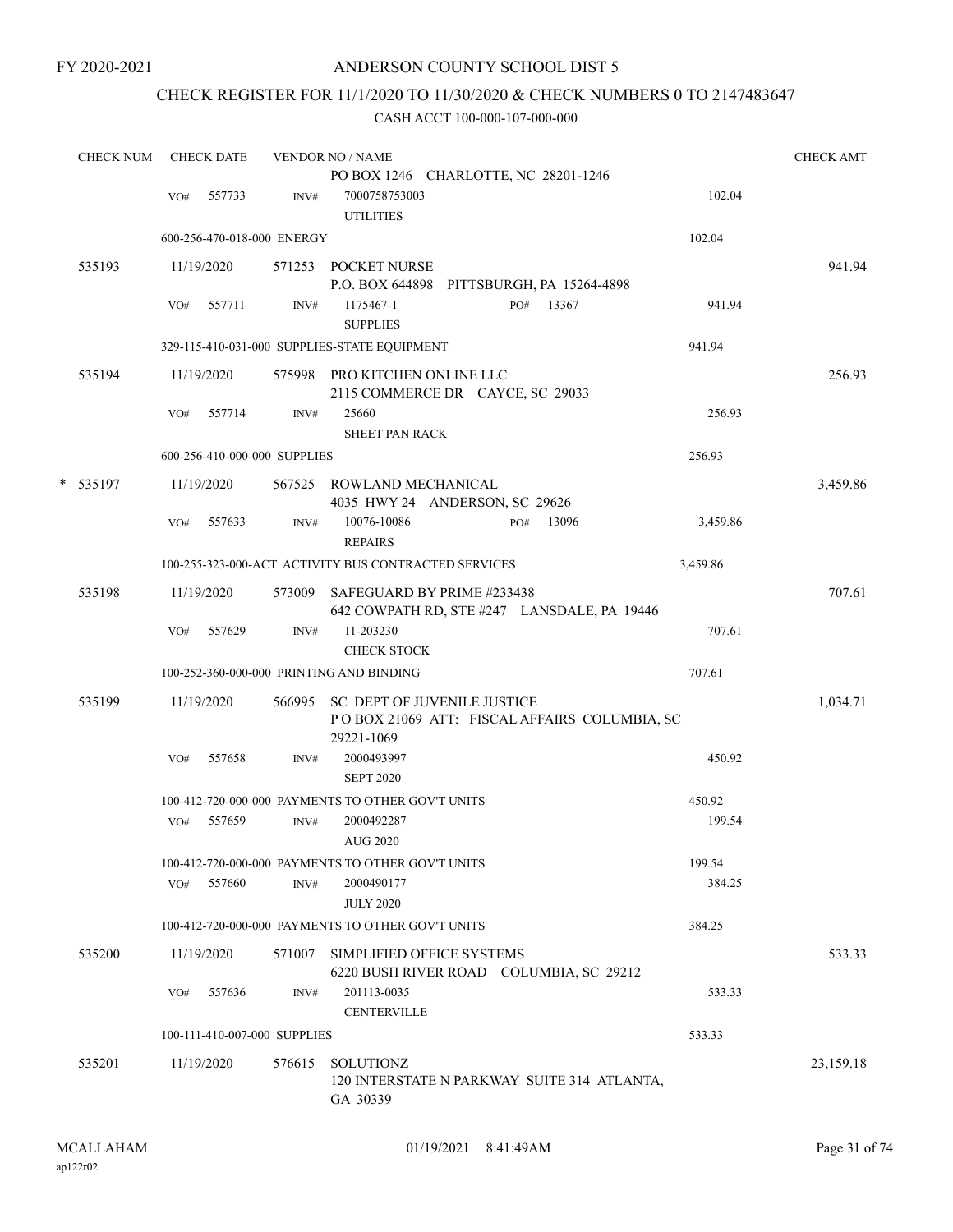# CHECK REGISTER FOR 11/1/2020 TO 11/30/2020 & CHECK NUMBERS 0 TO 2147483647

| <b>CHECK NUM</b> |     | <b>CHECK DATE</b> |                                   | <b>VENDOR NO / NAME</b>                                             |     |                                             |                    | <b>CHECK AMT</b> |
|------------------|-----|-------------------|-----------------------------------|---------------------------------------------------------------------|-----|---------------------------------------------|--------------------|------------------|
|                  | VO# | 557625            | INV#                              | 343368                                                              | PO# | 13455                                       | 8,429.14           |                  |
|                  |     |                   |                                   | <b>HOVERCAM</b>                                                     |     |                                             |                    |                  |
|                  |     |                   |                                   | 201-112-445-007-000 TECHNOLOGY SUPPLIES                             |     |                                             | 8,429.14           |                  |
|                  | VO# | 557663            | INV#                              | 343233<br><b>LECTURN</b>                                            | PO# | 13479                                       | 2,837.83           |                  |
|                  |     |                   |                                   |                                                                     |     |                                             |                    |                  |
|                  |     | 557717            | 397-114-410-002-000 SUPPLIES      |                                                                     |     | 13539                                       | 2,837.83<br>668.11 |                  |
|                  | VO# |                   | INV#                              | 343128<br><b>TECH SUPPLIES</b>                                      | PO# |                                             |                    |                  |
|                  |     |                   |                                   |                                                                     |     |                                             |                    |                  |
|                  |     |                   | 505-266-345-006-AUD AUDITORIUM AV |                                                                     |     |                                             | 334.05             |                  |
|                  |     |                   | 505-266-345-020-AUD AUDITORIUM AV |                                                                     |     |                                             | 334.06             |                  |
|                  | VO# | 557718            | INV#                              | 343127                                                              | PO# | 13500                                       | 11,224.10          |                  |
|                  |     |                   |                                   | <b>TECHNOLOGY</b>                                                   |     |                                             |                    |                  |
|                  |     |                   |                                   | 505-266-345-002-TEC TECHNOLOGY PURCHASED SERV                       |     |                                             | 11,224.10          |                  |
| 535202           |     | 11/19/2020        | 480850                            | SOUTHERN EDUCATIONAL SYSTEMS<br>POBOX 170339 SPARTANBURG, SC 29301  |     |                                             |                    | 1,549.36         |
|                  | VO# | 557719            | INV#                              | 20-1227<br><b>3D PRINTER</b>                                        | PO# | 13619                                       | 1,549.36           |                  |
|                  |     |                   |                                   | 329-115-410-031-000 SUPPLIES-STATE EQUIPMENT                        |     |                                             | 1,549.36           |                  |
|                  |     |                   |                                   |                                                                     |     |                                             |                    |                  |
| 535203           |     | 11/19/2020        |                                   | 576352 SPECTRUM<br>PO BOX 94188 PALATINE, IL 60094-4188             |     |                                             |                    | 4,826.72         |
|                  | VO# | 557638            | INV#                              | 0663728110620<br><b>SERVICE</b>                                     |     |                                             | 260.95             |                  |
|                  |     |                   | 100-266-340-000-000 TELEPHONE     |                                                                     |     |                                             | 260.95             |                  |
|                  | VO# | 557687            | INV#                              | 0867030110920<br><b>INTERNET</b>                                    | PO# | 13313                                       | 4,565.77           |                  |
|                  |     |                   | 100-266-340-000-000 TELEPHONE     |                                                                     |     |                                             | 4,565.77           |                  |
|                  |     |                   |                                   |                                                                     |     |                                             |                    |                  |
| 535204           |     | 11/19/2020        | 576522                            | TEXAS A&M AGRILIFE EXTENSION SERVICE                                |     | PO BOX 10420 COLLEGE STATION, TX 77842-2147 |                    | 814.37           |
|                  | VO# | 557675            | INV#                              | 93391<br><b>BOOKS</b>                                               |     |                                             | 814.37             |                  |
|                  |     |                   | 833-256-410-013-000 SUPPLIES      |                                                                     |     |                                             | 814.37             |                  |
| 535205           |     |                   |                                   | 11/19/2020 512653 UNITED RENTALS, INC<br>ATLANTA, GA 30384-0711     |     | PO BOX 100711 ATT: ACCOUNTS RECEIVABLE      |                    | 464.85           |
|                  | VO# | 557732            | INV#                              | 187447726<br><b>RENTAL</b>                                          |     |                                             | 464.85             |                  |
|                  |     |                   | 600-256-410-000-000 SUPPLIES      |                                                                     |     |                                             | 464.85             |                  |
|                  |     |                   |                                   |                                                                     |     |                                             |                    |                  |
| 535206           |     | 11/19/2020        | 573864                            | WELLS FARGO VENDOR FIN SERV<br>PO BOX 105710 ATLANTA, GA 30348-5710 |     |                                             |                    | 440.31           |
|                  | VO# | 557627            | INV#                              | 5012659724<br><b>TRANSPORTATION</b>                                 | PO# | 13025                                       | 226.31             |                  |
|                  |     |                   |                                   | 100-255-323-000-000 CONTRACTED SERVICES                             |     |                                             | 226.31             |                  |
|                  | VO# | 557721            | INV#                              | 5012694536<br><b>COPIER</b>                                         | PO# | 13393                                       | 214.00             |                  |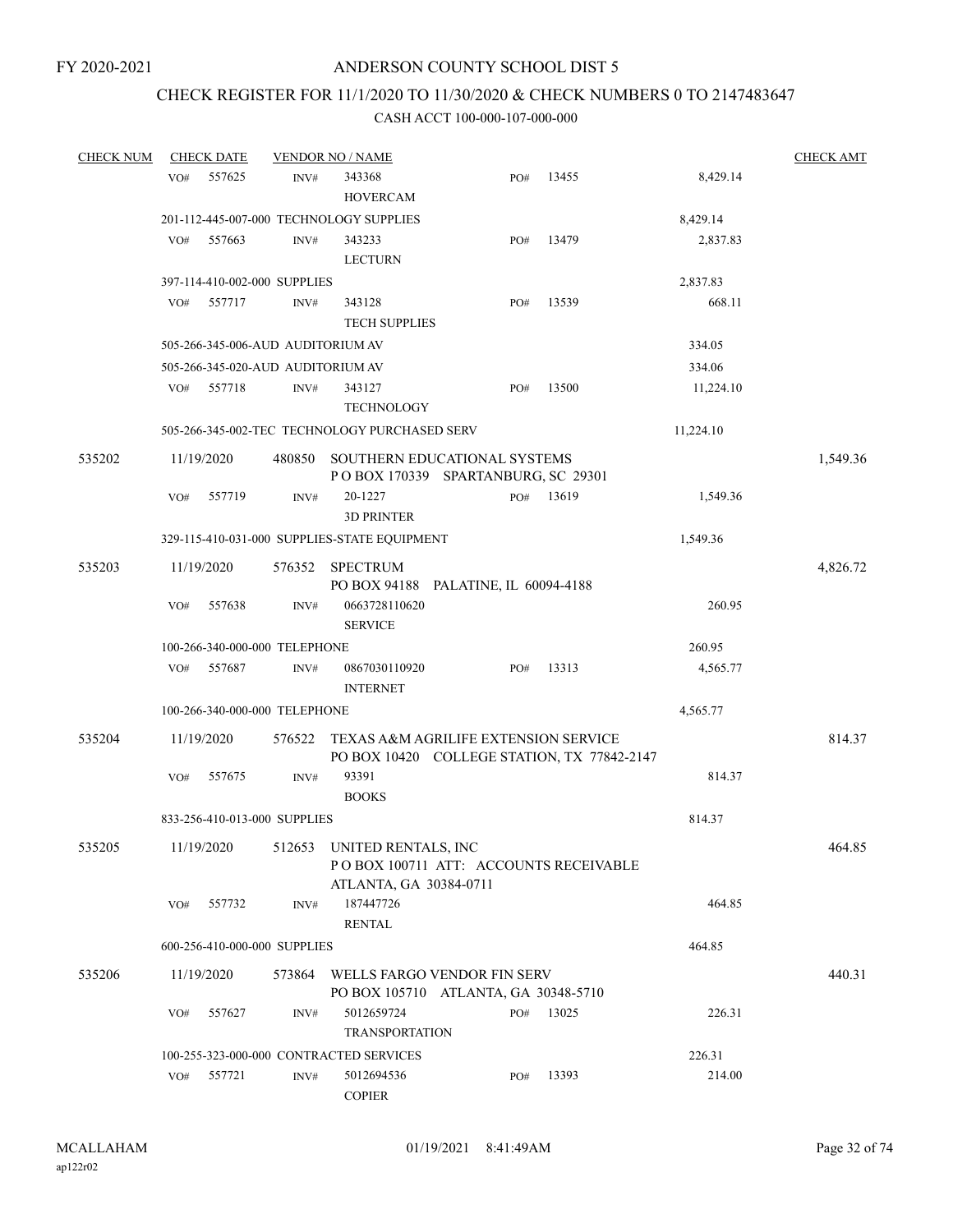# CHECK REGISTER FOR 11/1/2020 TO 11/30/2020 & CHECK NUMBERS 0 TO 2147483647

|  | <b>CHECK NUM</b> | <b>CHECK DATE</b><br>100-112-410-017-000 SUPPLIES |        | <b>VENDOR NO / NAME</b>                                                                                  |              | 214.00   | <b>CHECK AMT</b> |
|--|------------------|---------------------------------------------------|--------|----------------------------------------------------------------------------------------------------------|--------------|----------|------------------|
|  | 535207           | 11/19/2020                                        | 570755 | WILSON & ASSOCIATES SPORTS TURF<br>1737 SOUTH LAKE DRIVE ATT: ACCOUNTS<br>RECEIVABLE LEXINGTON, SC 29073 |              |          | 4,700.00         |
|  |                  | 557630<br>VO#                                     | INV#   | 16834<br>TL HANNA                                                                                        | 13002<br>PO# | 4,700.00 |                  |
|  |                  | 100-254-323-002-001 CONTRACTED SERVICES           |        |                                                                                                          |              | 4,700.00 |                  |
|  | 535208           | 11/24/2020                                        | 573978 | AAA SUPPLY INC<br>PO BOX 17769 GREENVILLE, SC 29606                                                      |              |          | 844.45           |
|  |                  | 557746<br>VO#                                     | INV#   | 04-539290<br><b>SUPPLIES</b>                                                                             |              | 229.01   |                  |
|  |                  |                                                   |        | 100-254-410-002-400 HVAC/ELECTRICAL/PLUMBING                                                             |              | 18.56    |                  |
|  |                  |                                                   |        | 100-254-410-003-400 HVAC/ELECTRICAL/PLUMBING                                                             |              | 110.84   |                  |
|  |                  |                                                   |        | 100-254-410-010-400 HVAC/ELECTRICAL/PLUMBING                                                             |              | 51.88    |                  |
|  |                  |                                                   |        | 100-254-410-016-400 HVAC/ELECTRICAL/PLUMBING                                                             |              | 47.73    |                  |
|  |                  | VO#<br>557747                                     | INV#   | 04-538580<br><b>SUPPLIES</b>                                                                             |              | 615.44   |                  |
|  |                  |                                                   |        | 100-254-410-001-400 HVAC/ELECTRICAL/PLUMBING                                                             |              | 90.60    |                  |
|  |                  |                                                   |        | 100-254-410-002-400 HVAC/ELECTRICAL/PLUMBING                                                             |              | 50.16    |                  |
|  |                  |                                                   |        | 100-254-410-003-400 HVAC/ELECTRICAL/PLUMBING                                                             |              | 156.54   |                  |
|  |                  |                                                   |        | 100-254-410-005-400 HVAC/ELECTRICAL/PLUMBING                                                             |              | 27.57    |                  |
|  |                  |                                                   |        | 100-254-410-011-400 HVAC/ELECTRICAL/PLUMBING                                                             |              | 181.19   |                  |
|  |                  |                                                   |        | 100-254-410-016-400 HVAC/ELECTRICAL/PLUMBING                                                             |              | 12.57    |                  |
|  |                  |                                                   |        | 100-254-410-017-400 HVAC/ELECTRICAL/PLUMBING                                                             |              | 96.81    |                  |
|  | $*$ 535210       | 11/24/2020                                        | 105500 | ALL PHASE ELECTRIC SUPPLY<br>PO BOX 936240 ATLANTA, GA 31193-6240                                        |              |          | 372.90           |
|  |                  | 557749<br>VO#                                     | INV#   | 0184-595084<br><b>SUPPLIES</b>                                                                           |              | 372.90   |                  |
|  |                  |                                                   |        | 100-254-410-000-001 MAINT, SUPPLIES-STRUCTURES                                                           |              | 372.90   |                  |
|  | 535211           | 11/24/2020                                        | 576412 | <b>AMAZON CAPITAL SERVICES</b><br>PO BOX 035184 SEATTLE, WA 98124-5184                                   |              |          | 4,904.14         |
|  |                  | VO#<br>557945                                     | INV#   | <b>PURCHASES</b><br>#A2OG7V7TDJIMYY                                                                      |              | 4,904.14 |                  |
|  |                  | 100-112-410-000-000 SUPPLIES AND MATERIALS        |        |                                                                                                          |              | 51.33    |                  |
|  |                  | 100-113-410-001-VIR SUPPLIES                      |        |                                                                                                          |              | 28.87    |                  |
|  |                  |                                                   |        | 100-113-410-006-VEN SUPPLY-ADDT'L FOR LOST VENDING                                                       |              | 26.71    |                  |
|  |                  | 100-114-410-001-ALT SUPPLIES                      |        |                                                                                                          |              | $-6.41$  |                  |
|  |                  | 100-114-410-001-ALT SUPPLIES                      |        |                                                                                                          |              | 24.55    |                  |
|  |                  |                                                   |        | 100-221-410-000-DIS DIGITAL INTEGRATION SUPPLIES                                                         |              | 36.36    |                  |
|  |                  | 100-221-410-001-VIR VIRTUAL SET UP                |        |                                                                                                          |              | 29.39    |                  |
|  |                  | 100-233-410-001-000 SUPPLIES                      |        |                                                                                                          |              | $-52.38$ |                  |
|  |                  | 100-233-410-001-000 SUPPLIES                      |        |                                                                                                          |              | 103.57   |                  |
|  |                  | 100-233-410-013-000 SUPPLIES                      |        |                                                                                                          |              | 334.78   |                  |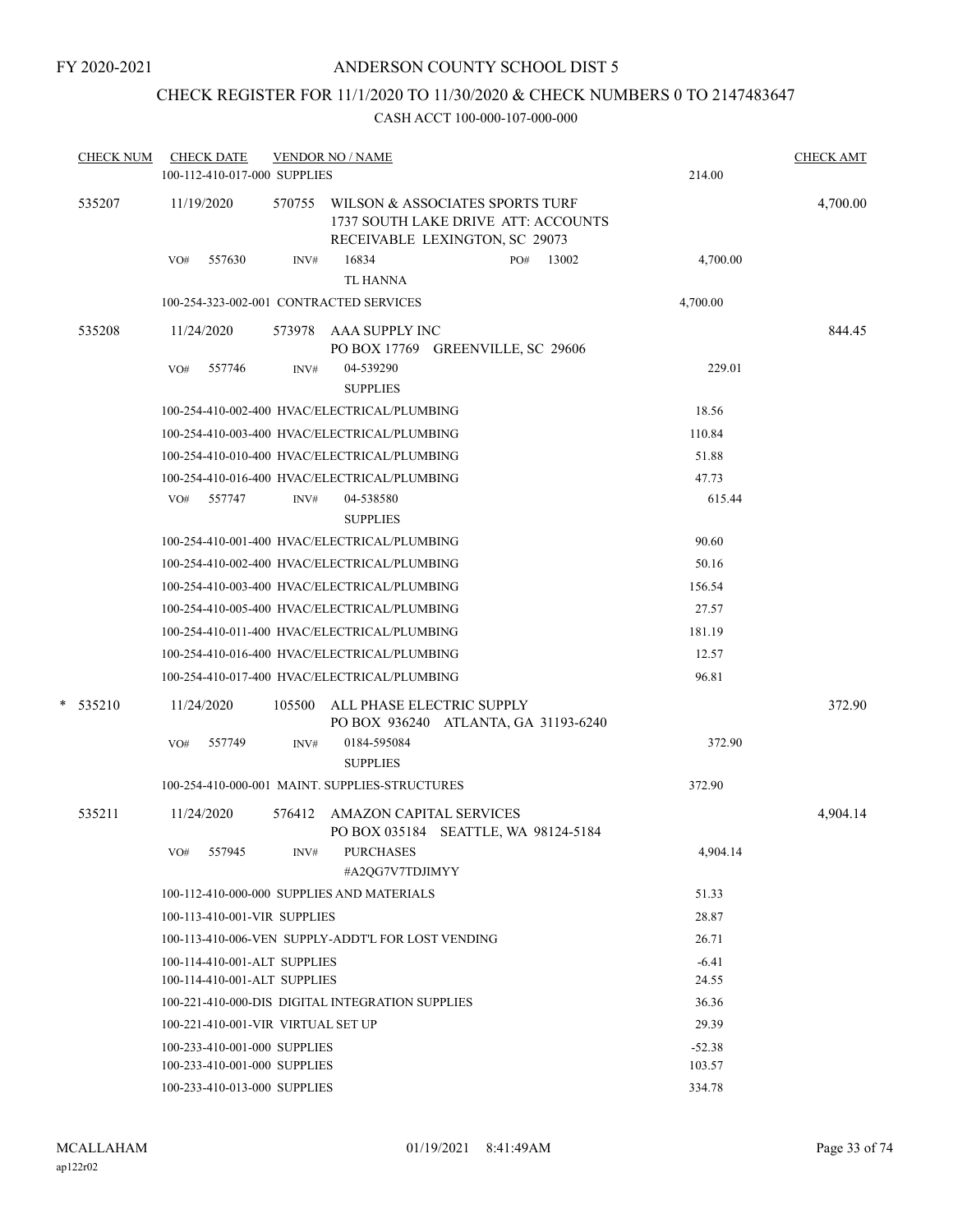## CHECK REGISTER FOR 11/1/2020 TO 11/30/2020 & CHECK NUMBERS 0 TO 2147483647

|        | <b>CHECK NUM CHECK DATE</b>                          |        | <b>VENDOR NO / NAME</b>                                                              |          | <b>CHECK AMT</b> |  |  |  |
|--------|------------------------------------------------------|--------|--------------------------------------------------------------------------------------|----------|------------------|--|--|--|
|        | 131-115-410-031-000 SUPPLIES                         |        |                                                                                      | 426.93   |                  |  |  |  |
|        | 131-115-410-031-000 SUPPLIES                         |        |                                                                                      | 103.32   |                  |  |  |  |
|        | 131-115-410-031-000 SUPPLIES                         |        |                                                                                      | 68.21    |                  |  |  |  |
|        | 329-114-410-002-000 SUPPLIES-STATE                   |        |                                                                                      | 41.59    |                  |  |  |  |
|        | 702-271-660-002-517 SCHOOL STORE EXPENSE             |        |                                                                                      | 129.95   |                  |  |  |  |
|        |                                                      |        | 702-271-660-002-663 ATHLETIC GENERAL EXPENSE                                         | 59.90    |                  |  |  |  |
|        |                                                      |        | 702-271-660-002-663 ATHLETIC GENERAL EXPENSE                                         | 27.79    |                  |  |  |  |
|        | 703-271-660-003-552 YEARBOOK EXPENSE                 |        |                                                                                      | 154.05   |                  |  |  |  |
|        | 705-271-660-005-600 ART CLUB EXPENSE                 |        |                                                                                      | 149.95   |                  |  |  |  |
|        |                                                      |        | 705-271-660-005-645 ENGINEERING CLUB EXPENSE                                         | 22.95    |                  |  |  |  |
|        |                                                      |        | 705-271-660-005-645 ENGINEERING CLUB EXPENSE                                         | 344.81   |                  |  |  |  |
|        | 707-190-660-007-288 LITERACY EXPENSE                 |        |                                                                                      | 35.50    |                  |  |  |  |
|        | 707-190-660-007-305 LIBRARY EXPENSE                  |        |                                                                                      | 34.20    |                  |  |  |  |
|        | 707-190-660-007-305 LIBRARY EXPENSE                  |        |                                                                                      | 14.96    |                  |  |  |  |
|        |                                                      |        | 709-271-660-009-201 MISCELLANEOUS EXPENSE                                            | 32.76    |                  |  |  |  |
|        | 709-271-660-009-305 LIBRARY EXPENSE                  |        |                                                                                      | 107.19   |                  |  |  |  |
|        | 900-233-416-020-LCG GLENVIEW AT RISK GRANT<br>162.40 |        |                                                                                      |          |                  |  |  |  |
|        | 937-113-410-007-000 SUPPLIES<br>73.41                |        |                                                                                      |          |                  |  |  |  |
|        | 937-113-410-009-000 SUPPLIES                         | 388.36 |                                                                                      |          |                  |  |  |  |
|        | 937-113-410-009-000 SUPPLIES                         |        |                                                                                      | 451.80   |                  |  |  |  |
|        | 937-113-410-009-000 SUPPLIES                         |        |                                                                                      | 1,497.34 |                  |  |  |  |
| 535212 | 11/24/2020                                           |        | 570950 ANDERSON COUNTY SHERIFF'S OFFICE<br>ATTN: JAMIE LAZAR 305 CAMSON ROAD         |          | 840.00           |  |  |  |
|        |                                                      |        | ANDERSON, SC 29621                                                                   |          |                  |  |  |  |
|        | 557901<br>VO#                                        | INV#   | NOV 13 WHS                                                                           | 840.00   |                  |  |  |  |
|        |                                                      |        | <b>FOOTBALL SECURITY</b>                                                             |          |                  |  |  |  |
|        |                                                      |        | 703-271-660-003-671 FOOTBALL GATE RECEIPTS EXPENSE                                   | 840.00   |                  |  |  |  |
| 535213 | 11/24/2020                                           |        | 120800 APPLIED INDUSTRIAL TECHNOLOGIES<br>22510 NETWORK PLACE CHICAGO, IL 60673-1225 |          | 169.56           |  |  |  |
|        | 557753<br>VO#                                        | INV#   | 7020146865<br><b>REPAIR PARTS</b>                                                    | 169.56   |                  |  |  |  |
|        |                                                      |        | 100-254-410-002-400 HVAC/ELECTRICAL/PLUMBING                                         | 169.56   |                  |  |  |  |
| 535214 | 11/24/2020                                           | 569220 | <b>AUTECH</b><br>POBOX 248 ATT: ACCOUNTS RECEIVABLE<br>WILLIAMSTON, SC 29697         |          | 1,913.58         |  |  |  |
|        | 557754<br>VO#                                        | INV#   | 8268<br>NORTH POINTE                                                                 | 21.40    |                  |  |  |  |
|        |                                                      |        | 100-254-410-013-400 HVAC/ELECTRICAL/PLUMBING                                         | 21.40    |                  |  |  |  |
|        | 557755<br>VO#                                        | INV#   | 8264                                                                                 | 1,834.40 |                  |  |  |  |
|        |                                                      |        | <b>MCLEES ELEM</b>                                                                   |          |                  |  |  |  |
|        | 100-254-410-008-C19 SUPPIES - C19<br>1,834.40        |        |                                                                                      |          |                  |  |  |  |
|        | VO#<br>557908                                        | INV#   | 8262                                                                                 | 57.78    |                  |  |  |  |
|        |                                                      |        | <b>MCCANTS</b>                                                                       |          |                  |  |  |  |
|        | 600-256-323-005-000 REPAIRS TO EQUIPMENT             |        |                                                                                      | 57.78    |                  |  |  |  |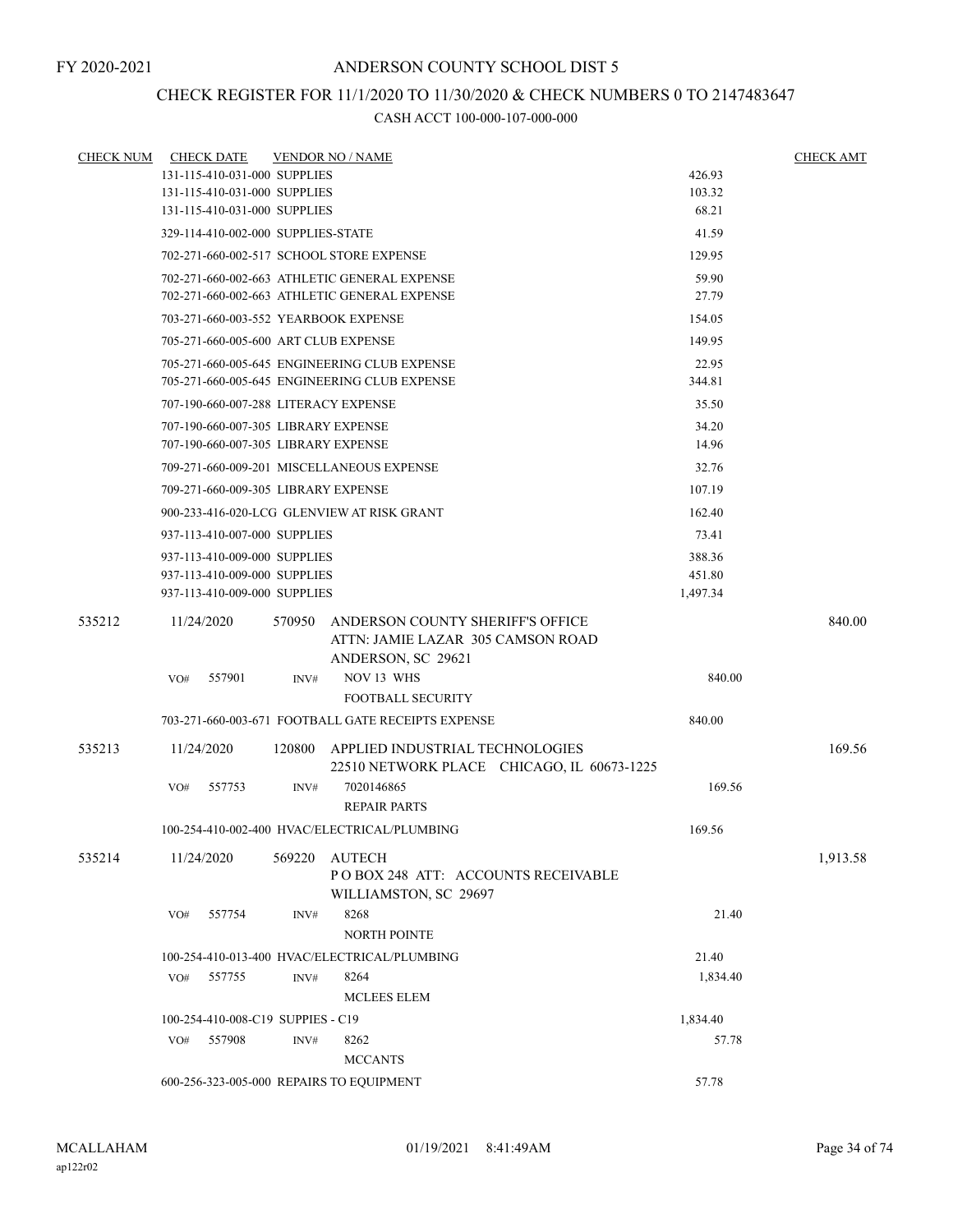# CHECK REGISTER FOR 11/1/2020 TO 11/30/2020 & CHECK NUMBERS 0 TO 2147483647

|   | <b>CHECK NUM</b> |     | <b>CHECK DATE</b>                  |                | <b>VENDOR NO / NAME</b>                                              |                                         |           | <b>CHECK AMT</b> |
|---|------------------|-----|------------------------------------|----------------|----------------------------------------------------------------------|-----------------------------------------|-----------|------------------|
| * | 535217           | VO# | 11/24/2020<br>557758               | 574045<br>INV# | <b>BORDEN DAIRY</b><br>PO BOX 208769<br>STMT 3400279<br>CUST #138880 | DALLAS, TX 75320-8769                   | 1,349.66  | 44,494.28        |
|   |                  |     | 100-271-410-002-000 SUPPLIES       |                |                                                                      |                                         | 1,349.66  |                  |
|   |                  | VO# | 557885                             | INV#           | 3400277<br>CUST#138365                                               |                                         | 43,144.62 |                  |
|   |                  |     | 600-256-460-002-000 FOOD           |                |                                                                      |                                         | 1,803.25  |                  |
|   |                  |     | 600-256-460-003-000 FOOD           |                |                                                                      |                                         | 3,405.88  |                  |
|   |                  |     | 600-256-460-005-000 FOOD           |                |                                                                      |                                         | 1,532.60  |                  |
|   |                  |     | 600-256-460-006-000 FOOD           |                |                                                                      |                                         | 3,612.75  |                  |
|   |                  |     | 600-256-460-007-000 FOOD           |                |                                                                      |                                         | 2,583.32  |                  |
|   |                  |     | 600-256-460-008-000 FOOD           |                |                                                                      |                                         | 3,098.00  |                  |
|   |                  |     | 600-256-460-009-000 FOOD           |                |                                                                      |                                         | 1,580.45  |                  |
|   |                  |     | 600-256-460-010-000 FOOD           |                |                                                                      |                                         | 2,798.84  |                  |
|   |                  |     | 600-256-460-011-000 FOOD           |                |                                                                      |                                         | 3,427.18  |                  |
|   |                  |     | 600-256-460-012-000 FOOD           |                |                                                                      |                                         | 2,720.85  |                  |
|   |                  |     | 600-256-460-013-000 FOOD           |                |                                                                      |                                         | 1,886.43  |                  |
|   |                  |     | 600-256-460-014-000 FOOD           |                |                                                                      |                                         | 2,683.96  |                  |
|   |                  |     | 600-256-460-015-000 FOOD           |                |                                                                      |                                         | 578.76    |                  |
|   |                  |     | 600-256-460-016-000 FOOD           |                |                                                                      |                                         | 1,414.88  |                  |
|   |                  |     | 600-256-460-017-000 FOOD           |                |                                                                      |                                         | 1,901.57  |                  |
|   |                  |     | 600-256-460-018-000 FOOD           |                |                                                                      |                                         | 1,212.80  |                  |
|   |                  |     | 600-256-460-019-000 FOOD           |                |                                                                      |                                         | 2,771.45  |                  |
|   |                  |     | 600-256-460-020-000 FOOD           |                |                                                                      |                                         | 2,376.47  |                  |
|   |                  |     | 600-256-460-021-000 FOOD           |                |                                                                      |                                         | 1,382.61  |                  |
|   |                  |     | 631-256-460-031-000 PURCHASED FOOD |                |                                                                      |                                         | 372.57    |                  |
|   | 535218           |     | 11/24/2020                         | 572831         | BRAGG, TOMMY**<br>29301                                              | 1721 NAZARETH CHURCH RD SPARTANBURG, SC |           | 149.40           |
|   |                  | VO# | 557895                             | INV#           | NOV 13 WHS<br>FOOTBALL OFFICIAL                                      |                                         | 149.40    |                  |
|   |                  |     |                                    |                | 703-271-660-003-671 FOOTBALL GATE RECEIPTS EXPENSE                   |                                         | 149.40    |                  |
|   | $*$ 535220       |     | 11/24/2020                         |                | 162901 CENTERVILLE ELEMENTARY PTO                                    | 1529 WHITEHALL ROAD ANDERSON, SC 29625  |           | 230.00           |
|   |                  | VO# | 557913                             | INV#           | <b>TSHIRTS</b><br>REIMBURSEMENT                                      |                                         | 230.00    |                  |
|   |                  |     | 232-188-410-000-000 SUPPLIES       |                |                                                                      |                                         | 230.00    |                  |
|   | 535221           |     | 11/24/2020                         |                | 566288 CES CITY ELECTRIC SUPPLY                                      | PO BOX 131811 DALLAS, TX 75313          |           | 785.15           |
|   |                  | VO# | 557761                             | INV#           | 155998<br><b>SUPPLIES</b>                                            |                                         | 97.44     |                  |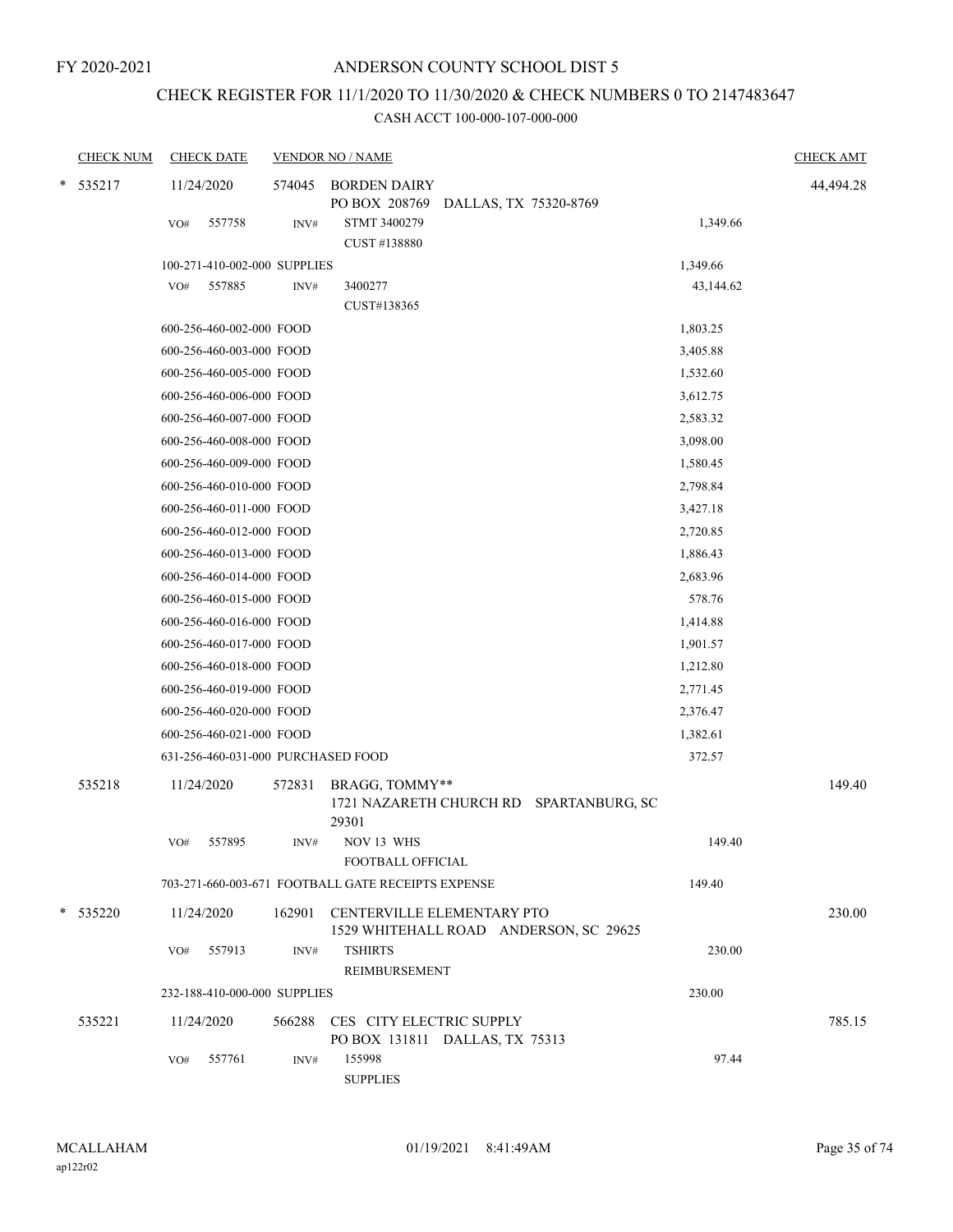### CHECK REGISTER FOR 11/1/2020 TO 11/30/2020 & CHECK NUMBERS 0 TO 2147483647

| <b>CHECK NUM</b> |     | <b>CHECK DATE</b>                   |        | <b>VENDOR NO / NAME</b>                                                                             |           | <b>CHECK AMT</b> |
|------------------|-----|-------------------------------------|--------|-----------------------------------------------------------------------------------------------------|-----------|------------------|
|                  |     | 100-254-410-000-400 HVAC SUPPLIES   |        |                                                                                                     | 97.44     |                  |
|                  | VO# | 557762                              | INV#   | 156052                                                                                              | 14.64     |                  |
|                  |     |                                     |        | <b>SUPPLIES</b>                                                                                     |           |                  |
|                  |     |                                     |        | 100-254-410-002-400 HVAC/ELECTRICAL/PLUMBING                                                        | 14.64     |                  |
|                  | VO# | 557763                              | INV#   | 156282                                                                                              | 13.86     |                  |
|                  |     |                                     |        | <b>SUPPLIES</b>                                                                                     |           |                  |
|                  |     |                                     |        | 100-254-410-007-400 HVAC/ELECTRICAL/PLUMBING                                                        | 13.86     |                  |
|                  | VO# | 557764                              | INV#   | 155970                                                                                              | 256.80    |                  |
|                  |     |                                     |        | <b>SUPPLIES</b>                                                                                     |           |                  |
|                  |     |                                     |        |                                                                                                     |           |                  |
|                  |     | 100-254-410-000-400 HVAC SUPPLIES   |        |                                                                                                     | 256.80    |                  |
|                  | VO# | 557765                              | INV#   | 155950                                                                                              | 96.30     |                  |
|                  |     |                                     |        | <b>SUPPLIES</b>                                                                                     |           |                  |
|                  |     | 100-254-410-000-400 HVAC SUPPLIES   |        |                                                                                                     | 96.30     |                  |
|                  | VO# | 557766                              | INV#   | 156273                                                                                              | 133.74    |                  |
|                  |     |                                     |        | <b>SUPPLIES</b>                                                                                     |           |                  |
|                  |     | 100-254-410-000-400 HVAC SUPPLIES   |        |                                                                                                     | 133.74    |                  |
|                  | VO# | 557767                              | INV#   | 155949                                                                                              | 26.90     |                  |
|                  |     |                                     |        | <b>SUPPLIES</b>                                                                                     |           |                  |
|                  |     |                                     |        | 100-254-410-009-400 HVAC/ELECTRICAL/PLUMBING                                                        | 26.90     |                  |
|                  | VO# | 557768                              | INV#   | 156362                                                                                              | 145.47    |                  |
|                  |     |                                     |        | <b>SUPPLIES</b>                                                                                     |           |                  |
|                  |     |                                     |        | 100-254-410-009-400 HVAC/ELECTRICAL/PLUMBING                                                        | 145.47    |                  |
| 535222           |     | 11/24/2020                          | 570581 | CITY OF ANDERSON POLICE DEPT<br>401 SOUTH MAIN ST ATTN: TESSA FREDERICKS                            |           | 83,124.85        |
|                  |     |                                     |        | ANDERSON, SC 29624                                                                                  |           |                  |
|                  | VO# | 557769                              | INV#   | <b>JULY-SEPT</b><br>13111<br>PO#                                                                    | 76,478.05 |                  |
|                  |     |                                     |        | <b>SRO PAYMENT #1</b>                                                                               |           |                  |
|                  |     |                                     |        | 100-258-312-000-000 CONTRACTED SERVICES - RESOURCE OFFR                                             | 76,478.05 |                  |
|                  | VO# | 557770                              | INV#   | <b>JULY-SEPT</b><br>13108<br>PO#                                                                    | 6,646.80  |                  |
|                  |     |                                     |        | <b>CROSSING GUARDS #1</b>                                                                           |           |                  |
|                  |     | 100-258-690-000-000 CROSSING GUARDS |        |                                                                                                     | 6,646.80  |                  |
| 535223           |     | 11/24/2020                          |        | 196400 DEAN HUNTER & COMPANY<br>1815 NORTH BOULEVARD ATT: ACCOUNTS<br>RECEIVABLE ANDERSON, SC 29621 |           | 1,275.00         |
|                  | VO# | 557791                              | INV#   | 48581                                                                                               | 1,275.00  |                  |
|                  |     |                                     |        | <b>MCCANTS</b>                                                                                      |           |                  |
|                  |     |                                     |        | 100-254-323-005-400 CONTR SERV-HVAC/ELECT/PLUMBING                                                  | 1,275.00  |                  |
| 535224           |     | 11/24/2020                          | 566662 | <b>DONE RIGHT SERVICES</b>                                                                          |           | 465.00           |
|                  |     |                                     |        | 101 INDIAN SPRINGS DRIVE ATT: ACCOUNTS<br>RECEIVABLE GREENVILLE, SC 29615-1413                      |           |                  |
|                  | VO# | 557792                              | INV#   | 110920                                                                                              | 465.00    |                  |
|                  |     |                                     |        | TL HANNA                                                                                            |           |                  |
|                  |     |                                     |        | 100-254-323-002-001 CONTRACTED SERVICES                                                             | 465.00    |                  |
| 535225           |     | 11/24/2020                          | 211302 | <b>DUKE ENERGY</b>                                                                                  |           | 20,516.15        |
|                  |     |                                     |        |                                                                                                     |           |                  |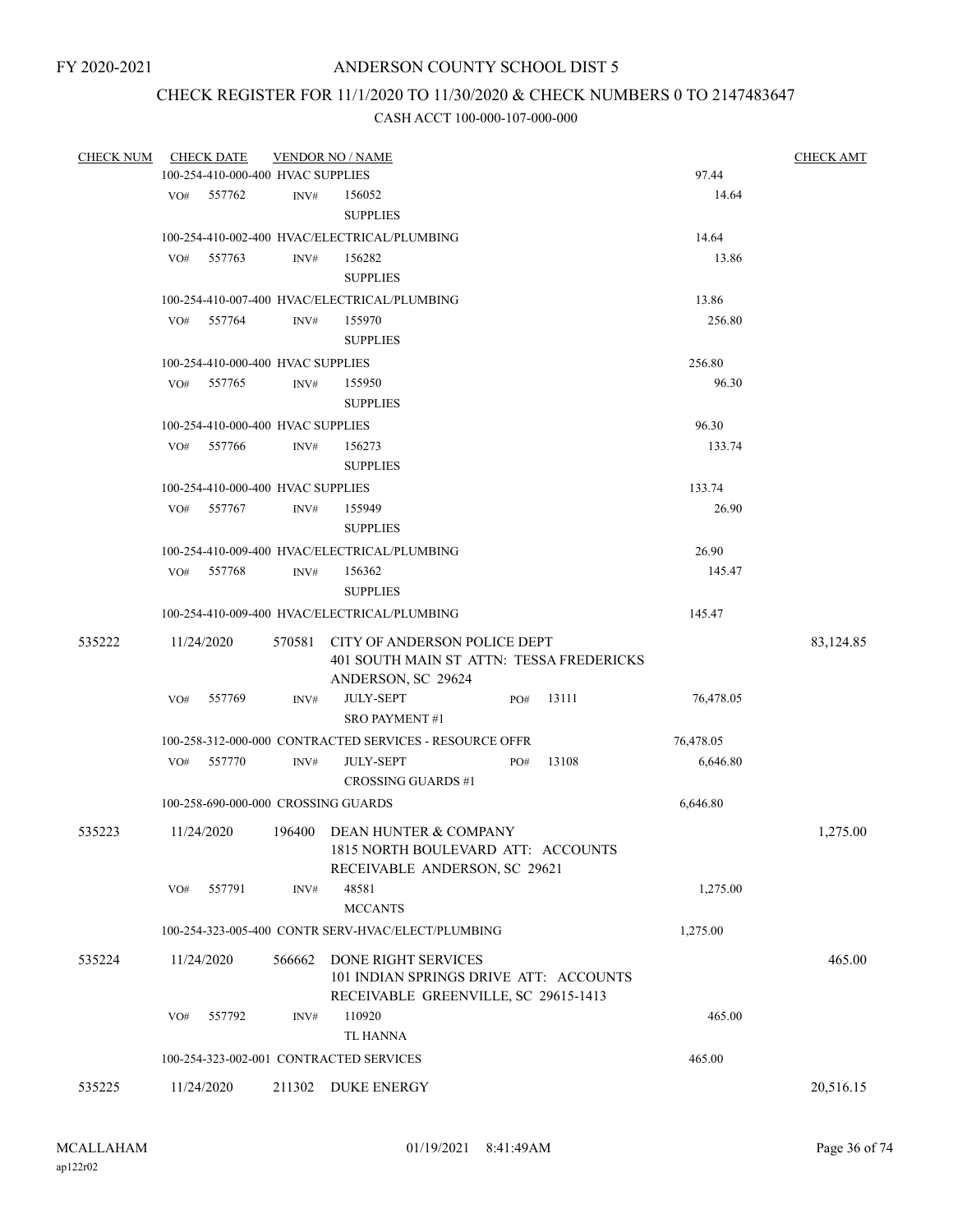### CHECK REGISTER FOR 11/1/2020 TO 11/30/2020 & CHECK NUMBERS 0 TO 2147483647

| <b>CHECK NUM</b> |     | <b>CHECK DATE</b> |        | <b>VENDOR NO / NAME</b>                                                                               |     |                                        |           | <b>CHECK AMT</b> |
|------------------|-----|-------------------|--------|-------------------------------------------------------------------------------------------------------|-----|----------------------------------------|-----------|------------------|
|                  |     |                   |        | PO BOX 70516 CHARLOTTE, NC 28272-0516                                                                 |     |                                        |           |                  |
|                  | VO# | 557955            | INV#   | DUE DEC 3<br><b>UTILITIES</b>                                                                         |     |                                        | 20,516.15 |                  |
|                  |     |                   |        | 100-254-470-001-000 ENERGY-ELECTRICITY & WATER                                                        |     |                                        | 4,385.33  |                  |
|                  |     |                   |        | 100-254-470-007-000 ENERGY-ELECTRICITY & WATER                                                        |     |                                        | 4,789.77  |                  |
|                  |     |                   |        | 100-254-470-008-000 ENERGY-ELECTRICITY & WATER                                                        |     |                                        | 21.26     |                  |
|                  |     |                   |        | 100-254-470-009-000 ENERGY-ELECTRICITY & WATER                                                        |     |                                        | 33.50     |                  |
|                  |     |                   |        | 100-254-470-010-000 ENERGY-ELECTRICITY & WATER                                                        |     |                                        | 5,516.95  |                  |
|                  |     |                   |        | 100-254-470-019-000 ENERGY-ELECTRICITY & WATER                                                        |     |                                        | 4,233.05  |                  |
|                  |     |                   |        | 100-254-470-023-000 ENERGY-ELECTRICITY & WATER                                                        |     |                                        | 1,536.29  |                  |
| 535226           |     | 11/24/2020        |        | 563495 ELECTRIC CITY UTILITIES<br>CITY OF ANDERSON 601 SOUTH MAIN ST<br>ANDERSON, SC 29624            |     |                                        |           | 2,588.06         |
|                  | VO# | 557957            | INV#   | 136057611<br><b>UTILITIES</b>                                                                         |     |                                        | 108.31    |                  |
|                  |     |                   |        | 100-254-470-005-000 ENERGY-ELECTRICITY & WATER                                                        |     |                                        | 108.31    |                  |
|                  | VO# | 557958            | INV#   | 165357731                                                                                             |     |                                        | 113.76    |                  |
|                  |     |                   |        | <b>UTILITIES</b>                                                                                      |     |                                        |           |                  |
|                  |     |                   |        | 100-254-470-023-000 ENERGY-ELECTRICITY & WATER                                                        |     |                                        | 113.76    |                  |
|                  | VO# | 557959            | INV#   | 145157672<br><b>UTILITIES</b>                                                                         |     |                                        | 621.73    |                  |
|                  |     |                   |        | 100-254-470-009-000 ENERGY-ELECTRICITY & WATER                                                        |     |                                        | 621.73    |                  |
|                  | VO# | 557960            | INV#   | 145114721<br><b>UTILITIES</b>                                                                         |     |                                        | 199.79    |                  |
|                  |     |                   |        | 100-254-470-009-000 ENERGY-ELECTRICITY & WATER                                                        |     |                                        | 199.79    |                  |
|                  | VO# | 557961            | INV#   | 125257581<br><b>UTILITIES</b>                                                                         |     |                                        | 1,544.47  |                  |
|                  |     |                   |        | 100-254-470-014-000 ENERGY-ELECTRICITY & WATER                                                        |     |                                        | 1,544.47  |                  |
| * 535229         |     | 11/24/2020        | 249700 | GLENN PLUMBING COMPANY, INC<br>481 EAST WHITNER STREET ATT: ACCOUNTS<br>RECEIVABLE ANDERSON, SC 29624 |     |                                        |           | 582.37           |
|                  | VO# | 557797            | INV#   | 1120219<br>WHITEHALL                                                                                  |     |                                        | 172.74    |                  |
|                  |     |                   |        | 100-254-323-019-400 CONTR SERV-HVAC/ELECT/PLUMBING                                                    |     |                                        | 172.74    |                  |
|                  | VO# | 557798            | INV#   | 1120171<br><b>ROBERT ANDERSON</b>                                                                     |     |                                        | 182.00    |                  |
|                  |     |                   |        | 100-254-323-006-400 CONTR SERV-HVAC/ELECT/PLUMBING                                                    |     |                                        | 182.00    |                  |
|                  | VO# | 557799            | INV#   | 1020442                                                                                               |     |                                        | 227.63    |                  |
|                  |     |                   |        | TL HANNA                                                                                              |     |                                        |           |                  |
|                  |     |                   |        | 100-254-323-002-400 CONTR SERV-HVAC/ELECT/PLUMBING                                                    |     |                                        | 227.63    |                  |
| 535230           |     | 11/24/2020        | 569372 | <b>GREAT AMERICA LEASING CORP</b><br>DALLAS, TX 75266-0831                                            |     | PO BOX 660831 ATT: ACCOUNTS RECEIVABLE |           | 147.66           |
|                  | VO# | 557802            | INV#   | 28172139                                                                                              | PO# | 13027                                  | 147.66    |                  |
|                  |     |                   |        |                                                                                                       |     |                                        |           |                  |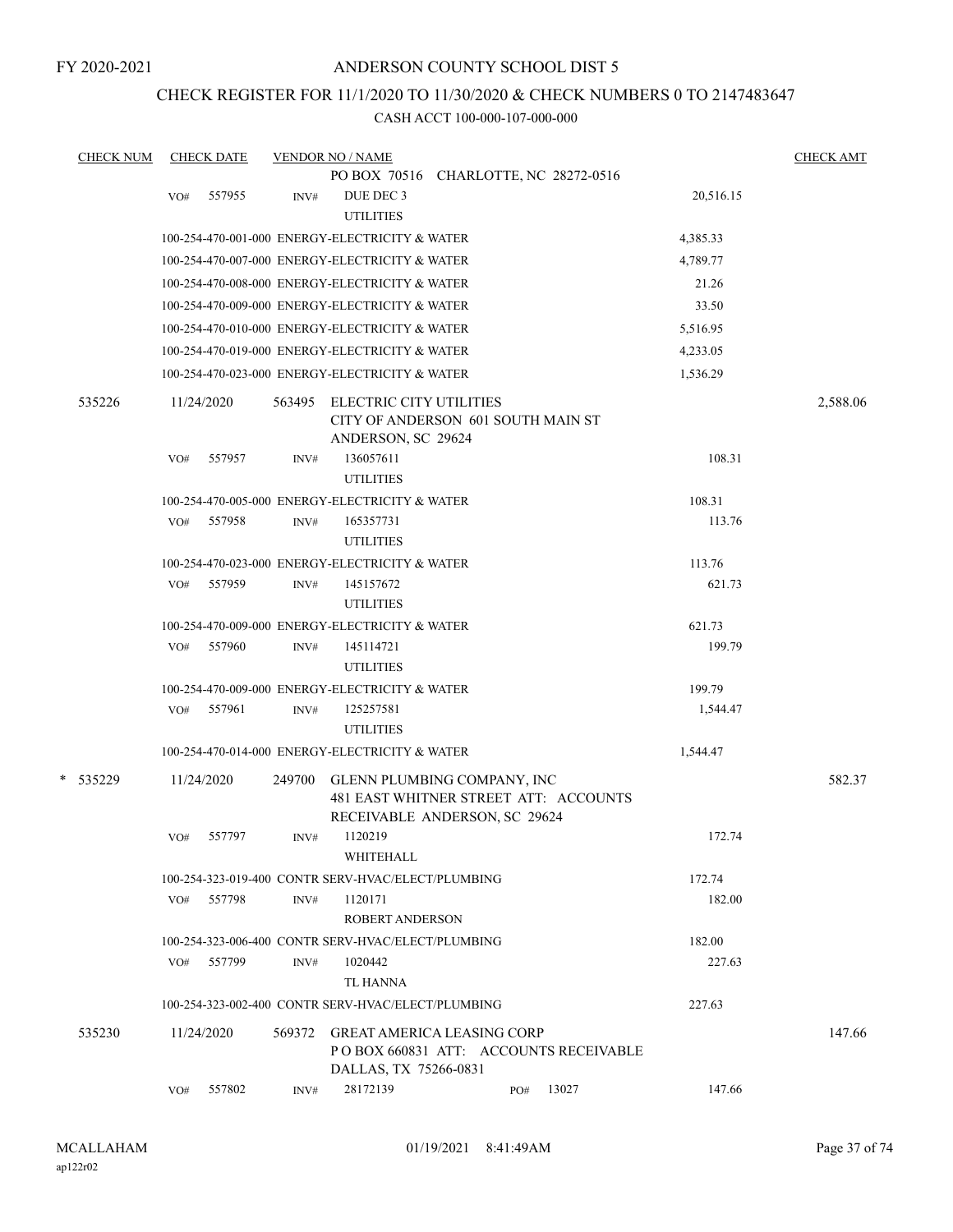FY 2020-2021

### ANDERSON COUNTY SCHOOL DIST 5

### CHECK REGISTER FOR 11/1/2020 TO 11/30/2020 & CHECK NUMBERS 0 TO 2147483647

|        | <b>CHECK NUM</b> |     | <b>CHECK DATE</b> |                              | <b>VENDOR NO / NAME</b><br><b>COPIER</b>                                                        |          | <b>CHECK AMT</b> |
|--------|------------------|-----|-------------------|------------------------------|-------------------------------------------------------------------------------------------------|----------|------------------|
|        |                  |     |                   | 100-113-410-005-000 SUPPLIES |                                                                                                 | 147.66   |                  |
| $\ast$ | 535233           |     | 11/24/2020        |                              | 567977 HARVEY & ASSOCIATES, INC<br>POBOX 818 ATT: ACCOUNTS RECEIVABLE<br>FOUNTAIN INN, SC 29644 |          | 676.91           |
|        |                  | VO# | 557803            | INV#                         | 31386                                                                                           | 676.91   |                  |
|        |                  |     |                   |                              | <b>TL HANNA</b>                                                                                 |          |                  |
|        |                  |     |                   |                              | 100-254-323-002-400 CONTR SERV-HVAC/ELECT/PLUMBING                                              | 676.91   |                  |
|        | 535234           |     | 11/24/2020        |                              | 566044 HAWKINS, GREGORY **<br>1106 GILREATH ROAD ANDERSON, SC 29621                             |          | 108.00           |
|        |                  | VO# | 557893            | INV#                         | NOV 13 WHS<br>FOOTBALL OFFICIAL                                                                 | 108.00   |                  |
|        |                  |     |                   |                              | 703-271-660-003-671 FOOTBALL GATE RECEIPTS EXPENSE                                              | 108.00   |                  |
|        | 535235           |     | 11/24/2020        |                              | 576027 HOME DEPOT USA, INC<br>PO BOX 742604 ATLANTA, GA 30374-2604                              |          | 1,269.34         |
|        |                  | VO# | 557804            | INV#                         | 581097763<br><b>SUPPLIES</b>                                                                    | 135.01   |                  |
|        |                  |     |                   | 100-254-410-019-000 SUPPLIES |                                                                                                 | 135.01   |                  |
|        |                  | VO# | 557805            | INV#                         | 580001667<br><b>SUPPLIES</b>                                                                    | 772.33   |                  |
|        |                  |     |                   |                              | 505-253-520-002-STD STADIUM RENOVATIONS                                                         | 772.33   |                  |
|        |                  | VO# | 557806            | INV#                         | 584091409<br><b>SUPPLIES</b>                                                                    | 362.00   |                  |
|        |                  |     |                   |                              | 505-253-520-002-STD STADIUM RENOVATIONS                                                         | 362.00   |                  |
|        | 535236           |     | 11/24/2020        | 576668                       | HOMETOWN TICKETING INC<br>1328 DUBLIN RD. FLOOR 300 COLUMBUS, OH 43215                          |          | 1,199.86         |
|        |                  | VO# | 557807            | INV#                         | 1077                                                                                            | 1,199.86 |                  |
|        |                  |     |                   |                              | <b>TL HANNA</b>                                                                                 |          |                  |
|        |                  |     |                   | 100-271-410-002-000 SUPPLIES |                                                                                                 | 1,199.86 |                  |
|        | 535237           |     | 11/24/2020        |                              | 565590 HUDSON, JAMES LAMAR**<br>1703 SHILOH ROAD SENECA, SC 29678                               |          | 121.50           |
|        |                  |     | VO# 557896        |                              | $INV#$ NOV 13 WHS<br>FOOTBALL OFFICIAL                                                          | 121.50   |                  |
|        |                  |     |                   |                              | 703-271-660-003-671 FOOTBALL GATE RECEIPTS EXPENSE                                              | 121.50   |                  |
|        | 535238           |     | 11/24/2020        |                              | 570543 HUGHES, WOODROW JR**<br>209 CRESTLINE DR SPARTANBURG, SC 29301                           |          | 149.40           |
|        |                  | VO# | 557888            | INV#                         | NOV 13 WHS<br>FOOTBALL OFFICIAL                                                                 | 149.40   |                  |
|        |                  |     |                   |                              | 703-271-660-003-671 FOOTBALL GATE RECEIPTS EXPENSE                                              | 149.40   |                  |
|        | $*$ 535241       |     | 11/24/2020        |                              | 299410 JONES SCHOOL SUPPLY<br>PO BOX 7008 COLUMBIA, SC 29202                                    |          | 156.80           |
|        |                  | VO# | 557917            | INV#                         | 1781259<br>CUST# 036838                                                                         | 156.80   |                  |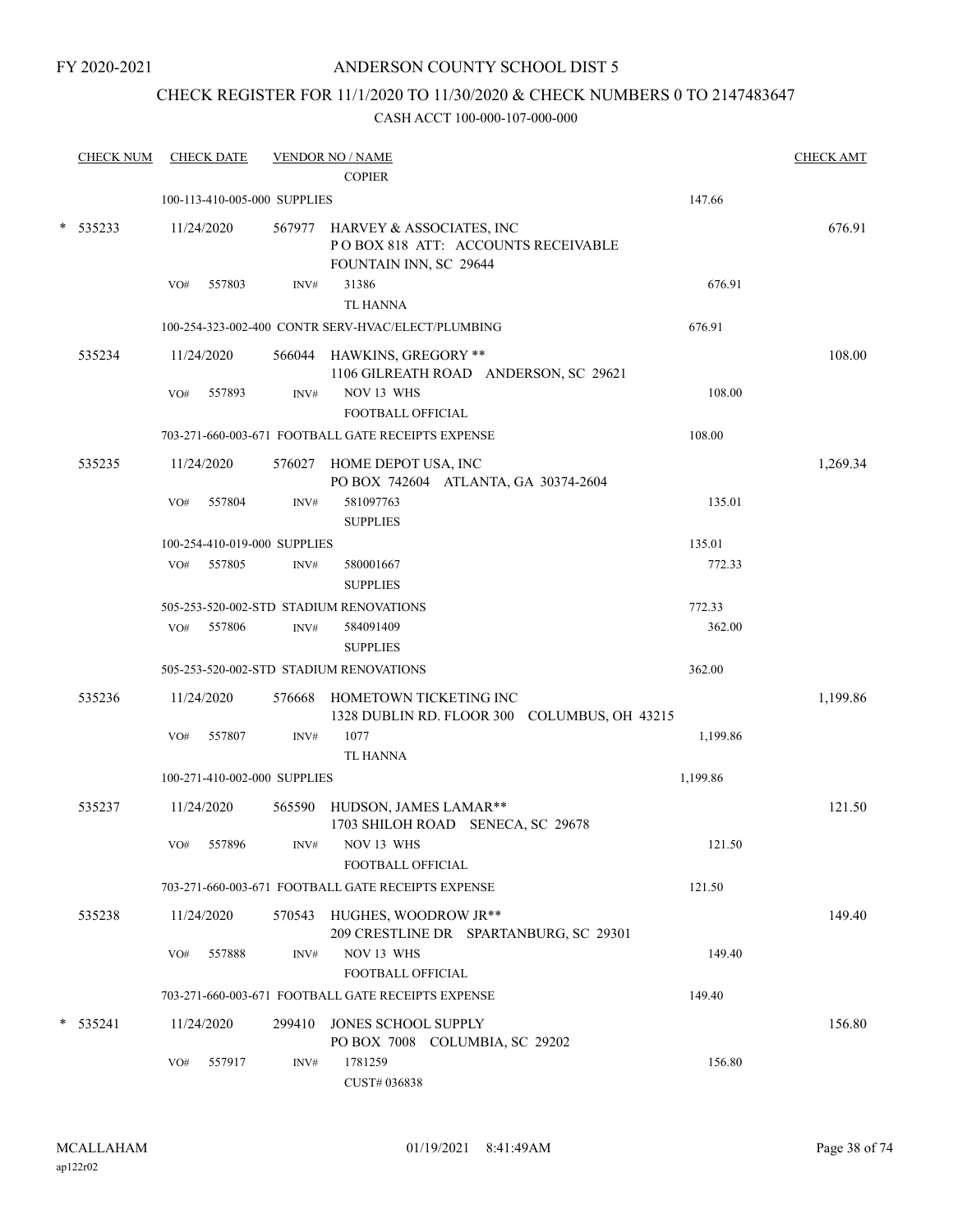### CHECK REGISTER FOR 11/1/2020 TO 11/30/2020 & CHECK NUMBERS 0 TO 2147483647

| <b>CHECK NUM</b> | <b>CHECK DATE</b><br>100-212-410-012-000 SUPPLIES | <b>VENDOR NO / NAME</b> |                                                                                                                  | 156.80   | <b>CHECK AMT</b> |
|------------------|---------------------------------------------------|-------------------------|------------------------------------------------------------------------------------------------------------------|----------|------------------|
| $*$ 535243       | 11/24/2020                                        |                         | 320795 LESLEY COURTS AND PAVING, INC<br>3104 OLD WILLIAMSTON ROAD ATT: ACCOUNTS<br>RECEIVABLE ANDERSON, SC 29621 |          | 2,400.00         |
|                  | 557814<br>VO#                                     | INV#                    | 3600<br><b>GLENVIEW</b>                                                                                          | 2,400.00 |                  |
|                  | 100-254-323-020-CAP CONTRACTED SERVICES           |                         |                                                                                                                  | 2,400.00 |                  |
| 535244           | 11/24/2020                                        |                         | 576574 LOC-DOC SECURITY<br>PO BOX 78987 CHARLOTTE, NC 28271                                                      |          | 848.78           |
|                  | 557815<br>VO#                                     | INV#                    | C203601<br><b>KEYS &amp; LOCKS</b>                                                                               | 70.62    |                  |
|                  | 100-254-410-002-001 SUPPLIES - MAINTENANCE        |                         |                                                                                                                  | 35.31    |                  |
|                  | 100-254-410-003-001 SUPPLIES - MAINTENANCE        |                         |                                                                                                                  | 35.31    |                  |
|                  | VO# 557816                                        | INV#                    | C <sub>203598</sub><br><b>KEYS &amp; LOCKS</b>                                                                   | 115.31   |                  |
|                  | 100-254-410-001-001 SUPPLIES - MAINTENANCE        |                         |                                                                                                                  | 115.31   |                  |
|                  | VO# 557817                                        | INV#                    | C203568<br><b>KEYS &amp; LOCKS</b>                                                                               | 23.54    |                  |
|                  | 100-254-410-001-001 SUPPLIES - MAINTENANCE        |                         |                                                                                                                  | 23.54    |                  |
|                  | 557818<br>VO#                                     | INV#                    | 219704<br><b>TL HANNA</b>                                                                                        | 639.31   |                  |
|                  | 100-254-410-002-001 SUPPLIES - MAINTENANCE        |                         |                                                                                                                  | 639.31   |                  |
| 535245           | 11/24/2020                                        |                         | 567442 MAKE MUSIC<br>PO BOX 733687 DALLAS, TX 75373-3687                                                         |          | 470.80           |
|                  | VO#<br>557819                                     | INV#                    | PGU3 SB8H<br><b>WESTSIDE</b>                                                                                     | 470.80   |                  |
|                  | 100-114-410-003-001 BAND SUPPLIES                 |                         |                                                                                                                  | 470.80   |                  |
| * 535247         | 11/24/2020                                        | 573349                  | MEDSHORE AMBULANCE SERVICE<br>PO BOX 650458 DALLAS, TX 75265                                                     |          | 900.00           |
|                  | VO#<br>557921                                     | INV#                    | 20-62911<br><b>ROBERT ANDERSON</b>                                                                               | 150.00   |                  |
|                  |                                                   |                         | 706-271-660-006-671 FOOTBALL GATE RECEIPTS EXPENSE                                                               | 150.00   |                  |
|                  | 557922<br>VO#                                     | INV#                    | 20-62903<br><b>ROBERT ANDERSON</b>                                                                               | 150.00   |                  |
|                  |                                                   |                         | 706-271-660-006-671 FOOTBALL GATE RECEIPTS EXPENSE                                                               | 150.00   |                  |
|                  | 557923<br>VO#                                     | INV#                    | 20-60183<br><b>ROBERT ANDERSON</b>                                                                               | 150.00   |                  |
|                  |                                                   |                         | 706-271-660-006-671 FOOTBALL GATE RECEIPTS EXPENSE                                                               | 150.00   |                  |
|                  | 557924<br>VO#                                     | INV#                    | 20-60199<br><b>ROBERT ANDERSON</b>                                                                               | 150.00   |                  |
|                  |                                                   |                         | 706-271-660-006-671 FOOTBALL GATE RECEIPTS EXPENSE                                                               | 150.00   |                  |
|                  | 557925<br>VO#                                     | INV#                    | 20-64358<br><b>GLENVIEW</b>                                                                                      | 150.00   |                  |
|                  |                                                   |                         | 720-271-660-020-671 FOOTBALL GATE RECEIPTS EXPENSE                                                               | 150.00   |                  |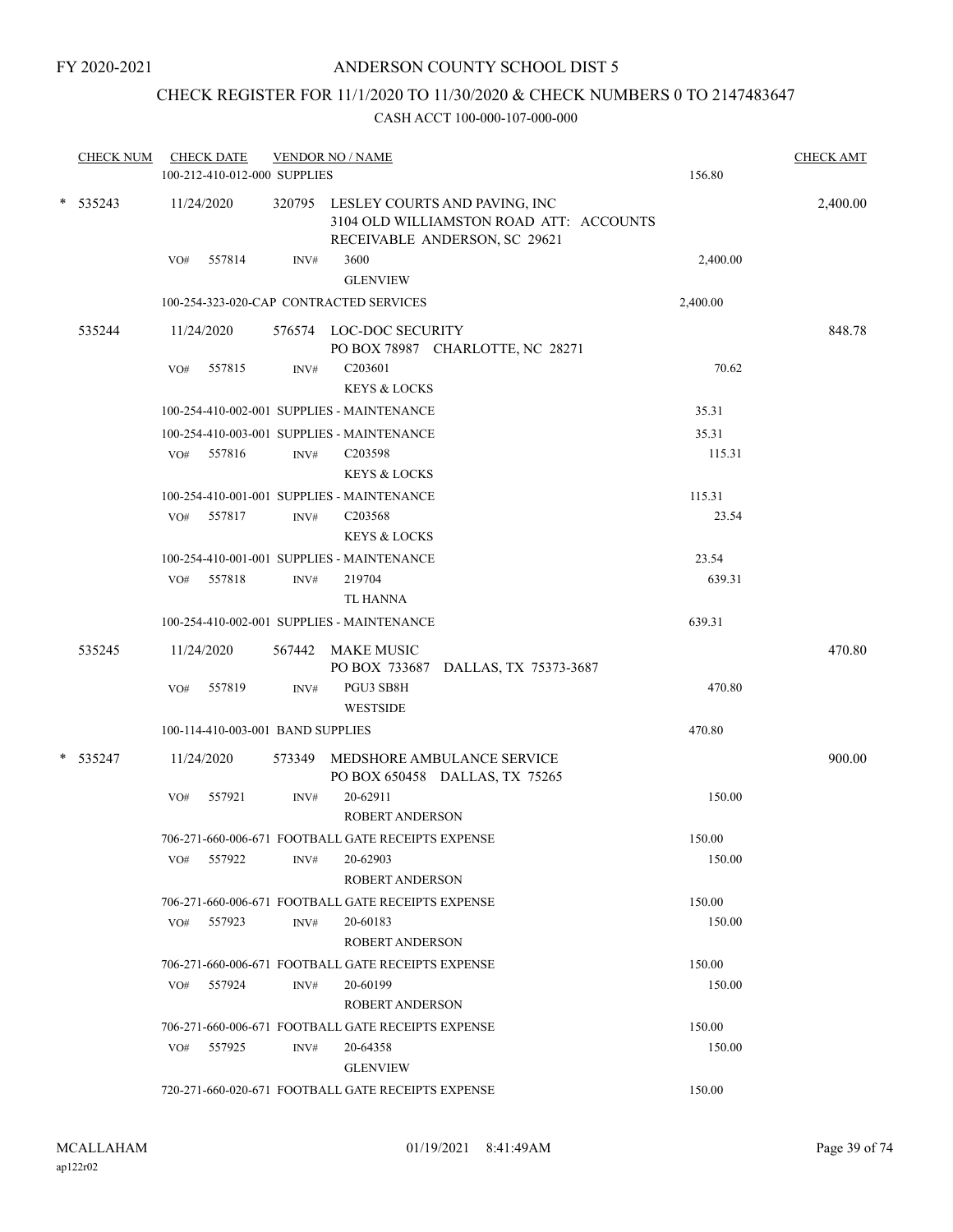### CHECK REGISTER FOR 11/1/2020 TO 11/30/2020 & CHECK NUMBERS 0 TO 2147483647

| <b>CHECK NUM</b> |     | <b>CHECK DATE</b>              |        | <b>VENDOR NO / NAME</b>                                                     |     |       |          | <b>CHECK AMT</b> |
|------------------|-----|--------------------------------|--------|-----------------------------------------------------------------------------|-----|-------|----------|------------------|
|                  |     | VO# 557926                     | INV#   | 20-60198<br>TL HANNA                                                        |     |       | 150.00   |                  |
|                  |     |                                |        | 720-271-660-020-671 FOOTBALL GATE RECEIPTS EXPENSE                          |     |       | 150.00   |                  |
|                  |     |                                |        |                                                                             |     |       |          |                  |
| 535249           |     | 11/24/2020                     |        | 576413 MOBILE COMMUNICATIONS AMERICA INC<br>PO BOX 1458 CHARLOTTE, NC 28201 |     |       |          | 5,799.79         |
|                  | VO# | 557927                         | INV#   | 284000153                                                                   | PO# | 13648 | 4,229.71 |                  |
|                  |     |                                |        | <b>SOFTWARE SUPPORT</b>                                                     |     |       |          |                  |
|                  |     |                                |        | 100-255-323-000-000 CONTRACTED SERVICES                                     |     |       | 4,229.71 |                  |
|                  |     | VO# 557928                     | INV#   | 282000172-1                                                                 |     |       | 1,570.08 |                  |
|                  |     |                                |        | <b>REPAIRS</b>                                                              |     |       |          |                  |
|                  |     |                                |        | 100-255-323-000-000 CONTRACTED SERVICES                                     |     |       | 1,570.08 |                  |
| 535250           |     | 11/24/2020                     |        | 572429 NATIONAL PEN COMPANY<br>PO BOX 847203 DALLAS, TX 75284-7203          |     |       |          | 121.59           |
|                  | VO# | 557823                         | INV#   | 111705595                                                                   |     |       | 121.59   |                  |
|                  |     |                                |        | <b>SOUTH FANT</b>                                                           |     |       |          |                  |
|                  |     |                                |        | 715-271-660-015-201 MISCELLANEOUS EXPENSE                                   |     |       | 121.59   |                  |
| $*$ 535252       |     | 11/24/2020                     |        | 575317 PARTS TOWN, LLC                                                      |     |       |          | 139.81           |
|                  | VO# | 557932                         | INV#   | 27787 NETWORK PLACE CHICAGO, IL 60673-1277<br>25701417                      |     |       | 139.81   |                  |
|                  |     |                                |        | <b>REPAIR PARTS</b>                                                         |     |       |          |                  |
|                  |     |                                |        | 600-256-323-010-000 REPAIRS TO EQUIPMENT                                    |     |       | 139.81   |                  |
| 535253           |     | 11/24/2020                     | 568036 | PIEDMONT NATURAL GAS                                                        |     |       |          | 6,491.53         |
|                  |     |                                |        | PO BOX 1246 CHARLOTTE, NC 28201-1246                                        |     |       |          |                  |
|                  | VO# | 557956                         | INV#   | DUE DEC 3                                                                   |     |       | 6,491.53 |                  |
|                  |     |                                |        | <b>UTILITIES</b>                                                            |     |       |          |                  |
|                  |     | 100-254-472-000-000 ENERGY-GAS |        |                                                                             |     |       | 27.40    |                  |
|                  |     | 100-254-472-000-000 ENERGY-GAS |        |                                                                             |     |       | 25.85    |                  |
|                  |     | 100-254-472-002-000 ENERGY-GAS |        |                                                                             |     |       | 823.53   |                  |
|                  |     | 100-254-472-003-000 ENERGY-GAS |        |                                                                             |     |       | 444.50   |                  |
|                  |     | 100-254-472-005-000 ENERGY-GAS |        |                                                                             |     |       | 513.81   |                  |
|                  |     | 100-254-472-006-000 ENERGY-GAS |        |                                                                             |     |       | 261.38   |                  |
|                  |     | 100-254-472-007-000 ENERGY-GAS |        |                                                                             |     |       | 23.54    |                  |
|                  |     | 100-254-472-009-000 ENERGY-GAS |        |                                                                             |     |       | 136.24   |                  |
|                  |     | 100-254-472-010-000 ENERGY-GAS |        |                                                                             |     |       | 57.41    |                  |
|                  |     | 100-254-472-013-000 ENERGY-GAS |        |                                                                             |     |       | 128.99   |                  |
|                  |     | 100-254-472-014-000 ENERGY-GAS |        |                                                                             |     |       | 157.39   |                  |
|                  |     | 100-254-472-019-000 ENERGY-GAS |        |                                                                             |     |       | 24.72    |                  |
|                  |     | 100-254-472-020-000 ENERGY-GAS |        |                                                                             |     |       | 209.03   |                  |
|                  |     | 100-254-472-023-000 ENERGY-GAS |        |                                                                             |     |       | 148.84   |                  |
|                  |     |                                |        | 131-254-472-031-000 ENERGY-NATURAL GAS                                      |     |       | 2,398.50 |                  |
|                  |     | 600-256-470-002-000 ENERGY     |        |                                                                             |     |       | 65.87    |                  |
|                  |     | 600-256-470-003-000 ENERGY     |        |                                                                             |     |       | 62.03    |                  |
|                  |     | 600-256-470-005-000 ENERGY     |        |                                                                             |     |       | 122.50   |                  |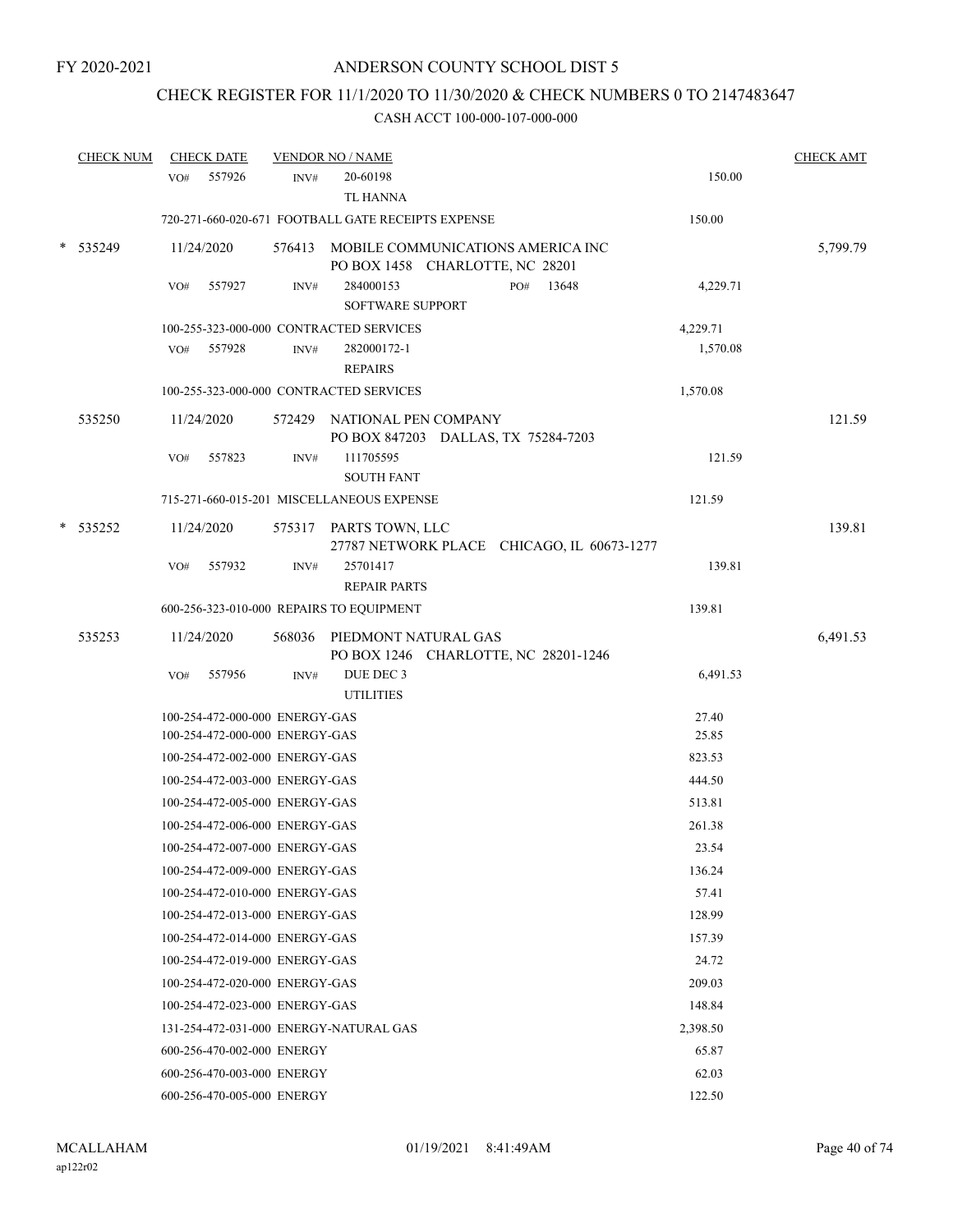### CHECK REGISTER FOR 11/1/2020 TO 11/30/2020 & CHECK NUMBERS 0 TO 2147483647

|          | CHECK NUM CHECK DATE                    |        | <b>VENDOR NO / NAME</b>                                                                     |        | <b>CHECK AMT</b> |
|----------|-----------------------------------------|--------|---------------------------------------------------------------------------------------------|--------|------------------|
|          | 600-256-470-007-000 ENERGY              |        |                                                                                             | 102.04 |                  |
|          | 600-256-470-008-000 ENERGY              |        |                                                                                             | 117.45 |                  |
|          | 600-256-470-009-000 ENERGY              |        |                                                                                             | 26.34  |                  |
|          | 600-256-470-010-000 ENERGY              |        |                                                                                             | 155.16 |                  |
|          | 600-256-470-014-000 ENERGY              |        |                                                                                             | 170.18 |                  |
|          | 600-256-470-017-000 ENERGY              |        |                                                                                             | 142.08 |                  |
|          | 600-256-470-019-000 ENERGY              |        |                                                                                             | 146.75 |                  |
| 535254   | 11/24/2020                              |        | 571652 PROSOURCE LLC                                                                        |        | 623.72           |
|          |                                         |        | P.O. BOX 5339 GREENVILLE, SC 29606                                                          |        |                  |
|          | 557834<br>VO#                           | INV#   | S2264252<br><b>SUPPLIES</b>                                                                 | 76.01  |                  |
|          |                                         |        | 100-254-410-009-400 HVAC/ELECTRICAL/PLUMBING                                                | 76.01  |                  |
|          | VO# 557835                              | INV#   | S2264431<br><b>SUPPLIES</b>                                                                 | 281.66 |                  |
|          |                                         |        | 100-254-410-015-400 HVAC/ELECTRICAL/PLUMBING                                                | 281.66 |                  |
|          | VO# 557836                              | INV#   | S2254739                                                                                    | 149.10 |                  |
|          |                                         |        | <b>SUPPLIES</b>                                                                             |        |                  |
|          | 100-254-410-000-400 HVAC SUPPLIES       |        |                                                                                             | 13.34  |                  |
|          |                                         |        | 100-254-410-003-400 HVAC/ELECTRICAL/PLUMBING                                                | 42.86  |                  |
|          |                                         |        | 100-254-410-021-400 HVAC/ELECTRICAL/PLUMBING                                                | 92.90  |                  |
|          | VO# 557837                              | INV#   | S2262321<br><b>SUPPLIES</b>                                                                 | 70.74  |                  |
|          | 100-254-410-000-400 HVAC SUPPLIES       |        |                                                                                             | 70.74  |                  |
|          | VO# 557838                              | INV#   | S2260170                                                                                    | 46.21  |                  |
|          |                                         |        | <b>SUPPLIES</b>                                                                             |        |                  |
|          |                                         |        | 100-254-410-021-400 HVAC/ELECTRICAL/PLUMBING                                                | 46.21  |                  |
| * 535256 | 11/24/2020                              |        | 572850 ROBERT ANDERSON PETTY CASH<br>$, --$                                                 |        | 400.00           |
|          | 557840<br>VO#                           | INV#   | <b>NOV 30</b><br><b>BASKETBALL</b>                                                          | 400.00 |                  |
|          | 706-271-660-006-666 CONCESSIONS EXPENSE |        |                                                                                             | 200.00 |                  |
|          |                                         |        | 706-271-660-006-753 BASKETBALL GATE EXPENSE                                                 | 200.00 |                  |
| 535257   | 11/24/2020                              | 576147 | <b>SCHNEIDER TREE CARE</b><br>713 EAST GREENVILLE ST. SUITE D BOX 284<br>ANDERSON, SC 29621 |        | 307.00           |
|          | 557841<br>VO#                           | INV#   | 927                                                                                         | 307.00 |                  |
|          |                                         |        | <b>WESTSIDE</b>                                                                             |        |                  |
|          |                                         |        | 100-254-410-003-001 SUPPLIES - MAINTENANCE                                                  | 307.00 |                  |
| 535258   | 11/24/2020                              | 572976 | SENN, MICHAEL**<br>1102 RAVENSWOOD DR ANDERSON, SC 29625                                    |        | 300.00           |
|          | 557738<br>VO#                           | INV#   | SEPT-NOV<br><b>WESTSIDE</b>                                                                 | 300.00 |                  |
|          | 100-271-112-003-000 SALARIES            |        |                                                                                             | 300.00 |                  |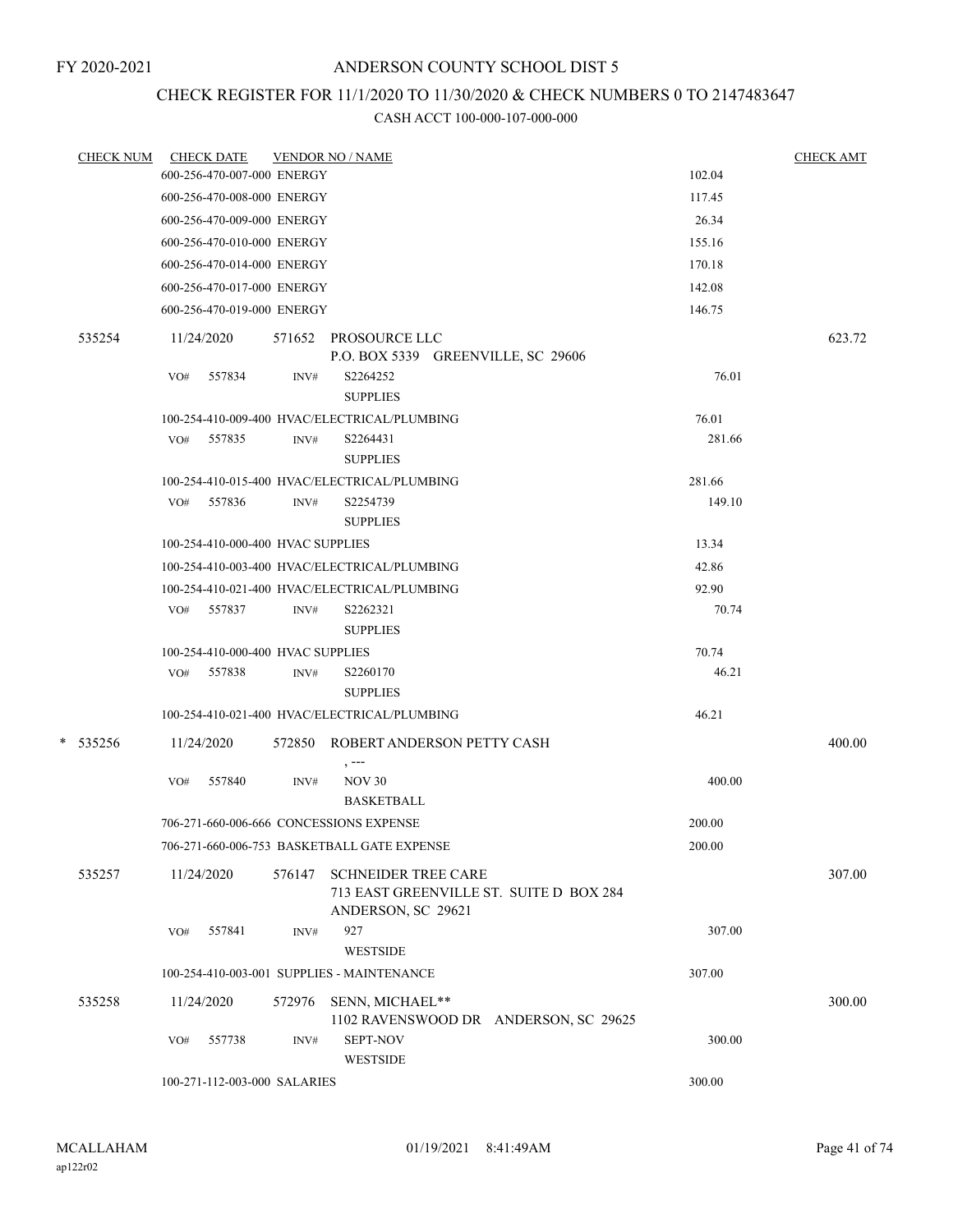### CHECK REGISTER FOR 11/1/2020 TO 11/30/2020 & CHECK NUMBERS 0 TO 2147483647

| <b>CHECK NUM</b> | <b>CHECK DATE</b> |               | <b>VENDOR NO / NAME</b>    | <b>CHECK AMT</b>                                                                                       |              |            |            |
|------------------|-------------------|---------------|----------------------------|--------------------------------------------------------------------------------------------------------|--------------|------------|------------|
| 535259           |                   | 11/24/2020    |                            | 472725 SHIFFLER EQUIPMENT SALES, INC                                                                   | 108.52       |            |            |
|                  |                   |               |                            | DEPT 781437 P.O. BOX 78000 DETROIT, MI 48278-1437                                                      |              |            |            |
|                  |                   | 557859<br>VO# | $\text{INV}\#$             | 2030203500<br><b>SUPPLIES</b>                                                                          |              | 54.26      |            |
|                  |                   |               |                            | 100-254-410-002-001 SUPPLIES - MAINTENANCE                                                             |              | 27.13      |            |
|                  |                   |               |                            | 100-254-410-003-001 SUPPLIES - MAINTENANCE                                                             |              | 27.13      |            |
|                  |                   | 557860<br>VO# | INV#                       | 2031001000<br><b>SUPPLIES</b>                                                                          |              | 54.26      |            |
|                  |                   |               |                            | 100-254-410-002-001 SUPPLIES - MAINTENANCE                                                             |              | 27.13      |            |
|                  |                   |               |                            | 100-254-410-003-001 SUPPLIES - MAINTENANCE                                                             |              | 27.13      |            |
|                  | $*$ 535261        | 11/24/2020    | 473315                     | SIGNARAMA                                                                                              |              |            | 180.57     |
|                  |                   |               |                            | 4130 CLEMSON BLVD SUITE A ANDERSON, SC 29621                                                           |              |            |            |
|                  |                   | 557862<br>VO# | INV#                       | 13817<br><b>GLENVIEW</b>                                                                               |              | 180.57     |            |
|                  |                   |               |                            | 100-254-323-020-001 CONTRACTED SERVICES                                                                |              | 180.57     |            |
| *                | 535263            | 11/24/2020    | 501425                     | THE LIGHTING CO & ELECT CONSTRUCT LLC<br>POBOX 111 ATT: ACCOUNTS RECEIVABLE<br>CHESNEE, SC 29323-0111  |              |            | 222,087.00 |
|                  |                   | 557863<br>VO# | INV#                       | 4806<br>HANNA & WESTSIDE                                                                               | 12507<br>PO# | 222,087.00 |            |
|                  |                   |               | 505-254-323-002-LIT LIGHTS |                                                                                                        |              | 111,043.50 |            |
|                  |                   |               | 505-254-323-003-LIT LIGHTS |                                                                                                        |              | 111,043.50 |            |
|                  |                   |               |                            |                                                                                                        |              |            |            |
|                  | 535264            | 11/24/2020    | 576122                     | THERE IS HOPE COUNSELING, LLC<br>ROYCE V. MILLER 145 THOMAS GREEN BLVD, SUITE<br>210 CLEMSON, SC 29631 |              |            | 600.00     |
|                  |                   | 557864<br>VO# | INV#                       | 161765<br>NOV 17 & 18                                                                                  |              | 600.00     |            |
|                  |                   |               |                            | 237-128-313-002-000 STUDENT SERVICES/COUNSELOR                                                         |              | 300.00     |            |
|                  |                   |               |                            | 237-128-313-003-000 STUDENT SERVICES/ COUNSELOR                                                        |              | 300.00     |            |
|                  |                   |               |                            |                                                                                                        |              |            |            |
|                  | 535265            | 11/24/2020    | 573815                     | UNITED REFRIGERATION, INC<br>PO BOX 740703 ATLANTA, GA 30374-0703                                      |              |            | 3,007.24   |
|                  |                   | 557865<br>VO# | INV#                       | 76180943<br><b>REPAIR PARTS</b>                                                                        |              | 12.98      |            |
|                  |                   |               |                            | 100-254-410-002-400 HVAC/ELECTRICAL/PLUMBING                                                           |              | 12.98      |            |
|                  |                   | VO# 557866    | INV#                       | 76214519<br><b>REPAIR PARTS</b>                                                                        |              | 207.30     |            |
|                  |                   |               |                            | 100-254-410-017-400 HVAC/ELECTRICAL/PLUMBING                                                           |              | 207.30     |            |
|                  |                   | 557867<br>VO# | INV#                       | 76081008                                                                                               |              | 50.08      |            |
|                  |                   |               |                            | <b>REPAIR PARTS</b>                                                                                    |              |            |            |
|                  |                   |               |                            | 100-254-410-005-400 HVAC/ELECTRICAL/PLUMBING                                                           |              | 50.08      |            |
|                  |                   | 557868<br>VO# | INV#                       | 76278365<br><b>REPAIR PARTS</b>                                                                        |              | 59.26      |            |
|                  |                   |               |                            | 100-254-410-009-400 HVAC/ELECTRICAL/PLUMBING                                                           |              | 59.26      |            |
|                  |                   | 557869<br>VO# | INV#                       | 76031707                                                                                               |              | 1,203.82   |            |
|                  |                   |               |                            |                                                                                                        |              |            |            |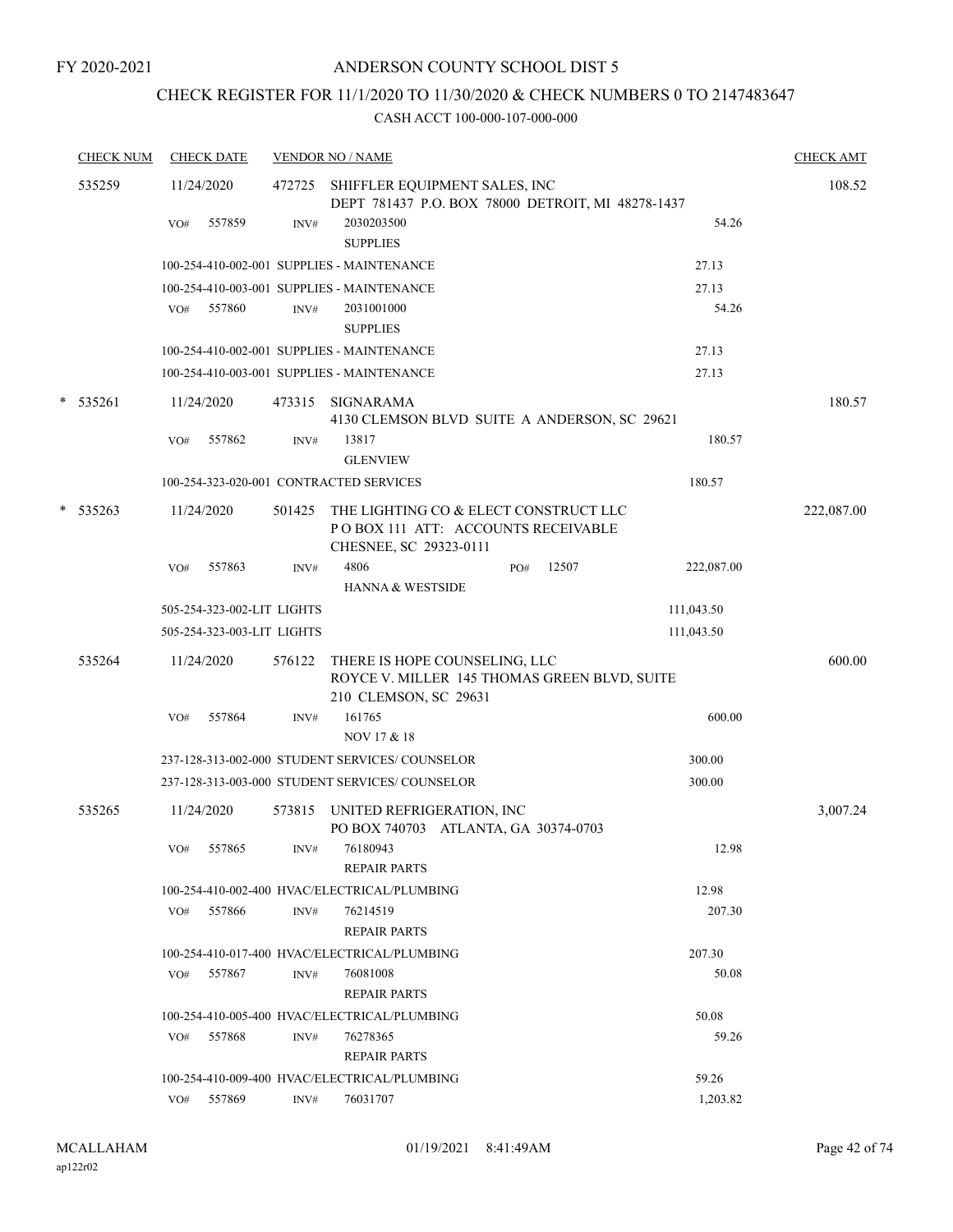FY 2020-2021

### ANDERSON COUNTY SCHOOL DIST 5

### CHECK REGISTER FOR 11/1/2020 TO 11/30/2020 & CHECK NUMBERS 0 TO 2147483647

| <b>CHECK NUM</b> | <b>CHECK DATE</b>                                      |                  | <b>VENDOR NO / NAME</b>                                          |                 | <b>CHECK AMT</b> |
|------------------|--------------------------------------------------------|------------------|------------------------------------------------------------------|-----------------|------------------|
|                  |                                                        |                  | <b>REPAIR PARTS</b>                                              |                 |                  |
|                  |                                                        |                  | 100-254-410-002-400 HVAC/ELECTRICAL/PLUMBING                     | 1,203.82        |                  |
|                  | VO#<br>557870                                          | INV#             | 75637895                                                         | 89.97           |                  |
|                  |                                                        |                  | <b>REPAIR PARTS</b>                                              |                 |                  |
|                  |                                                        |                  | 100-254-410-002-400 HVAC/ELECTRICAL/PLUMBING                     | 89.97           |                  |
|                  | 557871<br>VO#                                          | INV#             | 76264804                                                         | 21.92           |                  |
|                  |                                                        |                  | <b>REPAIR PARTS</b>                                              |                 |                  |
|                  |                                                        |                  | 100-254-410-010-400 HVAC/ELECTRICAL/PLUMBING                     | 21.92           |                  |
|                  | VO# 557872                                             | INV#             | 76205834                                                         | 65.00           |                  |
|                  |                                                        |                  | <b>REPAIR PARTS</b>                                              |                 |                  |
|                  |                                                        |                  | 100-254-410-003-400 HVAC/ELECTRICAL/PLUMBING                     | 65.00           |                  |
|                  | 557873<br>VO#                                          | INV#             | 76000020                                                         | 181.27          |                  |
|                  |                                                        |                  | <b>REPAIR PARTS</b>                                              |                 |                  |
|                  |                                                        |                  | 100-254-410-018-400 HVAC/ELECTRICAL/PLUMBING                     | 181.27          |                  |
|                  | 557938<br>VO#                                          | $\mathrm{INV}\#$ | 76076913<br><b>REPAIR PARTS</b>                                  | 621.08          |                  |
|                  |                                                        |                  |                                                                  |                 |                  |
|                  | 600-256-323-005-000 REPAIRS TO EQUIPMENT<br>VO# 557939 |                  | 76168749                                                         | 621.08<br>96.19 |                  |
|                  |                                                        | INV#             | <b>REPAIR PARTS</b>                                              |                 |                  |
|                  | 600-256-323-005-000 REPAIRS TO EQUIPMENT               |                  |                                                                  | 96.19           |                  |
|                  | 557940<br>VO#                                          | INV#             | 76231095                                                         | 102.19          |                  |
|                  |                                                        |                  | <b>REPAIR PARTS</b>                                              |                 |                  |
|                  | 600-256-323-005-000 REPAIRS TO EQUIPMENT               |                  |                                                                  | 102.19          |                  |
|                  | VO# 557941                                             | INV#             | 76106358                                                         | 296.18          |                  |
|                  |                                                        |                  | <b>REPAIR PARTS</b>                                              |                 |                  |
|                  | 600-256-323-005-000 REPAIRS TO EQUIPMENT               |                  |                                                                  | 148.09          |                  |
|                  | 600-256-323-019-000 REPAIRS TO EQUIPMENT               |                  |                                                                  | 148.09          |                  |
|                  |                                                        |                  |                                                                  |                 |                  |
| * 535267         | 11/24/2020                                             | 524353           | WAL-MART COMMUNITY/GEMB<br>POBOX 530934 ATT: ACCOUNTS RECEIVABLE |                 | 348.34           |
|                  |                                                        |                  | ATLANTA, GA 30353-0934                                           |                 |                  |
|                  | 557942<br>VO#                                          | INV#             | 2022 8960                                                        | 348.34          |                  |
|                  |                                                        |                  | <b>NORTH POINTE</b>                                              |                 |                  |
|                  |                                                        |                  | 713-271-660-013-201 MISCELLANEOUS EXPENSE                        | 168.55          |                  |
|                  | 713-271-660-013-256 FUNDRAISERS EXPENSE                |                  |                                                                  | 179.79          |                  |
| 535268           | 11/24/2020                                             | 524353           | WAL-MART COMMUNITY/GEMB                                          |                 | 442.19           |
|                  |                                                        |                  | POBOX 530934 ATT: ACCOUNTS RECEIVABLE                            |                 |                  |
|                  |                                                        |                  | ATLANTA, GA 30353-0934                                           |                 |                  |
|                  | 557943<br>VO#                                          | INV#             | 3034 4067                                                        | 442.19          |                  |
|                  |                                                        |                  | WHITEHALL                                                        |                 |                  |
|                  |                                                        |                  | 719-271-660-019-201 MISCELLANEOUS EXPENSE                        | 442.19          |                  |
| $*$ 15272        | 11/05/2020                                             | 574682           | <b>EMPLOYEE VENDOR</b>                                           |                 | 140.00 E         |
|                  | VO# 557141                                             | INV#             | <b>DIS SIGN</b>                                                  | 140.00          |                  |
|                  |                                                        |                  | REIMBURSEMENT                                                    |                 |                  |
|                  |                                                        |                  | 100-221-410-000-DIS DIGITAL INTEGRATION SUPPLIES                 | 140.00          |                  |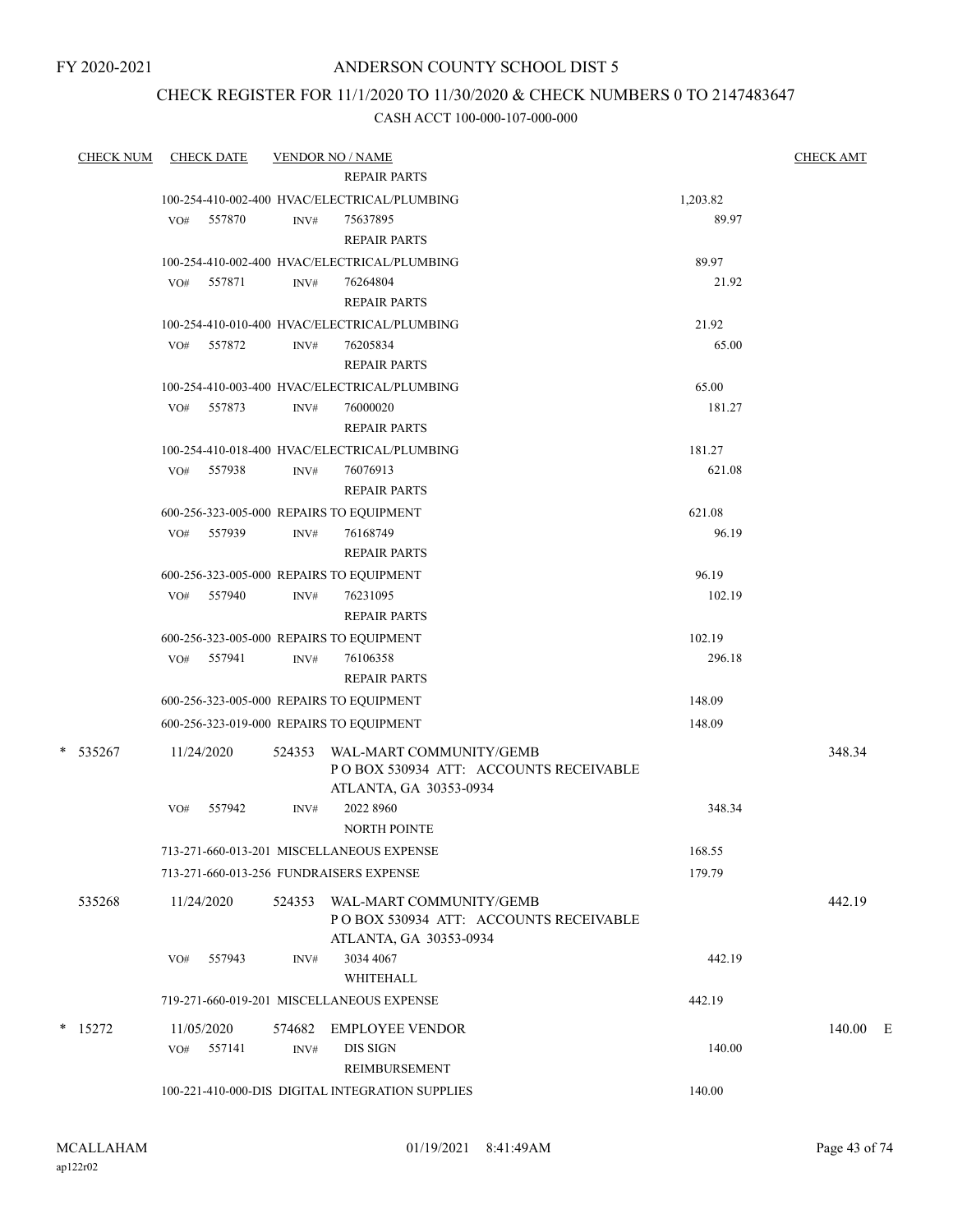### CHECK REGISTER FOR 11/1/2020 TO 11/30/2020 & CHECK NUMBERS 0 TO 2147483647

|        | <b>CHECK NUM</b> | <b>CHECK DATE</b>        |                              |                | <b>VENDOR NO / NAME</b>                                                                          |           |          | <b>CHECK AMT</b> |  |
|--------|------------------|--------------------------|------------------------------|----------------|--------------------------------------------------------------------------------------------------|-----------|----------|------------------|--|
|        | $*$ 15274        | 11/05/2020<br>VO# 557147 |                              | INV#           | 574512 EMPLOYEE VENDOR<br><b>DIS TEAM</b><br>REIMBURSEMENT                                       |           | 385.00   | 385.00 E         |  |
|        |                  |                          |                              |                | 100-221-410-000-DIS DIGITAL INTEGRATION SUPPLIES                                                 |           | 385.00   |                  |  |
|        | $*$ 15277        | 11/05/2020<br>VO# 557139 |                              | $\text{INV}\#$ | 564954 EMPLOYEE VENDOR<br><b>OCT 2020</b><br><b>MILEAGE</b>                                      |           | 121.27   | $121.27$ E       |  |
|        |                  |                          |                              |                | 900-188-333-000-006 TRIPS/ IN-DISTRICT TRAVEL                                                    |           | 121.27   |                  |  |
|        | 15278            | 11/05/2020<br>VO# 557148 |                              | INV#           | 572771 EMPLOYEE VENDOR<br><b>GRACES</b><br>REIMBURSEMENT                                         |           | 126.50   | 126.50 E         |  |
|        |                  |                          | 100-233-410-001-VIR SUPPLIES |                |                                                                                                  |           | 126.50   |                  |  |
| $\ast$ | 15280            | 11/05/2020<br>VO# 557207 |                              | INV#           | 574881 EMPLOYEE VENDOR<br><b>OCT 2020</b><br><b>MILEAGE</b>                                      |           | 47.32    | 110.81 E         |  |
|        |                  |                          |                              |                | 600-256-332-013-000 IN DISTRICT TRAVEL                                                           |           | 47.32    |                  |  |
|        |                  | VO# 557218               |                              | INV#           | <b>LUNCH WEEK</b><br>REIMBURSEMENT                                                               |           | 55.36    |                  |  |
|        |                  |                          | 600-256-410-013-000 SUPPLIES |                |                                                                                                  |           | 55.36    |                  |  |
|        |                  | VO# 557219               |                              | INV#           | <b>PRIZES</b><br>REIMBURSEMENT                                                                   |           | 8.13     |                  |  |
|        |                  |                          | 600-256-410-013-000 SUPPLIES |                |                                                                                                  |           | 8.13     |                  |  |
|        | $*$ 15286        | 11/05/2020<br>VO# 557143 |                              | 575971<br>INV# | <b>EMPLOYEE VENDOR</b><br><b>INGLES</b><br>REIMBURSEMENT                                         |           | 38.52    | 348.69 E         |  |
|        |                  |                          |                              |                | 631-256-410-031-CAT SUPPLIES-CATERING                                                            |           | 38.52    |                  |  |
|        |                  | VO# 557206               |                              | INV#           | <b>OCT 2020</b><br><b>MILEAGE</b>                                                                |           | 310.17   |                  |  |
|        |                  |                          |                              |                | 600-256-332-000-000 IN DISTRICT TRAVEL                                                           |           | 310.17   |                  |  |
|        | * 15289          | 11/05/2020               |                              |                | 572275 HAPPY CHEF UNIFORMS<br>22 PARK PLACE BUTLER, NJ 07405                                     |           |          | 211.95 E         |  |
|        |                  | VO#                      | 557181                       | INV#           | 1668496A<br><b>UNIFORMS</b>                                                                      |           | 211.95   |                  |  |
|        |                  |                          | 600-256-410-000-000 SUPPLIES |                |                                                                                                  |           | 211.95   |                  |  |
|        | 15290            | 11/05/2020<br>VO# 557212 |                              | 261875<br>INV# | <b>EMPLOYEE VENDOR</b><br><b>SUPPLIES</b><br><b>REIMBURSEMENT</b>                                |           | 109.02   | 109.02 E         |  |
|        |                  |                          | 817-112-410-014-0CO SUPPLIES |                |                                                                                                  |           | 109.02   |                  |  |
|        | 15291            | 11/05/2020               |                              | 264114         | <b>HEINEMANN</b><br>15963 COLLECTIONS CENTER DRIVE ATT: ACCOUNTS<br>RECEIVABLE CHICAGO, IL 60693 |           |          | 1,882.02 E       |  |
|        |                  | VO#                      | 557160                       | INV#           | 7260286<br><b>NEVITT FOREST</b>                                                                  | PO# 13546 | 1,882.02 |                  |  |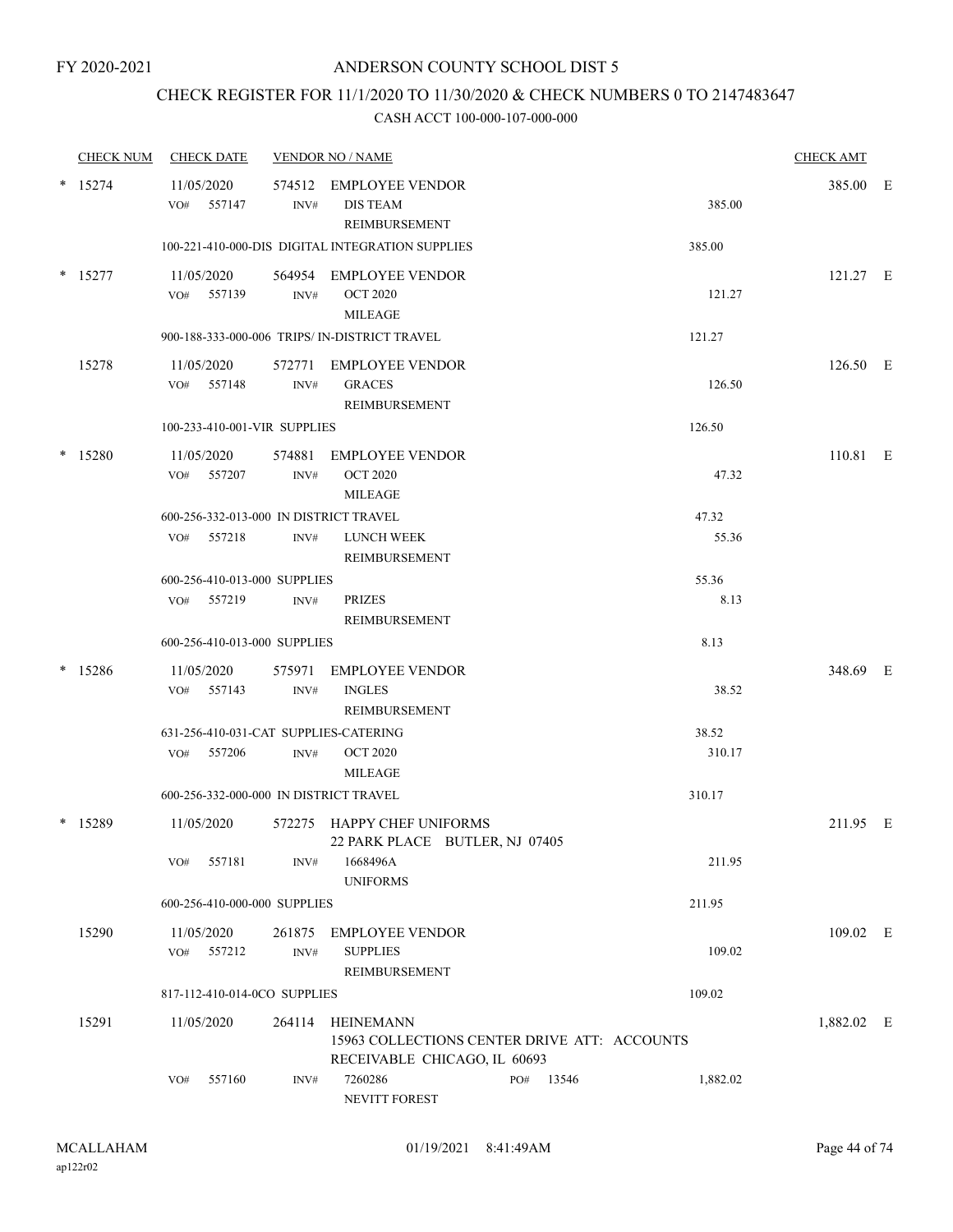### CHECK REGISTER FOR 11/1/2020 TO 11/30/2020 & CHECK NUMBERS 0 TO 2147483647

| <b>CHECK NUM</b> |     | <b>CHECK DATE</b>                                  |                              | <b>VENDOR NO / NAME</b>                                                                         |  |     |             |          | <b>CHECK AMT</b> |  |
|------------------|-----|----------------------------------------------------|------------------------------|-------------------------------------------------------------------------------------------------|--|-----|-------------|----------|------------------|--|
|                  |     |                                                    |                              | 201-112-410-012-000 SUPPLIES AND MATERIALS                                                      |  |     |             | 1,882.02 |                  |  |
| $*$ 15293        |     | 11/05/2020                                         |                              | 573279 HERSHEY CREAMERY COMPANY<br>710 CORPORATE CIRCLE SALISBURY, NC 28145                     |  |     |             |          | 216.00 E         |  |
|                  | VO# | 557161                                             | INV#                         | 0015961302                                                                                      |  |     |             | 216.00   |                  |  |
|                  |     |                                                    |                              | WHITEHALL ELEM                                                                                  |  |     |             |          |                  |  |
|                  |     |                                                    |                              | 719-271-660-019-391 ICE CREAM SALES EXPENSE                                                     |  |     |             | 216.00   |                  |  |
| 15294            |     | 11/05/2020                                         |                              | 576051 EMPLOYEE VENDOR                                                                          |  |     |             |          | 112.87 E         |  |
|                  | VO# | 557137                                             | INV#                         | SEPT - OCT                                                                                      |  |     |             | 112.87   |                  |  |
|                  |     |                                                    |                              | <b>MILEAGE</b>                                                                                  |  |     |             |          |                  |  |
|                  |     |                                                    |                              | 203-223-332-000-000 IN-DISTRICT TRAVEL- ADMIN                                                   |  |     |             | 112.87   |                  |  |
| $*$ 15296        |     | 11/05/2020                                         |                              | 572115 EMPLOYEE VENDOR                                                                          |  |     |             |          | 117.01 E         |  |
|                  |     | VO# 557142                                         | INV#                         | <b>SUPPLIES</b>                                                                                 |  |     |             | 27.78    |                  |  |
|                  |     |                                                    |                              | REIMBURSEMENT                                                                                   |  |     |             |          |                  |  |
|                  |     |                                                    |                              | 631-256-410-031-CAT SUPPLIES-CATERING                                                           |  |     |             | 27.78    |                  |  |
|                  |     | VO# 557199                                         | INV#                         | <b>SUPPLIES</b>                                                                                 |  |     |             | 89.23    |                  |  |
|                  |     |                                                    |                              | <b>REIMBURSEMENT</b>                                                                            |  |     |             |          |                  |  |
|                  |     |                                                    |                              | 631-256-410-031-CAT SUPPLIES-CATERING                                                           |  |     |             | 89.23    |                  |  |
| $*$ 15303        |     | 11/05/2020                                         |                              | 571837 EMPLOYEE VENDOR                                                                          |  |     |             |          | 204.45 E         |  |
|                  | VO# | 557216                                             | INV#                         | PIZZA                                                                                           |  |     |             | 204.45   |                  |  |
|                  |     |                                                    |                              | REIMBURSEMENT                                                                                   |  |     |             |          |                  |  |
|                  |     |                                                    |                              | 717-190-660-017-201 MISCELLANEOUS EXPENSE                                                       |  |     |             | 204.45   |                  |  |
| $*$ 15307        |     | 11/05/2020                                         |                              | 389900 OFFICE DEPOT<br>POBOX 1413 CHARLOTTE, NC 28201-1413                                      |  |     |             |          | 398.29 E         |  |
|                  | VO# | 557166                                             | INV#                         | 123150074001                                                                                    |  | PO# | 13361       | 256.76   |                  |  |
|                  |     |                                                    |                              | <b>SUPPLIES</b>                                                                                 |  |     |             |          |                  |  |
|                  |     |                                                    |                              | 220-370-410-000-MSA SUPPLIES-MONTESSORI SCHOOL OF ANDER                                         |  |     |             | 256.76   |                  |  |
|                  |     | VO# 557167                                         | INV#                         | 126409036001                                                                                    |  |     | $PO#$ 13443 | 77.97    |                  |  |
|                  |     |                                                    |                              | <b>SUPPLIES</b>                                                                                 |  |     |             |          |                  |  |
|                  |     |                                                    | 201-112-410-010-000 SUPPLIES |                                                                                                 |  |     |             | 77.97    |                  |  |
|                  | VO# | 557168                                             | INV#                         | 126410344001<br><b>SUPPLIES</b>                                                                 |  | PO# | 13443       | 63.56    |                  |  |
|                  |     |                                                    | 201-112-410-010-000 SUPPLIES |                                                                                                 |  |     |             | 63.56    |                  |  |
| $*$ 15309        |     | 11/05/2020                                         | 416350                       | PRESENTATION SYSTEMS SOUTH, INC<br>POBOX 3872 ATT: ACCOUNTS RECEIVABLE<br>MOORESVILLE, NC 28117 |  |     |             |          | 303.06 E         |  |
|                  | VO# | 557169                                             | INV#                         | 202180                                                                                          |  |     |             | 303.06   |                  |  |
|                  |     |                                                    |                              | <b>MCCANTS</b>                                                                                  |  |     |             |          |                  |  |
|                  |     |                                                    |                              | 100-113-410-005-VEN SUPPLY-ADDT'L FOR LOST VENDING                                              |  |     |             | 303.06   |                  |  |
| $*$ 15311        |     | 11/05/2020                                         |                              | 570955 RIDDELL/ ALL AMERICAN SPORTS                                                             |  |     |             |          | 2,138.45 E       |  |
|                  |     |                                                    |                              | PO BOX 71914 CHICAGO, IL 60694-1914                                                             |  |     |             |          |                  |  |
|                  | VO# | 557185                                             | INV#                         | 951160230-01                                                                                    |  |     |             | 2,138.45 |                  |  |
|                  |     |                                                    |                              | <b>GLENVIEW</b>                                                                                 |  |     |             |          |                  |  |
|                  |     | 720-271-660-020-671 FOOTBALL GATE RECEIPTS EXPENSE |                              |                                                                                                 |  |     |             | 2,138.45 |                  |  |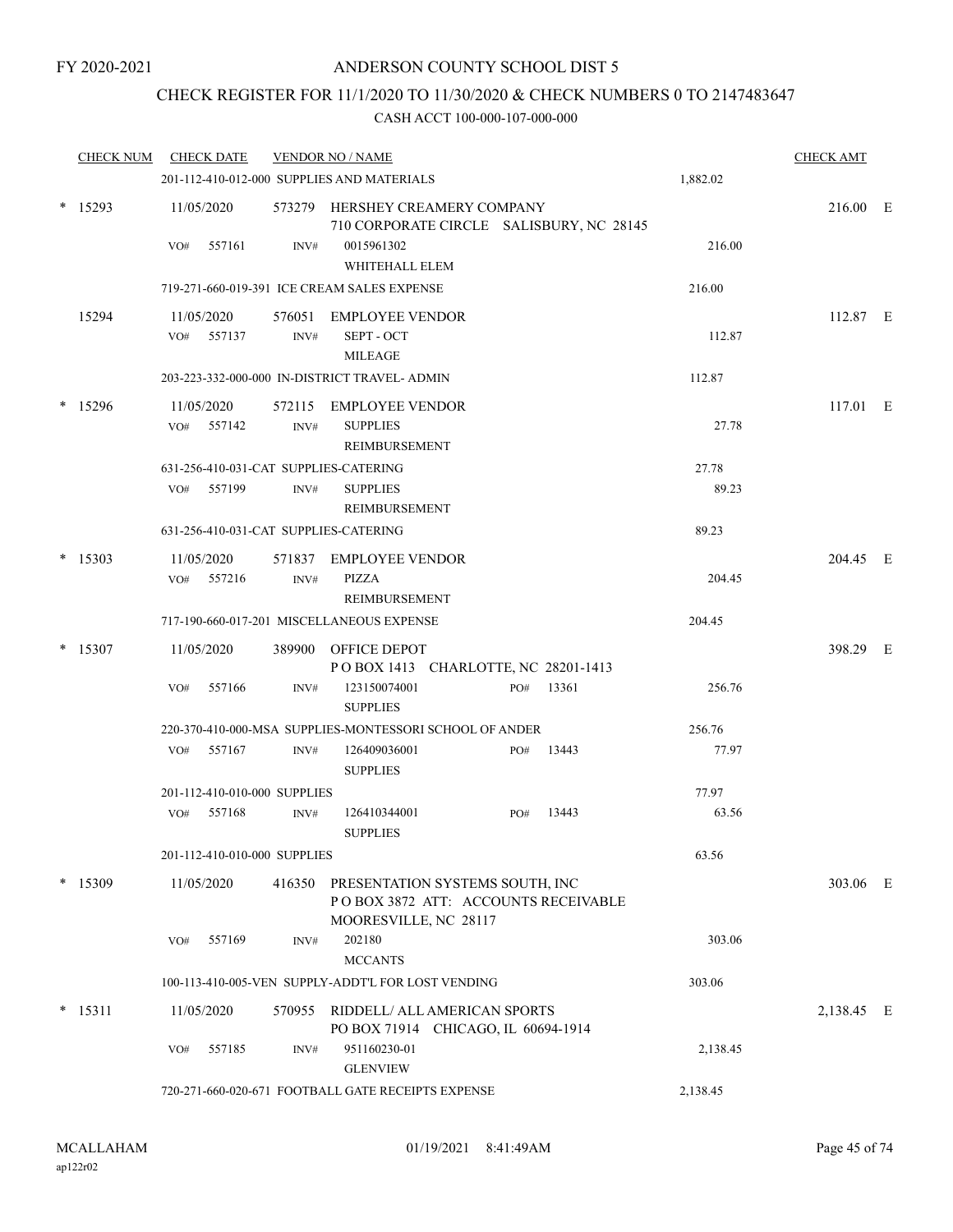### CHECK REGISTER FOR 11/1/2020 TO 11/30/2020 & CHECK NUMBERS 0 TO 2147483647

| <b>CHECK NUM</b> | <b>CHECK DATE</b>                       | <b>VENDOR NO / NAME</b> |                                                                                                 |          |            |  |  |  |
|------------------|-----------------------------------------|-------------------------|-------------------------------------------------------------------------------------------------|----------|------------|--|--|--|
| 15312            | 11/05/2020                              | 570059                  | SHARP BUSINESS SYSTEMS<br>DEPT 1216 PO BOX 121216 DALLAS, TX 75312-1216                         |          | 669.53 E   |  |  |  |
|                  | 557170<br>VO#                           | INV#                    | 9003006399<br><b>COPIES</b>                                                                     | 43.10    |            |  |  |  |
|                  |                                         |                         | 100-113-410-005-VEN SUPPLY-ADDT'L FOR LOST VENDING                                              | 43.10    |            |  |  |  |
|                  | 557187<br>VO#                           | INV#                    | 9003003298<br><b>COPIES</b>                                                                     | 147.30   |            |  |  |  |
|                  | 201-112-490-011-000 COPIER COST         |                         |                                                                                                 |          |            |  |  |  |
|                  | VO#<br>557188                           | INV#                    | 9003003283<br><b>COPIES</b>                                                                     | 106.47   |            |  |  |  |
|                  | 201-112-490-016-000 OTHER/COPIER COST   |                         |                                                                                                 | 106.47   |            |  |  |  |
|                  | 557189<br>VO#                           | INV#                    | 9003009456<br><b>COPIES</b>                                                                     | 353.40   |            |  |  |  |
|                  | 201-112-490-007-000 COPIER COST         |                         |                                                                                                 | 353.40   |            |  |  |  |
|                  | VO# 557225                              | INV#                    | 9002997756<br><b>COPIER</b>                                                                     | 19.26    |            |  |  |  |
|                  | 201-112-490-007-000 COPIER COST         |                         |                                                                                                 | 19.26    |            |  |  |  |
| $*$ 15314        | 11/05/2020                              | 529000                  | WEST ANDERSON WATER COMPANY<br>504 HWY 187 SOUTH ATT: ACCOUNTS RECEIVABLE<br>ANDERSON, SC 29626 |          | 5,373.25 E |  |  |  |
|                  | 557236<br>VO#                           | INV#                    | 5438<br><b>UTILITIES</b>                                                                        | 2,735.25 |            |  |  |  |
|                  |                                         |                         | 100-254-470-010-000 ENERGY-ELECTRICITY & WATER                                                  | 2,735.25 |            |  |  |  |
|                  | VO# 557237                              | INV#                    | 6473<br><b>UTILITIES</b>                                                                        | 2,638.00 |            |  |  |  |
|                  |                                         |                         | 100-254-470-008-000 ENERGY-ELECTRICITY & WATER                                                  | 2,638.00 |            |  |  |  |
| 15315            | 11/05/2020                              | 575112                  | EMPLOYEE VENDOR                                                                                 |          | 105.91 E   |  |  |  |
|                  | VO# 557146                              | INV#                    | <b>KNOXLABS</b><br><b>REIMBURSEMENT</b>                                                         | 105.91   |            |  |  |  |
|                  |                                         |                         | 731-271-660-031-878 HORTICULTURE EXPENSE                                                        | 105.91   |            |  |  |  |
| 15316            | 11/05/2020<br>VO# 557192                |                         | 574654 EMPLOYEE VENDOR<br>$INV\#$ OCT 27-30<br><b>MYRTLE BEACH</b>                              | 1,295.94 | 1,340.52 E |  |  |  |
|                  | 201-221-333-010-000 TRIPS & CONFERENCES |                         |                                                                                                 | 1,295.94 |            |  |  |  |
|                  | 557213<br>VO#                           | INV#                    | <b>INCENTIVES</b><br>REIMBURSEMENT                                                              | 44.58    |            |  |  |  |
|                  |                                         |                         | 710-271-660-010-201 MISCELLANEOUS EXPENSE                                                       | 44.58    |            |  |  |  |
| 15317            | 11/05/2020<br>VO# 557138                | INV#                    | 536250 EMPLOYEE VENDOR<br>SEPT - OCT                                                            | 109.02   | 109.02 E   |  |  |  |
|                  |                                         |                         | <b>MILEAGE</b>                                                                                  |          |            |  |  |  |
|                  | 100-221-332-000-000 TRAVEL              |                         |                                                                                                 | 109.02   |            |  |  |  |
| $*$ 15320        | 11/10/2020                              |                         | 102640 ACTION AUTO                                                                              |          | 688.04 E   |  |  |  |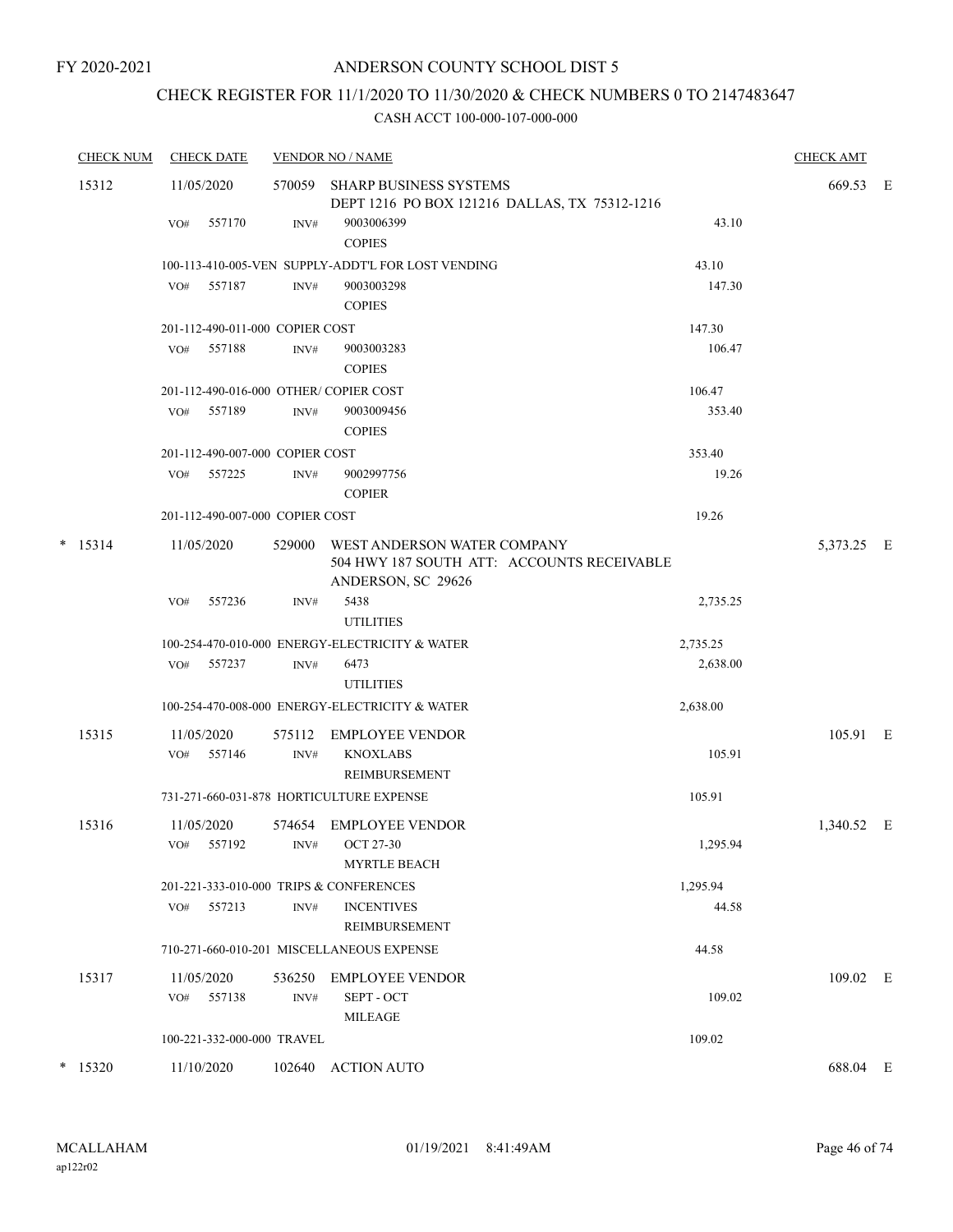FY 2020-2021

### ANDERSON COUNTY SCHOOL DIST 5

### CHECK REGISTER FOR 11/1/2020 TO 11/30/2020 & CHECK NUMBERS 0 TO 2147483647

|  | <b>CHECK NUM</b> |     | <b>CHECK DATE</b> |                              | <b>VENDOR NO / NAME</b>                         |                                                                             |       |          | <b>CHECK AMT</b> |  |
|--|------------------|-----|-------------------|------------------------------|-------------------------------------------------|-----------------------------------------------------------------------------|-------|----------|------------------|--|
|  |                  |     |                   |                              | ANDERSON, SC 29625                              | 529 FAIR STREET ATT: ACCOUNTS RECEIVABLE                                    |       |          |                  |  |
|  |                  | VO# | 557331            | INV#                         | 91711                                           |                                                                             |       | 518.43   |                  |  |
|  |                  |     |                   |                              | TOW & REPAIR                                    |                                                                             |       |          |                  |  |
|  |                  |     |                   |                              | 100-254-412-000-001 TRUCK SERVICE - MAINTENANCE |                                                                             |       | 518.43   |                  |  |
|  |                  | VO# | 557332            | INV#                         | 91589                                           |                                                                             |       | 169.61   |                  |  |
|  |                  |     |                   |                              | <b>REPAIR</b>                                   |                                                                             |       |          |                  |  |
|  |                  |     |                   |                              | 100-254-412-000-001 TRUCK SERVICE - MAINTENANCE |                                                                             |       | 169.61   |                  |  |
|  | $*$ 15326        |     | 11/10/2020        | 564662                       | ANDERSON, SC 29621                              | <b>BRADY'S SCREEN PRINTING</b><br>106 CONCORD ROAD ATT: ACCOUNTS RECEIVABLE |       |          | 785.92 E         |  |
|  |                  | VO# | 557272            | INV#                         | 37741                                           |                                                                             |       | 208.65   |                  |  |
|  |                  |     |                   |                              | <b>MCCANTS</b>                                  |                                                                             |       |          |                  |  |
|  |                  |     |                   |                              | 705-271-660-005-611 PEP CLUB EXPENSE            |                                                                             |       | 208.65   |                  |  |
|  |                  | VO# | 557273            | INV#                         | 37740                                           |                                                                             |       | 208.65   |                  |  |
|  |                  |     |                   |                              | <b>MCCANTS</b>                                  |                                                                             |       |          |                  |  |
|  |                  |     |                   |                              | 705-271-660-005-611 PEP CLUB EXPENSE            |                                                                             |       | 208.65   |                  |  |
|  |                  | VO# | 557274            | INV#                         | 37730                                           |                                                                             |       | 368.62   |                  |  |
|  |                  |     |                   |                              | <b>MCCANTS</b>                                  |                                                                             |       |          |                  |  |
|  |                  |     |                   |                              | 705-271-660-005-604 CHORUS CLUB EXPENSE         |                                                                             |       | 368.62   |                  |  |
|  | $*$ 15328        |     | 11/10/2020        |                              |                                                 | 568574 CCP CROWE'S CORPORATE PROMOTIONS<br>PO BOX 2647 ANDERSON, SC 29622   |       |          | 2,321.90 E       |  |
|  |                  | VO# | 557276            | INV#                         | 15955<br><b>SPORT PACKS</b>                     |                                                                             |       | 2,321.90 |                  |  |
|  |                  |     |                   | 131-115-410-031-000 SUPPLIES |                                                 |                                                                             |       | 2,321.90 |                  |  |
|  | 15329            |     | 11/10/2020        | 187300                       | CRESCENT SUPPLY CO, INC<br>GREENVILLE, SC 29604 | POBOX 8798 ATT: ACCOUNTS RECEIVABLE                                         |       |          | 126.01 E         |  |
|  |                  | VO# | 557345            | INV#                         | 393792<br><b>SUPPLIES</b>                       |                                                                             |       | 126.01   |                  |  |
|  |                  |     |                   |                              | 100-254-410-002-400 HVAC/ELECTRICAL/PLUMBING    |                                                                             |       | 126.01   |                  |  |
|  | 15330            |     | 11/10/2020        |                              | 572679 DEFENDER SERVICES, INC.                  | PO BOX 1775 COLUMBIA, SC 29202                                              |       |          | 2,317.70 E       |  |
|  |                  | VO# | 557280            | INV#                         | 752639<br><b>ADULT ED</b>                       | PO#                                                                         | 13390 | 674.24   |                  |  |
|  |                  |     |                   |                              | 100-181-312-023-000 PURCHASED SERVICES          |                                                                             |       | 674.24   |                  |  |
|  |                  | VO# | 557281            | INV#                         | 752814<br><b>ADULT ED</b>                       | PO#                                                                         | 13390 | 800.66   |                  |  |
|  |                  |     |                   |                              | 100-181-312-023-000 PURCHASED SERVICES          |                                                                             |       | 800.66   |                  |  |
|  |                  | VO# | 557282            | INV#                         | 752498                                          | PO#                                                                         | 13390 | 842.80   |                  |  |
|  |                  |     |                   |                              | <b>ADULT ED</b>                                 |                                                                             |       |          |                  |  |
|  |                  |     |                   |                              | 100-181-312-023-000 PURCHASED SERVICES          |                                                                             |       | 842.80   |                  |  |
|  | 15331            |     | 11/10/2020        | 199000                       | DEMCO, INC                                      | POBOX 8048 MADISON, WI 53708-8048                                           |       |          | 256.66 E         |  |
|  |                  |     |                   |                              |                                                 |                                                                             |       |          |                  |  |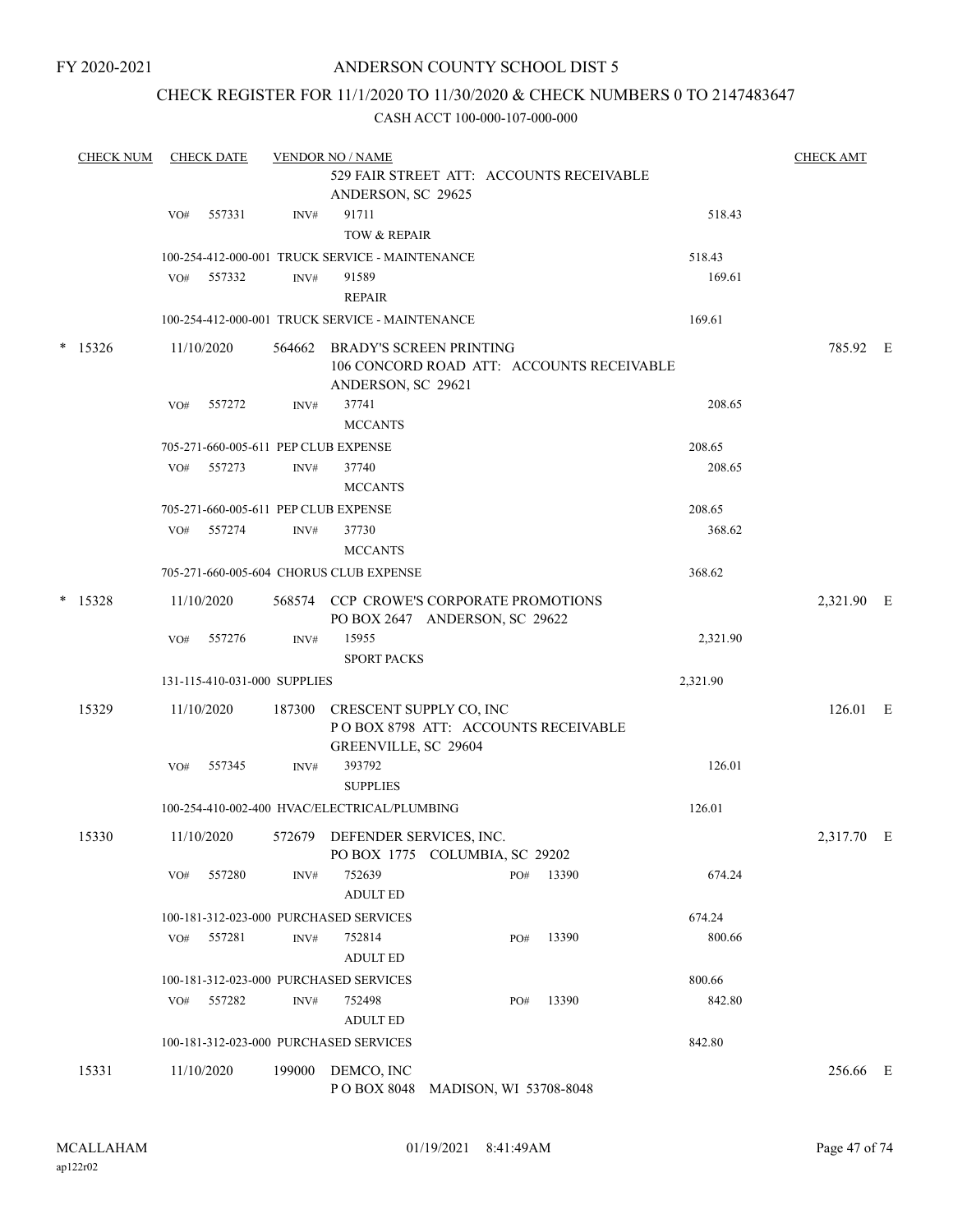### CHECK REGISTER FOR 11/1/2020 TO 11/30/2020 & CHECK NUMBERS 0 TO 2147483647

| <b>CHECK NUM</b> | <b>CHECK DATE</b>            |        | <b>VENDOR NO / NAME</b>                                                                          |     |           |          | <b>CHECK AMT</b> |  |
|------------------|------------------------------|--------|--------------------------------------------------------------------------------------------------|-----|-----------|----------|------------------|--|
|                  | 557283<br>VO#                | INV#   | 6862653<br><b>MIDWAY ELEM</b>                                                                    | PO# | 13594     | 256.66   |                  |  |
|                  | 100-222-410-017-000 SUPPLIES |        |                                                                                                  |     |           | 256.66   |                  |  |
| $*$ 15334        | 11/10/2020                   |        | 237555 FORMS & SUPPLY<br>POBOX 563953 ATT: ACCOUNTS RECEIVABLE<br>CHARLOTTE, NC 28256            |     |           |          | 742.12 E         |  |
|                  | 557287<br>VO#                | INV#   | 5591815-1<br><b>SUPPLIES</b>                                                                     |     |           | 78.75    |                  |  |
|                  |                              |        | 817-112-410-014-000 SUPPLIES AND MATERIALS                                                       |     |           | 78.75    |                  |  |
|                  | VO#<br>557288                | INV#   | 5591815<br><b>SUPPLIES</b>                                                                       |     |           | 663.37   |                  |  |
|                  |                              |        | 817-112-410-014-000 SUPPLIES AND MATERIALS                                                       |     |           | 663.37   |                  |  |
| $*$ 15337        | 11/10/2020                   |        | 264114 HEINEMANN<br>15963 COLLECTIONS CENTER DRIVE ATT: ACCOUNTS<br>RECEIVABLE CHICAGO, IL 60693 |     |           |          | 459.80 E         |  |
|                  | 557348<br>VO#                | INV#   | 7261559<br><b>MATERIALS</b>                                                                      |     | PO# 13574 | 459.80   |                  |  |
|                  |                              |        | 201-112-410-007-000 SUPPLIES AND MATERIALS                                                       |     |           | 459.80   |                  |  |
| 15338            | 11/10/2020<br>VO# 557325     | INV#   | 576662 EMPLOYEE VENDOR<br><b>MATH LESSONS</b><br>REIMBURSEMENT                                   |     |           | 137.75   | 137.75 E         |  |
|                  |                              |        | 717-190-660-017-244 SCHOOL/CLASS DONATIONS EXPENSE                                               |     |           | 137.75   |                  |  |
| $*$ 15340        | 11/10/2020                   |        | 564696 JOHNSTONE SUPPLY                                                                          |     |           |          | 575.73 E         |  |
|                  | 557351<br>VO#                | INV#   | POBOX 17466 GREENVILLE, SC 29606<br>4018287<br><b>SUPPLIES</b>                                   |     |           | 41.38    |                  |  |
|                  |                              |        | 100-254-410-021-400 HVAC/ELECTRICAL/PLUMBING                                                     |     |           | 41.38    |                  |  |
|                  | VO# 557352                   | INV#   | 4018230<br><b>SUPPLIES</b>                                                                       |     |           | 291.98   |                  |  |
|                  |                              |        | 100-254-410-002-400 HVAC/ELECTRICAL/PLUMBING                                                     |     |           | 291.98   |                  |  |
|                  | 557353<br>VO#                | INV#   | 4018267<br><b>SUPPLIES</b>                                                                       |     |           | 228.64   |                  |  |
|                  |                              |        | 100-254-410-002-400 HVAC/ELECTRICAL/PLUMBING                                                     |     |           | 228.64   |                  |  |
|                  | 557354<br>VO#                | INV#   | 4018196<br><b>SUPPLIES</b>                                                                       |     |           | 13.73    |                  |  |
|                  |                              |        | 100-254-410-021-400 HVAC/ELECTRICAL/PLUMBING                                                     |     |           | 13.73    |                  |  |
| 15341            | 11/10/2020                   | 573239 | <b>JONES &amp; BARTLETT LEARNING</b><br>PO BOX 417289 BOSTON, MA 02241-7289                      |     |           |          | 3,846.65 E       |  |
|                  | 557292<br>VO#                | INV#   | 121478<br><b>SUBSCRIPTION</b>                                                                    | PO# | 13419     | 3,846.65 |                  |  |
|                  |                              |        | 329-115-410-031-000 SUPPLIES-STATE EQUIPMENT                                                     |     |           | 251.65   |                  |  |
|                  |                              |        | 329-115-410-031-0CO SUPPLIES-STATE (C/O)                                                         |     |           | 3,595.00 |                  |  |
| 15342            | 11/10/2020                   |        | 566745 JUNIOR LIBRARY GUILD                                                                      |     |           |          | 987.77 E         |  |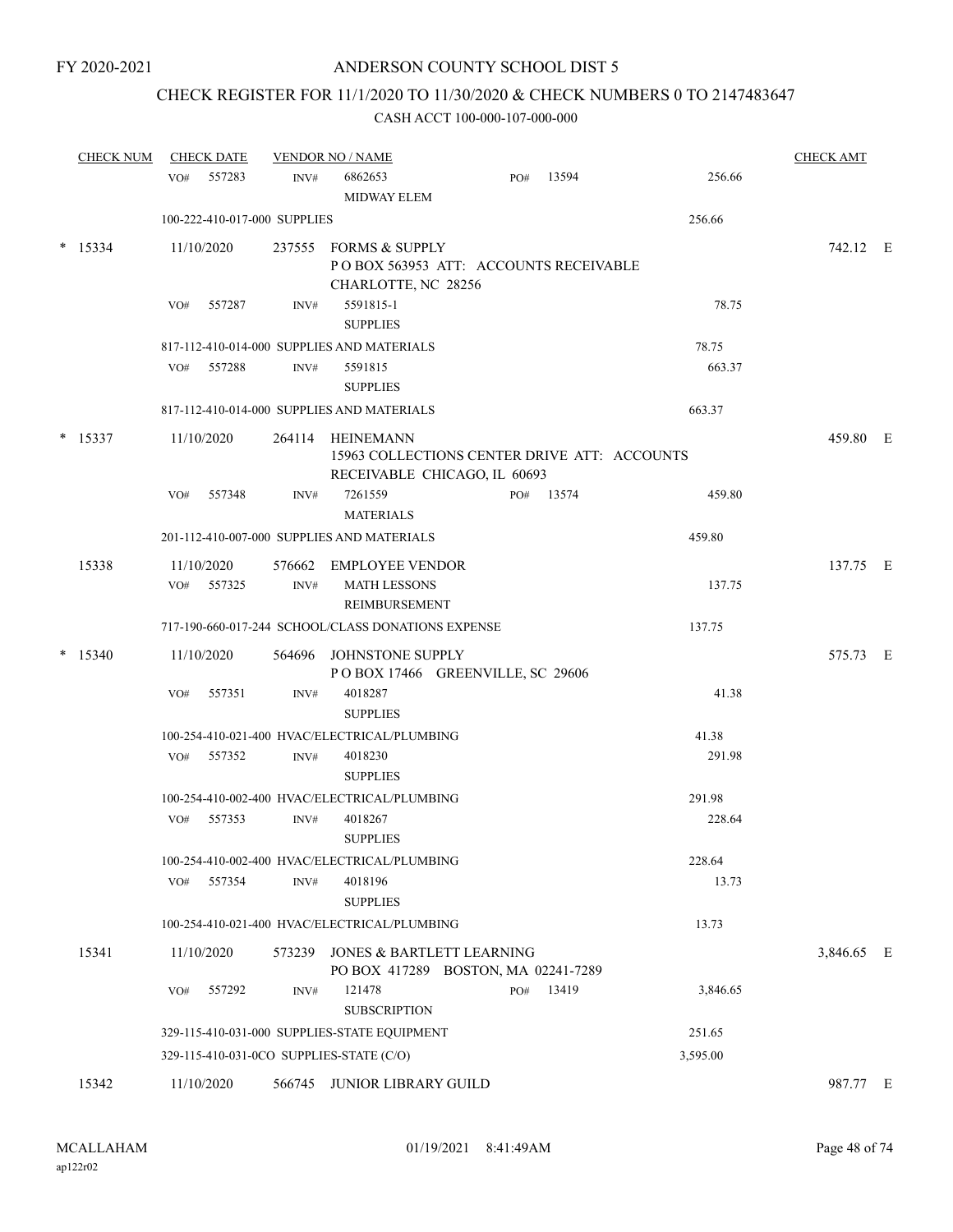### CHECK REGISTER FOR 11/1/2020 TO 11/30/2020 & CHECK NUMBERS 0 TO 2147483647

| <b>CHECK NUM</b> | <b>CHECK DATE</b> | <b>VENDOR NO / NAME</b>      |                | <b>CHECK AMT</b>                                                                                 |        |          |  |  |  |  |
|------------------|-------------------|------------------------------|----------------|--------------------------------------------------------------------------------------------------|--------|----------|--|--|--|--|
|                  |                   |                              |                | P.O. BOX 6308 ATT: ACCOUNTS RECEIVABLE CAROL<br>STREAM, IL 60197-6308                            |        |          |  |  |  |  |
|                  | VO#               | 557293                       | INV#           | 533658<br><b>SOUTHWOOD</b>                                                                       | 987.77 |          |  |  |  |  |
|                  |                   | 100-222-410-021-000 SUPPLIES |                |                                                                                                  | 987.77 |          |  |  |  |  |
| 15343            | VO#               | 11/10/2020<br>557245         | 574514<br>INV# | <b>EMPLOYEE VENDOR</b><br><b>OCT 2020</b>                                                        | 185.15 | 185.15 E |  |  |  |  |
|                  |                   |                              |                | <b>MILEAGE</b><br>100-266-332-000-000 IN-DISTRICT TRAVEL                                         | 185.15 |          |  |  |  |  |
| $*$ 15345        |                   | 11/10/2020                   | 345710         | <b>EMPLOYEE VENDOR</b>                                                                           |        | 128.74 E |  |  |  |  |
|                  | VO#               | 557247                       | INV#           | <b>JULY-SEPT</b><br><b>MILEAGE</b>                                                               | 98.84  |          |  |  |  |  |
|                  |                   |                              |                | 100-264-333-000-000 TRIPS AND CONFERENCES                                                        | 98.84  |          |  |  |  |  |
|                  |                   | VO# 557327                   | INV#           | OCT <sub>23</sub><br><b>PICKENS</b>                                                              | 29.90  |          |  |  |  |  |
|                  |                   |                              |                | 100-264-333-000-000 TRIPS AND CONFERENCES                                                        | 29.90  |          |  |  |  |  |
| 15346            |                   | 11/10/2020                   | 574462         | <b>EMPLOYEE VENDOR</b>                                                                           |        | 801.01 E |  |  |  |  |
|                  | VO#               | 557326                       | INV#           | <b>NOV 3-6</b><br><b>MYRTLE BEACH</b>                                                            | 801.01 |          |  |  |  |  |
|                  |                   |                              |                | 100-252-333-000-000 TRIPS AND CONFERENCES                                                        | 801.01 |          |  |  |  |  |
| 15347            |                   | 11/10/2020                   | 349701         | MED CENTRAL HEALTH RESOURCES<br>3424 CLEMSON BLVD ATT: ACCOUNTS RECEIVABLE<br>ANDERSON, SC 29621 |        | 715.00 E |  |  |  |  |
|                  | VO#               | 557298                       | INV#           | 40337<br><b>SANDERS</b>                                                                          | 65.00  |          |  |  |  |  |
|                  |                   |                              |                | 100-255-323-000-000 CONTRACTED SERVICES                                                          | 65.00  |          |  |  |  |  |
|                  | VO#               | 557299                       | INV#           | 20640<br><b>SLOAN</b>                                                                            | 65.00  |          |  |  |  |  |
|                  |                   |                              |                | 100-255-323-000-000 CONTRACTED SERVICES                                                          | 65.00  |          |  |  |  |  |
|                  | VO#               | 557300                       | INV#           | 45801<br><b>SCOTT</b>                                                                            | 65.00  |          |  |  |  |  |
|                  |                   |                              |                | 100-255-323-000-000 CONTRACTED SERVICES                                                          | 65.00  |          |  |  |  |  |
|                  |                   | VO# 557301                   | INV#           | 56133<br><b>REED</b>                                                                             | 65.00  |          |  |  |  |  |
|                  |                   |                              |                | 100-255-323-000-000 CONTRACTED SERVICES                                                          | 65.00  |          |  |  |  |  |
|                  |                   | VO# 557302                   | INV#           | 55576<br>TATE                                                                                    | 65.00  |          |  |  |  |  |
|                  |                   |                              |                | 100-255-323-000-000 CONTRACTED SERVICES                                                          | 65.00  |          |  |  |  |  |
|                  |                   | VO# 557303                   | INV#           | 55949<br>HARDIN                                                                                  | 65.00  |          |  |  |  |  |
|                  |                   |                              |                | 100-255-323-000-000 CONTRACTED SERVICES                                                          | 65.00  |          |  |  |  |  |
|                  |                   | VO# 557304                   | INV#           | 22864<br><b>BELCHER</b>                                                                          | 65.00  |          |  |  |  |  |
|                  |                   |                              |                | 100-255-323-000-000 CONTRACTED SERVICES                                                          | 65.00  |          |  |  |  |  |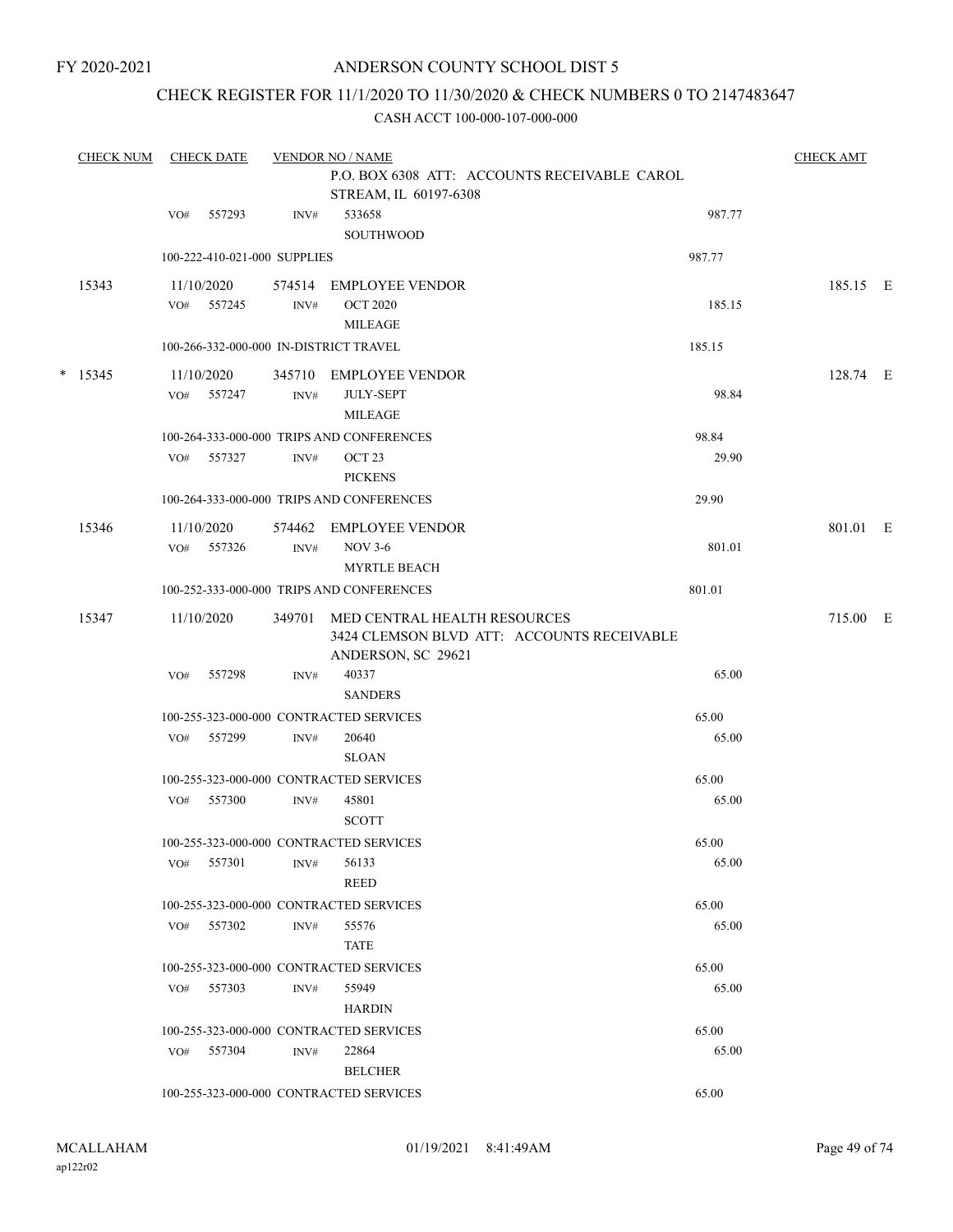# CHECK REGISTER FOR 11/1/2020 TO 11/30/2020 & CHECK NUMBERS 0 TO 2147483647

| <b>CHECK NUM</b> |     | <b>CHECK DATE</b>        |                              | <b>VENDOR NO / NAME</b>                                                                  |           | <b>CHECK AMT</b> |  |
|------------------|-----|--------------------------|------------------------------|------------------------------------------------------------------------------------------|-----------|------------------|--|
|                  | VO# | 557305                   | INV#                         | 23675<br><b>PRUITT</b>                                                                   | 65.00     |                  |  |
|                  |     |                          |                              | 100-255-323-000-000 CONTRACTED SERVICES                                                  | 65.00     |                  |  |
|                  | VO# | 557306                   | INV#                         | 53931<br><b>MCALISTER</b>                                                                | 65.00     |                  |  |
|                  |     |                          |                              | 100-255-323-000-000 CONTRACTED SERVICES                                                  | 65.00     |                  |  |
|                  |     | VO# 557307               | INV#                         | 55761<br><b>MAULDIN</b>                                                                  | 65.00     |                  |  |
|                  |     |                          |                              | 100-255-323-000-000 CONTRACTED SERVICES                                                  | 65.00     |                  |  |
|                  |     | VO# 557308               | INV#                         | 39338<br><b>SLOAN</b>                                                                    | 65.00     |                  |  |
|                  |     |                          |                              | 100-255-323-000-000 CONTRACTED SERVICES                                                  | 65.00     |                  |  |
| $*$ 15349        |     | 11/10/2020<br>VO# 557254 | INV#                         | 363600 EMPLOYEE VENDOR<br><b>OCT 27-30</b>                                               | 913.35    | 913.35 E         |  |
|                  |     |                          |                              | <b>MYRTLE BEACH</b>                                                                      |           |                  |  |
|                  |     |                          |                              | 202-223-333-000-000 TRIPS- ADMIN/ HOMELESS LIAISON                                       | 913.35    |                  |  |
| 15350            |     | 11/10/2020               |                              | 574388 NAPA AUTO PARTS<br>508 SOUTH MAIN ST ANDERSON, SC 29624                           |           | 111.46 E         |  |
|                  | VO# | 557358                   | INV#                         | 780005<br><b>SUPPLIES</b>                                                                | 111.46    |                  |  |
|                  |     |                          |                              | 131-254-410-031-400 HVAC/ELECTRICAL/PLUMBING                                             | 111.46    |                  |  |
| 15351            |     | 11/10/2020               |                              | 389900 OFFICE DEPOT<br>POBOX 1413 CHARLOTTE, NC 28201-1413                               |           | 615.73 E         |  |
|                  | VO# | 557310                   | INV#                         | 131895441001<br>PO#<br>13587<br><b>SUPPLIES</b>                                          | 113.68    |                  |  |
|                  |     |                          | 100-255-410-000-000 SUPPLIES |                                                                                          | 113.68    |                  |  |
|                  |     | VO# 557359               | INV#                         | 130140891001<br><b>SUPPLIES</b>                                                          | 6.20      |                  |  |
|                  |     |                          | 100-264-410-000-000 SUPPLIES |                                                                                          | 6.20      |                  |  |
|                  | VO# | 557360                   | INV#                         | 129719788001<br><b>SUPPLIES</b>                                                          | 59.32     |                  |  |
|                  |     |                          | 100-264-410-000-000 SUPPLIES |                                                                                          | 59.32     |                  |  |
|                  |     | VO# 557361               | INV#                         | 130140530001<br><b>SUPPLIES</b>                                                          | 145.51    |                  |  |
|                  |     |                          | 100-264-410-000-000 SUPPLIES |                                                                                          | 145.51    |                  |  |
|                  |     | VO# 557362               | INV#                         | 130140890001<br><b>SUPPLIES</b>                                                          | 460.07    |                  |  |
|                  |     |                          | 100-264-410-000-000 SUPPLIES |                                                                                          | 460.07    |                  |  |
|                  |     | VO# 557363               | INV#                         | 130487460001<br><b>CREDIT</b>                                                            | $-169.05$ |                  |  |
|                  |     |                          | 100-264-410-000-000 SUPPLIES |                                                                                          | $-169.05$ |                  |  |
| 15352            |     | 11/10/2020               | 391100                       | OLD STONE TRACTOR CO, INC<br>PO BOX 13565 ATT: ACCOUNTS RECEIVABLE<br>ANDERSON, SC 29624 |           | 638.32 E         |  |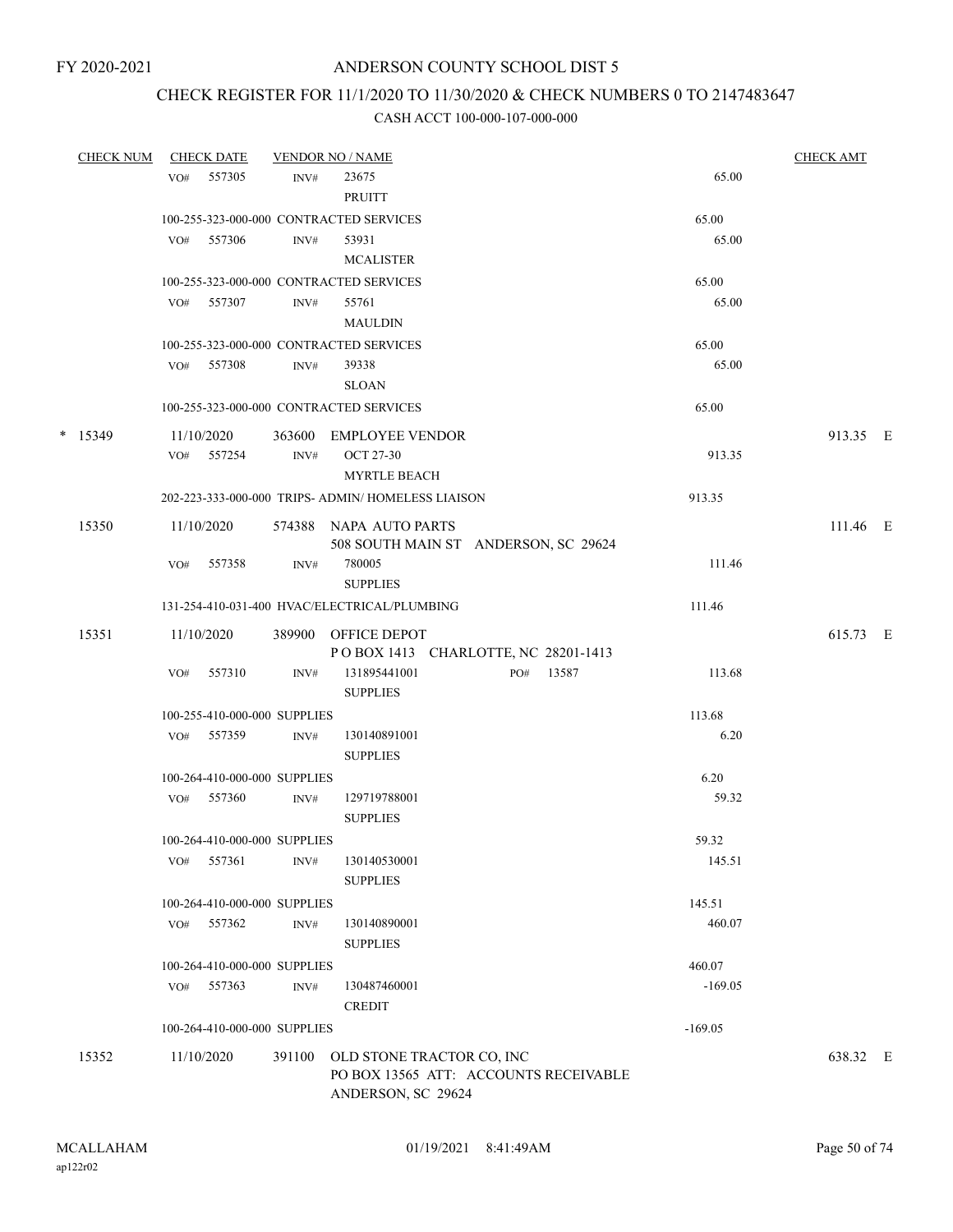### CHECK REGISTER FOR 11/1/2020 TO 11/30/2020 & CHECK NUMBERS 0 TO 2147483647

|        | <b>CHECK NUM</b> |     | <b>CHECK DATE</b>               |                | <b>VENDOR NO / NAME</b>                                                                           |     |                                               |          | <b>CHECK AMT</b> |  |
|--------|------------------|-----|---------------------------------|----------------|---------------------------------------------------------------------------------------------------|-----|-----------------------------------------------|----------|------------------|--|
|        |                  | VO# | 557364                          | INV#           | WO39352                                                                                           |     |                                               | 577.01   |                  |  |
|        |                  |     |                                 |                | <b>REPAIR</b>                                                                                     |     |                                               |          |                  |  |
|        |                  |     |                                 |                | 100-254-540-000-001 EQUIPMENT - MAINTENANCE                                                       |     |                                               | 577.01   |                  |  |
|        |                  | VO# | 557365                          | INV#           | CT11411<br><b>REPAIR PARTS</b>                                                                    |     |                                               | 61.31    |                  |  |
|        |                  |     |                                 |                | 100-254-540-000-001 EQUIPMENT - MAINTENANCE                                                       |     |                                               | 61.31    |                  |  |
| $\ast$ | 15354            |     | 11/10/2020                      |                | 570443 PROJECT LEAD THE WAY<br>3939 PRIORITY WAY SOUTH DRIVE SUITE 400<br>INDIANAPOLIS, IN 46240  |     |                                               |          | 2,718.00 E       |  |
|        |                  | VO# | 557312                          | INV#           | 261813<br>ANDERSON INSTITUTE                                                                      | PO# | 13583                                         | 2,400.00 |                  |  |
|        |                  |     |                                 |                | 207-224-333-031-004 TRIPS AND CONFERENCES                                                         |     |                                               | 2,400.00 |                  |  |
|        |                  | VO# | 557367                          | INV#           | 261830<br><b>GLENVIEW MS</b>                                                                      | PO# | 13399                                         | 318.00   |                  |  |
|        |                  |     |                                 |                | 207-116-410-020-006 SUPPLIES-IMPROVE PRGS                                                         |     |                                               | 318.00   |                  |  |
|        | $*$ 15356        |     | 11/10/2020                      |                | 570059 SHARP BUSINESS SYSTEMS                                                                     |     | DEPT 1216 PO BOX 121216 DALLAS, TX 75312-1216 |          | 300.27 E         |  |
|        |                  | VO# | 557373                          | INV#           | 9003020476<br><b>COPIES</b>                                                                       |     |                                               | 300.27   |                  |  |
|        |                  |     | 201-112-490-014-000 COPIER COST |                |                                                                                                   |     |                                               | 300.27   |                  |  |
|        | 15357            |     | 11/10/2020                      | 472700         | <b>SHERWIN WILLIAMS</b><br>613 NORTH MURRAY AVENUE ATT: ACCOUNTS<br>RECEIVABLE ANDERSON, SC 29625 |     |                                               |          | 330.90 E         |  |
|        |                  | VO# | 557374                          | INV#           | 4645-8<br><b>SUPPLIES</b>                                                                         |     |                                               | 330.90   |                  |  |
|        |                  |     |                                 |                | 100-254-410-002-001 SUPPLIES - MAINTENANCE                                                        |     |                                               | 198.54   |                  |  |
|        |                  |     |                                 |                | 100-254-410-003-001 SUPPLIES - MAINTENANCE                                                        |     |                                               | 132.36   |                  |  |
|        | 15358            | VO# | 11/10/2020<br>557253            | 574671<br>INV# | <b>EMPLOYEE VENDOR</b><br><b>SKINS</b><br>REIMBURSEMENT                                           |     |                                               | 448.95   | 448.95 E         |  |
|        |                  |     |                                 |                | 100-113-410-006-VEN SUPPLY-ADDT'L FOR LOST VENDING                                                |     |                                               | 448.95   |                  |  |
|        | 15360            | VO# | 11/10/2020<br>557251            | 575112<br>INV# | <b>EMPLOYEE VENDOR</b><br><b>FFA CONF</b>                                                         |     |                                               | 375.00   | 375.00 E         |  |
|        |                  |     |                                 |                | REIMBURSEMENT                                                                                     |     |                                               |          |                  |  |
|        |                  |     |                                 |                | 207-224-333-031-004 TRIPS AND CONFERENCES                                                         |     |                                               | 225.00   |                  |  |
|        |                  |     |                                 |                | 207-271-333-031-001 COMPETITION TRAVEL                                                            |     |                                               | 150.00   |                  |  |
|        | $*$ 15362        |     | 11/12/2020                      | 569031         | <b>AIRGAS USA</b><br>PO BOX 532609 ATT: ACCOUNTS RECEIVABLE<br>ATLANTA, GA 30353-2609             |     |                                               |          | $1,694.03$ E     |  |
|        |                  | VO# | 557409                          | INV#           | 9106097247<br><b>SUPPLIES</b>                                                                     |     |                                               | 1,074.82 |                  |  |
|        |                  |     |                                 |                | 329-115-410-031-000 SUPPLIES-STATE EQUIPMENT                                                      |     |                                               | 1,074.82 |                  |  |
|        |                  | VO# | 557410                          | INV#           | 9106097246<br><b>SUPPLIES</b>                                                                     | PO# | 13520                                         | 308.91   |                  |  |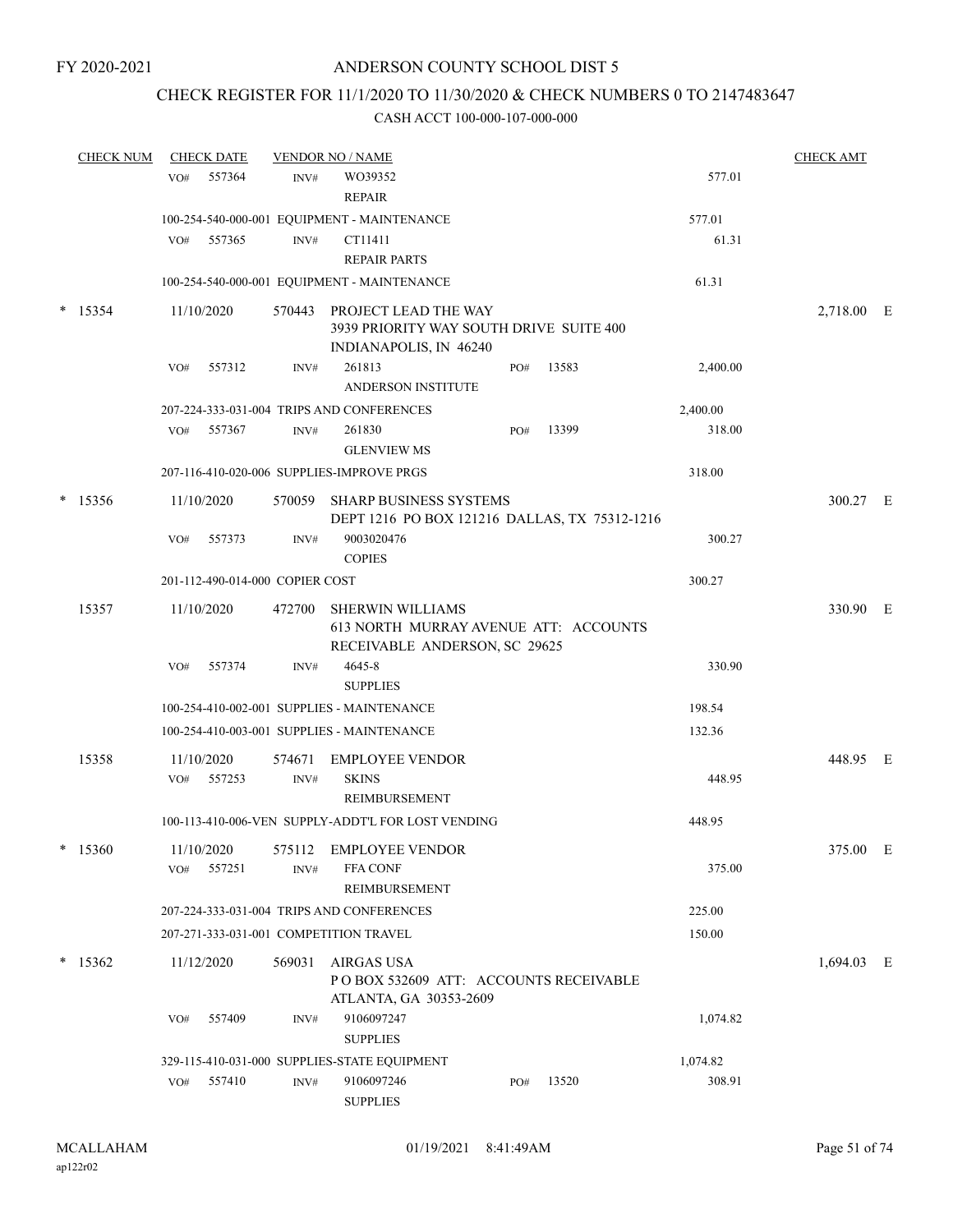### CHECK REGISTER FOR 11/1/2020 TO 11/30/2020 & CHECK NUMBERS 0 TO 2147483647

|        | <b>CHECK NUM</b> |     | <b>CHECK DATE</b> |                              | <b>VENDOR NO / NAME</b>                                                               |     |       |        | <b>CHECK AMT</b> |  |
|--------|------------------|-----|-------------------|------------------------------|---------------------------------------------------------------------------------------|-----|-------|--------|------------------|--|
|        |                  |     |                   |                              | 329-115-410-031-000 SUPPLIES-STATE EQUIPMENT                                          |     |       | 308.91 |                  |  |
|        |                  |     | VO# 557411        | INV#                         | 9106128159<br><b>SUPPLIES</b>                                                         | PO# | 13541 | 310.30 |                  |  |
|        |                  |     |                   |                              | 329-115-410-031-000 SUPPLIES-STATE EQUIPMENT                                          |     |       | 310.30 |                  |  |
|        | $*$ 15366        |     | 11/12/2020        |                              | 576307 EMPLOYEE VENDOR                                                                |     |       |        | 140.87 E         |  |
|        |                  |     | VO# 557393        | INV#                         | <b>STAFF LUNCH</b>                                                                    |     |       | 140.87 |                  |  |
|        |                  |     |                   |                              | <b>REIMBURSEMENT</b>                                                                  |     |       |        |                  |  |
|        |                  |     |                   | 100-114-410-001-ALT SUPPLIES |                                                                                       |     |       | 140.87 |                  |  |
| $\ast$ | 15368            |     | 11/12/2020        |                              | 199000 DEMCO, INC<br>POBOX 8048 MADISON, WI 53708-8048                                |     |       |        | 886.29 E         |  |
|        |                  | VO# | 557418            | INV#                         | 6846437<br><b>MCLEES ELEM</b>                                                         |     |       | 886.29 |                  |  |
|        |                  |     |                   | 100-222-410-008-000 SUPPLIES |                                                                                       |     |       | 886.29 |                  |  |
|        | 15369            |     | 11/12/2020        |                              | 237555 FORMS & SUPPLY<br>POBOX 563953 ATT: ACCOUNTS RECEIVABLE<br>CHARLOTTE, NC 28256 |     |       |        | 2,589.80 E       |  |
|        |                  | VO# | 557421            | INV#                         | 5588923                                                                               |     |       | 69.29  |                  |  |
|        |                  |     |                   |                              | <b>SUPPLIES</b>                                                                       |     |       |        |                  |  |
|        |                  |     |                   | 100-112-410-011-000 SUPPLIES |                                                                                       |     |       | 69.29  |                  |  |
|        |                  |     | VO# 557456        | INV#                         | 5592740<br><b>SUPPLIES</b>                                                            |     |       | 924.39 |                  |  |
|        |                  |     |                   |                              | 100-113-410-006-VEN SUPPLY-ADDT'L FOR LOST VENDING                                    |     |       | 924.39 |                  |  |
|        |                  | VO# | 557457            | INV#                         | 5587844<br><b>SUPPLIES</b>                                                            |     |       | 106.99 |                  |  |
|        |                  |     |                   |                              | 100-113-410-006-VEN SUPPLY-ADDT'L FOR LOST VENDING                                    |     |       | 106.99 |                  |  |
|        |                  |     | VO# 557458        | INV#                         | 5587036<br><b>SUPPLIES</b>                                                            |     |       | 680.46 |                  |  |
|        |                  |     |                   |                              | 100-113-410-006-VEN SUPPLY-ADDT'L FOR LOST VENDING                                    |     |       | 680.46 |                  |  |
|        |                  |     | VO# 557459        | INV#                         | 5585472<br><b>SUPPLIES</b>                                                            |     |       | 320.79 |                  |  |
|        |                  |     |                   |                              | 100-113-410-006-C19 COVID 19 SUPPLIES                                                 |     |       | 320.79 |                  |  |
|        |                  | VO# | 557460            | $\text{INV}\#$               | 5592740-1<br><b>SUPPLIES</b>                                                          |     |       | 487.88 |                  |  |
|        |                  |     |                   |                              | 100-113-410-006-VEN SUPPLY-ADDT'L FOR LOST VENDING                                    |     |       | 487.88 |                  |  |
| $\ast$ | 15373            |     | 11/12/2020        |                              | 573295 EMPLOYEE VENDOR                                                                |     |       |        | 105.97 E         |  |
|        |                  | VO# | 557383            | INV#                         | <b>SEPT-OCT</b><br><b>MILEAGE</b>                                                     |     |       | 105.97 |                  |  |
|        |                  |     |                   |                              | 100-266-332-000-000 IN-DISTRICT TRAVEL                                                |     |       | 105.97 |                  |  |
|        | 15374            |     | 11/12/2020        | 563608                       | JW PEPPER & SON, INC<br>POBOX 642 ATT: ACCOUNTS RECEIVABLE EXTON,                     |     |       |        | 329.00 E         |  |
|        |                  |     |                   |                              | PA 19341<br>360190416                                                                 |     |       |        |                  |  |
|        |                  | VO# | 557463            | INV#                         | <b>MCCANTS</b>                                                                        |     |       | 329.00 |                  |  |
|        |                  |     |                   | 397-113-410-005-000 SUPPLIES |                                                                                       |     |       | 329.00 |                  |  |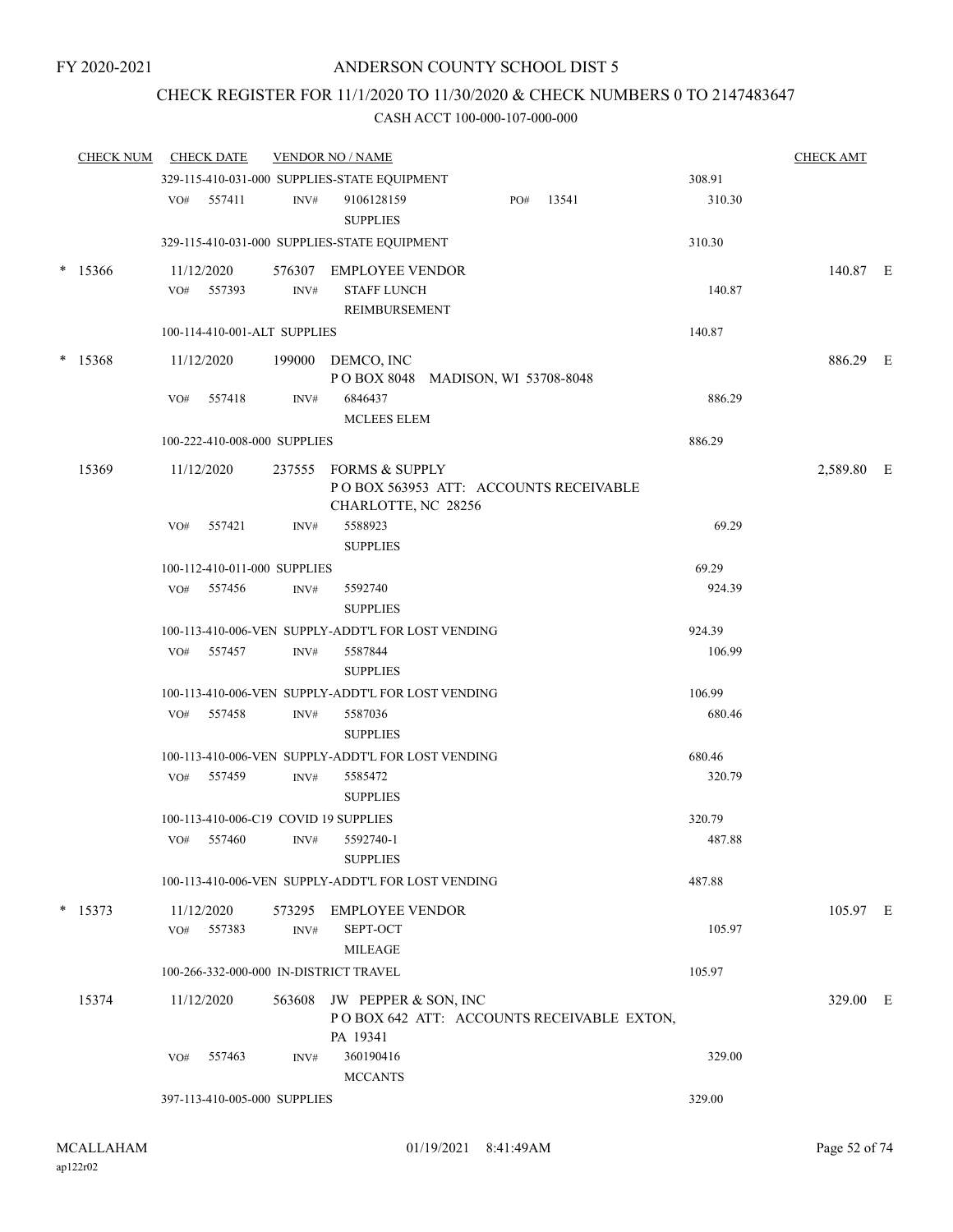### CHECK REGISTER FOR 11/1/2020 TO 11/30/2020 & CHECK NUMBERS 0 TO 2147483647

| <b>CHECK NUM</b> | <b>CHECK DATE</b>                                            |                          | <b>VENDOR NO / NAME</b>                                                                               |                 | <b>CHECK AMT</b> |     |
|------------------|--------------------------------------------------------------|--------------------------|-------------------------------------------------------------------------------------------------------|-----------------|------------------|-----|
| 15375            | 11/12/2020<br>557386<br>VO#                                  | 307650<br>INV#           | <b>EMPLOYEE VENDOR</b><br><b>JULY-NOV</b><br><b>MILEAGE</b>                                           | 170.60          | 170.60           | – E |
|                  | 100-221-332-000-000 TRAVEL                                   |                          |                                                                                                       | 170.60          |                  |     |
| 15376            | 11/12/2020<br>VO# 557384                                     | 563964<br>INV#           | <b>EMPLOYEE VENDOR</b><br><b>OCT 2020</b><br><b>MILEAGE</b>                                           | 171.58          | 171.58 E         |     |
|                  | 100-266-332-000-000 IN-DISTRICT TRAVEL                       |                          |                                                                                                       | 171.58          |                  |     |
| $*$ 15380        | 11/12/2020<br>VO# 557388                                     | 127350<br>$\text{INV}\#$ | EMPLOYEE VENDOR<br><b>OCT 2020</b><br><b>MILEAGE</b>                                                  | 135.13          | 135.13 E         |     |
|                  | 100-221-332-000-000 TRAVEL                                   |                          |                                                                                                       | 135.13          |                  |     |
| 15381            | 11/12/2020                                                   | 570395                   | NETWORK CONTROLS & ELECTRIC, INC<br>136 JOHNS ROAD ATT: ACCOUNTS RECEIVABLE<br><b>GREER, SC 29650</b> |                 | 1,284.96 E       |     |
|                  | 557466<br>VO#                                                | INV#                     | 25285<br><b>HUDL CAMERAS</b>                                                                          | 1,284.96        |                  |     |
|                  |                                                              |                          | 100-266-345-000-000 TECHNOLOGY INFRASTRUCTURE                                                         | 1,284.96        |                  |     |
| 15382            | 11/12/2020                                                   |                          | 389900 OFFICE DEPOT<br>POBOX 1413 CHARLOTTE, NC 28201-1413                                            |                 | 1,270.35 E       |     |
|                  | VO#<br>557431                                                | INV#                     | 132165770001<br><b>SUPPLIES</b>                                                                       | 224.49          |                  |     |
|                  | 326-112-410-000-000 SCIENCE KITS SUPPLIES                    |                          |                                                                                                       | 224.49          |                  |     |
|                  | 557432<br>VO#                                                | $\text{INV}\#$           | 132892765001<br><b>SUPPLIES</b>                                                                       | 641.88          |                  |     |
|                  |                                                              |                          | 723-190-660-023-911 MISCELLANEOUS- ADULT ED EXPENSE                                                   | 641.88          |                  |     |
|                  | 557467<br>VO#                                                | INV#                     | 128455123001<br><b>SUPPLIES</b>                                                                       | 14.97           |                  |     |
|                  | 100-114-410-001-ALT SUPPLIES                                 |                          |                                                                                                       | 14.97           |                  |     |
|                  | 557468<br>VO#                                                | INV#                     | 132221382001<br><b>SUPPLIES</b>                                                                       | 110.00          |                  |     |
|                  | 124-114-410-024-000 SUPPLIES                                 |                          |                                                                                                       | 110.00          |                  |     |
|                  | 557469<br>VO#                                                | INV#                     | 131838484001<br>13591<br>PO#<br><b>MATERIALS</b>                                                      | 279.01          |                  |     |
|                  |                                                              |                          | 100-233-410-000-SMT SUPPLIES-STUDENT MGMT                                                             | 279.01          |                  |     |
| $*$ 15384        | 11/12/2020                                                   | 573830                   | SCHOLASTIC EDUCATION<br>PO BOX 7502 JEFFERSON CITY, MO 65102                                          |                 | 707.68 E         |     |
|                  | 557437<br>VO#                                                | INV#                     | 24439880<br>PO#<br>13581<br><b>WEST MARKET</b>                                                        | 707.68          |                  |     |
|                  | 810-147-410-018-000 SUPPLIES<br>810-147-410-018-000 SUPPLIES |                          |                                                                                                       | 649.25<br>58.43 |                  |     |
| 15385            | 11/12/2020                                                   | 570059                   | <b>SHARP BUSINESS SYSTEMS</b><br>DEPT 1216 PO BOX 121216 DALLAS, TX 75312-1216                        |                 | 1,909.98 E       |     |
|                  |                                                              |                          |                                                                                                       |                 |                  |     |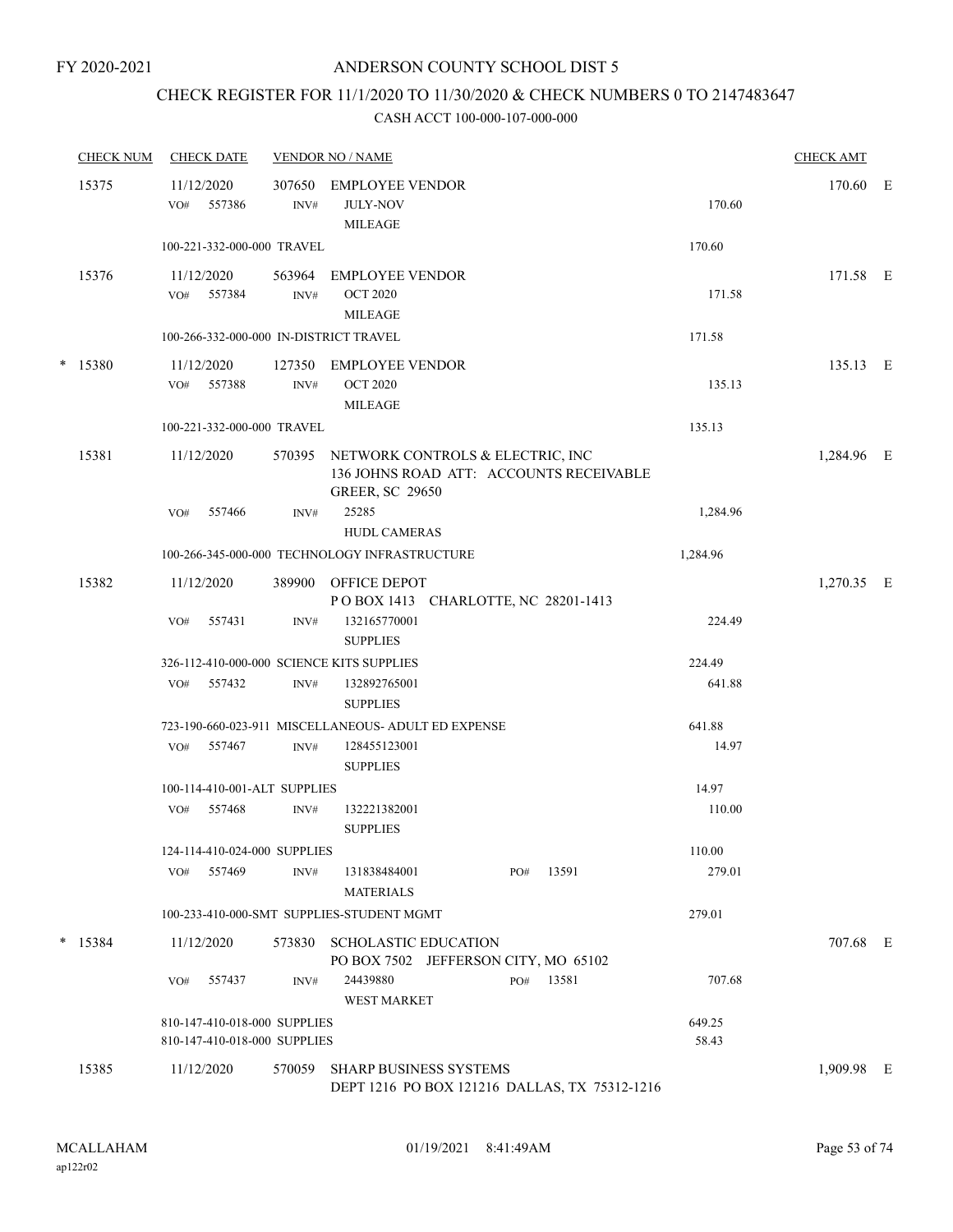### CHECK REGISTER FOR 11/1/2020 TO 11/30/2020 & CHECK NUMBERS 0 TO 2147483647

#### CASH ACCT 100-000-107-000-000

| <b>CHECK NUM</b> |     | <b>CHECK DATE</b> | <b>VENDOR NO / NAME</b>         |                                                                  |  |        |       |          | <b>CHECK AMT</b> |  |  |
|------------------|-----|-------------------|---------------------------------|------------------------------------------------------------------|--|--------|-------|----------|------------------|--|--|
|                  | VO# | 557438            | INV#                            | 9003020536                                                       |  |        |       | 25.68    |                  |  |  |
|                  |     |                   |                                 | <b>LICENSE</b>                                                   |  |        |       |          |                  |  |  |
|                  |     |                   |                                 | 100-252-360-000-000 PRINTING AND BINDING                         |  |        |       | 25.68    |                  |  |  |
|                  | VO# | 557439            | INV#                            | 9003020620<br><b>COPIES</b>                                      |  | PO#    | 13235 | 19.26    |                  |  |  |
|                  |     |                   | 100-114-410-002-000 SUPPLIES    |                                                                  |  |        |       | 19.26    |                  |  |  |
|                  |     | VO# 557440        | INV#                            | 9003035166                                                       |  | PO#    | 13235 | 1,360.36 |                  |  |  |
|                  |     |                   |                                 | <b>COPIES</b>                                                    |  |        |       |          |                  |  |  |
|                  |     |                   | 100-114-410-002-000 SUPPLIES    |                                                                  |  |        |       | 1,360.36 |                  |  |  |
|                  |     | VO# 557470        | INV#                            | 9003009463                                                       |  |        |       | 321.36   |                  |  |  |
|                  |     |                   |                                 | <b>COPIES</b>                                                    |  |        |       |          |                  |  |  |
|                  |     |                   | 100-115-410-003-000 SUPPLIES    |                                                                  |  |        |       | 321.36   |                  |  |  |
|                  |     | VO# 557471        | INV#                            | 9002908711<br><b>SUPPORT</b>                                     |  |        |       | 166.35   |                  |  |  |
|                  |     |                   |                                 | 100-252-360-000-000 PRINTING AND BINDING                         |  |        |       | 166.35   |                  |  |  |
|                  |     | VO# 557472        | INV#                            | 9002896577                                                       |  |        |       | 1.13     |                  |  |  |
|                  |     |                   |                                 | <b>COPIES</b>                                                    |  |        |       |          |                  |  |  |
|                  |     |                   | 201-112-490-010-000 COPIER COST |                                                                  |  |        |       | 1.13     |                  |  |  |
|                  | VO# | 557473            | INV#                            | 9002902759                                                       |  |        |       | 15.84    |                  |  |  |
|                  |     |                   |                                 | <b>COPIES</b>                                                    |  |        |       |          |                  |  |  |
|                  |     |                   | 201-112-490-012-000 COPIER COST |                                                                  |  |        |       | 15.84    |                  |  |  |
| $*$ 15390        |     | 11/17/2020        |                                 | 573966 ALCO SOAP AND SUPPLY<br>PO BOX 1086 MOORESVILLE, NC 28115 |  |        |       |          | 2,897.05 E       |  |  |
|                  | VO# | 557575            | INV#                            | <b>OCT 2020</b>                                                  |  |        |       | 2,897.05 |                  |  |  |
|                  |     |                   |                                 | <b>SUPPLIES</b>                                                  |  |        |       |          |                  |  |  |
|                  |     |                   |                                 | 600-256-410-002-CHE CHEMICAL SUPPLIES                            |  | 275.14 |       |          |                  |  |  |
|                  |     |                   |                                 | 600-256-410-003-CHE CHEMICAL SUPPLIES                            |  |        |       | 234.16   |                  |  |  |
|                  |     |                   |                                 | 600-256-410-005-CHE CHEMICAL SUPPLIES                            |  |        |       | 110.71   |                  |  |  |
|                  |     |                   |                                 | 600-256-410-006-CHE CHEMICAL SUPPLIES                            |  |        |       | 278.90   |                  |  |  |
|                  |     |                   |                                 | 600-256-410-007-CHE CHEMICAL SUPPLIES                            |  |        |       | 130.72   |                  |  |  |
|                  |     |                   |                                 | 600-256-410-008-CHE CHEMICAL SUPPLIES                            |  |        |       | 164.43   |                  |  |  |
|                  |     |                   |                                 | 600-256-410-009-CHE CHEMICAL SUPPLIES                            |  |        |       | 81.20    |                  |  |  |
|                  |     |                   |                                 | 600-256-410-010-CHE CHEMICAL SUPPLIES                            |  |        |       | 192.44   |                  |  |  |
|                  |     |                   |                                 | 600-256-410-011-CHE CHEMICAL SUPPLIES                            |  |        |       | 172.24   |                  |  |  |
|                  |     |                   |                                 | 600-256-410-012-CHE CHEMICAL SUPPLIES                            |  |        |       | 35.10    |                  |  |  |
|                  |     |                   |                                 | 600-256-410-013-CHE CHEMICAL SUPPLIES                            |  |        |       | 266.10   |                  |  |  |
|                  |     |                   |                                 | 600-256-410-014-CHE CHEMICAL SUPPLIES                            |  |        |       | 130.72   |                  |  |  |
|                  |     |                   |                                 | 600-256-410-016-CHE CHEMICAL SUPPLIES                            |  |        |       | 130.72   |                  |  |  |
|                  |     |                   |                                 | 600-256-410-017-CHE CHEMICAL SUPPLIES                            |  |        |       | 161.99   |                  |  |  |
|                  |     |                   |                                 | 600-256-410-020-CHE CHEMICAL SUPPLIES                            |  |        |       | 245.38   |                  |  |  |
|                  |     |                   |                                 | 600-256-410-021-CHE CHEMICAL SUPPLIES                            |  |        |       | 130.72   |                  |  |  |
|                  |     |                   |                                 | 631-256-410-031-CHE CHEMICAL SUPPLIES                            |  |        |       | 156.38   |                  |  |  |
|                  |     |                   |                                 |                                                                  |  |        |       |          |                  |  |  |

\* 15392 11/17/2020 114325 ANDERSON-OCONEE SPEECH & HEARING SVCS 200.00 E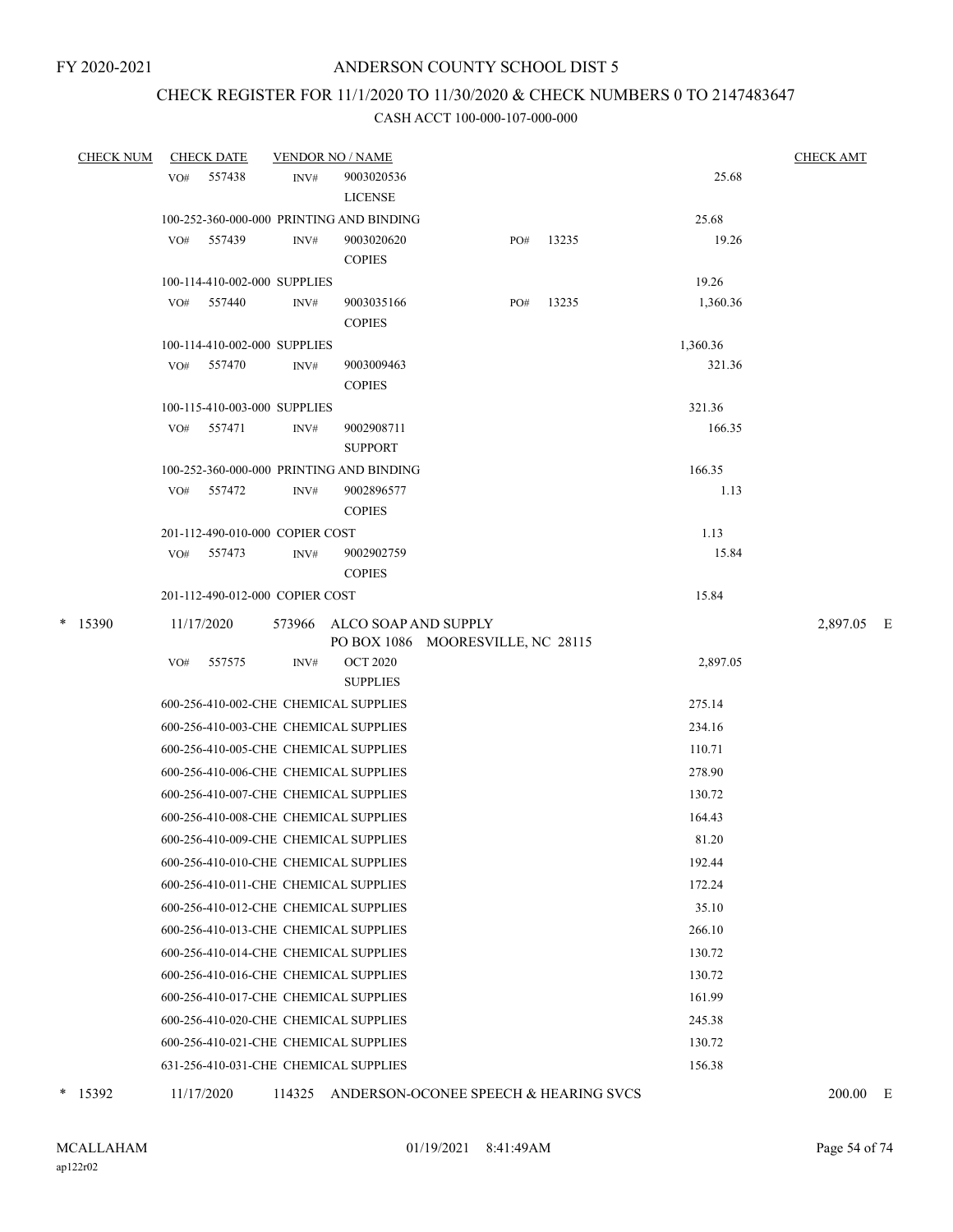### CHECK REGISTER FOR 11/1/2020 TO 11/30/2020 & CHECK NUMBERS 0 TO 2147483647

|   | <b>CHECK NUM</b> |     | <b>CHECK DATE</b>        |                              | <b>VENDOR NO / NAME</b>                                                                                 |     |       |                   | <b>CHECK AMT</b> |  |
|---|------------------|-----|--------------------------|------------------------------|---------------------------------------------------------------------------------------------------------|-----|-------|-------------------|------------------|--|
|   |                  |     |                          |                              | 106 DOSTAK DRIVE ATT: BRIAN CURTIS ANDERSON,<br>SC 29621                                                |     |       |                   |                  |  |
|   |                  | VO# | 557493                   | INV#                         | AND00001<br><b>SUPPLIES</b>                                                                             |     |       | 200.00            |                  |  |
|   |                  |     |                          |                              | 203-127-312-008-SUP PURCHASED SERVICES                                                                  |     |       | 200.00            |                  |  |
|   | 15393            |     | 11/17/2020               | 114225                       | ANDERSON RESTAURANT EQUIPMENT<br>112 EAST MAULDIN STREET ATT: ACCOUNTS<br>RECEIVABLE ANDERSON, SC 29621 |     |       |                   | 382.33 E         |  |
|   |                  | VO# | 557581                   | INV#                         | 59441<br><b>SUPPLIES</b>                                                                                |     |       | 151.98            |                  |  |
|   |                  |     |                          | 600-256-410-014-000 SUPPLIES |                                                                                                         |     |       | 151.98            |                  |  |
|   |                  |     | VO# 557582               | INV#                         | 59440                                                                                                   |     |       | 230.35            |                  |  |
|   |                  |     |                          |                              | <b>SUPPLIES</b>                                                                                         |     |       |                   |                  |  |
|   |                  |     |                          | 600-256-410-000-000 SUPPLIES |                                                                                                         |     |       | 230.35            |                  |  |
|   | 15394            |     | 11/17/2020               |                              | 571419 ANGELTRAX - IVS, INC<br>9540 US HWY 84 WEST, SUITE 2 NEWTON, AL 36352                            |     |       |                   | 13,744.64 E      |  |
|   |                  | VO# | 557494                   | INV#                         | 641648<br><b>TRAINING</b>                                                                               | PO# | 13647 | 13,744.64         |                  |  |
|   |                  |     |                          |                              | 100-255-323-000-000 CONTRACTED SERVICES                                                                 |     |       | 13,744.64         |                  |  |
|   | 15395            |     | 11/17/2020               | 126675                       | ATTAWAY INC<br>POBOX 302 ATT: ACCOUNTS RECEIVABLE<br>ANDERSON, SC 29622                                 |     |       |                   | 203.30 E         |  |
|   |                  | VO# | 557495                   | INV#                         | 230872<br><b>TL HANNA</b>                                                                               |     |       | 203.30            |                  |  |
|   |                  |     |                          | 100-233-410-002-000 SUPPLIES |                                                                                                         |     |       | 203.30            |                  |  |
| * | 15398            |     | 11/17/2020<br>VO# 557569 | 575694<br>INV#               | <b>EMPLOYEE VENDOR</b><br>2020-2021<br><b>TEACHER SUPPLY</b>                                            |     |       | 275.00            | 275.00 E         |  |
|   |                  |     |                          |                              | 377-112-410-008-000 TEACHER SUPPLY - MCLEES                                                             |     |       | 275.00            |                  |  |
|   | 15399            |     | 11/17/2020               | 155900                       | CAROLINA BIOLOGICAL SUPPLY<br>POBOX 60232 ATT: ACCOUNTS RECEIVABLE<br>CHARLOTTE, NC 28260-0232          |     |       |                   | 3,170.13 E       |  |
|   |                  | VO# | 557496                   | INV#                         | 51211278<br><b>SUPPLIES</b>                                                                             | PO# | 13637 | 261.83            |                  |  |
|   |                  |     |                          |                              | 326-113-410-006-000 SCIENCE KITS SUPPLIES                                                               |     |       | 261.83            |                  |  |
|   |                  | VO# | 557497                   | INV#                         | 51211361<br><b>SUPPLIES</b>                                                                             | PO# | 13635 | 729.80            |                  |  |
|   |                  |     |                          |                              | 326-113-410-006-000 SCIENCE KITS SUPPLIES                                                               |     |       | 729.80            |                  |  |
|   |                  | VO# | 557498                   | INV#                         | PO 13616<br><b>SUPPLIES</b>                                                                             | PO# | 13616 | 2,178.50          |                  |  |
|   |                  |     |                          |                              | 326-113-410-020-000 SCIENCE KITS SUPPLIES                                                               |     |       | 17.87             |                  |  |
|   |                  |     |                          |                              | 326-113-410-020-000 SCIENCE KITS SUPPLIES<br>326-113-410-020-000 SCIENCE KITS SUPPLIES                  |     |       | 66.06<br>2,094.57 |                  |  |
|   | $*$ 15401        |     | 11/17/2020               | 202600                       | DILLARD'S SPORTS CENTER                                                                                 |     |       |                   | 862.85 E         |  |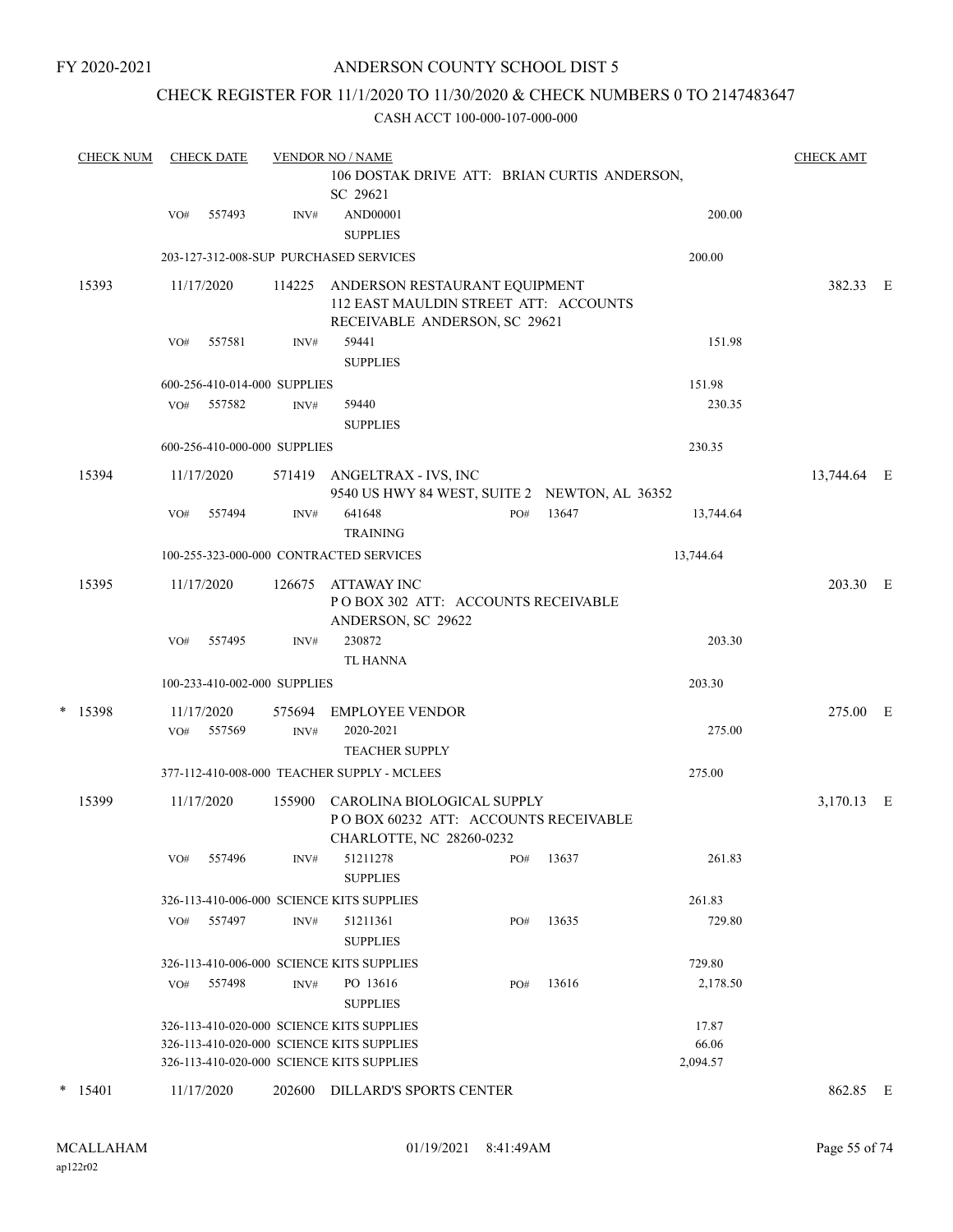### CHECK REGISTER FOR 11/1/2020 TO 11/30/2020 & CHECK NUMBERS 0 TO 2147483647

|   | <b>CHECK NUM</b> |     | <b>CHECK DATE</b>    |                                    | <b>VENDOR NO / NAME</b>                                                                         |     |       |          | <b>CHECK AMT</b> |  |
|---|------------------|-----|----------------------|------------------------------------|-------------------------------------------------------------------------------------------------|-----|-------|----------|------------------|--|
|   |                  |     |                      |                                    | 708 WHITEHALL ROAD ATT: ACCOUNTS<br>RECEIVABLE ANDERSON, SC 29625                               |     |       |          |                  |  |
|   |                  | VO# | 557502               | INV#                               | 108206<br><b>TLH TENNIS</b>                                                                     |     |       | 862.85   |                  |  |
|   |                  |     |                      | 100-271-410-002-000 SUPPLIES       |                                                                                                 |     |       | 862.85   |                  |  |
|   | 15402            | VO# | 11/17/2020<br>557485 | 575526<br>INV#                     | <b>EMPLOYEE VENDOR</b><br><b>TUITION</b><br>REIMBURSEMENT                                       |     |       | 2,356.95 | 2,356.95 E       |  |
|   |                  |     |                      |                                    | 100-001-320-000-000 TUITION-DAY SCHOOL FROM L.E.A.                                              |     |       | 2,356.95 |                  |  |
| * | 15404            |     | 11/17/2020           | 237555                             | FORMS & SUPPLY<br>POBOX 563953 ATT: ACCOUNTS RECEIVABLE<br>CHARLOTTE, NC 28256                  |     |       |          | 921.38 E         |  |
|   |                  | VO# | 557504               | INV#                               | 5584705<br><b>SUPPLIES</b>                                                                      |     |       | 51.90    |                  |  |
|   |                  |     |                      |                                    | 709-271-660-009-201 MISCELLANEOUS EXPENSE                                                       |     |       | 51.90    |                  |  |
|   |                  | VO# | 557505               | INV#                               | 5586291<br><b>SUPPLIES</b>                                                                      |     |       | 55.22    |                  |  |
|   |                  |     |                      | 100-233-410-002-000 SUPPLIES       |                                                                                                 |     |       | 55.22    |                  |  |
|   |                  | VO# | 557596               | INV#                               | 5515170<br><b>SUPPLIES</b>                                                                      | PO# | 13211 | 583.15   |                  |  |
|   |                  |     |                      | 100-221-410-001-VIR VIRTUAL SET UP |                                                                                                 |     |       | 583.15   |                  |  |
|   |                  | VO# | 557597               | INV#                               | 5604358<br><b>SUPPLIES</b>                                                                      | PO# | 13627 | 231.11   |                  |  |
|   |                  |     |                      | 131-115-410-031-000 SUPPLIES       |                                                                                                 |     |       | 231.11   |                  |  |
|   | $*$ 15406        |     | 11/17/2020           | 251600                             | <b>GOPHER SPORT</b><br>POBOX 1450 NW5634 ATT: ACCOUNTS<br>RECEIVABLE MINNEAPOLIS, MN 55485-5634 |     |       |          | 775.10 E         |  |
|   |                  | VO# | 557598               | INV#                               | 9790360<br><b>NORTH POINTE</b>                                                                  |     |       | 775.10   |                  |  |
|   |                  |     |                      | 937-113-410-013-000 SUPPLIES       |                                                                                                 |     |       | 775.10   |                  |  |
|   | $*$ 15408        | VO# | 11/17/2020<br>557481 | 573256<br>INV#                     | <b>EMPLOYEE VENDOR</b><br><b>GIFTS</b><br>REIMBURSEMENT                                         |     |       | 256.89   | 256.89 E         |  |
|   |                  |     |                      |                                    | 100-113-410-006-VEN SUPPLY-ADDT'L FOR LOST VENDING                                              |     |       | 256.89   |                  |  |
|   | 15409            | VO# | 11/17/2020<br>557486 | 573862<br>INV#                     | <b>EMPLOYEE VENDOR</b><br><b>NOV 3-6</b>                                                        |     |       | 674.10   | 797.63 E         |  |
|   |                  |     |                      |                                    | <b>SCASBO</b>                                                                                   |     |       |          |                  |  |
|   |                  |     |                      | 100-252-380-000-000 TRAVEL         |                                                                                                 |     |       | 674.10   |                  |  |
|   |                  | VO# | 557571               | INV#                               | NOV 11-13<br><b>LEADERSHIP SC</b>                                                               |     |       | 123.53   |                  |  |
|   |                  |     |                      |                                    | 100-224-333-000-000 TRIPS/CONFERENCES                                                           |     |       | 123.53   |                  |  |
|   | 15410            |     | 11/17/2020           | 264114                             | HEINEMANN<br>15963 COLLECTIONS CENTER DRIVE ATT: ACCOUNTS<br>RECEIVABLE CHICAGO, IL 60693       |     |       |          | 1,299.38 E       |  |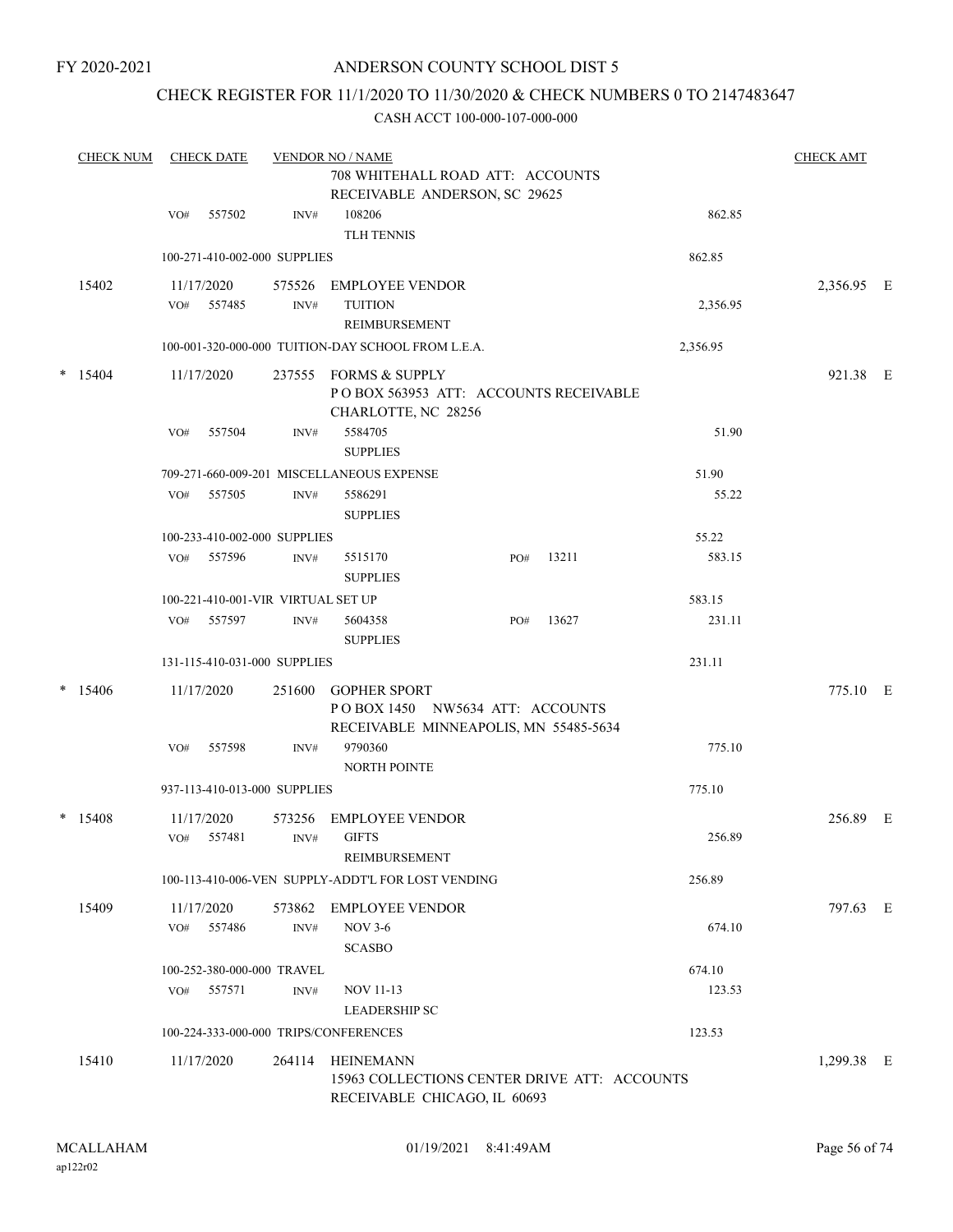# CHECK REGISTER FOR 11/1/2020 TO 11/30/2020 & CHECK NUMBERS 0 TO 2147483647

| <b>CHECK NUM</b> |                   | <b>CHECK DATE</b> |                              | <b>VENDOR NO / NAME</b>                                                                            |     |       |                  | <b>CHECK AMT</b> |  |
|------------------|-------------------|-------------------|------------------------------|----------------------------------------------------------------------------------------------------|-----|-------|------------------|------------------|--|
|                  | VO#               | 557508            | INV#                         | 7261587<br><b>MATERIALS</b>                                                                        |     |       | 1,299.38         |                  |  |
|                  |                   |                   | 100-222-410-013-000 SUPPLIES |                                                                                                    |     |       | 1,181.25         |                  |  |
|                  |                   |                   | 100-222-410-013-000 SUPPLIES |                                                                                                    |     |       | 118.13           |                  |  |
| 15411            | 11/17/2020        |                   | 570057                       | HERITAGE FOOD SERVICE GROUP<br>P.O. BOX 71595 ATT: ACCOUNTS RECEIVABLE                             |     |       |                  | 112.54 E         |  |
|                  | VO#               | 557599            | INV#                         | CHICAGO, IL 60694-1595<br>6856796<br><b>SUPPLIES</b>                                               |     |       | 112.54           |                  |  |
|                  |                   |                   |                              | 600-256-323-014-000 REPAIRS TO EQUIPMENT                                                           |     |       | 112.54           |                  |  |
| 15412            | 11/17/2020        |                   |                              | 573279 HERSHEY CREAMERY COMPANY<br>710 CORPORATE CIRCLE SALISBURY, NC 28145                        |     |       |                  | 187.68 E         |  |
|                  | VO#               | 557600            | INV#                         | 15932165<br>AIT                                                                                    |     |       | 187.68           |                  |  |
|                  |                   |                   |                              | 631-256-460-031-000 PURCHASED FOOD                                                                 |     |       | 187.68           |                  |  |
| 15413            | 11/17/2020<br>VO# | 557567            | 269725<br>INV#               | <b>EMPLOYEE VENDOR</b><br><b>LOWES</b><br>REIMBURSEMENT                                            |     |       | 680.22           | 680.22 E         |  |
|                  |                   |                   | 937-113-410-007-000 SUPPLIES |                                                                                                    |     |       | 680.22           |                  |  |
| 15414            | 11/17/2020        |                   | 300176                       | <b>JOSTENS INC</b><br>21336 NETWORK PLACE ATT: ACCOUNTS                                            |     |       |                  | 1,505.62 E       |  |
|                  | VO#               | 557510            | INV#                         | RECEIVABLE CHICAGO, IL 60673<br>N002878382<br><b>PLAQUES</b>                                       |     |       | 1,505.62         |                  |  |
|                  |                   |                   | 100-271-410-002-000 SUPPLIES |                                                                                                    |     |       | 1,505.62         |                  |  |
| $*$ 15419        | 11/17/2020        |                   | 572165                       | MCGRAW-HILL SCHOOL EDUCATION, LLC<br>BMO HARRIS BANK, N.A. LOCKBOX 71545 CHICAGO,<br>IL 60694-1545 |     |       |                  | 774.75 E         |  |
|                  | VO#               | 557512            | INV#                         | 115287236001<br><b>MATERIALS</b>                                                                   | PO# | 13563 | 774.75           |                  |  |
|                  |                   |                   |                              | 203-161-410-000-SUP SUPPLEMENTAL SUPPLIES<br>203-161-410-000-SUP SUPPLEMENTAL SUPPLIES             |     |       | 533.90<br>240.85 |                  |  |
| * 15422          | 11/17/2020        |                   | 389900                       | OFFICE DEPOT<br>POBOX 1413 CHARLOTTE, NC 28201-1413                                                |     |       |                  | 2,056.31 E       |  |
|                  | VO#               | 557517            | INV#                         | 132747912001<br><b>SUPPLIES</b>                                                                    |     |       | 104.66           |                  |  |
|                  |                   |                   | 100-112-410-010-000 SUPPLIES |                                                                                                    |     |       | 104.66           |                  |  |
|                  |                   | VO# 557518        | INV#                         | 132925033001<br><b>SUPPLIES</b>                                                                    |     |       | 136.41           |                  |  |
|                  |                   |                   | 100-112-410-010-000 SUPPLIES |                                                                                                    |     |       | 136.41           |                  |  |
|                  |                   | VO# 557519        | INV#                         | 132925023001<br><b>SUPPLIES</b>                                                                    |     |       | 13.41            |                  |  |
|                  |                   |                   | 100-112-410-010-000 SUPPLIES |                                                                                                    |     |       | 13.41            |                  |  |
|                  | VO#               | 557520            | INV#                         | 132925019001                                                                                       |     |       | 6.29             |                  |  |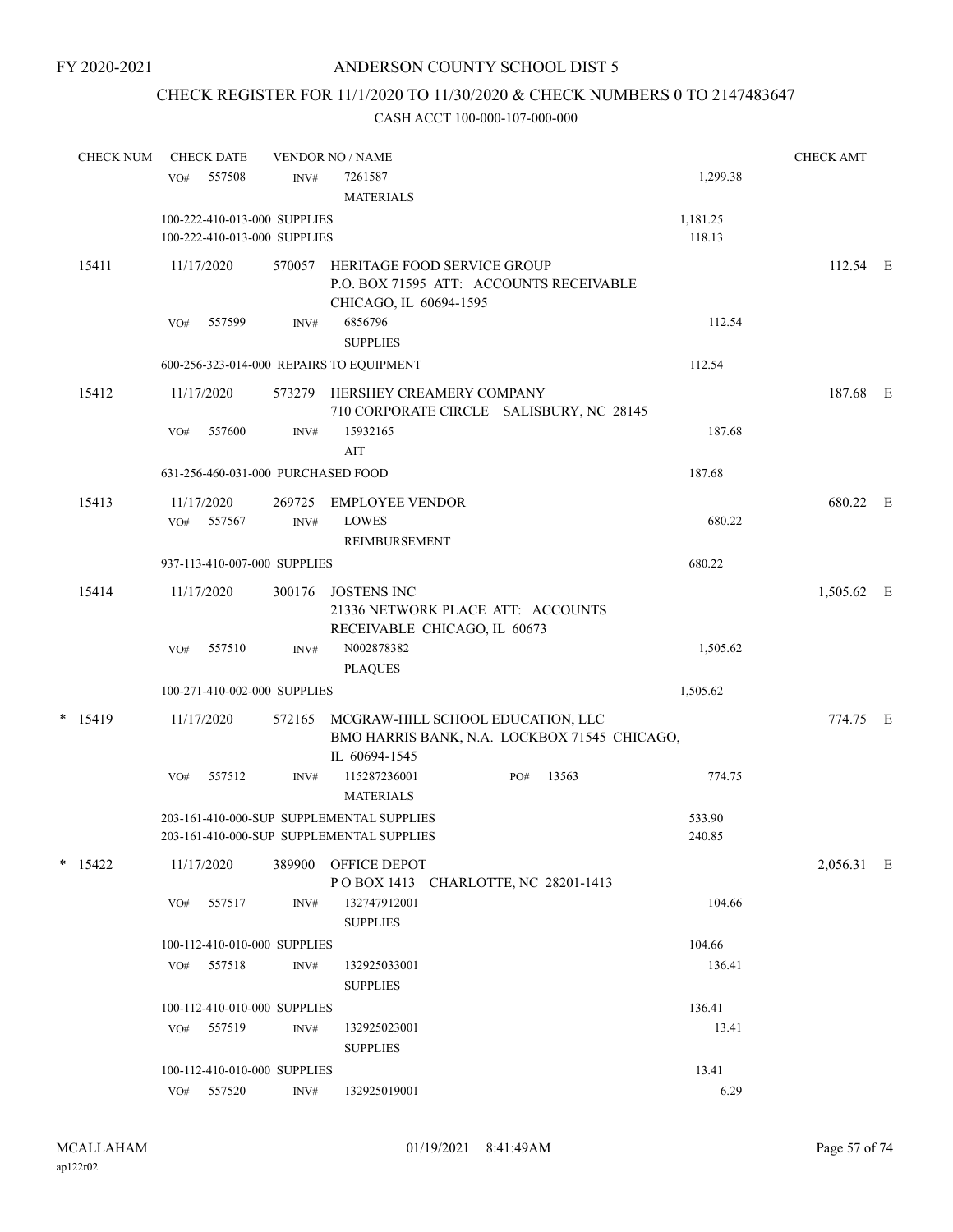### CHECK REGISTER FOR 11/1/2020 TO 11/30/2020 & CHECK NUMBERS 0 TO 2147483647

| CHECK NUM CHECK DATE |                              | <b>VENDOR NO / NAME</b> |                                                     |                  | <b>CHECK AMT</b> |
|----------------------|------------------------------|-------------------------|-----------------------------------------------------|------------------|------------------|
|                      |                              |                         | <b>SUPPLIES</b>                                     |                  |                  |
|                      | 100-112-410-010-000 SUPPLIES |                         |                                                     | 6.29             |                  |
|                      | VO# 557521                   |                         | INV# 133024822001                                   | 163.70           |                  |
|                      |                              |                         | <b>SUPPLIES</b>                                     |                  |                  |
|                      |                              |                         | 723-190-660-023-911 MISCELLANEOUS- ADULT ED EXPENSE | 163.70           |                  |
|                      | VO# 557522                   |                         | INV# 133014160001                                   | 453.65           |                  |
|                      |                              |                         | <b>SUPPLIES</b>                                     |                  |                  |
|                      |                              |                         | 723-190-660-023-911 MISCELLANEOUS- ADULT ED EXPENSE | 453.65           |                  |
|                      | VO# 557523                   | INV#                    | 121618210001                                        | $-119.84$        |                  |
|                      |                              |                         | <b>CREDIT</b>                                       |                  |                  |
|                      | 100-112-410-010-000 SUPPLIES |                         |                                                     | $-119.84$        |                  |
|                      | VO# 557524                   | INV#                    | 127640149001                                        | 57.57            |                  |
|                      |                              |                         | <b>SUPPLIES</b>                                     |                  |                  |
|                      | 100-112-410-010-000 SUPPLIES |                         |                                                     | 57.57            |                  |
|                      | VO# 557525                   | INV#                    | 131533085001                                        | 139.09           |                  |
|                      |                              |                         | <b>SUPPLIES</b>                                     |                  |                  |
|                      | 100-112-410-010-000 SUPPLIES |                         |                                                     | 139.09           |                  |
|                      | VO# 557526                   | INV#                    | 130286642001                                        | 10.38            |                  |
|                      |                              |                         | <b>SUPPLIES</b>                                     |                  |                  |
|                      | 100-112-410-010-000 SUPPLIES |                         |                                                     | 10.38            |                  |
|                      | VO# 557527                   | INV#                    | 130287237001                                        | 49.22            |                  |
|                      |                              |                         | <b>SUPPLIES</b>                                     |                  |                  |
|                      | 100-112-410-010-000 SUPPLIES |                         |                                                     | 49.22            |                  |
|                      | VO# 557528 INV#              |                         | 131529039001                                        | 83.59            |                  |
|                      |                              |                         | <b>SUPPLIES</b>                                     |                  |                  |
|                      | 100-112-410-010-000 SUPPLIES |                         |                                                     | 83.59            |                  |
|                      | VO# 557529                   | INV#                    | 2444065951                                          | 78.94            |                  |
|                      |                              |                         | <b>SUPPLIES</b>                                     |                  |                  |
|                      |                              |                         | 100-213-410-003-000 SUPPLIES-HEALTH SERVICES        | 78.94            |                  |
|                      | VO# 557530                   | INV#                    | 130467522001                                        | 16.25            |                  |
|                      |                              |                         | <b>SUPPLIES</b>                                     |                  |                  |
|                      |                              |                         | 713-271-660-013-201 MISCELLANEOUS EXPENSE           | 16.25            |                  |
|                      | VO# 557531                   |                         | INV# 130468480001                                   | 12.72            |                  |
|                      |                              |                         | <b>SUPPLIES</b>                                     |                  |                  |
|                      |                              |                         | 713-271-660-013-201 MISCELLANEOUS EXPENSE           | 12.72            |                  |
|                      | VO# 557532                   | INV#                    | 130468478001                                        | 33.16            |                  |
|                      |                              |                         | <b>SUPPLIES</b>                                     |                  |                  |
|                      | 100-233-410-013-000 SUPPLIES |                         |                                                     | 33.16            |                  |
|                      | 557602<br>VO#                | INV#                    | 132305079001<br><b>SUPPLIES</b>                     | 206.21           |                  |
|                      |                              |                         |                                                     |                  |                  |
|                      | 600-256-410-000-000 SUPPLIES |                         |                                                     | 206.21<br>245.98 |                  |
|                      | VO# 557603                   | INV#                    | 132847896001<br><b>SUPPLIES</b>                     |                  |                  |
|                      | 600-256-410-000-000 SUPPLIES |                         |                                                     | 245.98           |                  |
|                      | VO# 557604                   | INV#                    | 130647550001                                        | 4.80             |                  |
|                      |                              |                         |                                                     |                  |                  |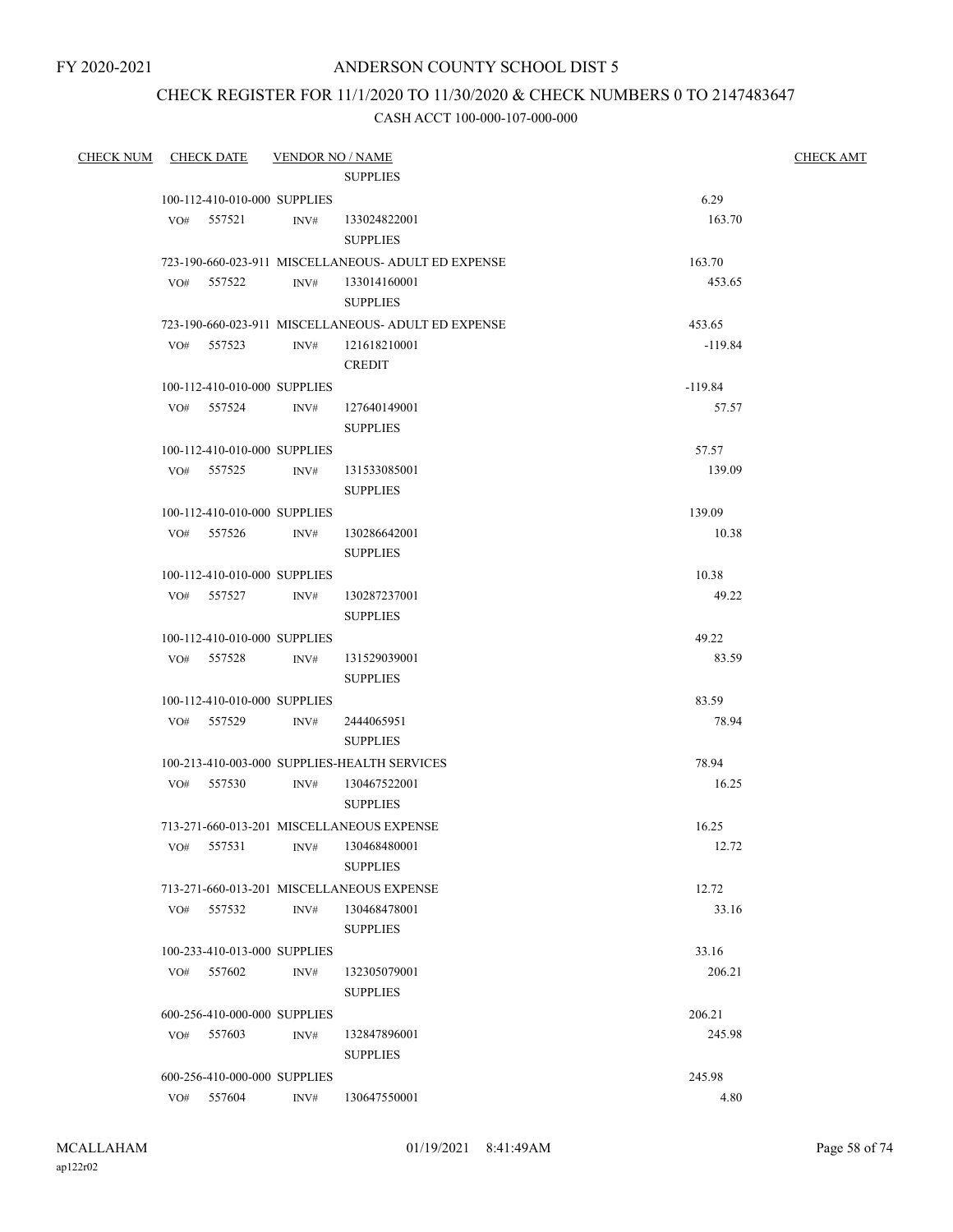FY 2020-2021

### ANDERSON COUNTY SCHOOL DIST 5

## CHECK REGISTER FOR 11/1/2020 TO 11/30/2020 & CHECK NUMBERS 0 TO 2147483647

|       | CHECK NUM CHECK DATE                                                                 |      | <b>VENDOR NO / NAME</b>                                                                                |     |       |                 | <b>CHECK AMT</b> |
|-------|--------------------------------------------------------------------------------------|------|--------------------------------------------------------------------------------------------------------|-----|-------|-----------------|------------------|
|       |                                                                                      |      | <b>SUPPLIES</b>                                                                                        |     |       |                 |                  |
|       | 600-256-410-000-000 SUPPLIES                                                         |      |                                                                                                        |     |       | 4.80            |                  |
|       | VO# 557605                                                                           | INV# | 130651824001<br><b>SUPPLIES</b>                                                                        |     |       | 59.70           |                  |
|       | 600-256-410-000-000 SUPPLIES                                                         |      |                                                                                                        |     |       | 59.70           |                  |
|       | VO# 557606                                                                           | INV# | 130651825001<br><b>SUPPLIES</b>                                                                        |     |       | 7.03            |                  |
|       | 600-256-410-000-000 SUPPLIES                                                         |      |                                                                                                        |     |       | 7.03            |                  |
|       | VO# 557607                                                                           | INV# | 130651826001<br><b>SUPPLIES</b>                                                                        |     |       | 18.23           |                  |
|       | 600-256-410-000-000 SUPPLIES                                                         |      |                                                                                                        |     |       | 18.23           |                  |
|       | VO# 557608                                                                           | INV# | 131445838001<br><b>SUPPLIES</b>                                                                        |     |       | 129.04          |                  |
|       | 600-256-410-000-000 SUPPLIES                                                         |      |                                                                                                        |     |       | 129.04          |                  |
|       | VO# 557609                                                                           | INV# | 129646813001<br><b>CREDIT</b>                                                                          |     |       | $-17.18$        |                  |
|       | 600-256-410-000-000 SUPPLIES                                                         |      |                                                                                                        |     |       | $-17.18$        |                  |
|       | VO# 557610                                                                           | INV# | 132847257001<br><b>SUPPLIES</b>                                                                        |     |       | 163.30          |                  |
|       | 600-256-410-000-000 SUPPLIES                                                         |      |                                                                                                        |     |       | 163.30          |                  |
| 15423 | 11/17/2020                                                                           |      | 416350 PRESENTATION SYSTEMS SOUTH, INC<br>POBOX 3872 ATT: ACCOUNTS RECEIVABLE<br>MOORESVILLE, NC 28117 |     |       |                 | $116.51$ E       |
|       | VO# 557536                                                                           | INV# | 202282<br><b>SUPPLIES</b>                                                                              |     |       | 116.51          |                  |
|       | 100-111-410-013-000 SUPPLIES                                                         |      |                                                                                                        |     |       | 58.26           |                  |
|       | 100-113-410-013-000 SUPPLIES                                                         |      |                                                                                                        |     |       | 58.25           |                  |
| 15424 | 11/17/2020                                                                           |      | 570443 PROJECT LEAD THE WAY<br>3939 PRIORITY WAY SOUTH DRIVE SUITE 400<br>INDIANAPOLIS, IN 46240       |     |       |                 | 312.75 E         |
|       | 557537<br>VO#                                                                        | INV# | 263929,263550<br><b>SUPPLIES</b>                                                                       | PO# | 13496 | 312.75          |                  |
|       | 100-221-410-020-PLW PROJECT LEAD THE WAY<br>100-221-410-020-PLW PROJECT LEAD THE WAY |      |                                                                                                        |     |       | 65.00<br>247.75 |                  |
| 15425 | 11/17/2020                                                                           |      | 426200 QUILL CORPORATION<br>POBOX 37600 ATT: ACCOUNTS RECEIVABLE<br>PHILADELPHIA, PA 19101-0600        |     |       |                 | 449.90 E         |
|       | 557611<br>VO#                                                                        | INV# | 11922803<br><b>SUPPLIES</b>                                                                            |     |       | 353.61          |                  |
|       |                                                                                      |      | 731-271-660-031-860 HEALTH SCIENCE EXPENSE                                                             |     |       | 353.61          |                  |
|       | 557612<br>VO#                                                                        | INV# | 11942061<br><b>SUPPLIES</b>                                                                            |     |       | 96.29           |                  |
|       |                                                                                      |      | 731-271-660-031-860 HEALTH SCIENCE EXPENSE                                                             |     |       | 96.29           |                  |
| 15426 | 11/17/2020                                                                           |      | 576238 EMPLOYEE VENDOR                                                                                 |     |       |                 | 1,375.70 E       |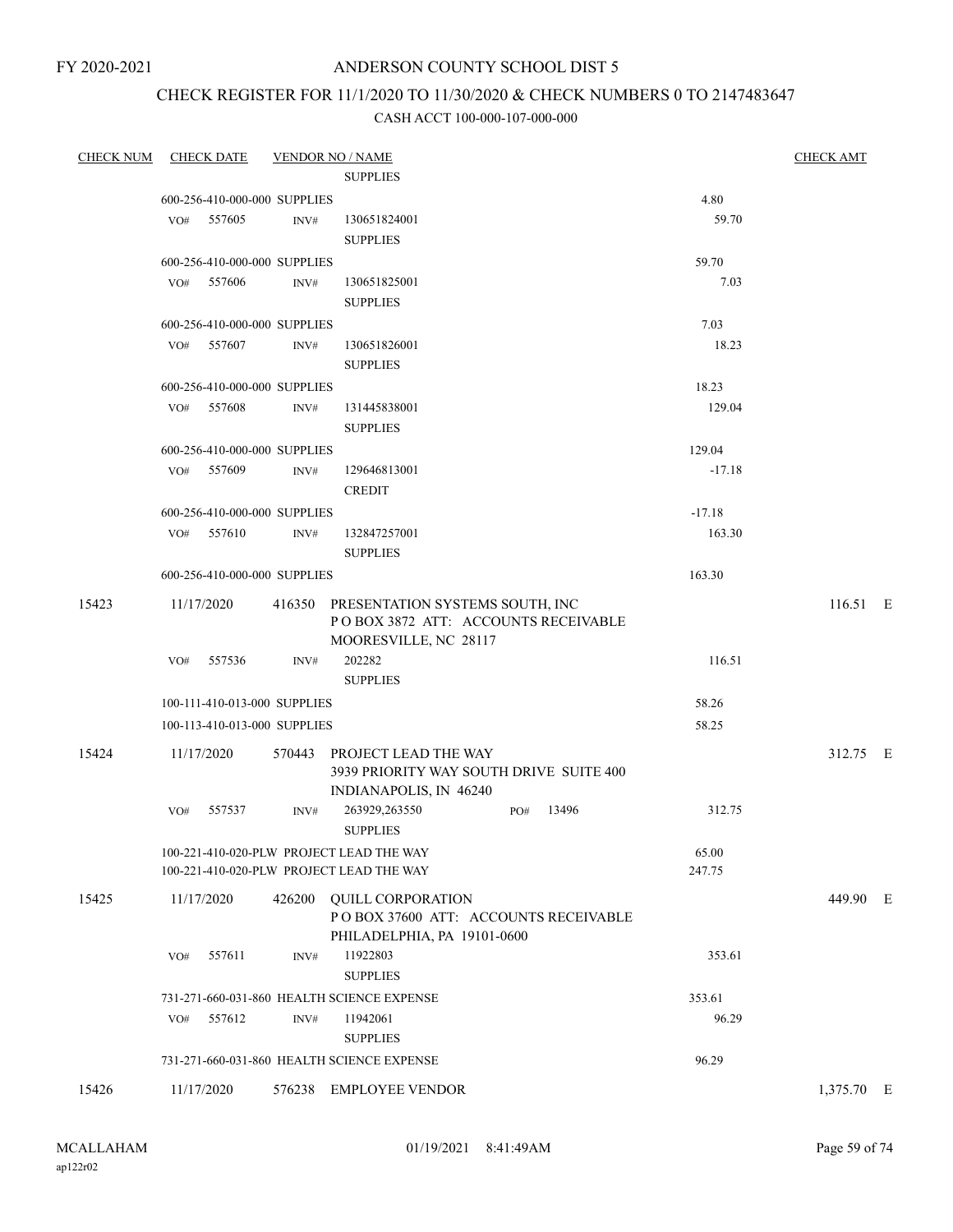### CHECK REGISTER FOR 11/1/2020 TO 11/30/2020 & CHECK NUMBERS 0 TO 2147483647

| <b>CHECK NUM</b> |     | <b>CHECK DATE</b>                  |      | <b>VENDOR NO / NAME</b>                                                        |          | <b>CHECK AMT</b> |  |
|------------------|-----|------------------------------------|------|--------------------------------------------------------------------------------|----------|------------------|--|
|                  |     | VO# 557480                         | INV# | <b>ART SUPPLIES</b><br><b>REIMBURSEMENT</b>                                    | 1,375.70 |                  |  |
|                  |     |                                    |      | 100-114-410-003-ART SUPPLIES AND MATERIALS - ART                               | 1,375.70 |                  |  |
| 15427            |     | 11/17/2020                         |      | 570059 SHARP BUSINESS SYSTEMS<br>DEPT 1216 PO BOX 121216 DALLAS, TX 75312-1216 |          | 1,346.82 E       |  |
|                  | VO# | 557542                             | INV# | 9003013566<br><b>COPIES</b>                                                    | 70.45    |                  |  |
|                  |     |                                    |      | 100-255-323-000-000 CONTRACTED SERVICES                                        | 70.45    |                  |  |
|                  |     | VO# 557543                         | INV# | 9003033294<br><b>COPIES</b>                                                    | 541.06   |                  |  |
|                  |     | 201-112-490-010-000 COPIER COST    |      |                                                                                | 541.06   |                  |  |
|                  |     | VO# 557544                         | INV# | 9003020548<br><b>COPIES</b>                                                    | 12.84    |                  |  |
|                  |     | 201-112-490-010-000 COPIER COST    |      |                                                                                | 12.84    |                  |  |
|                  |     | VO# 557545                         | INV# | 9003020445<br><b>COPIES</b>                                                    | 12.84    |                  |  |
|                  |     |                                    |      | 201-112-490-016-000 OTHER/COPIER COST                                          | 12.84    |                  |  |
|                  | VO# | 557546                             | INV# | 9003020648<br><b>COPIES</b>                                                    | 241.61   |                  |  |
|                  |     | 201-112-490-012-000 COPIER COST    |      |                                                                                | 241.61   |                  |  |
|                  |     | VO# 557547                         | INV# | 9003005660<br><b>COPIES</b>                                                    | 47.45    |                  |  |
|                  |     | 709-271-660-009-362 COPIER EXPENSE |      |                                                                                | 47.45    |                  |  |
|                  |     | VO# 557548                         | INV# | 9003020442<br><b>COPIES</b>                                                    | 12.84    |                  |  |
|                  |     |                                    |      | 100-181-410-023-000 SUPPLIES-ADULT ED.                                         | 12.84    |                  |  |
|                  |     | VO# 557549                         | INV# | 9003031935<br><b>COPIES</b>                                                    | 21.26    |                  |  |
|                  |     |                                    |      | 100-181-410-023-000 SUPPLIES-ADULT ED.                                         | 21.26    |                  |  |
|                  | VO# | 557550                             | INV# | 9003020514<br><b>COPIES</b>                                                    | 12.84    |                  |  |
|                  |     |                                    |      | 100-113-410-020-VEN SUPPLY-ADDT'L FOR LOST VENDING                             | 12.84    |                  |  |
|                  |     | VO# 557551                         |      | INV# 9003035314<br><b>STAPLES</b>                                              | 186.82   |                  |  |
|                  |     |                                    |      | 100-252-360-000-000 PRINTING AND BINDING                                       | 186.82   |                  |  |
|                  |     | VO# 557552                         | INV# | 9003006396<br><b>COPIES</b>                                                    | 46.89    |                  |  |
|                  |     | 715-271-660-015-362 COPIER         |      |                                                                                | 46.89    |                  |  |
|                  | VO# | 557553                             | INV# | 9003020573<br><b>COPIES</b>                                                    | 6.42     |                  |  |
|                  |     | 715-271-660-015-362 COPIER         |      |                                                                                | 6.42     |                  |  |
|                  | VO# | 557554                             | INV# | 9003020543<br><b>COPIES</b>                                                    | 12.84    |                  |  |
|                  |     | 708-271-660-008-362 COPIER EXPENSE |      |                                                                                | 12.84    |                  |  |
|                  | VO# | 557615                             | INV# | 9003020540                                                                     | 12.84    |                  |  |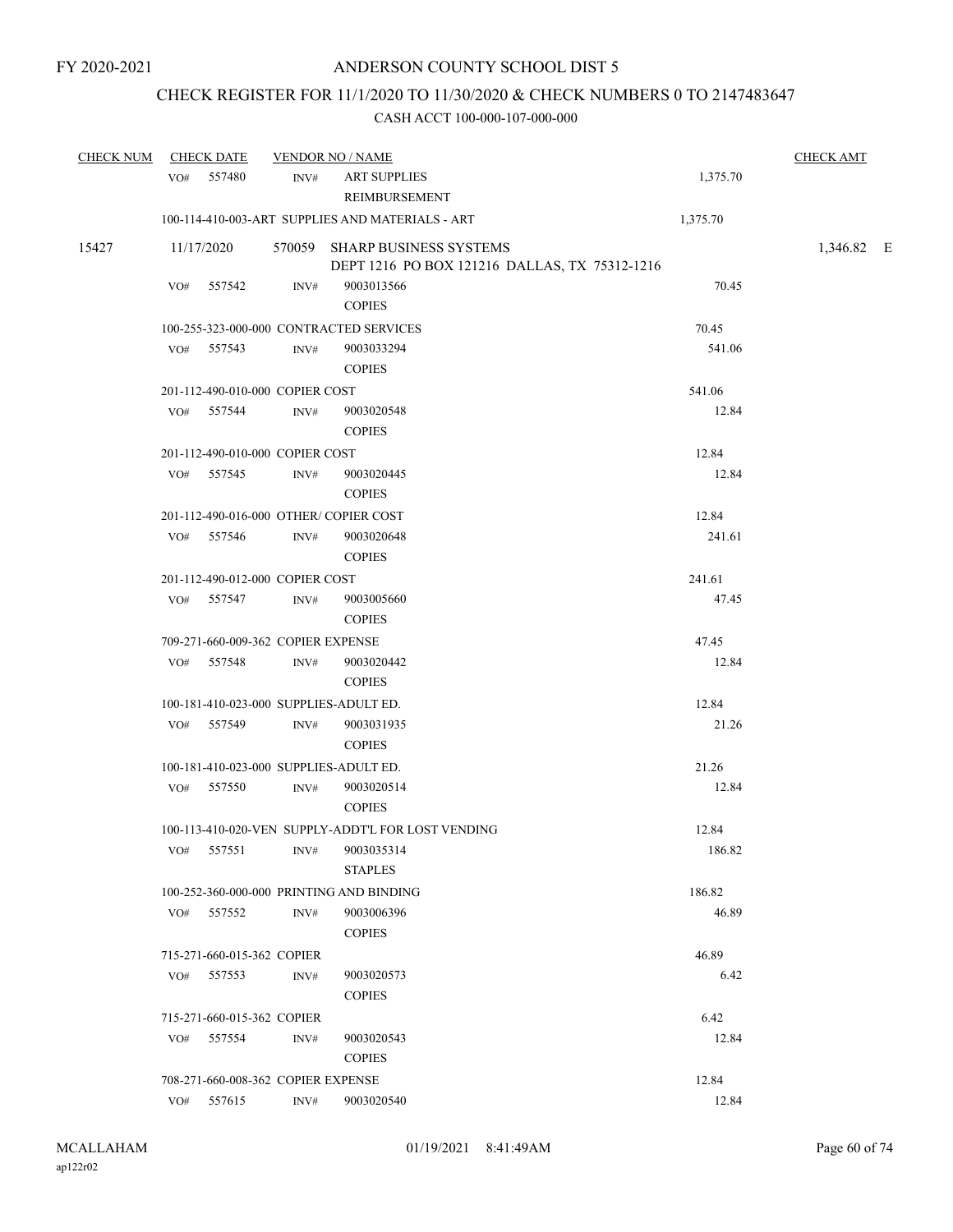FY 2020-2021

### ANDERSON COUNTY SCHOOL DIST 5

### CHECK REGISTER FOR 11/1/2020 TO 11/30/2020 & CHECK NUMBERS 0 TO 2147483647

| <b>CHECK NUM</b> |     | <b>CHECK DATE</b> |                                    | <b>VENDOR NO / NAME</b>                                                                                 |     |       |          | <b>CHECK AMT</b> |  |
|------------------|-----|-------------------|------------------------------------|---------------------------------------------------------------------------------------------------------|-----|-------|----------|------------------|--|
|                  |     |                   |                                    | <b>LICENSE</b>                                                                                          |     |       |          |                  |  |
|                  |     |                   |                                    | 100-113-410-005-VEN SUPPLY-ADDT'L FOR LOST VENDING                                                      |     |       | 12.84    |                  |  |
|                  | VO# | 557616            | INV#                               | 9003020546<br><b>LICENSE</b>                                                                            |     |       | 6.42     |                  |  |
|                  |     |                   | 717-190-660-017-362 COPIER EXPENSE |                                                                                                         |     |       | 6.42     |                  |  |
|                  | VO# | 557617            | INV#                               | 9003011453                                                                                              |     |       | 101.40   |                  |  |
|                  |     |                   |                                    | <b>LICENSE</b>                                                                                          |     |       |          |                  |  |
|                  |     |                   | 717-190-660-017-362 COPIER EXPENSE |                                                                                                         |     |       | 101.40   |                  |  |
| 15428            |     | 11/17/2020        | 575112                             | <b>EMPLOYEE VENDOR</b>                                                                                  |     |       |          | 195.49 E         |  |
|                  | VO# | 557570            | INV#                               | <b>LOWES</b>                                                                                            |     |       | 195.49   |                  |  |
|                  |     |                   |                                    | REIMBURSEMENT                                                                                           |     |       |          |                  |  |
|                  |     |                   |                                    | 731-271-660-031-878 HORTICULTURE EXPENSE                                                                |     |       | 195.49   |                  |  |
| 15429            |     | 11/17/2020        | 332750                             | WILLIAM V MACGILL & CO<br>1000 NORTH LOMBARD ROAD ATT: ACCOUNTS<br>RECEIVABLE LOMBARD, IL 60148         |     |       |          | 1,365.00 E       |  |
|                  | VO# | 557562            | INV#                               | 0741042<br><b>CART</b>                                                                                  | PO# | 13447 | 1,365.00 |                  |  |
|                  |     |                   |                                    | 100-213-410-000-000 SUPPLIES AND MATERIALS                                                              |     |       | 1,365.00 |                  |  |
| 15430            |     | 11/17/2020        |                                    | 564831 YELLOW CAB OF ANDERSON, LLC<br>522 NORTH MAIN ST ANDERSON, SC 29621                              |     |       |          | 259.00 E         |  |
|                  | VO# | 557563            | INV#                               | 1317<br><b>OCT SERVICE</b>                                                                              |     |       | 259.00   |                  |  |
|                  |     |                   |                                    | 900-188-313-000-006 HOMELESS STUDENT SERVICES/TUTORS                                                    |     |       | 259.00   |                  |  |
| 15431            |     | 11/19/2020        | 569031                             | AIRGAS USA<br>PO BOX 532609 ATT: ACCOUNTS RECEIVABLE<br>ATLANTA, GA 30353-2609                          |     |       |          | 2,091.48 E       |  |
|                  | VO# | 557680            | INV#                               | 9106608381<br><b>SUPPLIES</b>                                                                           |     |       | 992.90   |                  |  |
|                  |     |                   |                                    | 329-115-410-031-000 SUPPLIES-STATE EQUIPMENT                                                            |     |       | 992.90   |                  |  |
|                  | VO# | 557681            | INV#                               | 9974882048<br><b>SUPPLIES</b>                                                                           |     |       | 1,098.58 |                  |  |
|                  |     |                   |                                    | 329-115-410-031-000 SUPPLIES-STATE EQUIPMENT                                                            |     |       | 1,098.58 |                  |  |
| $*$ 15434        |     | 11/19/2020        | 114225                             | ANDERSON RESTAURANT EQUIPMENT<br>112 EAST MAULDIN STREET ATT: ACCOUNTS<br>RECEIVABLE ANDERSON, SC 29621 |     |       |          | 151.98 E         |  |
|                  | VO# | 557682            | INV#                               | 58608<br><b>SUPPLIES</b>                                                                                |     |       | 151.98   |                  |  |
|                  |     |                   | 600-256-410-017-000 SUPPLIES       |                                                                                                         |     |       | 151.98   |                  |  |
| $*$ 15436        |     | 11/19/2020        | 155900                             | CAROLINA BIOLOGICAL SUPPLY<br>POBOX 60232 ATT: ACCOUNTS RECEIVABLE<br>CHARLOTTE, NC 28260-0232          |     |       |          | 266.74 E         |  |
|                  | VO# | 557684            | INV#                               | 51211279<br><b>SUPPLIES</b>                                                                             | PO# | 13639 | 76.32    |                  |  |
|                  |     |                   |                                    | 326-113-410-021-000 SCIENCE KITS SUPPLIES                                                               |     |       | 76.32    |                  |  |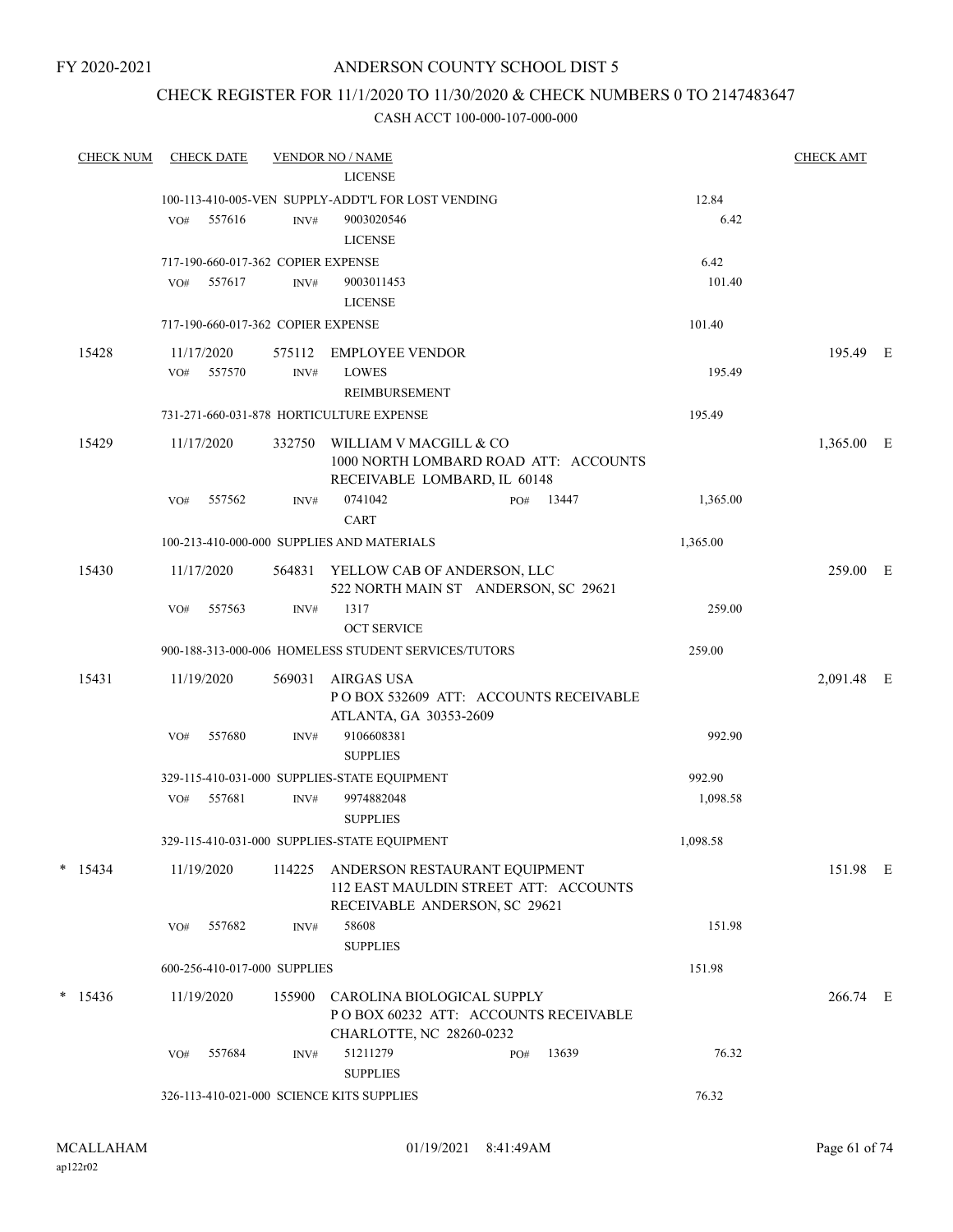### CHECK REGISTER FOR 11/1/2020 TO 11/30/2020 & CHECK NUMBERS 0 TO 2147483647

| <b>CHECK NUM</b> |     | <b>CHECK DATE</b>            |                  | <b>VENDOR NO / NAME</b>                                                                                                  |     |       |          | <b>CHECK AMT</b> |  |
|------------------|-----|------------------------------|------------------|--------------------------------------------------------------------------------------------------------------------------|-----|-------|----------|------------------|--|
|                  | VO# | 557685                       | INV#             | 51211373<br><b>SUPPLIES</b>                                                                                              | PO# | 13638 | 190.42   |                  |  |
|                  |     |                              |                  | 326-113-410-021-000 SCIENCE KITS SUPPLIES                                                                                |     |       | 190.42   |                  |  |
| 15437            | VO# | 11/19/2020<br>557645         | $\text{INV}\#$   | 574859 EMPLOYEE VENDOR<br>REIMBURSEMENT<br>ELECTRIC CITY BLOOMS                                                          |     |       | 58.85    | 207.35 E         |  |
|                  |     | 100-232-410-000-000 SUPPLIES |                  |                                                                                                                          |     |       | 58.85    |                  |  |
|                  | VO# | 557646                       | $\mathrm{INV}\#$ | $9/2 - 10/29/20$<br><b>MILEAGE</b>                                                                                       |     |       | 29.10    |                  |  |
|                  |     |                              |                  | 100-263-333-000-000 TRIPS AND CONFERENCES                                                                                |     |       | 29.10    |                  |  |
|                  | VO# | 557647                       | INV#             | REIMBURSEMENT<br><b>CANVA</b>                                                                                            |     |       | 119.40   |                  |  |
|                  |     |                              |                  | 100-263-410-000-000 SUPPLIES AND MATERIALS                                                                               |     |       | 119.40   |                  |  |
| 15438            |     | 11/19/2020                   |                  | 572679 DEFENDER SERVICES, INC.<br>PO BOX 1775 COLUMBIA, SC 29202                                                         |     |       |          | 1,295.81 E       |  |
|                  | VO# | 557689                       | INV#             | 752147<br><b>ADULT ED</b>                                                                                                | PO# | 13390 | 790.13   |                  |  |
|                  |     |                              |                  | 100-181-312-023-000 PURCHASED SERVICES                                                                                   |     |       | 790.13   |                  |  |
|                  | VO# | 557690                       | INV#             | 753016<br><b>ADULT ED</b>                                                                                                | PO# | 13390 | 505.68   |                  |  |
|                  |     |                              |                  | 100-181-312-023-000 PURCHASED SERVICES                                                                                   |     |       | 505.68   |                  |  |
| 15439            |     | 11/19/2020                   |                  | 569871 FOLLETT SCHOOL SOLUTIONS, INC<br>91826 COLLECTION CENTER DRIVE ATT: ACCOUNTS<br>RECEIVABLE CHICAGO, IL 60693-0918 |     |       |          | 2,994.53 E       |  |
|                  | VO# | 557641                       | INV#             | 734460F<br><b>BOOKS</b>                                                                                                  |     |       | 1,496.11 |                  |  |
|                  |     | 100-222-410-007-000 SUPPLIES |                  |                                                                                                                          |     |       | 1,496.11 |                  |  |
|                  | VO# | 557642                       | INV#             | 736825<br><b>BOOKS</b>                                                                                                   |     |       | 1,246.02 |                  |  |
|                  |     | 100-222-410-007-000 SUPPLIES |                  |                                                                                                                          |     |       | 1,246.02 |                  |  |
|                  | VO# | 557643                       | INV#             | 736825F<br><b>BOOKS</b>                                                                                                  |     |       | 252.40   |                  |  |
|                  |     | 100-222-410-007-000 SUPPLIES |                  |                                                                                                                          |     |       | 252.40   |                  |  |
| 15440            |     | 11/19/2020                   |                  | 237555 FORMS & SUPPLY<br>POBOX 563953 ATT: ACCOUNTS RECEIVABLE<br>CHARLOTTE, NC 28256                                    |     |       |          | 2,693.05 E       |  |
|                  | VO# | 557623                       | INV#             | 5609581-0<br><b>SUUPLIES</b>                                                                                             |     |       | 252.86   |                  |  |
|                  |     | 100-112-410-014-000 SUPPLIES |                  |                                                                                                                          |     |       | 252.86   |                  |  |
|                  | VO# | 557624                       | INV#             | 5608859-0<br><b>SUUPLIES</b>                                                                                             |     |       | 11.02    |                  |  |
|                  |     |                              |                  | 817-112-410-014-000 SUPPLIES AND MATERIALS                                                                               |     |       | 11.02    |                  |  |
|                  | VO# | 557637                       | INV#             | 5591815-2<br><b>SUPPLIES</b>                                                                                             |     |       | 15.71    |                  |  |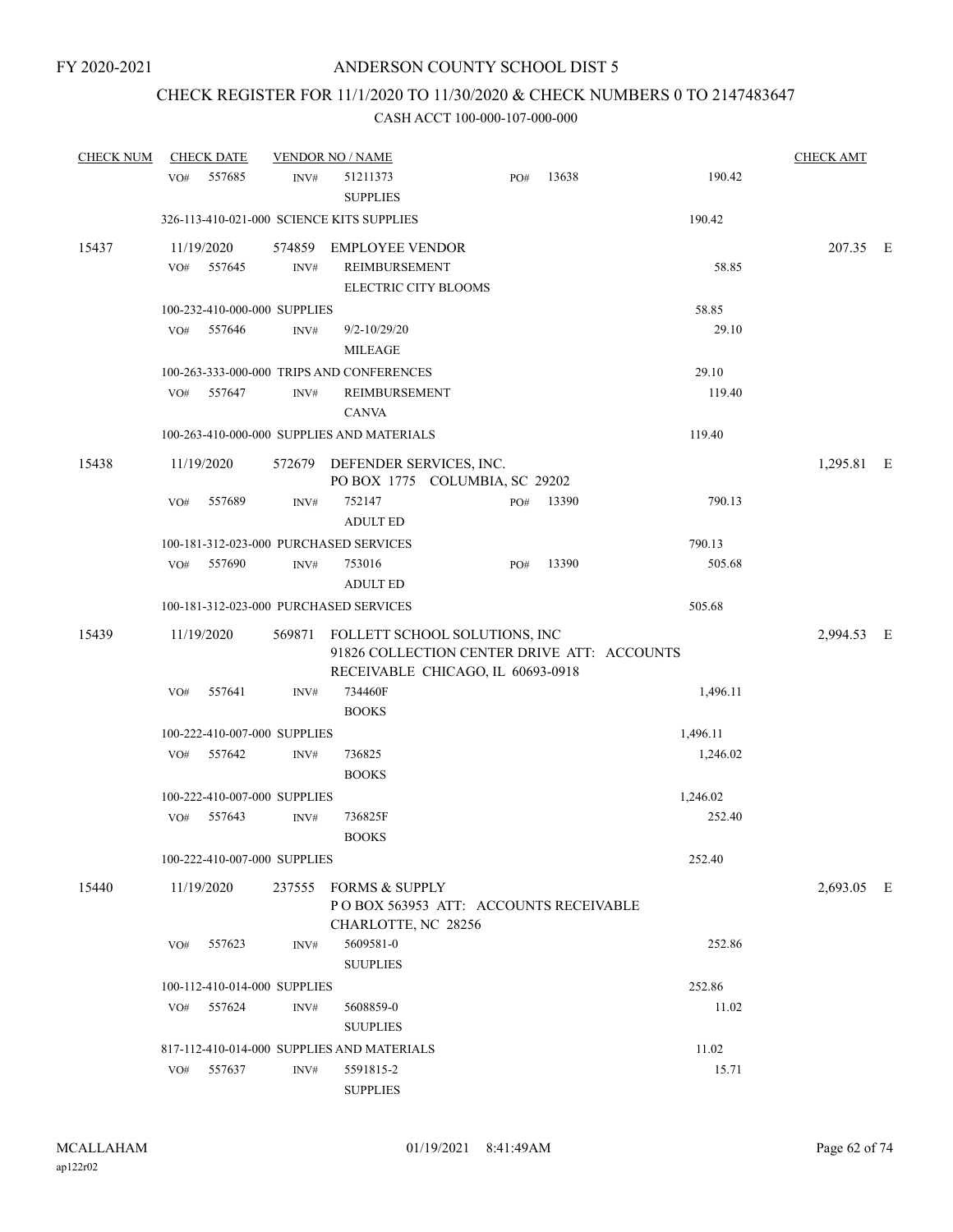### CHECK REGISTER FOR 11/1/2020 TO 11/30/2020 & CHECK NUMBERS 0 TO 2147483647

|        | <b>CHECK NUM</b> |     | <b>CHECK DATE</b>                  |        | <b>VENDOR NO / NAME</b>                                                                                      |     |       |          | <b>CHECK AMT</b> |  |
|--------|------------------|-----|------------------------------------|--------|--------------------------------------------------------------------------------------------------------------|-----|-------|----------|------------------|--|
|        |                  |     |                                    |        | 817-112-410-014-000 SUPPLIES AND MATERIALS                                                                   |     |       | 15.71    |                  |  |
|        |                  | VO# | 557662                             | INV#   | 5603618-0                                                                                                    |     |       | 208.82   |                  |  |
|        |                  |     |                                    |        | <b>SUPPLIES</b>                                                                                              |     |       |          |                  |  |
|        |                  |     |                                    |        | 100-252-410-000-000 SUPPLIES AND MATERIALS                                                                   |     |       | 208.82   |                  |  |
|        |                  | VO# | 557692                             | INV#   | 5604358-1<br><b>SUPPLIES</b>                                                                                 | PO# | 13627 | 1,610.35 |                  |  |
|        |                  |     | 131-115-410-031-000 SUPPLIES       |        |                                                                                                              |     |       | 1,610.35 |                  |  |
|        |                  | VO# | 557693                             | INV#   | 5566871<br><b>FURNITURE</b>                                                                                  | PO# | 13363 | 594.29   |                  |  |
|        |                  |     |                                    |        | 100-221-410-000-000 SUPPLIES AND MATERIALS                                                                   |     |       | 594.29   |                  |  |
| $\ast$ | 15444            |     | 11/19/2020                         | 574074 | EMPLOYEE VENDOR                                                                                              |     |       |          | 125.79 E         |  |
|        |                  | VO# | 557657                             | INV#   | REIMBURSEMENT<br><b>STORAGE ORANIZERS</b>                                                                    |     |       | 125.79   |                  |  |
|        |                  |     | 100-111-410-014-000 SUPPLIES       |        |                                                                                                              |     |       | 125.79   |                  |  |
|        | 15445            |     | 11/19/2020                         |        | 570395 NETWORK CONTROLS & ELECTRIC, INC<br>136 JOHNS ROAD ATT: ACCOUNTS RECEIVABLE<br><b>GREER, SC 29650</b> |     |       |          | 9,836.31 E       |  |
|        |                  | VO# | 557706                             | INV#   | 25286<br><b>CF REAMES</b>                                                                                    | PO# | 13560 | 9,836.31 |                  |  |
|        |                  |     |                                    |        | 515-266-345-001-000 TECHNOLOGY FOR DOORS                                                                     |     |       | 9,836.31 |                  |  |
|        | $*$ 15447        |     | 11/19/2020                         |        | 389900 OFFICE DEPOT<br>POBOX 1413 CHARLOTTE, NC 28201-1413                                                   |     |       |          | 472.77 E         |  |
|        |                  | VO# | 557671                             | INV#   | 13516754001<br><b>SUPPLIES</b>                                                                               |     |       | 55.83    |                  |  |
|        |                  |     |                                    |        | 723-190-660-023-911 MISCELLANEOUS- ADULT ED EXPENSE                                                          |     |       | 55.83    |                  |  |
|        |                  | VO# | 557672                             | INV#   | 135717368001<br><b>SUPPLIES</b>                                                                              |     |       | 19.68    |                  |  |
|        |                  |     |                                    |        | 723-190-660-023-911 MISCELLANEOUS- ADULT ED EXPENSE                                                          |     |       | 19.68    |                  |  |
|        |                  | VO# | 557707                             |        | 134389716001                                                                                                 |     | 13615 | 249.92   |                  |  |
|        |                  |     |                                    | INV#   | <b>SUPPLIES</b>                                                                                              | PO# |       |          |                  |  |
|        |                  |     |                                    |        | 329-114-410-003-0CO SUPPLIES-STATE (C/O)                                                                     |     |       | 249.92   |                  |  |
|        |                  |     | VO# 557708                         | INV#   | 134393299001<br><b>SUPPLIES</b>                                                                              | PO# | 13615 | 147.34   |                  |  |
|        |                  |     |                                    |        | 329-114-410-003-0CO SUPPLIES-STATE (C/O)                                                                     |     |       | 147.34   |                  |  |
|        | 15448            |     | 11/19/2020                         | 405100 | PERMA-BOUND<br>617 EAST VANDALIA ROAD ATT: ACCOUNTS<br>RECEIVABLE JACKSONVILLE, IL 62650-3599                |     |       |          | 1,339.32 E       |  |
|        |                  | VO# | 557710                             | INV#   | 1870216-01,02<br><b>MCCANTS</b>                                                                              | PO# | 13392 | 1,339.32 |                  |  |
|        |                  |     | 397-222-410-005-000 MEDIA SUPPLIES |        |                                                                                                              |     |       | 302.15   |                  |  |
|        |                  |     | 397-222-410-005-000 MEDIA SUPPLIES |        |                                                                                                              |     |       | 1,037.17 |                  |  |
|        | 15449            |     | 11/19/2020                         | 570443 | PROJECT LEAD THE WAY<br>3939 PRIORITY WAY SOUTH DRIVE SUITE 400<br>INDIANAPOLIS, IN 46240                    |     |       |          | 767.00 E         |  |
|        |                  |     |                                    |        |                                                                                                              |     |       |          |                  |  |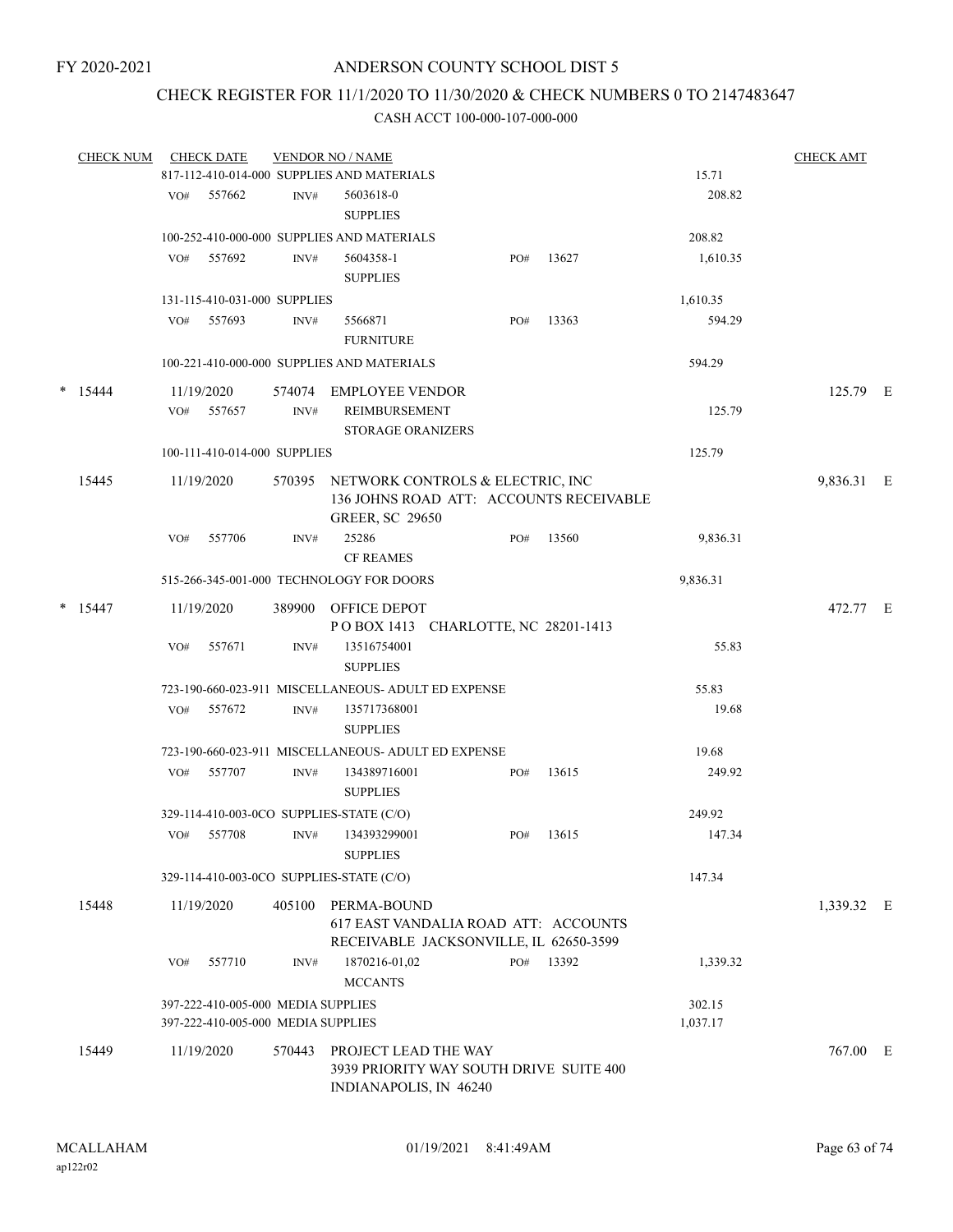### CHECK REGISTER FOR 11/1/2020 TO 11/30/2020 & CHECK NUMBERS 0 TO 2147483647

| <b>CHECK NUM</b> |            | <b>CHECK DATE</b>                  |        | <b>VENDOR NO / NAME</b>                                                                                  |     |       |          | <b>CHECK AMT</b> |  |
|------------------|------------|------------------------------------|--------|----------------------------------------------------------------------------------------------------------|-----|-------|----------|------------------|--|
|                  | VO#        | 557712                             | INV#   | 264122,263084<br><b>ROBERT ANDERSON</b>                                                                  | PO# | 13318 | 607.00   |                  |  |
|                  |            |                                    |        | 207-116-410-006-006 SUPPLIES-IMPROVE PRGS                                                                |     |       | 40.00    |                  |  |
|                  |            |                                    |        | 207-116-410-006-006 SUPPLIES-IMPROVE PRGS                                                                |     |       | 567.00   |                  |  |
|                  |            | VO# 557713                         | INV#   | 264138                                                                                                   | PO# | 13365 | 160.00   |                  |  |
|                  |            |                                    |        | <b>GLENVIEW</b>                                                                                          |     |       |          |                  |  |
|                  |            |                                    |        | 207-116-410-020-006 SUPPLIES-IMPROVE PRGS                                                                |     |       | 160.00   |                  |  |
| 15450            | 11/19/2020 |                                    | 570099 | SCHOOL SPECIALTY, INC.<br>32656 COLLECTION CENTER DR. ATT: ACCOUNTS<br>RECEIVABLE CHICAGO, IL 60693-0656 |     |       |          | 617.20 E         |  |
|                  | VO#        | 557715                             | INV#   | 202501726999<br><b>MATERIALS</b>                                                                         | PO# | 13051 | 617.20   |                  |  |
|                  |            | 100-222-410-006-000 SUPPLIES       |        |                                                                                                          |     |       | 617.20   |                  |  |
| 15451            | 11/19/2020 |                                    |        | 570059 SHARP BUSINESS SYSTEMS                                                                            |     |       |          | 3,986.23 E       |  |
|                  | VO#        | 557628                             | INV#   | DEPT 1216 PO BOX 121216 DALLAS, TX 75312-1216<br>9003036481<br><b>STAPLE CART</b>                        |     |       | 97.69    |                  |  |
|                  |            |                                    |        | 100-252-360-000-000 PRINTING AND BINDING                                                                 |     |       | 97.69    |                  |  |
|                  | VO#        | 557650                             | INV#   | 9003035126<br><b>MCLEES</b>                                                                              |     |       | 100.80   |                  |  |
|                  |            | 708-271-660-008-362 COPIER EXPENSE |        |                                                                                                          |     |       | 100.80   |                  |  |
|                  | VO#        | 557651                             | INV#   | 9003035128<br><b>MCLEES</b>                                                                              |     |       | 42.98    |                  |  |
|                  |            | 708-271-660-008-362 COPIER EXPENSE |        |                                                                                                          |     |       | 42.98    |                  |  |
|                  | VO#        | 557716                             | INV#   | 12435046<br>CIST #726714                                                                                 | PO# | 13454 | 3,744.76 |                  |  |
|                  |            |                                    |        | 100-266-345-000-000 TECHNOLOGY INFRASTRUCTURE                                                            |     |       | 3,744.76 |                  |  |
| 15452            | 11/19/2020 |                                    | 574734 | EMPLOYEE VENDOR                                                                                          |     |       |          | 149.10 E         |  |
|                  |            | VO# 557639                         | INV#   | <b>OCT 2020</b><br><b>MILEAGE</b>                                                                        |     |       | 149.10   |                  |  |
|                  |            | 283-223-333-000-000 TRIPS/MILEAGE  |        |                                                                                                          |     |       | 149.10   |                  |  |
| 15453            | 11/19/2020 |                                    |        | 564764 SPEED STACKS<br>11 INVERNESS WAY SOUTH ATT: ACCOUNTS<br>RECEIVABLE ENGLEWOOD, CO 80112            |     |       |          | $2,100.00$ E     |  |
|                  |            | VO# 557720                         | INV#   | 569738<br>NEW PROSPECT                                                                                   |     |       | 2,100.00 |                  |  |
|                  |            | 937-113-410-010-000 SUPPLIES       |        |                                                                                                          |     |       | 2,100.00 |                  |  |
| 15454            | 11/19/2020 |                                    | 576588 | <b>EMPLOYEE VENDOR</b>                                                                                   |     |       |          | 235.19 E         |  |
|                  | VO#        | 557654                             | INV#   | REIMBURSEMENT<br><b>BOOKS</b>                                                                            |     |       | 235.19   |                  |  |
|                  |            |                                    |        | 100-113-410-006-VEN SUPPLY-ADDT'L FOR LOST VENDING                                                       |     |       | 235.19   |                  |  |
| $*$ 15457        | 11/24/2020 |                                    | 573497 | ALL CLEAR PLUMBING<br>18 PIEDMONT HWY PIEDMONT, SC 29673                                                 |     |       |          | 450.00 E         |  |
|                  | VO#        | 557748                             | INV#   | 11649011                                                                                                 |     |       | 450.00   |                  |  |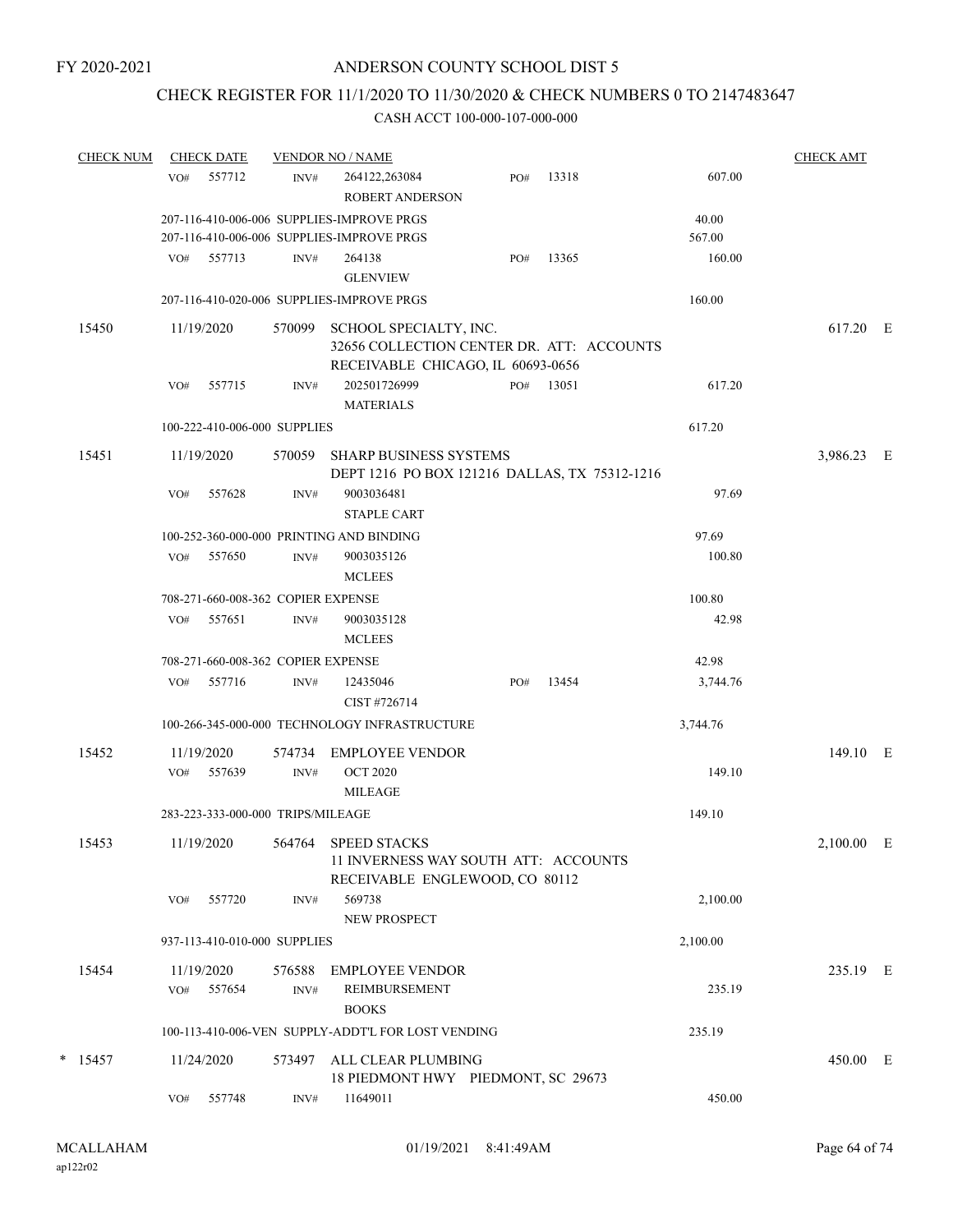### CHECK REGISTER FOR 11/1/2020 TO 11/30/2020 & CHECK NUMBERS 0 TO 2147483647

|        | <b>CHECK NUM</b> |     | <b>CHECK DATE</b>            |                | <b>VENDOR NO / NAME</b>                                                                                   |        | <b>CHECK AMT</b> |  |
|--------|------------------|-----|------------------------------|----------------|-----------------------------------------------------------------------------------------------------------|--------|------------------|--|
|        |                  |     |                              |                | <b>SOUTHWOOD</b>                                                                                          |        |                  |  |
|        |                  |     |                              |                | 100-254-323-021-400 CONTR SERV-HVAC/ELECT/PLUMBING                                                        | 450.00 |                  |  |
|        | $*$ 15459        |     | 11/24/2020                   | 566562         | ANDERSON OUTDOOR POWER EQUIPMENT<br>110 MIRACLE MILE DRIVE ATT: ACCOUNTS<br>RECEIVABLE ANDERSON, SC 29621 |        | 225.28 E         |  |
|        |                  | VO# | 557751                       | INV#           | 253070<br><b>REPAIR PARTS</b>                                                                             | 179.55 |                  |  |
|        |                  |     |                              |                | 100-254-410-000-100 SMALL EQUIPMENT                                                                       | 179.55 |                  |  |
|        |                  |     | VO# 557752                   | INV#           | 253106                                                                                                    | 45.73  |                  |  |
|        |                  |     |                              |                | <b>REPAIR PARTS</b>                                                                                       |        |                  |  |
|        |                  |     |                              |                | 100-254-540-000-001 EQUIPMENT - MAINTENANCE                                                               | 45.73  |                  |  |
|        | 15460            |     | 11/24/2020                   | 114225         | ANDERSON RESTAURANT EQUIPMENT<br>112 EAST MAULDIN STREET ATT: ACCOUNTS<br>RECEIVABLE ANDERSON, SC 29621   |        | 767.57 E         |  |
|        |                  | VO# | 557902                       | INV#           | 58786<br><b>SUPPLIES</b>                                                                                  | 219.09 |                  |  |
|        |                  |     | 600-256-410-000-000 SUPPLIES |                |                                                                                                           | 219.09 |                  |  |
|        |                  |     | VO# 557903                   | INV#           | 58773                                                                                                     | 338.46 |                  |  |
|        |                  |     |                              |                | <b>SUPPLIES</b>                                                                                           |        |                  |  |
|        |                  |     | 600-256-410-000-000 SUPPLIES |                |                                                                                                           | 338.46 |                  |  |
|        |                  | VO# | 557904                       | INV#           | 58775<br><b>SUPPLIES</b>                                                                                  | 197.83 |                  |  |
|        |                  |     | 600-256-410-000-000 SUPPLIES |                |                                                                                                           | 197.83 |                  |  |
|        |                  |     | VO# 557905                   | INV#           | 752357<br><b>SUPPLIES</b>                                                                                 | 12.19  |                  |  |
|        |                  |     | 600-256-410-003-000 SUPPLIES |                |                                                                                                           | 12.19  |                  |  |
| $\ast$ | 15462            |     | 11/24/2020                   | 126675         | ATTAWAY INC<br>POBOX 302 ATT: ACCOUNTS RECEIVABLE<br>ANDERSON, SC 29622                                   |        | 272.85 E         |  |
|        |                  | VO# | 557906                       | INV#           | 231102<br>13720<br>PO#<br><b>BUSINESS CARDS</b>                                                           | 155.15 |                  |  |
|        |                  |     | 100-233-410-000-000 SUPPLIES |                |                                                                                                           | 155.15 |                  |  |
|        |                  | VO# | 557907                       | $\text{INV}\#$ | 231017<br>NORTH POINTE                                                                                    | 117.70 |                  |  |
|        |                  |     |                              |                | 713-271-660-013-201 MISCELLANEOUS EXPENSE                                                                 | 117.70 |                  |  |
|        | $* 15464$        |     | 11/24/2020                   |                | 576204 EMPLOYEE VENDOR                                                                                    |        | 139.40 E         |  |
|        |                  |     | VO# 557743                   | INV#           | <b>SUPPLIES</b><br>REIMBURSEMENT                                                                          | 139.40 |                  |  |
|        |                  |     | 883-223-410-000-000 SUPPLIES |                |                                                                                                           | 139.40 |                  |  |
|        | 15465            |     | 11/24/2020                   | 564662         | <b>BRADY'S SCREEN PRINTING</b><br>106 CONCORD ROAD ATT: ACCOUNTS RECEIVABLE<br>ANDERSON, SC 29621         |        | 2,221.55 E       |  |
|        |                  | VO# | 557910                       | INV#           | 37811<br>NEVITT FOREST                                                                                    | 728.67 |                  |  |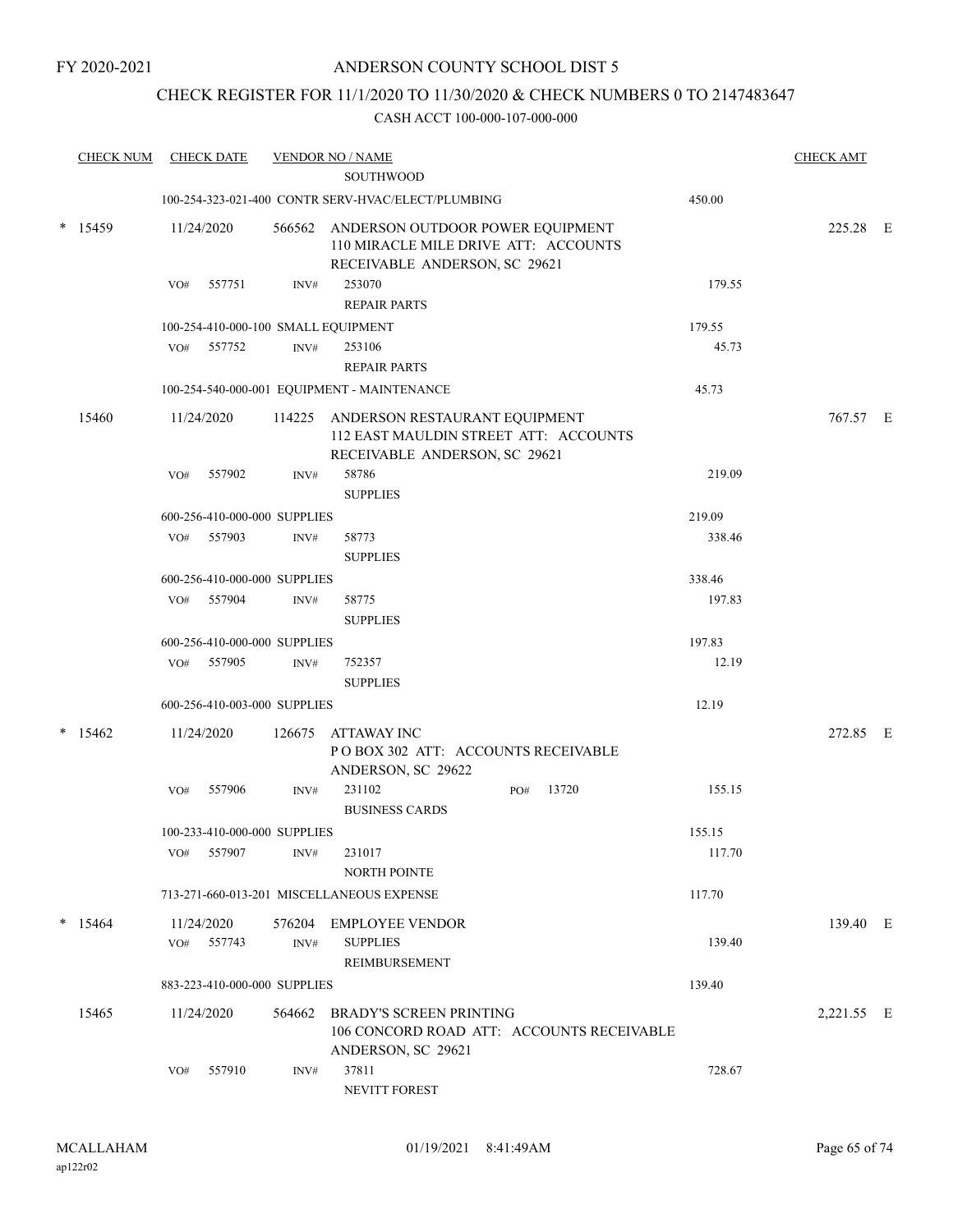### CHECK REGISTER FOR 11/1/2020 TO 11/30/2020 & CHECK NUMBERS 0 TO 2147483647

| <b>CHECK NUM</b> |     | <b>CHECK DATE</b>                   |        | <b>VENDOR NO / NAME</b>                                                                               |     |       |          | <b>CHECK AMT</b> |  |
|------------------|-----|-------------------------------------|--------|-------------------------------------------------------------------------------------------------------|-----|-------|----------|------------------|--|
|                  |     |                                     |        | 712-271-660-012-201 MISCELLANEOUS EXPENSE                                                             |     |       | 728.67   |                  |  |
|                  | VO# | 557911                              | INV#   | 37812<br><b>NEVITT FOREST</b>                                                                         |     |       | 1,492.88 |                  |  |
|                  |     |                                     |        | 712-271-660-012-201 MISCELLANEOUS EXPENSE                                                             |     |       | 1,492.88 |                  |  |
| 15466            |     | 11/24/2020                          |        | 564176 BSN SPORTS, LLC<br>PO BOX 660176 DALLAS, TX 75209-0176                                         |     |       |          | 1,344.00 E       |  |
|                  | VO# | 557759                              | INV#   | 910046546<br><b>WESTSIDE</b>                                                                          |     |       | 1,344.00 |                  |  |
|                  |     | 100-271-410-003-000 SUPPLIES        |        |                                                                                                       |     |       | 1,344.00 |                  |  |
| 15467            |     | 11/24/2020                          |        | 155900 CAROLINA BIOLOGICAL SUPPLY<br>POBOX 60232 ATT: ACCOUNTS RECEIVABLE<br>CHARLOTTE, NC 28260-0232 |     |       |          | 149.05 E         |  |
|                  | VO# | 557912                              | INV#   | 51220389<br><b>SUPPLIES</b>                                                                           | PO# | 13695 | 149.05   |                  |  |
|                  |     | 100-113-410-014-000 SUPPLIES        |        |                                                                                                       |     |       | 149.05   |                  |  |
| 15468            |     | 11/24/2020                          | 163200 | <b>EMPLOYEE VENDOR</b>                                                                                |     |       |          | 755.30 E         |  |
|                  | VO# | 557946                              | INV#   | <b>GRACES</b><br><b>REIMBURSEMENT</b>                                                                 |     |       | 755.30   |                  |  |
|                  |     | 721-190-660-021-429 FACULTY EXPENSE |        |                                                                                                       |     |       | 755.30   |                  |  |
| 15469            |     | 11/24/2020                          |        | 566330 CLEAN CARE OF ANDERSON<br>P.O. BOX 1563 ATT: ACCOUNTS RECEIVABLE<br>ANDERSON, SC 29622         |     |       |          | 950.00 E         |  |
|                  | VO# | 557771                              | INV#   | 26717<br><b>BUILDING</b>                                                                              |     |       | 350.00   |                  |  |
|                  |     | 100-254-323-000-001 CONTRACT SRVS   |        |                                                                                                       |     |       | 350.00   |                  |  |
|                  | VO# | 557772                              | INV#   | 26743<br><b>GLENVIEW</b>                                                                              |     |       | 600.00   |                  |  |
|                  |     |                                     |        | 100-254-323-020-001 CONTRACTED SERVICES                                                               |     |       | 600.00   |                  |  |
| 15470            |     | 11/24/2020                          | 187300 | CRESCENT SUPPLY CO, INC<br>POBOX 8798 ATT: ACCOUNTS RECEIVABLE<br>GREENVILLE, SC 29604                |     |       |          | 2,114.30 E       |  |
|                  | VO# | 557773                              | INV#   | 394342<br><b>SUPPLIES</b>                                                                             |     |       | 6.63     |                  |  |
|                  |     |                                     |        | 100-254-410-006-400 HVAC/ELECTRICAL/PLUMBING                                                          |     |       | 6.63     |                  |  |
|                  |     | VO# 557774                          | INV#   | 394170<br><b>SUPPLIES</b>                                                                             |     |       | 80.25    |                  |  |
|                  |     |                                     |        | 100-254-410-023-400 SUPPLIES-HVAC/ELECT/PLUMBING                                                      |     |       | 80.25    |                  |  |
|                  | VO# | 557775                              | INV#   | 394171<br><b>SUPPLIES</b>                                                                             |     |       | 112.35   |                  |  |
|                  |     | 100-254-410-000-400 HVAC SUPPLIES   |        |                                                                                                       |     |       | 112.35   |                  |  |
|                  |     | VO# 557776                          | INV#   | 394426                                                                                                |     |       | 70.43    |                  |  |
|                  |     |                                     |        | <b>SUPPLIES</b>                                                                                       |     |       |          |                  |  |
|                  |     |                                     |        | 100-254-410-011-400 HVAC/ELECTRICAL/PLUMBING                                                          |     |       | 70.43    |                  |  |
|                  |     | VO# 557777                          | INV#   | 394225                                                                                                |     |       | 179.76   |                  |  |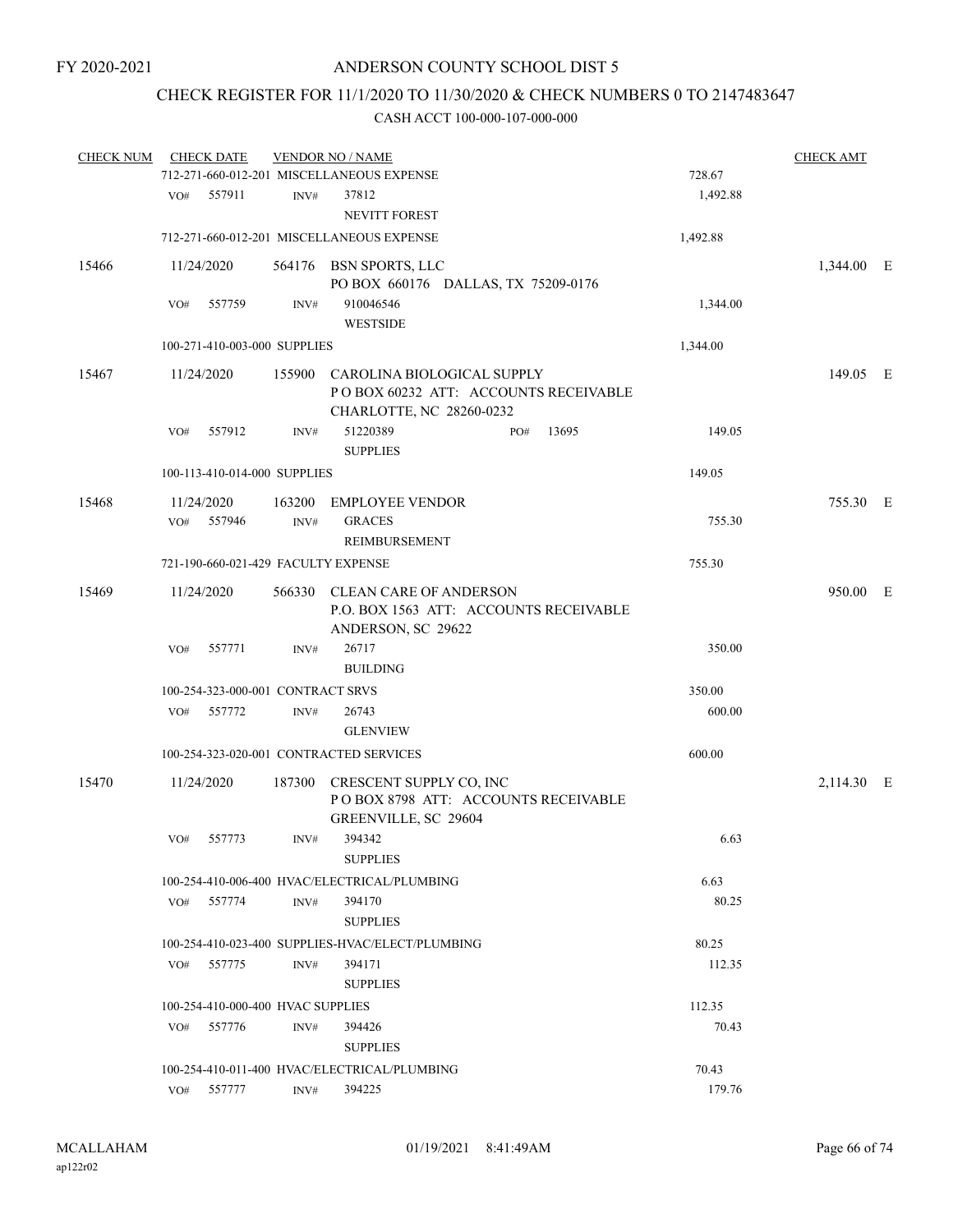### CHECK REGISTER FOR 11/1/2020 TO 11/30/2020 & CHECK NUMBERS 0 TO 2147483647

| <b>CHECK NUM</b> | CHECK DATE VENDOR NO / NAME       |        |                                                                | <b>CHECK AMT</b> |          |
|------------------|-----------------------------------|--------|----------------------------------------------------------------|------------------|----------|
|                  |                                   |        | <b>SUPPLIES</b>                                                |                  |          |
|                  |                                   |        | 100-254-410-021-400 HVAC/ELECTRICAL/PLUMBING                   | 179.76           |          |
|                  | VO# 557778                        | INV#   | 394198<br><b>SUPPLIES</b>                                      | 83.41            |          |
|                  |                                   |        | 100-254-410-001-400 HVAC/ELECTRICAL/PLUMBING                   | 83.41            |          |
|                  | VO# 557779                        | INV#   | 394226<br><b>SUPPLIES</b>                                      | 210.79           |          |
|                  |                                   |        | 100-254-410-005-400 HVAC/ELECTRICAL/PLUMBING                   | 210.79           |          |
|                  | VO# 557780                        | INV#   | 394451<br><b>SUPPLIES</b>                                      | 197.95           |          |
|                  |                                   |        | 100-254-410-012-400 HVAC/ELECTRICAL/PLUMBING                   | 197.95           |          |
|                  | VO# 557781                        | INV#   | 394427<br><b>SUPPLIES</b>                                      | 52.54            |          |
|                  |                                   |        | 100-254-410-016-400 HVAC/ELECTRICAL/PLUMBING                   | 52.54            |          |
|                  | VO# 557782 INV#                   |        | 394674<br><b>SUPPLIES</b>                                      | 155.15           |          |
|                  |                                   |        | 100-254-410-009-400 HVAC/ELECTRICAL/PLUMBING                   | 155.15           |          |
|                  | VO# 557783                        | INV#   | 394343<br><b>SUPPLIES</b>                                      | 112.35           |          |
|                  |                                   |        | 100-254-410-003-400 HVAC/ELECTRICAL/PLUMBING                   | 112.35           |          |
|                  | VO# 557784                        | INV#   | 394284<br><b>SUPPLIES</b>                                      | 321.00           |          |
|                  |                                   |        | 100-254-410-003-400 HVAC/ELECTRICAL/PLUMBING                   | 321.00           |          |
|                  | VO# 557785 INV#                   |        | 394367<br><b>SUPPLIES</b>                                      | 10.40            |          |
|                  | 100-254-410-000-400 HVAC SUPPLIES |        |                                                                | 10.40            |          |
|                  | VO# 557786                        | INV#   | 394130<br><b>SUPPLIES</b>                                      | 83.73            |          |
|                  |                                   |        | 100-254-410-003-400 HVAC/ELECTRICAL/PLUMBING                   | 83.73            |          |
|                  | VO# 557787                        | INV#   | 394131<br><b>SUPPLIES</b>                                      | 80.25            |          |
|                  |                                   |        | 100-254-410-005-400 HVAC/ELECTRICAL/PLUMBING                   | 80.25            |          |
|                  | VO# 557788                        |        | INV# 394527<br><b>SUPPLIES</b>                                 | 212.86           |          |
|                  |                                   |        | 100-254-410-008-400 HVAC/ELECTRICAL/PLUMBING                   | 212.86           |          |
|                  | VO# 557789                        | INV#   | 394507<br><b>SUPPLIES</b>                                      | 144.45           |          |
|                  |                                   |        | 505-253-520-002-STD STADIUM RENOVATIONS                        | 144.45           |          |
| $*$ 15472        | 11/24/2020                        | 571091 | DAVID TAYLOR HEATING & AIR<br>P.O. BOX 1287 ANDERSON, SC 29622 |                  | 981.00 E |
|                  | 557790<br>VO#                     | INV#   | 3795<br><b>NEW PROSPECT</b>                                    | 981.00           |          |
|                  |                                   |        | 100-254-323-010-400 CONTR SERV-HVAC/ELECT/PLUMBING             | 981.00           |          |
| 15473            | 11/24/2020                        |        | 569871 FOLLETT SCHOOL SOLUTIONS, INC                           |                  | 993.20 E |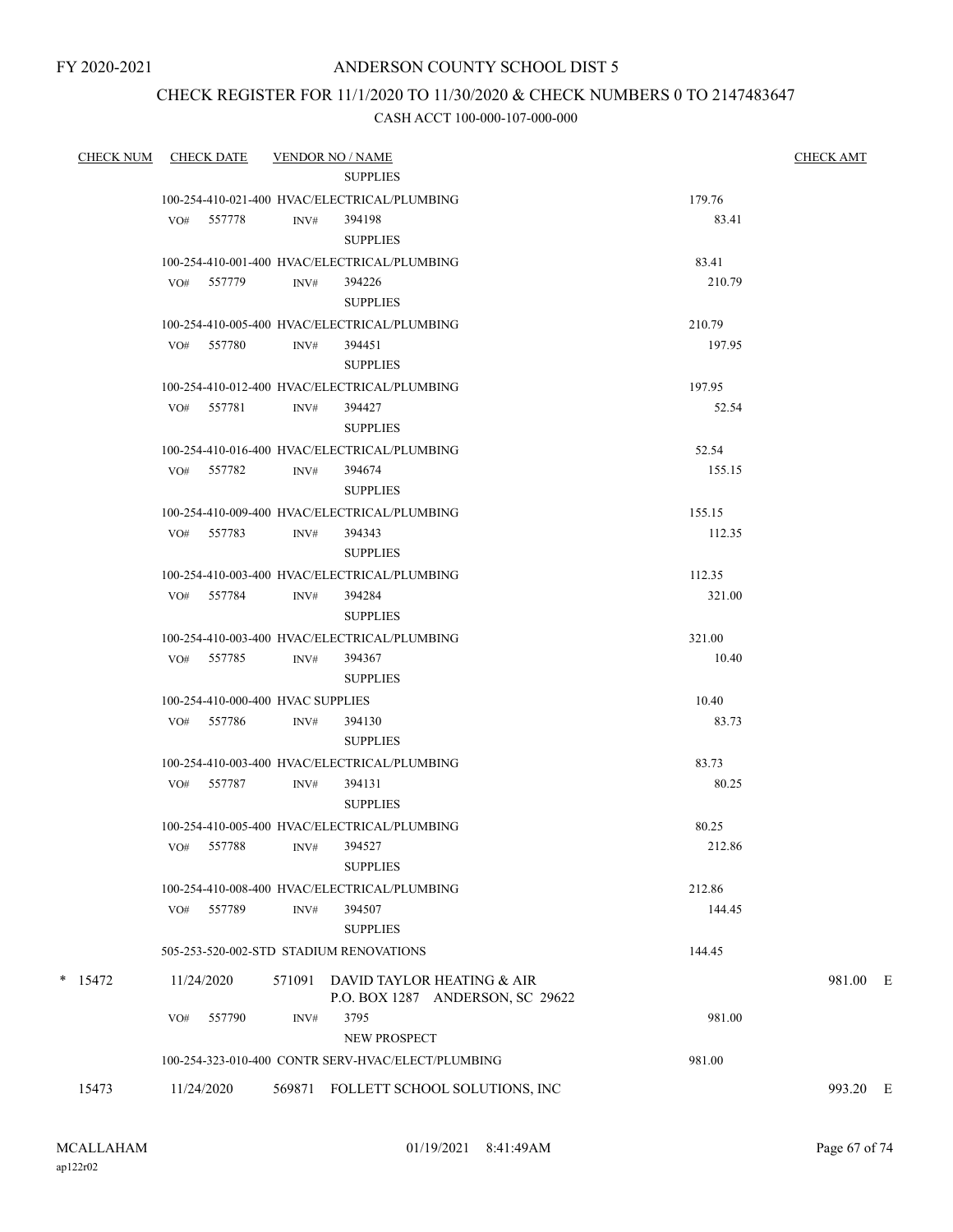### CHECK REGISTER FOR 11/1/2020 TO 11/30/2020 & CHECK NUMBERS 0 TO 2147483647

|   | <b>CHECK NUM</b> | <b>CHECK DATE</b><br><b>VENDOR NO / NAME</b><br>91826 COLLECTION CENTER DRIVE ATT: ACCOUNTS |                                                                                              |        |                                                                                                 |  |           |                          |            |  |
|---|------------------|---------------------------------------------------------------------------------------------|----------------------------------------------------------------------------------------------|--------|-------------------------------------------------------------------------------------------------|--|-----------|--------------------------|------------|--|
|   |                  |                                                                                             |                                                                                              |        | RECEIVABLE CHICAGO, IL 60693-0918                                                               |  |           |                          |            |  |
|   |                  | VO#                                                                                         | 557793                                                                                       | INV#   | 763630F<br><b>GLENVIEW</b>                                                                      |  | PO# 13599 | 993.20                   |            |  |
|   |                  |                                                                                             | 100-222-410-020-000 SUPPLIES<br>100-222-410-020-000 SUPPLIES<br>100-222-410-020-000 SUPPLIES |        |                                                                                                 |  |           | 359.82<br>623.39<br>9.99 |            |  |
| * | 15475            | 11/24/2020                                                                                  |                                                                                              | 570843 | <b>GATEWAY SUPPLY CO</b><br>CORPORATE OFFICES P.O. BOX 2826 COLUMBIA, SC<br>29202               |  |           |                          | $122.03$ E |  |
|   |                  | VO#                                                                                         | 557795                                                                                       | INV#   | S5004340<br><b>REPAIR PARTS</b>                                                                 |  |           | 48.15                    |            |  |
|   |                  |                                                                                             |                                                                                              |        | 100-254-410-002-400 HVAC/ELECTRICAL/PLUMBING                                                    |  |           | 48.15                    |            |  |
|   |                  | VO#                                                                                         | 557796                                                                                       | INV#   | S5006441<br><b>REPAIR PARTS</b>                                                                 |  |           | 73.88                    |            |  |
|   |                  |                                                                                             |                                                                                              |        | 100-254-410-002-400 HVAC/ELECTRICAL/PLUMBING                                                    |  |           | 24.29                    |            |  |
|   |                  |                                                                                             |                                                                                              |        | 100-254-410-012-400 HVAC/ELECTRICAL/PLUMBING                                                    |  |           | 24.29                    |            |  |
|   |                  |                                                                                             |                                                                                              |        | 100-254-410-016-400 HVAC/ELECTRICAL/PLUMBING                                                    |  |           | 25.30                    |            |  |
|   | 15476            | 11/24/2020                                                                                  |                                                                                              | 251600 | <b>GOPHER SPORT</b><br>POBOX 1450 NW5634 ATT: ACCOUNTS<br>RECEIVABLE MINNEAPOLIS, MN 55485-5634 |  |           |                          | 2,111.77 E |  |
|   |                  | VO#                                                                                         | 557915                                                                                       | INV#   | 9802048<br><b>MCLEES ELEM</b>                                                                   |  |           | 2,111.77                 |            |  |
|   |                  |                                                                                             | 937-113-410-008-000 SUPPLIES                                                                 |        |                                                                                                 |  |           | 2,111.77                 |            |  |
|   | 15477            | 11/24/2020                                                                                  |                                                                                              | 252650 | <b>GRAINGER</b><br>DEPT 867098550 ATT: ACCOUNTS RECEIVABLE<br>PALATINE, IL 60038-0001           |  |           |                          | 217.12 E   |  |
|   |                  | VO#                                                                                         | 557800                                                                                       | INV#   | 9689923523<br><b>CABINET</b>                                                                    |  |           | 155.10                   |            |  |
|   |                  |                                                                                             |                                                                                              |        | 100-254-410-021-400 HVAC/ELECTRICAL/PLUMBING                                                    |  |           | 155.10                   |            |  |
|   |                  | VO#                                                                                         | 557801                                                                                       | INV#   | 9708965273<br><b>SUPPLIES</b>                                                                   |  |           | 62.02                    |            |  |
|   |                  |                                                                                             |                                                                                              |        | 100-254-410-000-001 MAINT. SUPPLIES-STRUCTURES                                                  |  |           | 62.02                    |            |  |
|   | $*$ 15479        | 11/24/2020                                                                                  |                                                                                              |        | 573256 EMPLOYEE VENDOR                                                                          |  |           |                          | 290.00 E   |  |
|   |                  | VO# 557900                                                                                  |                                                                                              | INV#   | 12 DAYS<br><b>REIMBURSEMENT</b>                                                                 |  |           | 290.00                   |            |  |
|   |                  |                                                                                             | 100-113-410-006-000 SUPPLIES                                                                 |        |                                                                                                 |  |           | 290.00                   |            |  |
|   | $*$ 15482        | 11/24/2020                                                                                  |                                                                                              |        | 573279 HERSHEY CREAMERY COMPANY                                                                 |  |           |                          | 240.53 E   |  |
|   |                  | VO#                                                                                         | 557916                                                                                       | INV#   | 710 CORPORATE CIRCLE SALISBURY, NC 28145<br>0016022539<br><b>NEVITT FOREST</b>                  |  |           | 240.53                   |            |  |
|   |                  |                                                                                             |                                                                                              |        | 712-271-660-012-391 ICE CREAM SALES EXPENSE                                                     |  |           | 240.53                   |            |  |
|   |                  |                                                                                             |                                                                                              |        |                                                                                                 |  |           |                          |            |  |
|   | 15483            | 11/24/2020                                                                                  |                                                                                              |        | 566000 HOUGHTON MIFFLIN HARCOURT                                                                |  |           |                          | 2,083.48 E |  |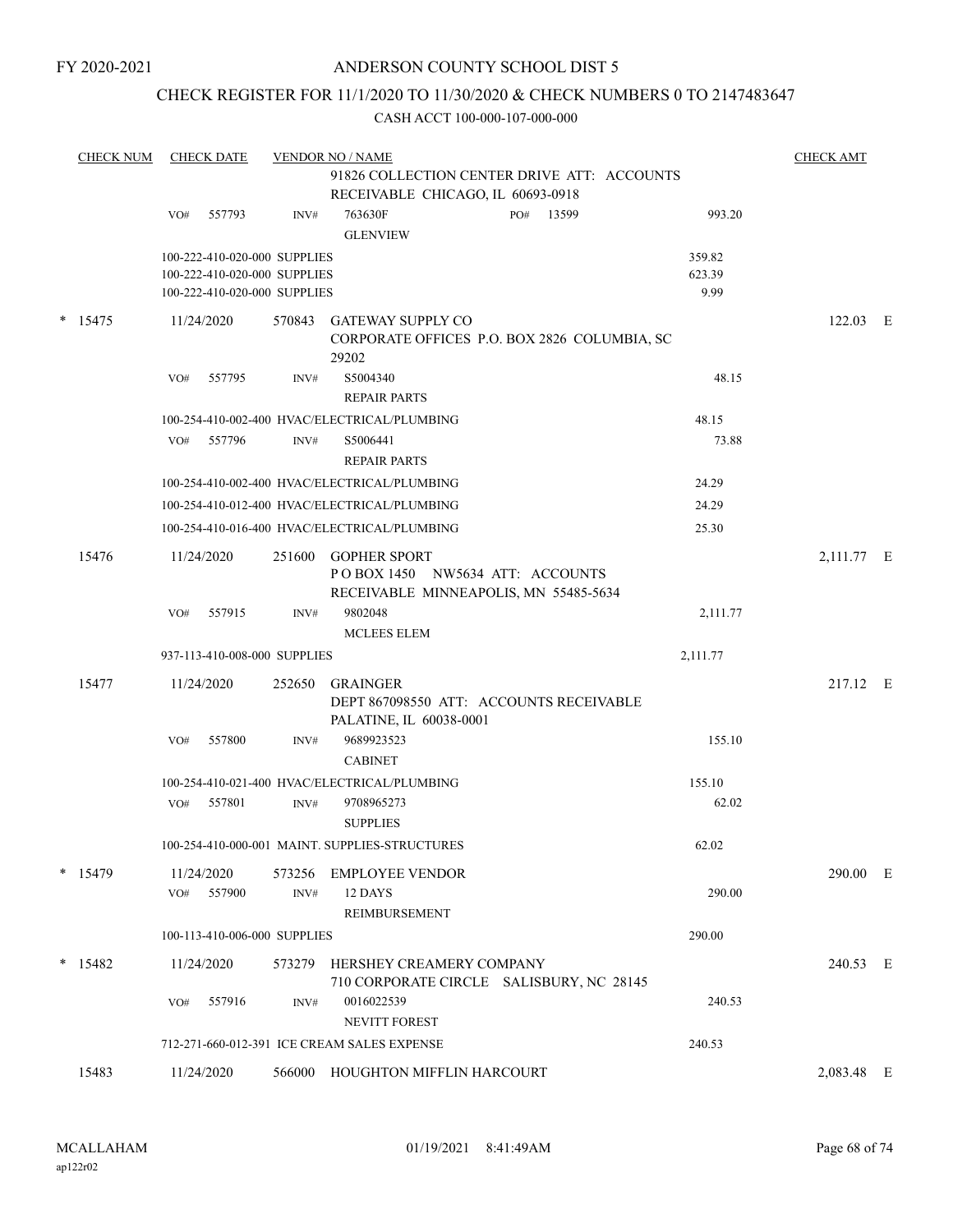FY 2020-2021

### ANDERSON COUNTY SCHOOL DIST 5

### CHECK REGISTER FOR 11/1/2020 TO 11/30/2020 & CHECK NUMBERS 0 TO 2147483647

|       | <b>CHECK NUM</b> | <b>CHECK DATE</b> |                                    | <b>VENDOR NO / NAME</b>                                           |                                            |        |          | <b>CHECK AMT</b> |  |
|-------|------------------|-------------------|------------------------------------|-------------------------------------------------------------------|--------------------------------------------|--------|----------|------------------|--|
|       |                  |                   |                                    | 60693                                                             | 14046 COLLECTIONS CENTER DRIVE CHICAGO, IL |        |          |                  |  |
|       |                  | 557950<br>VO#     | INV#                               | 955011420<br><b>MATERIALS</b>                                     | PO#                                        | 13473  | 2,083.48 |                  |  |
|       |                  |                   |                                    | 100-221-410-000-000 SUPPLIES AND MATERIALS                        |                                            |        | 2,083.48 |                  |  |
|       | $* 15485$        | 11/24/2020        |                                    | 564696 JOHNSTONE SUPPLY                                           | POBOX 17466 GREENVILLE, SC 29606           |        |          | 156.85 E         |  |
|       |                  | 557809<br>VO#     | INV#                               | 4018515<br><b>SUPPLIES</b>                                        |                                            |        | 12.08    |                  |  |
|       |                  |                   |                                    | 100-254-410-003-400 HVAC/ELECTRICAL/PLUMBING                      |                                            |        | 12.08    |                  |  |
|       |                  | VO# 557810        | INV#                               | 4018328<br><b>SUPPLIES</b>                                        |                                            |        | 12.43    |                  |  |
|       |                  |                   |                                    | 100-254-410-003-400 HVAC/ELECTRICAL/PLUMBING                      |                                            |        | 12.43    |                  |  |
|       |                  | 557811<br>VO#     | INV#                               | 4018464<br><b>SUPPLIES</b>                                        |                                            |        | 13.66    |                  |  |
|       |                  |                   |                                    | 100-254-410-021-400 HVAC/ELECTRICAL/PLUMBING                      |                                            |        | 13.66    |                  |  |
| 15486 | VO# 557812       | INV#              | 4018497<br><b>SUPPLIES</b>         |                                                                   |                                            | 118.68 |          |                  |  |
|       |                  |                   |                                    | 100-254-410-007-400 HVAC/ELECTRICAL/PLUMBING                      |                                            |        | 118.68   |                  |  |
|       | 11/24/2020       |                   | 300176 JOSTENS INC                 | 21336 NETWORK PLACE ATT: ACCOUNTS<br>RECEIVABLE CHICAGO, IL 60673 |                                            |        | 923.71 E |                  |  |
|       |                  | 557813<br>VO#     | INV#                               | N002877970<br><b>WESTSIDE</b>                                     |                                            |        | 923.71   |                  |  |
|       |                  |                   | 100-271-410-003-000 SUPPLIES       |                                                                   |                                            |        | 923.71   |                  |  |
|       | * 15489          | 11/24/2020        | 340065                             | <b>EMPLOYEE VENDOR</b>                                            |                                            |        |          | 145.70 E         |  |
|       |                  | 557745<br>VO#     | INV#                               | <b>NOV 19</b><br><b>COLUMBIA</b>                                  |                                            |        | 145.70   |                  |  |
|       |                  |                   | 100-221-333-000-TST TESTING TRAVEL |                                                                   |                                            |        | 145.70   |                  |  |
|       | $*$ 15492        | 11/24/2020        |                                    | 574388 NAPA AUTO PARTS                                            | 508 SOUTH MAIN ST ANDERSON, SC 29624       |        |          | 1,507.00 E       |  |
|       |                  | 557822<br>VO#     | INV#                               | <b>ACCT 15229</b><br><b>PURCHASES</b>                             |                                            |        | 1,507.00 |                  |  |
|       |                  |                   |                                    | 329-115-410-031-000 SUPPLIES-STATE EQUIPMENT                      |                                            |        | 670.08   |                  |  |
|       |                  |                   |                                    | 731-271-660-031-862 AUTO MECHANICS 1 EXPENSE                      |                                            |        | 836.92   |                  |  |
|       | 15493            | 11/24/2020        | 389900                             | OFFICE DEPOT                                                      | POBOX 1413 CHARLOTTE, NC 28201-1413        |        |          | 2,156.30 E       |  |
|       |                  | 557824<br>VO#     | INV#                               | 2443191730<br><b>SUPPLIES</b>                                     |                                            |        | 53.59    |                  |  |
|       |                  |                   | 100-114-410-003-000 SUPPLIES       |                                                                   |                                            |        | 53.59    |                  |  |
|       |                  | 557825<br>VO#     | INV#                               | 133056397001<br><b>SUPPLIES</b>                                   |                                            |        | 108.63   |                  |  |
|       |                  |                   | 100-114-410-003-000 SUPPLIES       |                                                                   |                                            |        | 108.63   |                  |  |
|       |                  | VO# 557826        | INV#                               | 133056655001                                                      |                                            |        | 8.55     |                  |  |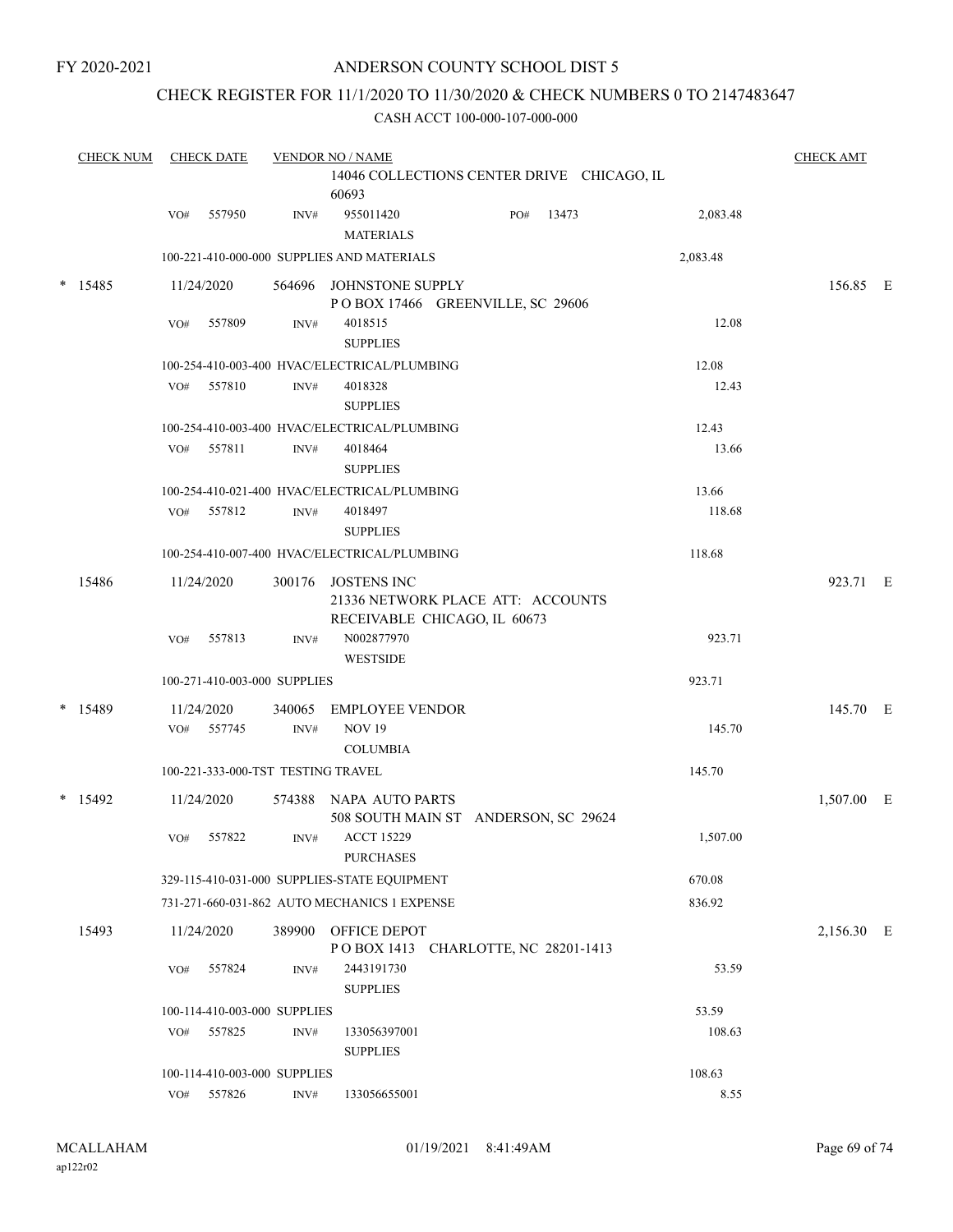FY 2020-2021

### ANDERSON COUNTY SCHOOL DIST 5

## CHECK REGISTER FOR 11/1/2020 TO 11/30/2020 & CHECK NUMBERS 0 TO 2147483647

| <b>CHECK NUM</b> |     | <b>CHECK DATE</b>                  |                | <b>VENDOR NO / NAME</b>                     |     |       |          | <b>CHECK AMT</b> |  |
|------------------|-----|------------------------------------|----------------|---------------------------------------------|-----|-------|----------|------------------|--|
|                  |     |                                    |                | <b>SUPPLIES</b>                             |     |       |          |                  |  |
|                  |     | 100-114-410-003-000 SUPPLIES       |                |                                             |     |       | 8.55     |                  |  |
|                  |     | VO# 557827                         | INV#           | 130797290001                                |     |       | 191.52   |                  |  |
|                  |     |                                    |                | <b>SUPPLIES</b>                             |     |       |          |                  |  |
|                  |     | 717-190-660-017-362 COPIER EXPENSE |                |                                             |     |       | 191.52   |                  |  |
|                  | VO# | 557828                             | INV#           | 130809044001                                |     |       | 1,137.97 |                  |  |
|                  |     |                                    |                | <b>SUPPLIES</b>                             |     |       |          |                  |  |
|                  |     | 717-190-660-017-362 COPIER EXPENSE |                |                                             |     |       | 1,137.97 |                  |  |
|                  | VO# | 557829                             | INV#           | 135799536001                                |     |       | 167.39   |                  |  |
|                  |     |                                    |                | <b>SUPPLIES</b>                             |     |       |          |                  |  |
|                  |     |                                    |                | 713-271-660-013-201 MISCELLANEOUS EXPENSE   |     |       | 167.39   |                  |  |
|                  | VO# | 557830                             | INV#           | 135799075001                                |     |       | 19.04    |                  |  |
|                  |     |                                    |                | <b>SUPPLIES</b>                             |     |       |          |                  |  |
|                  |     |                                    |                | 713-271-660-013-201 MISCELLANEOUS EXPENSE   |     |       | 19.04    |                  |  |
|                  |     | VO# 557930                         | INV#           | 135868256001                                |     |       | 3.73     |                  |  |
|                  |     |                                    |                | <b>SUPPLIES</b>                             |     |       |          |                  |  |
|                  |     | 600-256-410-000-000 SUPPLIES       |                |                                             |     |       | 3.73     |                  |  |
|                  |     | VO# 557931                         | INV#           | 135867803001                                |     |       | 374.72   |                  |  |
|                  |     |                                    |                | <b>SUPPLIES</b>                             |     |       |          |                  |  |
|                  |     | 600-256-410-000-000 SUPPLIES       |                |                                             |     |       | 374.72   |                  |  |
|                  |     | VO# 557953                         | INV#           | 135369628001                                |     |       | 91.16    |                  |  |
|                  |     |                                    |                | <b>SUPPLIES</b>                             |     |       |          |                  |  |
|                  |     |                                    |                | 100-221-410-000-000 SUPPLIES AND MATERIALS  |     |       | 91.16    |                  |  |
| 15494            |     | 11/24/2020                         |                | 391100 OLD STONE TRACTOR CO, INC            |     |       |          | 474.31 E         |  |
|                  |     |                                    |                | PO BOX 13565 ATT: ACCOUNTS RECEIVABLE       |     |       |          |                  |  |
|                  |     |                                    |                | ANDERSON, SC 29624                          |     |       |          |                  |  |
|                  | VO# | 557831                             | INV#           | CT11710                                     |     |       | 445.40   |                  |  |
|                  |     |                                    |                | <b>REPAIR PARTS</b>                         |     |       |          |                  |  |
|                  |     |                                    |                | 100-254-540-000-001 EQUIPMENT - MAINTENANCE |     |       | 445.40   |                  |  |
|                  |     | VO# 557832                         | INV#           | CR11717                                     |     |       | 28.91    |                  |  |
|                  |     |                                    |                | <b>REPAIR PARTS</b>                         |     |       |          |                  |  |
|                  |     |                                    |                | 100-254-540-000-001 EQUIPMENT - MAINTENANCE |     |       | 28.91    |                  |  |
| 15495            |     | 11/24/2020                         | 570443         | PROJECT LEAD THE WAY                        |     |       |          | 2,400.00 E       |  |
|                  |     |                                    |                | 3939 PRIORITY WAY SOUTH DRIVE SUITE 400     |     |       |          |                  |  |
|                  |     |                                    |                | INDIANAPOLIS, IN 46240                      |     |       |          |                  |  |
|                  | VO# | 557833                             | INV#           | 264337                                      | PO# | 13676 | 2,400.00 |                  |  |
|                  |     |                                    |                | AIT                                         |     |       |          |                  |  |
|                  |     |                                    |                | 207-224-333-031-004 TRIPS AND CONFERENCES   |     |       | 2,400.00 |                  |  |
| $*$ 15497        |     | 11/24/2020                         | 575688         | <b>EMPLOYEE VENDOR</b>                      |     |       |          | 198.49 E         |  |
|                  | VO# | 557949                             | INV#           | AUG-OCT                                     |     |       | 178.49   |                  |  |
|                  |     |                                    |                | <b>MILEAGE</b>                              |     |       |          |                  |  |
|                  |     | 283-223-333-000-000 TRIPS/MILEAGE  |                |                                             |     |       | 178.49   |                  |  |
|                  | VO# | 557954                             | $\text{INV}\#$ | <b>NOV 18-19</b>                            |     |       | 20.00    |                  |  |
|                  |     |                                    |                | <b>BUILDING BRIDGE</b>                      |     |       |          |                  |  |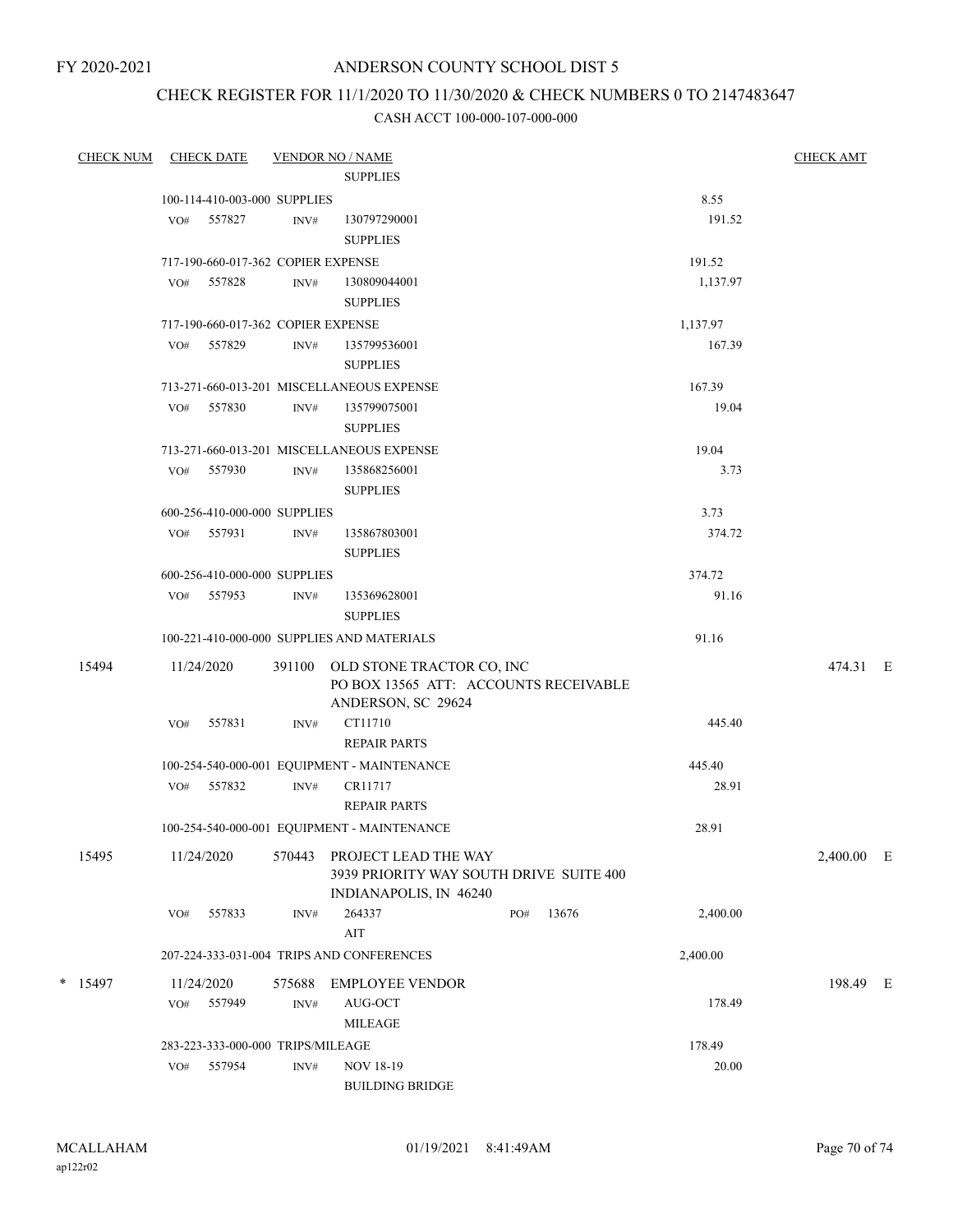### CHECK REGISTER FOR 11/1/2020 TO 11/30/2020 & CHECK NUMBERS 0 TO 2147483647

| <b>CHECK NUM</b> |                              | <b>CHECK DATE</b>            |                | <b>VENDOR NO / NAME</b>                                                                                         | <b>CHECK AMT</b> |              |  |
|------------------|------------------------------|------------------------------|----------------|-----------------------------------------------------------------------------------------------------------------|------------------|--------------|--|
|                  |                              |                              |                | 809-224-333-001-000 TRIPS AND CONFERENCES                                                                       | 20.00            |              |  |
| 15498            |                              | 11/24/2020                   |                | 570099 SCHOOL SPECIALTY, INC.<br>32656 COLLECTION CENTER DR. ATT: ACCOUNTS<br>RECEIVABLE CHICAGO, IL 60693-0656 |                  | $1,642.60$ E |  |
|                  | VO#                          | 557842                       | INV#           | 208126450776<br><b>WESTSIDE</b>                                                                                 | 101.12           |              |  |
|                  |                              |                              |                | 100-114-410-003-ART SUPPLIES AND MATERIALS - ART                                                                | 101.12           |              |  |
|                  | VO#                          | 557843                       | INV#           | 208126434719<br><b>WESTSIDE</b>                                                                                 | 1,541.48         |              |  |
|                  |                              |                              |                | 100-114-410-003-ART SUPPLIES AND MATERIALS - ART                                                                | 1,541.48         |              |  |
| 15499            |                              | 11/24/2020                   |                | 469775 SEVEN OAKS DOORS & HARDWARE, INC<br>POBOX 280 ATT: ACCOUNTS RECEIVABLE<br>OAKBORO, NC 28129              |                  | 2,982.09 E   |  |
|                  | VO#                          | 557844                       | INV#           | 982365<br>NEW PROSPECT                                                                                          | 2,290.87         |              |  |
|                  |                              |                              |                | 100-254-410-010-001 SUPPLIES - MAINTENANCE                                                                      | 2,290.87         |              |  |
|                  |                              | VO# 557845                   | INV#           | 982366<br><b>MCCCANTS</b>                                                                                       | 691.22           |              |  |
|                  |                              |                              |                | 100-254-410-005-001 SUPPLIES - MAINTENANCE                                                                      | 691.22           |              |  |
| 15500            |                              | 11/24/2020                   |                | 570059 SHARP BUSINESS SYSTEMS<br>DEPT 1216 PO BOX 121216 DALLAS, TX 75312-1216                                  |                  | 498.12 E     |  |
|                  | VO#                          | 557846                       | INV#           | 9003020453<br><b>SOFTWARE</b>                                                                                   | 44.94            |              |  |
|                  |                              | 100-115-410-003-000 SUPPLIES |                |                                                                                                                 | 44.94            |              |  |
|                  | VO#                          | 557847                       | INV#           | 9002885241<br><b>SOFTWARE</b>                                                                                   | 25.68            |              |  |
|                  |                              |                              |                | 329-115-690-031-0CO OTHER OBJECTS-WBL (C/O)                                                                     | 25.68            |              |  |
|                  | VO#                          | 557848                       | $\text{INV}\#$ | 9002906306<br><b>SOFTWARE</b>                                                                                   | 1.20             |              |  |
|                  |                              |                              |                | 329-115-690-031-0CO OTHER OBJECTS-WBL (C/O)                                                                     | 1.20             |              |  |
|                  |                              | VO# 557849                   | INV#           | 9002906310<br><b>COPIES</b>                                                                                     | 0.87             |              |  |
|                  |                              |                              |                | 329-115-690-031-0CO OTHER OBJECTS-WBL (C/O)                                                                     | 0.87             |              |  |
|                  | VO#                          | 557850                       | INV#           | 9002906316<br><b>COPIES</b>                                                                                     | 0.17             |              |  |
|                  |                              |                              |                | 329-115-690-031-0CO OTHER OBJECTS-WBL (C/O)                                                                     | 0.17             |              |  |
|                  |                              | VO# 557851                   | INV#           | 9003044521<br><b>SOFTWARE</b>                                                                                   | 166.35           |              |  |
|                  |                              |                              |                | 100-252-360-000-000 PRINTING AND BINDING                                                                        | 166.35           |              |  |
|                  | 557852<br>INV#<br>VO#        |                              |                | 9003011404<br><b>COPIES</b>                                                                                     | 21.73            |              |  |
|                  | 100-115-410-003-000 SUPPLIES |                              |                |                                                                                                                 | 21.73            |              |  |
|                  |                              | VO# 557933                   | INV#           | 9003042503<br><b>COPIES</b>                                                                                     | 63.73            |              |  |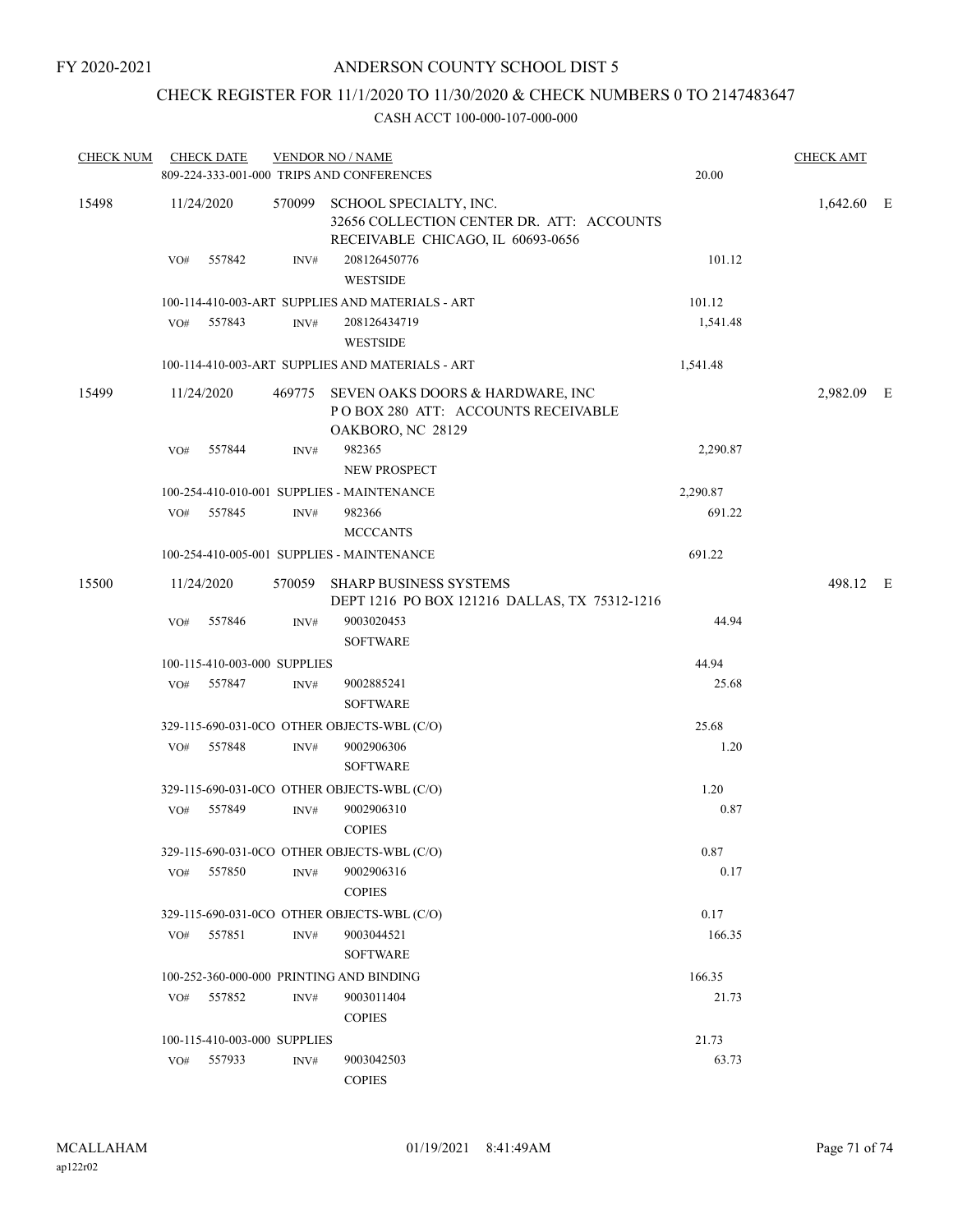### CHECK REGISTER FOR 11/1/2020 TO 11/30/2020 & CHECK NUMBERS 0 TO 2147483647

| <b>CHECK NUM</b> |     | <b>CHECK DATE</b>                  |        | <b>VENDOR NO / NAME</b>                                            |                                       |        | <b>CHECK AMT</b> |  |
|------------------|-----|------------------------------------|--------|--------------------------------------------------------------------|---------------------------------------|--------|------------------|--|
|                  |     |                                    |        | 100-181-410-023-000 SUPPLIES-ADULT ED.                             |                                       | 63.73  |                  |  |
|                  |     | VO# 557934                         | INV#   | 9003042512                                                         |                                       | 98.31  |                  |  |
|                  |     |                                    |        | <b>COPIES</b>                                                      |                                       |        |                  |  |
|                  |     |                                    |        | 100-181-410-023-000 SUPPLIES-ADULT ED.                             |                                       | 98.31  |                  |  |
|                  | VO# | 557935                             | INV#   | 9003020486                                                         |                                       | 6.42   |                  |  |
|                  |     |                                    |        | <b>COPIES</b>                                                      |                                       |        |                  |  |
|                  |     | 709-271-660-009-362 COPIER EXPENSE |        |                                                                    |                                       | 6.42   |                  |  |
|                  |     | VO# 557936                         | INV#   | 9003042547                                                         |                                       | 68.72  |                  |  |
|                  |     |                                    |        | <b>COPIES</b>                                                      |                                       |        |                  |  |
|                  |     | 100-113-410-021-000 SUPPLIES       |        |                                                                    |                                       | 68.72  |                  |  |
| 15501            |     | 11/24/2020                         |        | 472700 SHERWIN WILLIAMS<br>RECEIVABLE ANDERSON, SC 29625           | 613 NORTH MURRAY AVENUE ATT: ACCOUNTS |        | 575.24 E         |  |
|                  | VO# | 557853                             | INV#   | 4683-9                                                             |                                       | 98.40  |                  |  |
|                  |     |                                    |        | <b>SUPPLIES</b>                                                    |                                       |        |                  |  |
|                  |     |                                    |        | 100-254-410-005-001 SUPPLIES - MAINTENANCE                         |                                       | 98.40  |                  |  |
|                  |     | VO# 557854                         | INV#   | 2510-7                                                             |                                       | 98.40  |                  |  |
|                  |     |                                    |        | <b>SUPPLIES</b>                                                    |                                       |        |                  |  |
|                  |     |                                    |        | 100-254-410-005-001 SUPPLIES - MAINTENANCE                         |                                       | 98.40  |                  |  |
|                  |     | VO# 557855                         | INV#   | 2813-5                                                             |                                       | 37.80  |                  |  |
|                  |     |                                    |        | <b>SUPPLIES</b>                                                    |                                       |        |                  |  |
|                  |     |                                    |        | 100-254-410-000-001 MAINT. SUPPLIES-STRUCTURES                     |                                       | 37.80  |                  |  |
|                  |     | VO# 557856                         | INV#   | 2643-6                                                             |                                       | 48.66  |                  |  |
|                  |     |                                    |        | <b>SUPPLIES</b>                                                    |                                       |        |                  |  |
|                  |     |                                    |        | 100-254-410-001-001 SUPPLIES - MAINTENANCE                         |                                       | 48.66  |                  |  |
|                  |     | VO# 557857                         | INV#   | 4761-3                                                             |                                       | 49.20  |                  |  |
|                  |     |                                    |        | <b>SUPPLIES</b>                                                    |                                       |        |                  |  |
|                  |     |                                    |        | 100-254-410-005-001 SUPPLIES - MAINTENANCE                         |                                       | 49.20  |                  |  |
|                  |     | VO# 557858                         | INV#   | 1969-6                                                             |                                       | 242.78 |                  |  |
|                  |     |                                    |        | <b>SUPPLIES</b>                                                    |                                       |        |                  |  |
|                  |     |                                    |        | 100-254-410-002-001 SUPPLIES - MAINTENANCE                         |                                       | 242.78 |                  |  |
| 15502            |     | 11/24/2020                         |        | 569789 UNIFIRST CORPORATION<br>PO BOX 650481 DALLAS, TX 75265-0481 |                                       |        | 184.54 E         |  |
|                  | VO# | 557886                             | INV#   | ACCT 1578913                                                       | 12978<br>PO#                          | 184.54 |                  |  |
|                  |     |                                    |        | AUG - SEPT                                                         |                                       |        |                  |  |
|                  |     | 100-254-410-003-000 SUPPLIES       |        |                                                                    |                                       | 59.72  |                  |  |
|                  |     | 100-254-410-006-000 SUPPLIES       |        |                                                                    |                                       | 28.19  |                  |  |
|                  |     | 100-254-410-007-000 SUPPLIES       |        |                                                                    |                                       | 11.22  |                  |  |
|                  |     | 100-254-410-010-000 SUPPLIES       |        |                                                                    |                                       | 28.00  |                  |  |
|                  |     | 100-254-410-016-000 SUPPLIES       |        |                                                                    |                                       | 11.71  |                  |  |
|                  |     | 100-254-410-018-000 SUPPLIES       |        |                                                                    |                                       | 3.00   |                  |  |
|                  |     | 100-254-410-019-000 SUPPLIES       |        |                                                                    |                                       | 18.75  |                  |  |
|                  |     | 100-254-410-021-000 SUPPLIES       |        |                                                                    |                                       | 23.95  |                  |  |
| 15503            |     | 11/24/2020                         | 569789 | UNIFIRST CORPORATION                                               |                                       |        | 835.31 E         |  |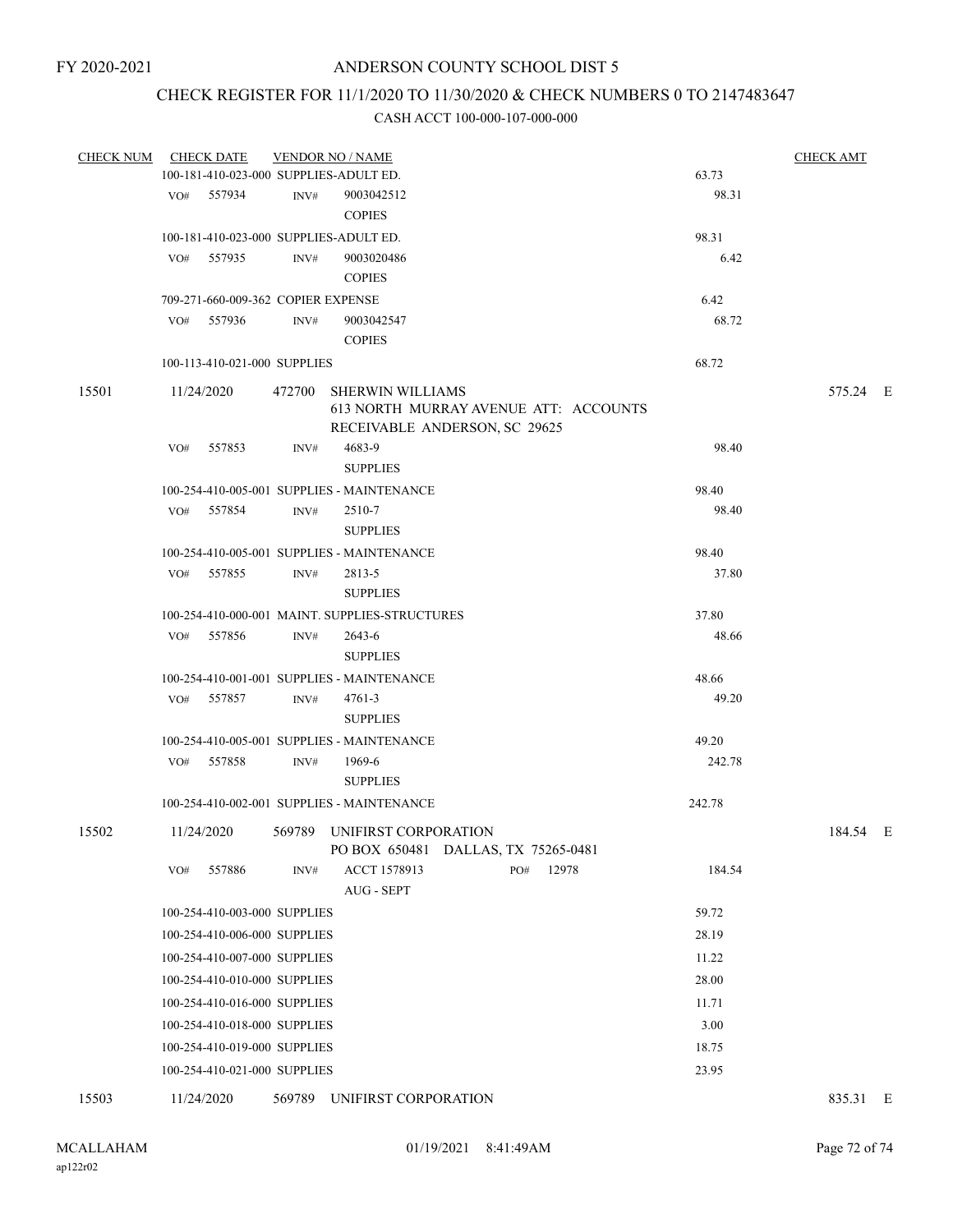FY 2020-2021

## ANDERSON COUNTY SCHOOL DIST 5

# CHECK REGISTER FOR 11/1/2020 TO 11/30/2020 & CHECK NUMBERS 0 TO 2147483647

CASH ACCT 100-000-107-000-000

| <b>CHECK NUM</b> | <b>CHECK DATE</b>                                  |                | <b>VENDOR NO / NAME</b>                                                                 |  |     |       |        | <b>CHECK AMT</b> |  |
|------------------|----------------------------------------------------|----------------|-----------------------------------------------------------------------------------------|--|-----|-------|--------|------------------|--|
|                  |                                                    |                | PO BOX 650481 DALLAS, TX 75265-0481                                                     |  |     |       |        |                  |  |
|                  | 557887<br>VO#                                      | INV#           | ACCT 1578913<br><b>DUST MOPS</b>                                                        |  | PO# | 12978 | 835.31 |                  |  |
|                  | 100-254-410-001-000 SUPPLIES                       |                |                                                                                         |  |     |       | 8.91   |                  |  |
|                  | 100-254-410-002-000 SUPPLIES                       |                |                                                                                         |  |     |       | 54.16  |                  |  |
|                  | 100-254-410-005-000 SUPPLIES                       |                |                                                                                         |  |     |       | 62.67  |                  |  |
|                  | 100-254-410-006-000 SUPPLIES                       |                |                                                                                         |  |     |       | 112.76 |                  |  |
|                  | 100-254-410-007-000 SUPPLIES                       |                |                                                                                         |  |     |       | 22.44  |                  |  |
|                  | 100-254-410-008-000 SUPPLIES                       |                |                                                                                         |  |     |       | 62.10  |                  |  |
|                  | 100-254-410-009-000 SUPPLIES                       |                |                                                                                         |  |     |       | 31.42  |                  |  |
|                  | 100-254-410-011-000 SUPPLIES                       |                |                                                                                         |  |     |       | 19.50  |                  |  |
|                  | 100-254-410-012-000 SUPPLIES                       |                |                                                                                         |  |     |       | 19.58  |                  |  |
|                  | 100-254-410-013-000 SUPPLIES                       |                |                                                                                         |  |     |       | 42.90  |                  |  |
|                  | 100-254-410-014-000 SUPPLIES                       |                |                                                                                         |  |     |       | 28.42  |                  |  |
|                  | 100-254-410-015-000 SUPPLIES                       |                |                                                                                         |  |     |       | 23.42  |                  |  |
|                  | 100-254-410-016-000 SUPPLIES                       |                |                                                                                         |  |     |       | 35.13  |                  |  |
|                  | 100-254-410-017-000 SUPPLIES                       |                |                                                                                         |  |     |       | 54.76  |                  |  |
|                  | 100-254-410-018-000 SUPPLIES                       |                |                                                                                         |  |     |       | 43.83  |                  |  |
|                  | 100-254-410-019-000 SUPPLIES                       |                |                                                                                         |  |     |       | 37.50  |                  |  |
|                  | 100-254-410-020-000 SUPPLIES                       |                |                                                                                         |  |     |       | 33.92  |                  |  |
|                  | 100-254-410-021-000 SUPPLIES                       |                |                                                                                         |  |     |       | 47.90  |                  |  |
|                  | 100-254-410-023-000 SUPPLIES                       |                |                                                                                         |  |     |       | 15.18  |                  |  |
|                  | 131-254-410-031-000 SUPPLIES                       |                |                                                                                         |  |     |       | 78.81  |                  |  |
| 15504            | 11/24/2020                                         | 570642         | UPSTATE SEPTIC TANK<br>200 FORD ST GREER, SC 29650                                      |  |     |       |        | 600.00 E         |  |
|                  | 557874<br>VO#                                      | INV#           | 111115344<br><b>CENTERVILLE ELEM</b>                                                    |  |     |       | 600.00 |                  |  |
|                  |                                                    |                | 100-254-323-007-400 CONTR SERV-HVAC/ELECT/PLUMBING                                      |  |     |       | 600.00 |                  |  |
| * 15506          | 11/24/2020                                         | 532300         | WHITE JONES ACE HARDWARE<br>PO BOX 13012 ATT: ACCOUNTS RECEIVABLE<br>ANDERSON, SC 29624 |  |     |       |        | 143.93 E         |  |
|                  | 557877<br>VO#                                      | INV#           | 894406<br><b>SUPPLIES</b>                                                               |  |     |       | 24.17  |                  |  |
|                  |                                                    |                | 100-254-410-005-001 SUPPLIES - MAINTENANCE                                              |  |     |       | 15.73  |                  |  |
|                  | 8.44<br>131-254-410-031-001 SUPPLIES - MAINTENANCE |                |                                                                                         |  |     |       |        |                  |  |
|                  | 557878<br>VO#                                      | INV#           | 894465<br><b>SUPPLIES</b>                                                               |  |     |       | 12.79  |                  |  |
|                  |                                                    |                | 100-254-410-002-001 SUPPLIES - MAINTENANCE                                              |  |     |       | 12.79  |                  |  |
|                  | 557879<br>VO#                                      | INV#           | 894479<br><b>SUPPLIES</b>                                                               |  |     |       | 27.54  |                  |  |
|                  |                                                    |                | 100-254-410-012-400 HVAC/ELECTRICAL/PLUMBING                                            |  |     |       | 27.54  |                  |  |
|                  | 557880<br>VO#                                      | $\text{INV}\#$ | 894287<br><b>SUPPLIES</b>                                                               |  |     |       | 10.60  |                  |  |